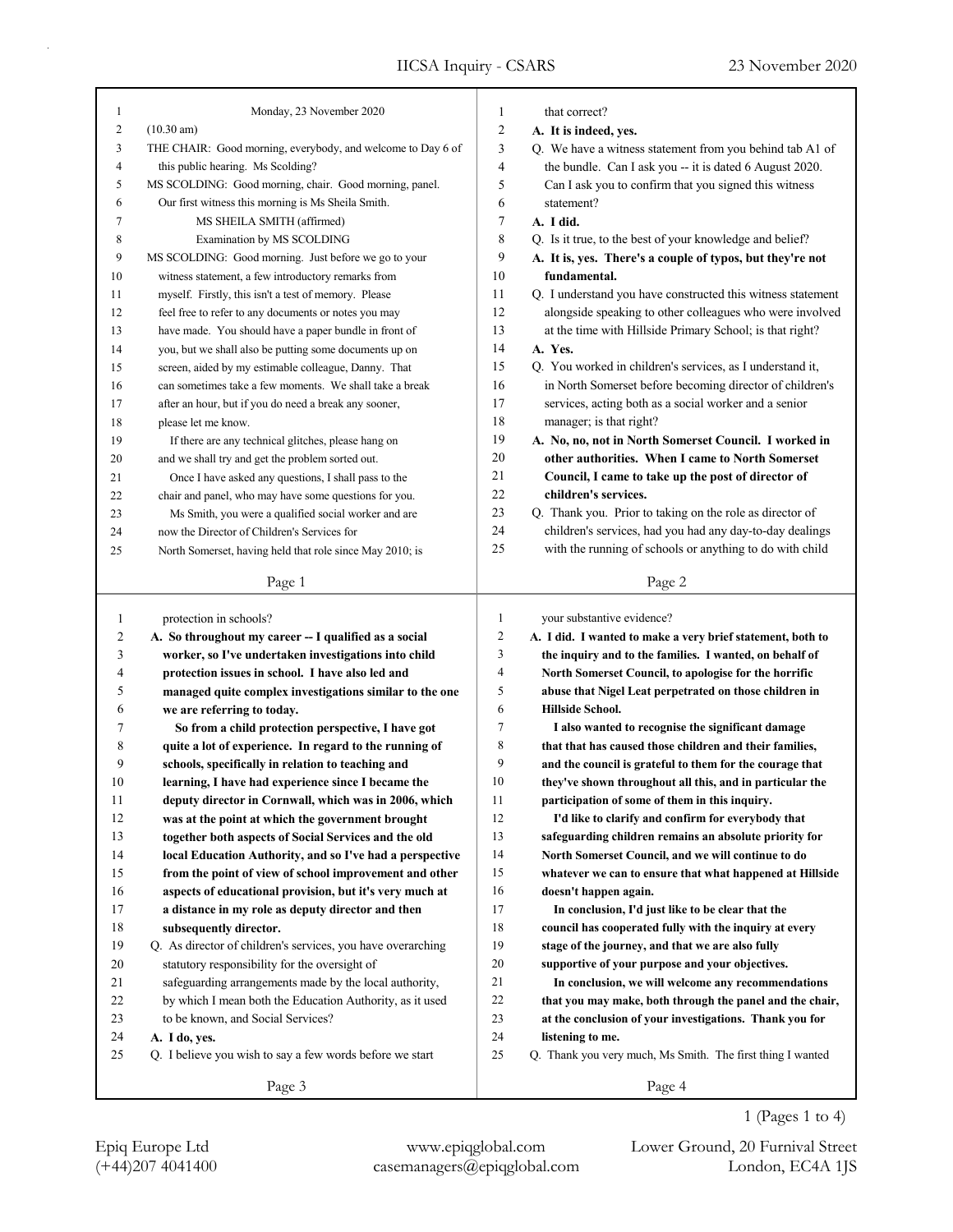| 1  | to deal with, very briefly, is, there were some records     | 1      | the same is true in regard to Michelle Bamford.           |
|----|-------------------------------------------------------------|--------|-----------------------------------------------------------|
| 2  | that we were expecting or anticipating that                 | 2      | Q. Right.                                                 |
| 3  | North Somerset Council would have kept -- the employment    | 3      | A. What we did retain were the Teaching Agency notes,     |
| 4  | records for Mr Hood, Mr Leat and Ms Bamford. Obviously      | 4      | which, of course, were a public document, and we          |
| 5  | the chair, as you know -- well, the previous chair, as      | 5      | retained some notes in regard to Ms Bamford.              |
| 6  | you know, issued a sort of general "Don't throw anything    | 6      | In regard to their destruction, what I can assure is      |
| 7  | away" order in July 2015. We had anticipated that that      | 7      | that that was not done, I don't believe, by staff who     |
| 8  | would include relevant employment records where there       | 8      | were cognisant of the letter that was sent by the         |
| 9  | had been safeguarding concerns.                             | 9      | previous panel chair. So what I can assure you is that,   |
| 10 | It would appear, however, that you did dispose of           | 10     | when that letter was received in the council, as          |
| 11 | those relevant records, because you operated a six-year     | 11     | director of children's services, I both ensured that all  |
| 12 | retention policy. I suppose the question is, could you      | 12     | children's records that met the criteria were retained,   |
| 13 | please explain to us why those records weren't kept?        | 13     | and indeed they have been, and also made additional       |
| 14 | A. Turning to the ones that you specifically raised, we     | 14     | enquiries because North Somerset used to be part of       |
| 15 | retained Chris Hood's HR file, and we retained              | 15     | Avon County Council and I was aware that, in the past,    |
| 16 | Nigel Leat's HR file, and we continue to retain             | 16     | there'd been children's homes -- to be frank, the         |
| 17 | Michelle Bamford's HR file. So Nigel Leat, there were       | 17     | emphasis amongst directors of children's services,        |
| 18 | no previous concerns on his HR file, so that -- his HR      | 18     | certainly, was around those sorts of records relating to  |
| 19 | file was complete, and of course he was summarily           | 19     | foster carers, residential schools and so on and so       |
| 20 | dismissed at a point in time.                               | 20     | forth and I made sure they had been retained and they     |
| 21 | Q. Yes.                                                     | 21     | were held elsewhere in another authority, and those of    |
| 22 | A. Chris Hood's, we kept. What we were not able to access,  | 22     | us who were directors of the new four authorities         |
| 23 | because they were no longer there, were the notes of        | 23     | ensured they were kept. So I hope that clarifies that     |
| 24 | the investigation that was undertaken, the disciplinary     | 24     | what was not kept was in the HR sector and I do believe   |
| 25 | investigation that was undertaken, into Chris Hood, and     | 25     | that that was not -- not done with malice, that was done  |
|    |                                                             |        |                                                           |
|    | Page 5                                                      |        | Page 6                                                    |
|    |                                                             |        |                                                           |
|    |                                                             |        |                                                           |
| 1  | because, actually, those particular individuals did not     | 1      | A. Apart from the training, yes, we did.                  |
| 2  | fully link the importance of those to this inquiry.         | 2      | Q. I suppose what I want to raise with you, Ms Smith, is, |
| 3  | Q. I'm also right to say that there aren't any child        | 3      | obviously, section 175 of the Education Act 2002, which   |
| 4  | protection records held by the council about Mr Leat        | 4      | came into force in April 2004, identified quite clearly   |
| 5  | because there was no communication, shall we say,           | 5      | that the local Education Authority, as it then was, then  |
| 6  | between the school and -- about Mr Leat's behaviour         | 6      | became the local authority in 2006, "shall make           |
| 7  | prior to his arrest?                                        | 7      | arrangements", this is what the legislation says, "for    |
| 8  | A. That's correct.                                          | 8      | ensuring that the functions conferred on them are         |
| 9  | Q. I wanted to ask you some questions about the role of     | 9      | exercised with a view to safeguarding" and that that      |
| 10 | North Somerset Council and its oversight of Hillside        | 10     | responsibility was parallel to that of a governing body.  |
| 11 | Primary School at the time when Mr Leat was teaching        | 11     | So it was kind of joint and several liability, if I put   |
| 12 | there. You identify at paragraph 6.1.1 of your witness      | 12     | it that way.                                              |
| 13 | statement -- that's NSO000041 003. In effect, what          | 13     | Do you think that North Somerset, between 2004, when      |
| 14 | I think you're trying to say is that your role in any       | 14     | that particular piece of legislation came into force,     |
| 15 | oversight of safeguarding was relatively limited?           | 15     | and Nigel Leat's arrest took sufficient steps to have     |
| 16 | A. Yes, it was -- I don't know that I was necessarily       | 16     | oversight of safeguarding in the context of their         |
| 17 | saying that there, but, yes, in effect, the role in         | 17     | mainstream schools?                                       |
| 18 | regard to safeguarding was one where we responded to        | 18     | A. So what I can say is that I have not -- where I have   |
| 19 | concerns that schools raised or other individuals raised    | 19     | been able to, I have sought to put that in my statement.  |
| 20 | about schools or where we received referrals about          | $20\,$ | Q. Yes.                                                   |
| 21 | concern around children's care in their family and          | 21     | A. It is clear that what I haven't been able to do is get |
| 22 | therefore then made contact with the school.                | 22     | the actual documentary evidence. What I would say is,     |
| 23 | Q. So you would describe it -- if I would characterise what | 23     | though, on taking up post in 2010, the requirement, for   |
| 24 | you have just said as you operated reactively rather        | 24     | example, for an annual audit under section 175 was        |
| 25 | than proactively?                                           | 25     | there, and schools returned annual audits to the          |

2 (Pages 5 to 8)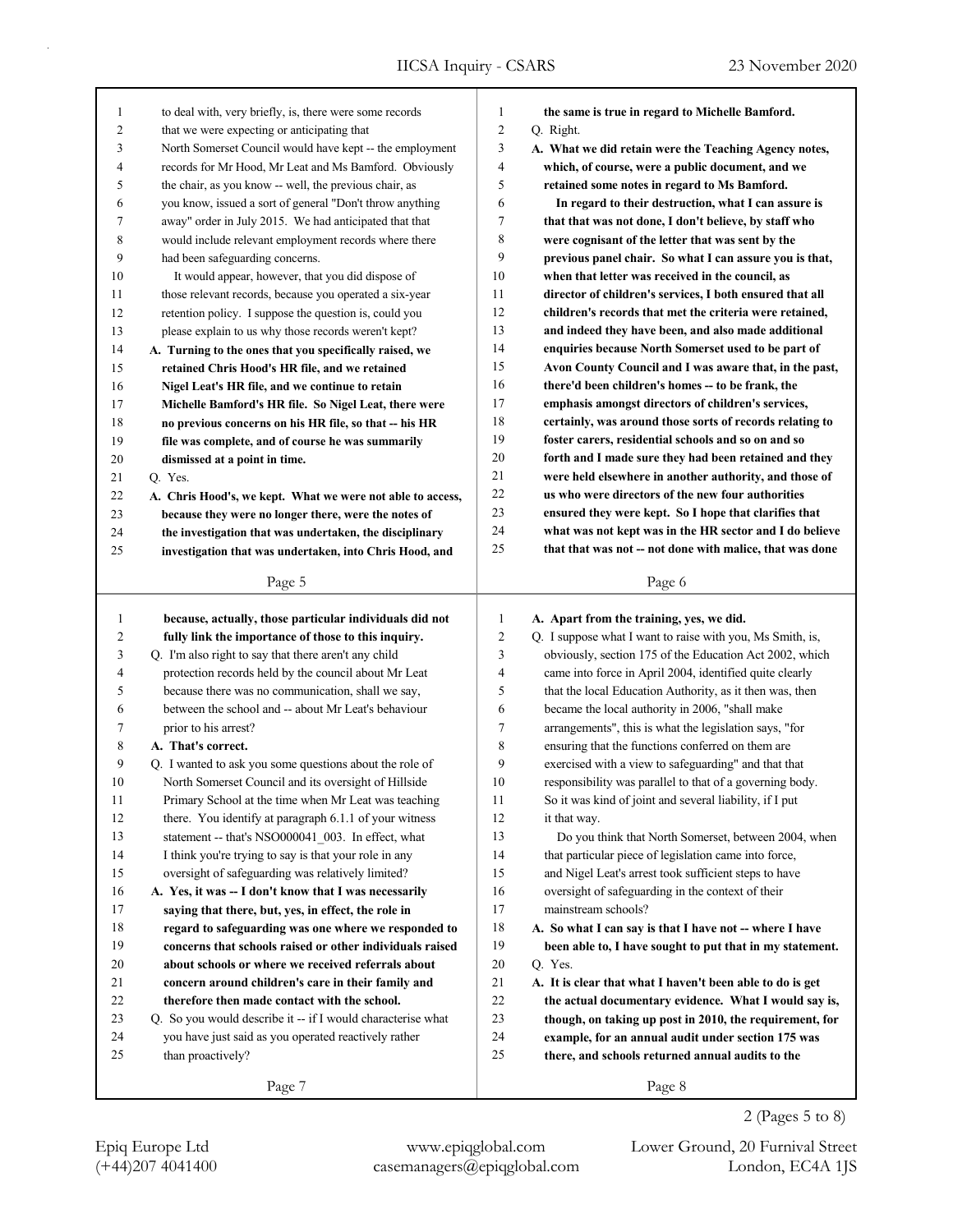| 1              | Safeguarding in Education officer, who then went through | 1                | North Somerset was very much what happened in similar     |
|----------------|----------------------------------------------------------|------------------|-----------------------------------------------------------|
| $\overline{c}$ | them and followed up with schools. There was a training  | $\overline{c}$   | authorities.                                              |
| 3              | programme in place for both what were designated         | 3                | Q. I know you can say that confidently from 2009 onwards  |
| 4              | teachers and also more generally for staff -- that was   | 4                | because you have got the records.                         |
| 5              | at several levels. There was training then provided,     | 5                | A. Yes.                                                   |
| 6              | refresher training, every two years for designated       | 6                | Q. And obviously you were also working in the environment |
| 7              | teachers, every three years for everybody else. There    | 7                | from 2010 onwards. But what we can't say is what the      |
| 8              | was a governor services programme for governors as part  | 8                | position might have been between 2004 and 2009, because   |
| 9              | of both the induction and the ongoing training, that was | 9                | we don't have any records of what happened and what       |
| 10             | there.                                                   | 10               | didn't happen during that period of time; is that right?  |
| 11             | In regard to contact with the school, there was          | 11               | A. That is right, yes.                                    |
| 12             | contact -- I can't specify the frequency. It wouldn't    | 12               | Q. If I just look at what the role should have been, I'm  |
| 13             | have been weekly or monthly, or anything like that, but  | 13               | going to ask you to have a look behind tab B23. Danny,    |
| 14             | it would have been, probably, a couple of times a year,  | 14               | would you mind getting up -- it's called "Safeguarding    |
| 15             | in line with other schools to check out, and indeed      | 15               | Children and Safer Recruitment in Education". So it       |
| 16             | schools came back, attended training and also sought     | 16               | came into force in January 2007. So this would have       |
| 17             | advice where they needed to.                             | 17               | been -- and there was a predecessor document in 2004,     |
| 18             | We also ensured that procedures were up to date. We      | 18               | which said broadly similar things. Can we get up          |
| 19             | provided model policies for schools. And we also,        | 19               | INQ006348_016, please, Mr Hyde. Paragraph 2.12. Would     |
| 20             | alongside the local authority governor training, had an  | 20               | you mind getting up page 17 as well, so the entirety of   |
| 21             | association called "Governors across North Somerset"     | 21               | paragraph 2.12. We look and see here that the local       |
| 22             | which provided additional training to governing bodies   | 22               | authority should have had three sorts of                  |
| 23             | as well.                                                 | 23               | responsibilities -- strategic, support and operational.   |
| 24             | So, in conclusion, what I would say, with my             | 24               | I particularly want to focus upon support, because it     |
| 25             | knowledge nationally, is that what happened in           | 25               | seems to me that that's the area where it's arguable      |
|                |                                                          |                  |                                                           |
|                | Page 9                                                   |                  | Page 10                                                   |
|                |                                                          |                  |                                                           |
|                |                                                          |                  |                                                           |
| 1              | that North Somerset may not have been as proactive as it | 1                | procedures, provide advice and support for maintained     |
| 2              | should have been in respect of Hillside. So that's       | $\mathbf{2}$     | schools and senior designated staff, have in place        |
| 3              | ensuring that maintained schools are aware of their      | 3                | arrangements to support staff in the authority, and       |
| 4              | responsibilities; monitoring their performance; making   | $\overline{4}$   | those who have designating lead responsibility for child  |
| 5              | available appropriate training; providing model policies | 5                | protection and who encourage and foster a good            |
| 6              | and procedures; providing advice and support; and        | 6                | relationship.                                             |
| 7              | facilitating links and co-operation with other agencies. | $\boldsymbol{7}$ | So, I mean, this is kind of statutory guidance, so        |
| 8              | And it says not just maintained schools but also         | 8                | I think it's the usual "have regard", so it's, in other   |
| 9              | potentially independent schools and FE colleges,         | 9                | words, must follow unless there are exceptional reasons   |
| 10             | although they can charge for that.                       | 10               | not to do so.                                             |
| 11             | I think, if one goes to paragraph 2.16, Danny,           | 11               | We have evidence from both Ms Bamford, who was the        |
| 12             | 018-019, again, I think guidance at this particular      | 12               | deputy headteacher, and Mr Hood, who was the headteacher  |
| 13             | point in time tended to be more specific, shall we say,  | 13               | at the time, and Mr Redding, who was one of               |
| 14             | than it is now. If we look at 2.16 -- can you see that   | 14               | the governors, all of whom identify and state that there  |
| 15             | okay, Ms Smith?                                          | 15               | was insufficient training -- I mean, Mr Redding says he   |
| 16             | A. Yes.                                                  | 16               | can't really remember at all any training about           |
| 17             | Q. "At this level, the local authority should", and then | 17               | safeguarding. Ms Bamford says she asked about training,   |
| 18             | there is a set of bullet points which is about induction | 18               | she asked the local authority for more training. And      |
| 19             | training for all staff who will work for all governors,  | 19               | Mr Hood, on Friday, said that the LADO didn't really act  |
| $20\,$         | including training on safeguarding and refresher         | 20               | in any proactive way.                                     |
| 21             | training. Make sure that further training is provided    | 21               | Do you have any response you want to make to those        |
| 22             | by the LSCB, provide model policies and procedures,      | $22\,$           | criticisms?                                               |
| 23             | monitoring in cases of non-withdrawal, monitoring        | 23               | A. I would refute them, in the main. I think they are not |
| 24             | allegations against staff and volunteers. The authority  | 24               | necessarily true that there was not adequate training.    |
| 25             | should ensure that they comply with local LSCB agreed    | 25               | My observation is that probably, with the benefit of      |

Page 12

3 (Pages 9 to 12)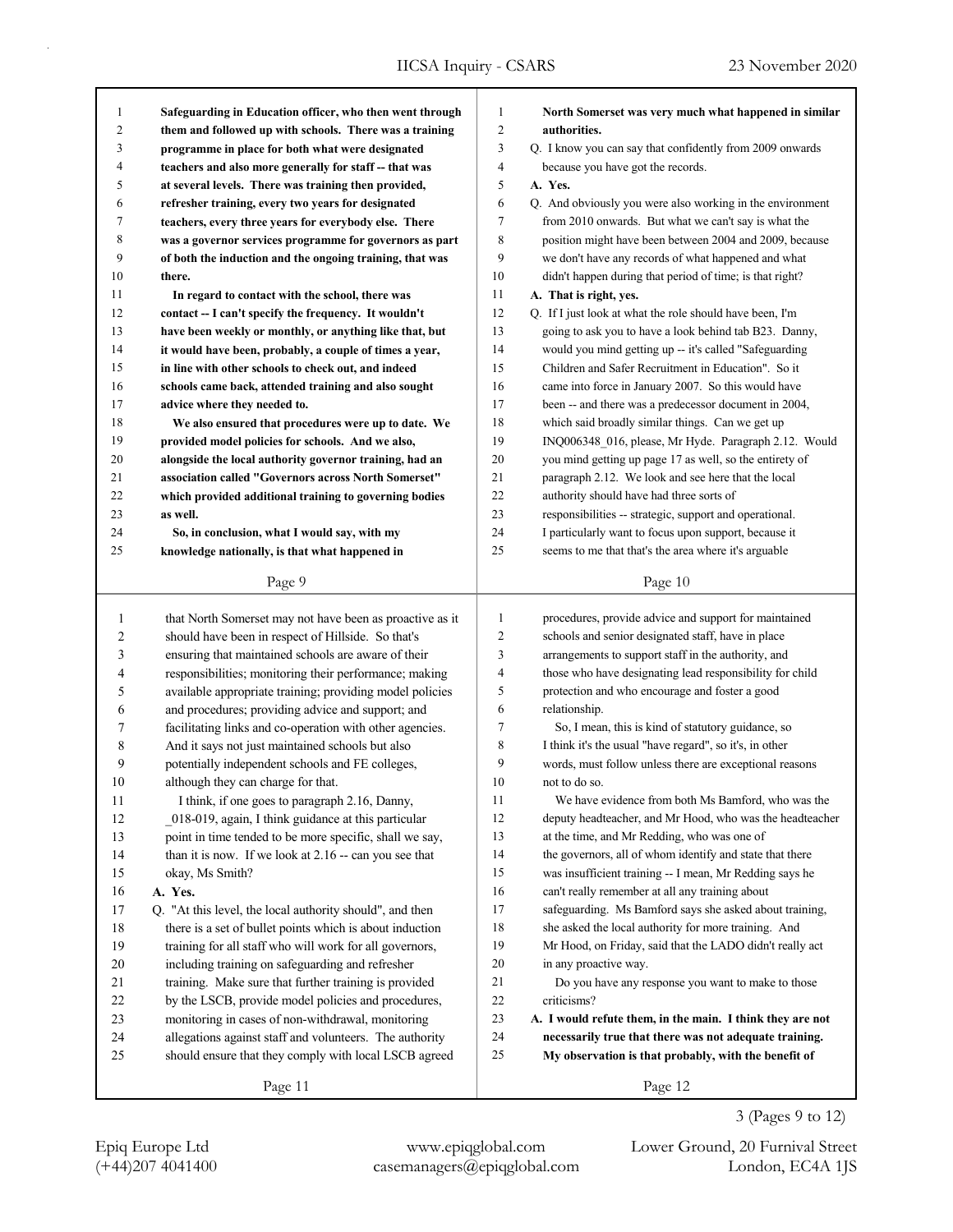| 1  | hindsight, that is their view. My view is that, when     | 1              | for this inquiry?                                          |
|----|----------------------------------------------------------|----------------|------------------------------------------------------------|
| 2  | I came into North Somerset, what was clearly in place    | $\overline{2}$ | A. So what I would say is, whilst there is not -- I don't  |
| 3  | was what I have just outlined. So it wasn't that that    | 3              | have the paper evidence, what I can confirm is that        |
| 4  | came into being in 2010. That was already very well      | 4              | longstanding headteachers in North Somerset, and indeed    |
| 5  | established. The LSCB did have training in place. The    | 5              | the previous safeguarding and education officer,           |
| 6  | governor services did. Indeed, schools used to -- well,  | 6              | confirmed that, yes, those audits were undertaken and,     |
| 7  | continue -- schools buy governor services training. So   | 7              | you're right, they continue today. There is also the       |
| 8  | it's clearly there.                                      | 8              | 157 audit that continues to be undertaken. As recently     |
| 9  | So I -- my response to all three of their assertions     | 9              | as this month, we had a 100 per cent return rate.          |
| 10 | is that I would refute them; in particular, the issue    | 10             | Q. Had there not been a return at that particular point in |
| 11 | about the LADO. The LADO was, and continues to be,       | 11             | time, would that have been something that you think        |
| 12 | visible to schools. During that period, we have          | 12             | would have been picked up?                                 |
| 13 | enquiries to the LADO; prior to that, the senior         | 13             | A. Yes. Yes.                                               |
| 14 | education welfare officer from other schools. So I-      | 14             | Q. So the first information that you can find is,          |
| 15 | well, I confirm that I don't agree with their view of    | 15             | in November 2009, you disseminated Safer Working           |
| 16 | what was provided by North Somerset Council.             | 16             | Practices guidance for those who work with children.       |
| 17 | Q. Can I ask, in particular, you spoke earlier about     | 17             | A. Yes.                                                    |
| 18 | section 175 audits. These are kind of safeguarding       | 18             | Q. Do you suspect that that guidance, therefore, may not   |
| 19 | audits that the Local Safeguarding Children's Board --   | 19             | have been disseminated before 2009, because there was      |
| 20 | in fact, it would still happen now. Every year,          | 20             | previous guidance from 2005, I think, which, had it been   |
| 21 | a questionnaire gets sent out which says, "Do you do     | 21             | examined carefully by those at Hillside, may well have     |
| 22 | this? Do you do that? Do you do the other?" Do you       | 22             | led to concerns about Mr Leat being exposed earlier?       |
| 23 | have any evidence to suggest that that was done prior to | 23             | A. I have been asked, "Was there proof?". I haven't found  |
| 24 | 2009, from discussions you may have had with             | 24             | that proof. Do I believe, on the basis that the LSCB       |
| 25 | headteachers or anything or any preparation you've made  | 25             | took seriously the information that they sent out in       |
|    |                                                          |                |                                                            |
|    | Page 13                                                  |                | Page 14                                                    |
|    |                                                          |                |                                                            |
|    |                                                          |                |                                                            |
| 1  | that guidance in January 2010, I believe that that same  | 1              | rewards to children and young people.                      |
| 2  | Local Safeguarding Children Board would have done the    | $\overline{c}$ | So, in all those cases, had that guidance been             |
| 3  | same with the previous guidance. What we are clear       | 3              | looked at and carefully scrutinised, that may well have    |
| 4  | about is that the recent guidance, the 2009 guidance,    | 4              | raised some alarm bells or some thoughts in the minds of   |
| 5  | did go out. It did go out to all schools. And yet,       | 5              | those who had direct responsibility for Mr Leat.           |
| 6  | Hillside did not respond.                                | 6              | Can I identify now what the local authority's              |
| 7  | So from my point of view, what I'm clear about is,       | 7              | oversight was? We have heard about what I would call       |
| 8  | there was information available to Hillside School in    | 8              | the general oversight. What particular oversight --        |
| 9  | a range of places that was there and that was not taken  | 9              | this is a maintained school, so you would employ the       |
| 10 | up and not taken account of. So, in one sense, whilst    | 10             | head, you would maintain the employment contracts, you     |
| 11 | I haven't given you documentary proof of what happened   | 11             | would have human resources and various back office         |
| 12 | prior to 2009, I would have a high degree of confidence  | 12             | functions, to be responsible for them. What sort of        |
| 13 | that previous guidance was treated in the same way and   | 13             | day-to-day oversight would the local authority have had    |
| 14 | that, actually, it was disseminated to all schools.      | 14             | over a school like Hillside at the time in question?       |
| 15 | Q. I think, if we look at the 2009 guidance briefly --   | 15             | A. There wouldn't have been day-to-day oversight. What     |
| 16 | Danny, could we get up DFE003164_017, _018 and _019,     | 16             | I think is important -- and I did -- I think I explained   |
| 17 | please. This was the relevant guidance from 2009. It     | 17             | it in my statement -- was that there was very clearly an   |
| 18 | is behind tab B22 of your bundle, if you want to look at | 18             | expectation through government policy that, where          |
| 19 | it. I think we can see there, there was very clear       | 19             | schools were graded as Ofsted "good" or "outstanding",     |
| 20 | guidance issued about thinking about somebody's dress    | 20             | actually the local authority intervention should be in     |
| 21 | and, you know, maybe identifying that if their dress     | 21             | inverse proportion. In other words, the more successful    |
| 22 | isn't right, to do something about that; looking at      | $22\,$         | the school, the less oversight was required from the       |
| 23 | their use of personal space; looking at their propriety  | $23\,$         | local authority.                                           |
| 24 | and behaviour; and, perhaps most importantly in respect  | $24\,$         | So there was, I think it is fair to say, an                |
| 25 | of Mr Leat, if one goes to _018, the giving of gifts and | 25             | assumption that, because they were in that category,       |
|    | Page 15                                                  |                | Page 16                                                    |

4 (Pages 13 to 16)

(+44)207 4041400 casemanagers@epiqglobal.com London, EC4A 1JS Epiq Europe Ltd www.epiqglobal.com Lower Ground, 20 Furnival Street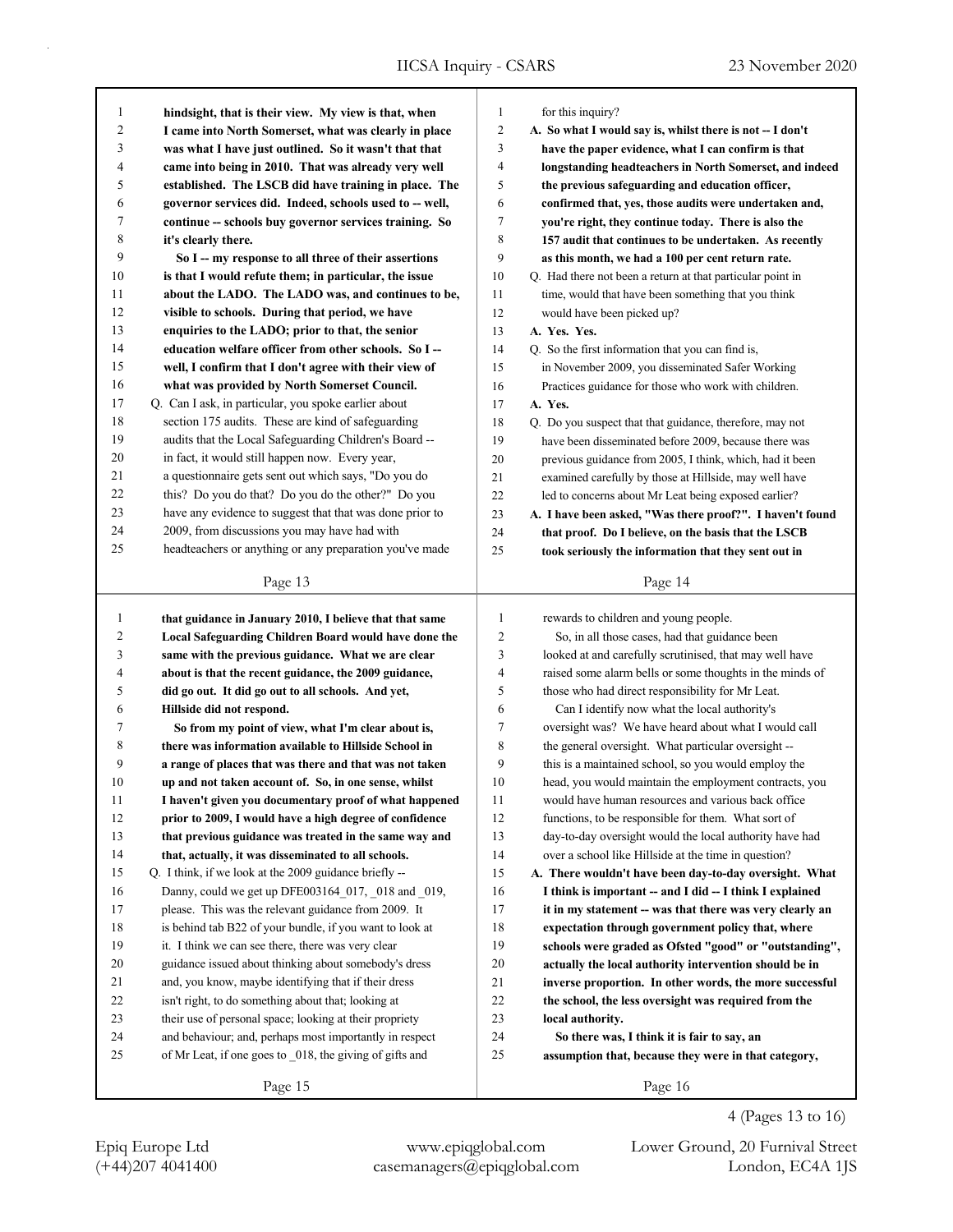| 1            | that therefore they needed less intervention and less    | 1              | members about whom concerns should be expressed -- could    |
|--------------|----------------------------------------------------------|----------------|-------------------------------------------------------------|
| 2            | support, and if they needed support, it was clear that   | $\mathfrak{2}$ | be expressed?                                               |
| 3            | they would ask for it. So, at that stage, we had         | 3              | A. I think that people will often say they always need more |
| 4            | a school improvement service that was there to improve   | 4              | training. So I think that's a particular response           |
| 5            | where schools were graded either "satisfactory" or       | 5              | sometimes.                                                  |
| 6            | "inadequate" but not for those "good" or better. So, in  | 6              | What I would say, though, is that, as part of               |
| 7            | that context, there was that level of -- sort of         | 7              | the training, what is always there is the notion that,      |
| 8            | oversight.                                               | 8              | if you need more information, if you need to discuss        |
| 9            | In regard to safeguarding, as I said, there was the      | 9              | this, if you are unhappy -- first of all, there is the      |
| 10           | availability of policies, there were links through to    | 10             | trainer in the room that you can go to at the end of        |
| 11           | the Local Safeguarding Children Board, there were        | 11             | the session; there is also very clearly the contact         |
| 12           | headteacher representatives who sat on there, there was  | 12             | details for people, like the LADO, for the referral and     |
| 13           | responses to particular child protection referrals.      | 13             | assessment team, as it is in North Somerset Council, for    |
| 14           | There was liaison around individual students who had     | 14             | the school improvement people; there's a plethora of        |
| 15           | special educational needs at that stage. So that was     | 15             | professionals that, during that training, people become     |
| 16           | the oversight that the local authority had in those      | 16             | aware of, and also during their day-to-day practice.        |
| 17           | different settings.                                      | 17             | So my view is that, anybody who came off the                |
| 18           | Q. Do you think that oversight was sufficient and do you | 18             | training, which -- you could train for 365 days a year      |
| 19           | think the training was sufficient? Because Ms Bamford    | 19             | and probably still feel a degree of not necessarily         |
| 20           | herself says in her witness statement she didn't feel    | 20             | knowing everything. That's, you know, that's life.          |
| 21           | that the training sufficiently trained her or her        | 21             | So my view is that what is available around that            |
| 22           | colleagues to be able to recognise the characteristics   | 22             | training are those networks and those connections.          |
| 23           | of a professional perpetrator. Do you think that the     | 23             | So my response to that is that, if you have                 |
| 24           | training may well have been insufficient of staff at     | 24             | particularly a deputy head or a chair of governors who      |
| 25           | that time in respect of grooming and identifying staff   | 25             | doesn't feel that they have been well trained, then         |
|              |                                                          |                |                                                             |
|              | Page 17                                                  |                | Page 18                                                     |
|              |                                                          |                |                                                             |
|              |                                                          |                |                                                             |
| $\mathbf{1}$ | there are places and people they can go to to say that,  | $\mathbf{1}$   | sometimes have headteachers who are quite fearful of        |
| 2            | to have that conversation, and to get that further       | $\overline{c}$ | their chair of governors, because of their style.           |
| 3            | support or knowledge.                                    | 3              | Conversely, you have chairs of governors who feel very      |
| 4            | Q. How about in respect of governors? One of the issues  | 4              | nervous about challenging their headteacher. And that's     |
| 5            | that we see at Hillside is that governors say, "Well, we | 5              | the reality.                                                |
| 6            | weren't really made aware of any staff-related issues",  | 6              | Q. What can we do about that? Because, ultimately, the      |
| 7            | and it's the question of, do they know which questions   | 7              | departmental guidance says governors are responsible for    |
| 8            | to ask? They're meant to be a critical friend. Do you    | 8              | the oversight and monitoring of child protection and        |
| 9            | think that governor training makes it clear enough what  | 9              | safeguarding. What's essential to that is a good and        |
| 10           | questions they should be asking about child protection   | 10             | open and transparent working relationship. What can you     |
| 11           | then -- not now -- well, both now and then?              | 11             | do, as a local authority, to try and encourage that?        |
| 12           | A. So I think it does. What I think gets in the way then | 12             | A. I think the other thing to say at this juncture, which   |
| 13           | is how effective -- it doesn't get in the way. What      | 13             | may or may not be helpful, in North Somerset we have        |
| 14           | then is crucial is the relationship particularly between | 14             | 81 schools. Of those 81, only 17 are local authority        |
| 15           | the chair of governors and the headteacher. So, to be    | 15             | maintained. So, in terms of an input, the input from        |
| 16           | frank, what you need is a balance there. So you need     | 16             | the local authority to all 81 makes the section 175         |
| 17           | headteachers who are open to challenge and who invite    | 17             | audit very critical and the provision of child              |
| 18           | challenge, as well as seeking support from their chair;  | $18\,$         | protection training very critical.                          |
| 19           | but you also need chairs of governors who have a level   | 19             | So I can only look at -- in terms of responding to          |
| 20           | of confidence in their role, albeit as a layperson who   | 20             | your question, around those 17 schools. What we do is,      |
| 21           | isn't probably an educationalist, to then be that        | 21             | schools can choose whether or not to buy back governor      |
| 22           | critical friend. And, where you get that balance, then   | 22             | services training. It is a choice. It is not                |
| 23           | that works very, very well.                              | 23             | mandatory.                                                  |
| 24           | It is true to say, though, to be perfectly frank,        | 24             | So through our interaction, which has been much             |
| 25           | that that balance sometimes tips, and so you can         | 25             | reduced because we no longer have a school improvement      |
|              | Page 19                                                  |                | Page 20                                                     |

5 (Pages 17 to 20)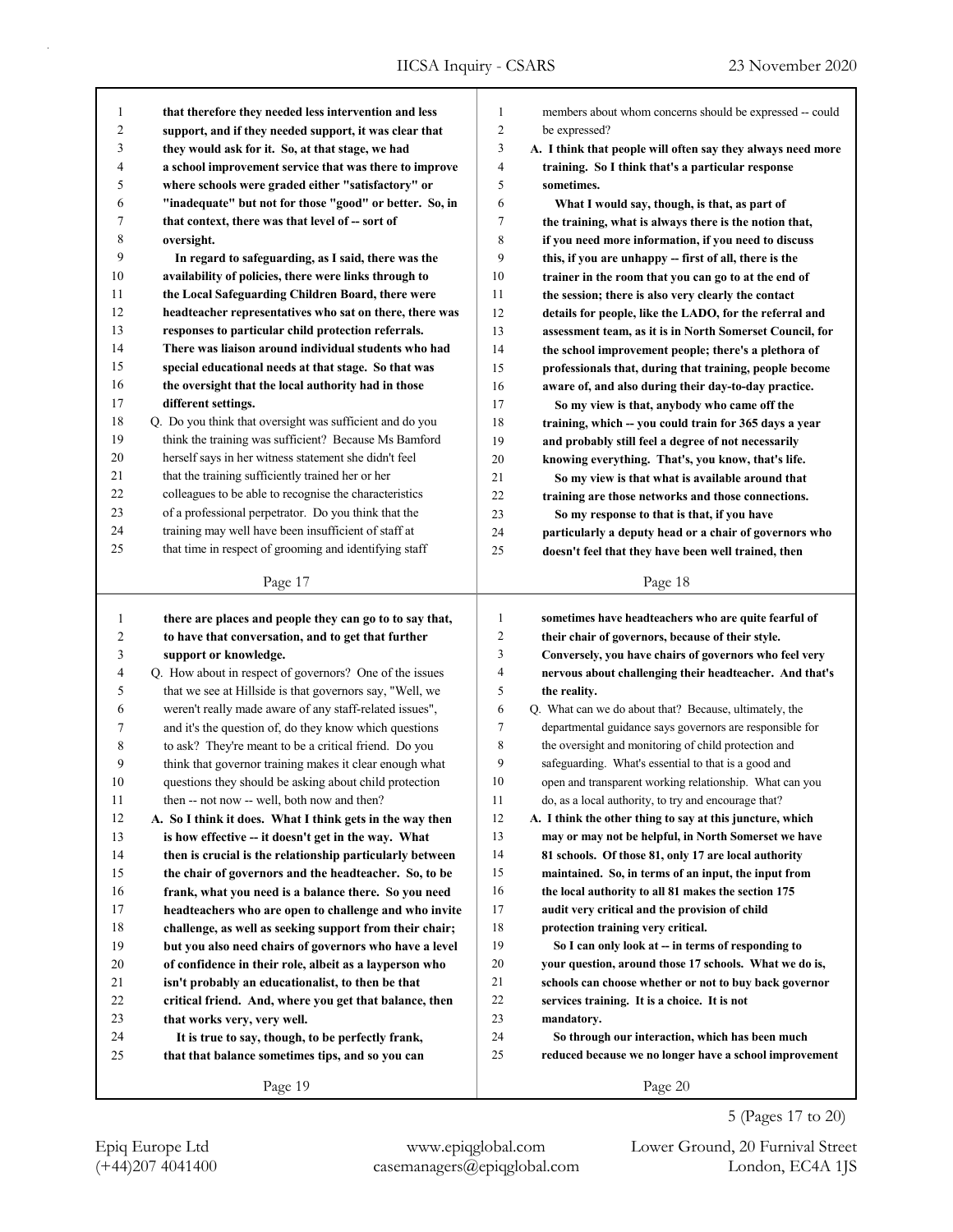| 1            | function, by and large; we're very, very lean because                                                         | $\mathbf{1}$   | choose to do that through the fact that they are part of                                                       |
|--------------|---------------------------------------------------------------------------------------------------------------|----------------|----------------------------------------------------------------------------------------------------------------|
| 2            | the grant has reduced so significantly. Every time                                                            | 2              | multi-academy trusts.                                                                                          |
| 3            | a school becomes an academy, we get reduced funding.                                                          | 3              | So here in North Somerset, I would be very clear                                                               |
| 4            | So it is very, very tricky, and it relies on us                                                               | 4              | about the multi-academy trusts that have schools in our                                                        |
| 5            | understanding and knowing our heads and our chairs of                                                         | 5              | area are quite a size and they, themselves, commission                                                         |
| 6            | governors to know where the balance is set correctly and                                                      | 6              | their safeguarding training and we monitor that through                                                        |
| 7            | where one or the other needs support, and we would then,                                                      | 7              | the 175 audit and also through when they make contact                                                          |
| 8            | you know, endeavour to either provide that or commission                                                      | 8              | with the LADO or when they make referrals in to the                                                            |
| 9            | that support.                                                                                                 | 9              | referral and assessment team.                                                                                  |
| 10           | Q. You talk about the fact that you only have 17 schools                                                      | 10             | So what we have to do is maintain a level of soft                                                              |
| 11           | for which you currently maintain. So the vast majority                                                        | 11             | intelligence, if you like, and relationships with all of                                                       |
| 12           | of your schools are going to be academies now.                                                                | 12             | those schools that's a different relationship to the one                                                       |
| 13           | A. Yes.                                                                                                       | 13             | we have with our maintained schools, but it's                                                                  |
| 14           | Q. Because I think you have 78 schools in total within the                                                    | 14<br>15       | a relationship that clearly says, "Safeguarding is                                                             |
| 15           | North Somerset area, so you're talking about maybe                                                            |                | everybody's business. We all have the responsibilities                                                         |
| 16           | 20 per cent are operated by the local authority now.                                                          | 16<br>17       | that are very clearly laid out. We are here both to                                                            |
| 17           | What oversight do you have of academy schools, in terms                                                       | 18             | audit and to ensure compliance, but also to give advice,                                                       |
| 18           | of understanding their relationship and their ability to                                                      | 19             | to give training, if you wish to take up ours, or to<br>ensure that you get specific appropriate training from |
| 19           | understand child protection and safeguarding?                                                                 | 20             | elsewhere in order for you to fulfil your safeguarding                                                         |
| 20           | A. So our oversight is specifically in relation now,                                                          | 21             | responsibilities".                                                                                             |
| 21<br>22     | really, in terms of safeguarding, and that's why                                                              | 22             | Q. Do you think you have sufficient power -- as the body                                                       |
| 23           | I referenced earlier, the 175 audit is quite critical<br>because those schools don't have to attend the local | 23             | which is ultimately responsible for safeguarding                                                               |
| 24           |                                                                                                               | 24             | arrangements for children and young people in your area,                                                       |
| 25           | authority safeguarding training that's additional, if<br>you like, to the basic and the awareness. They can   | 25             | do you think you have sufficient oversight, power and                                                          |
|              |                                                                                                               |                |                                                                                                                |
|              |                                                                                                               |                |                                                                                                                |
|              | Page 21                                                                                                       |                | Page 22                                                                                                        |
|              |                                                                                                               |                |                                                                                                                |
| $\mathbf{1}$ | ability to manage child protection and safeguarding in                                                        | $\mathbf{1}$   | that was one of the things. So what I would say to you                                                         |
| 2            | schools which are not maintained by you?                                                                      | $\overline{c}$ | is that the backstop that we have got is that audit --                                                         |
| 3            | A. What I would think -- what I would say to that is, in my                                                   | 3              | I'm not suggesting that an audit, of itself, would mean                                                        |
| 4            | experience, it is less about power and more about                                                             | 4              | that Nigel Leat could not have offended, so I'm not                                                            |
| 5            | influence and relationships. So I'm not seeking to                                                            | 5              | making that link. I'm answering your question about,                                                           |
| 6            | dodge the question about power, but I would -- and                                                            | 6              | given the landscape with academies, how do I feel the                                                          |
| 7            | I think that probably sufficient evidence has been put                                                        | 7              | responsibility goes.                                                                                           |
| 8            | before this panel to say that it's not simply about                                                           | 8              | Q. No, that's fine. We went slightly off on a tangent to                                                       |
| 9            | having a power, it's about exercising that collective                                                         | 9              | a question I was going to ask you later, but it seemed                                                         |
| 10           | responsibility, and so that's where I would say it's                                                          | 10             | the appropriate moment to ask it as you were talking                                                           |
| 11           | critical that that happens.                                                                                   | 11             | about overall responsibility.                                                                                  |
| 12           | But I would want to emphasise -- so using this                                                                | 12             | Can we go back to the relationship as it existed                                                               |
| 13           | year's annual audit as an example, notwithstanding                                                            | 13             | between Hillside and the local authority between sort of                                                       |
| 14           | COVID, we have got 100 per cent returns. Within that,                                                         | 14             | 2000 and 2010. So although there wasn't any                                                                    |
| 15           | some schools were honest enough to say that, in some                                                          | 15             | safeguarding, there was no discussion of safeguarding as                                                       |
| 16           | instances, they were not compliant with some things --                                                        | 16             | far as we can see, there are no records of any visits to                                                       |
| 17           | not significant things. They were then followed up by                                                         | 17             | do with safeguarding, but there were 58 school                                                                 |
| 18           | the Safeguarding in Education officer and she has now                                                         | 18             | improvement visits from the North Somerset learning and                                                        |
| 19           | been able to report to me that all of those have been                                                         | 19             | achievement advisor. Do you think, with the benefit of                                                         |
| 20<br>21     | followed up. I think there were six key issues.                                                               | 20             | hindsight maybe, that those learning and improvement                                                           |
| 22           | Schools have since come back and it's been signed off by                                                      | 21             | advisors should have looked at child protection at the                                                         |
| 23           | their chair of governors and their head that they have<br>addressed.                                          | 22<br>23       | same time that they were focusing upon educational<br>attainment?                                              |
| 24           | One particular thing was a policy that's not                                                                  | 24             | A. I would say, with hindsight, you could say that, yes.                                                       |
| 25           | mandatory in relation to children missing education,                                                          | 25             | At the time, the directive was very clearly that their                                                         |

Page 23

(+44)207 4041400 casemanagers@epiqglobal.com London, EC4A 1JS Epiq Europe Ltd www.epiqglobal.com Lower Ground, 20 Furnival Street

6 (Pages 21 to 24)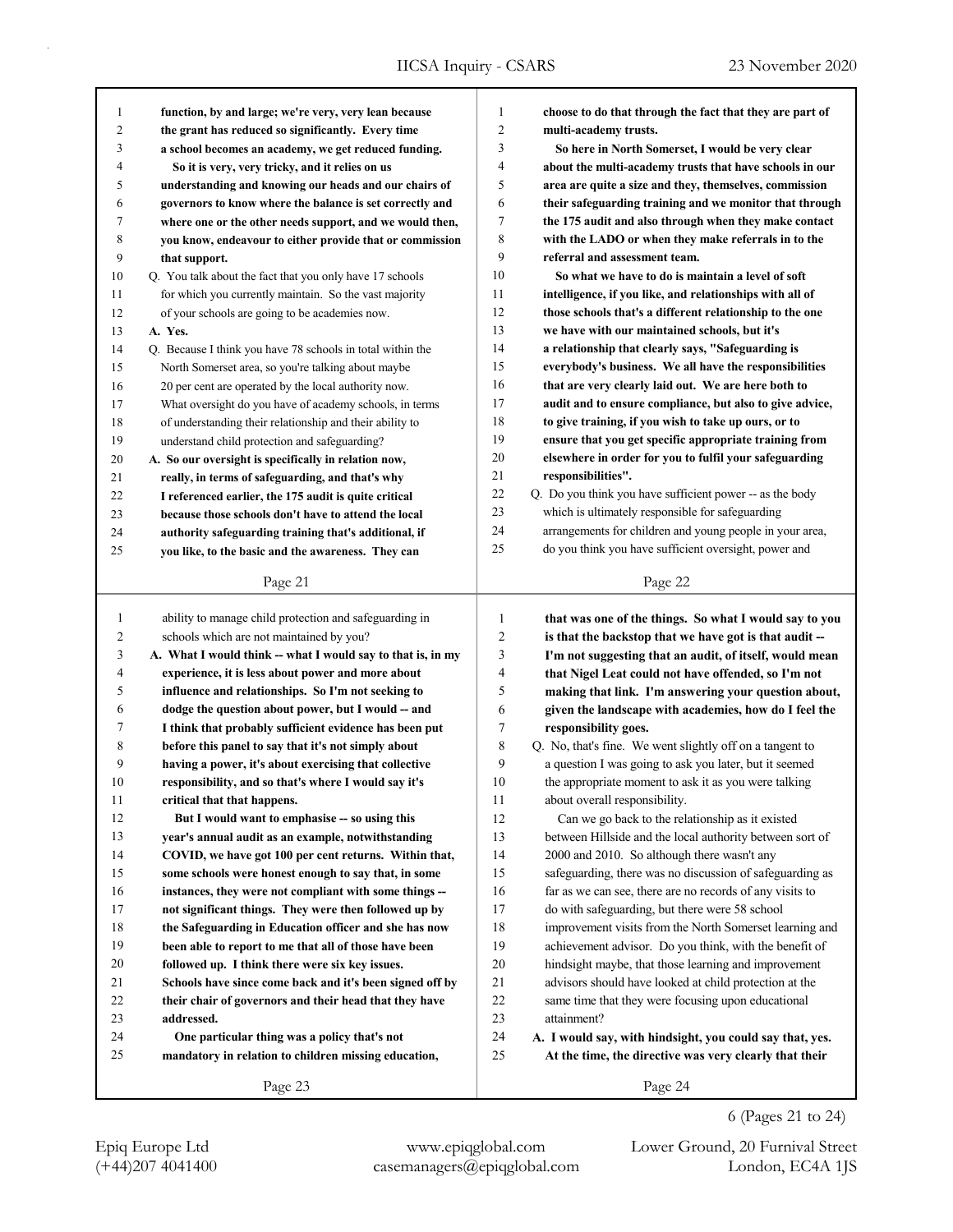| 1              | focus was teaching and learning, and, again, that was by                                                           | $\mathbf{1}$        | because that's also been conveyed -- whilst I don't want                                                   |
|----------------|--------------------------------------------------------------------------------------------------------------------|---------------------|------------------------------------------------------------------------------------------------------------|
| $\overline{c}$ | invitation. Those visits were by invitation from the                                                               | 2                   | to speak for people who went in on school improvement                                                      |
| 3              | school because they were graded "good".                                                                            | 3                   | visits, I think it's clear that's what they saw. They                                                      |
| 4              | Q. Do you even think, however, that the focus on academic                                                          | $\overline{4}$      | saw children who were learning and, you're absolutely                                                      |
| 5              | success was maybe slightly misplaced, in that you can't                                                            | 5                   | right, if children are unhappy, they then find it                                                          |
| 6              | be a good school leader if you don't care about child                                                              | 6                   | difficult to learn. They were not finding children who                                                     |
| 7              | protection, if you don't put the welfare of your                                                                   | $\tau$              | were finding learning difficult. They were finding                                                         |
| 8              | children first. In a way, it's a building block almost                                                             | 8                   | children who enjoyed learning, who enjoyed school, who                                                     |
| 9              | before academic attainment, because children can't                                                                 | 9                   | appeared to have positive relationships with their                                                         |
| 10             | attain well if they're not happy or if they're being                                                               | 10                  | teachers and their LSAs and their teaching assistants.                                                     |
| 11             | abused. Do you think that was an oversight?                                                                        | 11                  | Q. One of the issues that could have been raised is, had                                                   |
| 12             | A. I don't think it was an oversight because, actually,                                                            | 12                  | there been a sort of low-level concerns policy in place                                                    |
| 13             | when you read -- and certainly through the individual                                                              | 13                  | at the time -- we obviously heard evidence from                                                            |
| 14             | management review that was part of the Serious Case                                                                | 14                  | Mr Erooga and, as part and parcel of his expert report,                                                    |
| 15             | Review, the person who was independent, who undertook                                                              | 15                  | he's looked at the issues around whether or not it                                                         |
| 16             | that, formed the view, with which I concur, that,                                                                  | 16                  | should have been obvious -- I mean, he says, I think, it                                                   |
| 17             | actually, the information that was available, both                                                                 | 17                  | should have been obvious to people that there were                                                         |
| 18             | inside the school and from parents and the community and                                                           | 18                  | significant problems with Mr Leat, possibly not to do                                                      |
| 19             | the staff, was that it was a happy school, a safe                                                                  | 19                  | with sexual abuse, but to do with his relationship with                                                    |
| 20             | school. Certainly, when I took up post, it was not                                                                 | 20                  | young children. I think the Serious Case Review                                                            |
| 21             | a school that I went into and thought, you know,                                                                   | 21                  | identifies that as well, given that there were 30, as                                                      |
| 22             | "Actually, there's something wrong here". I didn't go                                                              | 22                  | I understand it, concerns raised about his overtactility                                                   |
| 23             | into every classroom, so I'm not suggesting I went into                                                            | 23                  | or inappropriate boundaries, shall we say, between                                                         |
| 24             | all and interviewed everybody, but in terms of a sense                                                             | 24                  | children and adults.                                                                                       |
| 25             | of how a school was run, it was, and I think that's --                                                             | 25                  | Do you think that the introduction of a low-level                                                          |
|                |                                                                                                                    |                     |                                                                                                            |
|                | Page 25                                                                                                            |                     | Page 26                                                                                                    |
|                |                                                                                                                    |                     |                                                                                                            |
|                |                                                                                                                    |                     |                                                                                                            |
| $\mathbf{1}$   | concerns policy may have brought to the fore issues                                                                | $\mathbf{1}$        | because that is a term that could imply, "Oh, you don't                                                    |
| 2<br>3         | around favouritism, around, for example, children<br>stroking his leg, lots of kind of playing the piano and       | $\overline{2}$<br>3 | need to worry about it". I can imagine individuals                                                         |
| 4              |                                                                                                                    | 4                   | talking themselves out of it because it's so low level                                                     |
| 5              | hugging children, that that would have led to a pattern<br>being obvious and, therefore, may have led to him being | 5                   | it's not worth it. I think I said I preferred the term<br>"concern".                                       |
| 6              | discovered, shall we say, at a much earlier stage than                                                             | 6                   | I don't have any issue, other than it's a good idea.                                                       |
| 7              | he was?                                                                                                            | 7                   |                                                                                                            |
| 8              | A. I think what I would want to say on that is, if you                                                             | 8                   | The critical issue for me, though, is, what gets in the<br>way of people doing the right thing? Because my |
| 9              | go -- if you refer back to the Safeguarding Children's                                                             | 9                   | reflection -- I'm sorry -- I hope it's helpful. My                                                         |
| 10             | Safer Recruitment, 2007, back in that, they say even                                                               | 10                  | reflection, when faced with what was coming out of                                                         |
| 11             | allegations that appear less serious should be seen to                                                             | 11                  | the information from staff at that school, was absolute                                                    |
| 12             | be followed up. The local authority or designated                                                                  | 12                  | shock that there was a ceiling there. There was a sort                                                     |
| 13             | officer should be informed of all allegations. And that                                                            | 13                  | of -- that meant they couldn't go upwards or outwards,                                                     |
| 14             | was about people where it's about, "may be unsuitable to                                                           | 14                  | and that for me is the issue. It's not necessarily                                                         |
| 15             | work with children". That document set out a level,                                                                | 15                  | about whether you make it easier in legislation or                                                         |
| 16             | a bar, that was quite low, in my view, in my                                                                       | 16                  | guidance terms for people to raise, you know, feelings                                                     |
| 17             | professional view. I think -- "who may be unsuitable to                                                            | 17                  | of unease with a colleague's behaviour. It's about what                                                    |
| $18\,$         | work with children" is not the same as "who may harm                                                               | 18                  | gets in the way of them not doing that. I'll leave it                                                      |
| 19             | children".                                                                                                         | 19                  | there.                                                                                                     |
| 20             | Q. Yes.                                                                                                            | 20                  | Q. What do you think got in the way?                                                                       |
| 21             | A. Depressingly, that was around from 2007, and yet that                                                           | 21                  | A. The culture. I think - a culture got in the way, but                                                    |
| 22             | didn't percolate. So, in answer to your question about,                                                            | 22                  | it's really hard to pick that out. There was a lot of                                                      |
| 23             | do I think a low-level notification, of course that                                                                | 23                  | strands. Because, genuinely, I would -- if you take --                                                     |
| 24             | would help. I think I said in my statement I'm probably                                                            | 24                  | put Hillside to one side, and you've said to me that,                                                      |
| 25             | less of the view that "low level" should be a term                                                                 | 25                  | "In this day and age, is it conceivable that these                                                         |

Page 28

7 (Pages 25 to 28)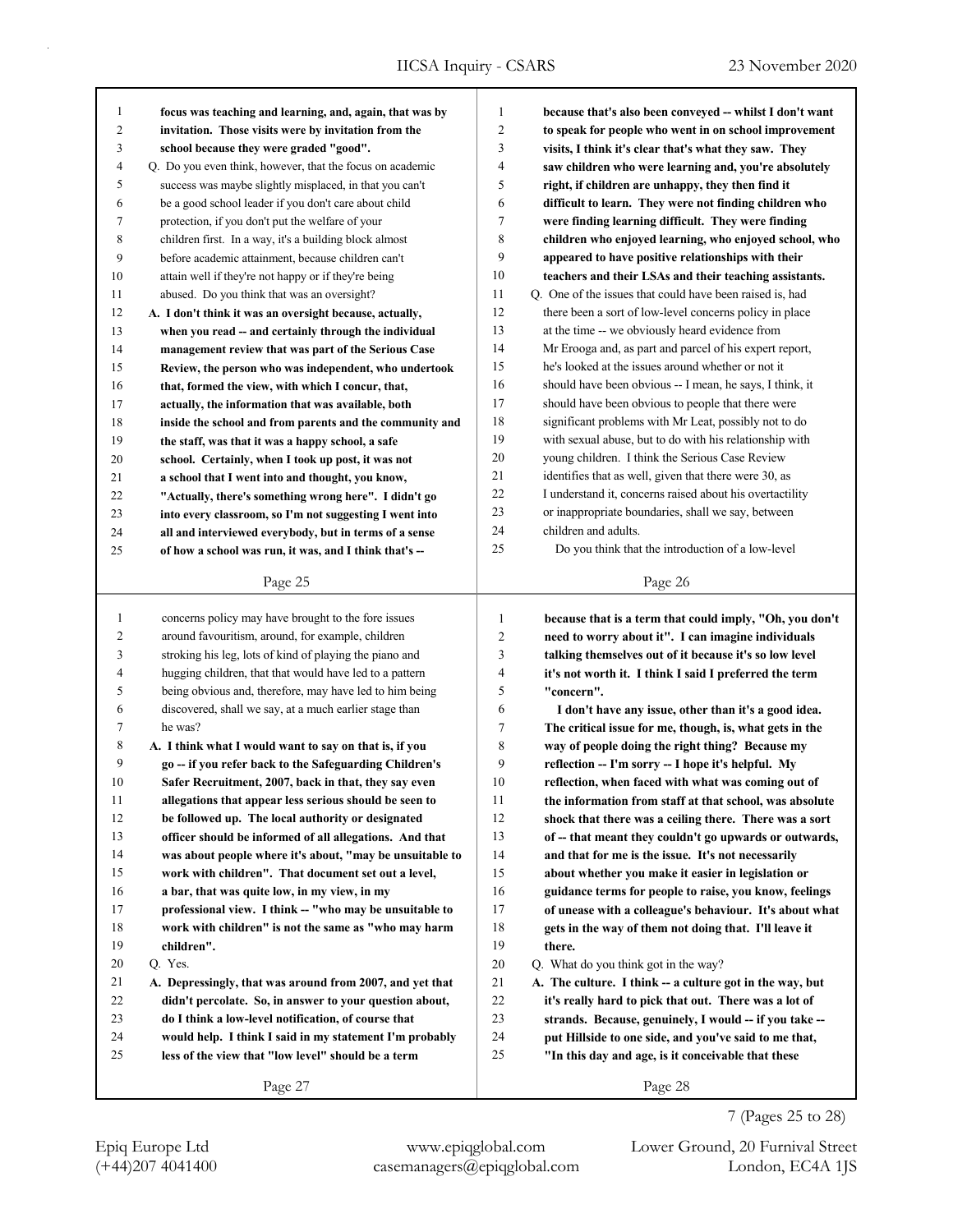| things should happen in a school?", I would say to you,<br>1<br>spite of the failure  At face value, the envisaged<br>1<br>$\overline{c}$<br>$\overline{2}$<br>school culture and visibility of the school management<br>"No, no. Look, we've got policies, we've got<br>$\mathfrak{Z}$<br>3<br>was also apparent, leading to the school being reported<br>whistleblowing, we've got designated safeguarding leads,<br>4<br>highly regarded  External scrutiny of the school<br>4<br>we've got a LADO, we've got networks across schools of<br>5<br>5<br>recognised the focus on attainment and appeared to have<br>staff, you know, these are day schools, they're not<br>6<br>paid too little attention to assessing whether the<br>6<br>closed institutions". I'd tell you all of that. And<br>$\tau$<br>7<br>culture of the school ensured that children were<br>I sincerely say that because I -- you know, having heard<br>8<br>8<br>and read, particularly from some of the children who are<br>safeguarded."<br>9<br>9<br>So that's something that the Serious Case Review<br>now young people, and their parents, you know, I do<br>10<br>said. But I suppose I ask the same question: what do<br>10<br>understand that -- that shock and that -- well, that<br>11<br>you do to understand that culture? What do you do to<br>11<br>complete -- what's the word? I guess it's<br>12<br>get at the heart of that, Ms Smith?<br>12<br>unbelievability, that's not a word, I know, but how<br>13<br>A. You have to have a culture that says it's not just about<br>13<br>could this have happened? That's why I said all of<br>14<br>14<br>learning and attainment. You have to have a culture<br>those potential safeguards were there, but they weren't<br>15<br>15<br>that says it is absolutely expected, not just okay, it's<br>used. Sorry.<br>16<br>16<br>expected that, if you have any concerns about<br>Q. There were some issues that were raised in the Serious<br>17<br>a colleague, this is an institution that invites you to<br>17<br>Case Review, and maybe we could have a quick look at<br>18<br>discuss those. Not in a way that you're going to, you<br>18<br>that, particularly about the cultural focus on learning<br>19<br>19<br>know, ruin their career, but that, actually, you're<br>and attainments. Can we go to DFE002197_028 at<br>20<br>doing it because you want those children in that school<br>20<br>paragraph 98. Ms Smith, if that helps, it's behind<br>21<br>to be safe and to learn and enjoy; that's the starting<br>21<br>tab B4 of the bundle:<br>22<br>point, that people can do it in that context so that<br>22<br>"It is clear that the cultural focus of the school"<br>23<br>they're not fearful and that they're -- you know, they<br>23<br>was on learning and attainment. This  was not<br>24<br>downplay things.<br>24<br>matched by a culture of safeguarding. The school IMR<br>25<br>Q. Can I ask about the Ofsted reports, because there were<br>25<br>[said it] was ambitious  for pupils  This is in<br>Page 29<br>Page 30<br>$\mathbf{1}$<br>a number of -- we are going to ask Ofsted some questions<br>$\mathbf{1}$<br>a snapshot in time, et cetera. But, nevertheless, yes,<br>$\overline{c}$<br>$\overline{c}$<br>about this tomorrow, but there were a number of Ofsted<br>if you talk to parents, they will say to you that, you<br>$\mathfrak{Z}$<br>3<br>reports which were identified at the time and which were<br>know, the -- "I read the Ofsted report before I decided<br>$\overline{4}$<br>4<br>all very positive, and the Serious Case Review raises<br>which school I sent my child to".<br>5<br>5<br>some issues about that. Danny, would you mind getting<br>I would just comment, though, not an Ofsted, on the<br>6<br>6<br>up DFE002197_020, paragraph 66. The Ofsted, in 2009,<br>Investors in People. When I read that somehow that<br>$\tau$<br>supports the school's self-evaluation, and there was an<br>7<br>Investors in People person elected not to do their usual<br>8<br>8<br>Investors in People award, which I understand involves<br>open, transparent assessment, that, again, said<br>9<br>9<br>somebody coming in and talking to lots of different<br>something to me about, whatever the power was in that<br>10<br>people and there's a sort of 360 peer review question.<br>10<br>small school, that's quite extraordinary. So I don't<br>11<br>This raises important questions about the judgments made<br>11<br>know about anybody else, but I have been through<br>by these external agencies. Then it says:<br>12<br>12<br>Investors in People awards on a number of occasions in<br>"Unduly positive judgments run the risk of creating<br>13<br>13<br>different authorities, and I can say to you absolutely<br>14<br>14<br>a false sense of security in parents or other<br>that you get fed back what you -- what they hear. So to<br>15<br>15<br>professionals who might otherwise be inclined to observe<br>hear that, actually, Hillside didn't get fed back all<br>16<br>16<br>more closely and question the performance of<br>that they'd heard, I found -- I guess for me -- so there<br>17<br>the school."<br>17<br>were some staff who, in one sense, took some tentative<br>18<br>18<br>Do you think that that was a significant factor,<br>steps to an external person to tell them these were the<br>19<br>19<br>because it was succeeding well academically, because<br>difficulties, and yet, you know, it didn't get surfaced.<br>20<br>20<br>Ofsted came in and said, "Yes, we think it's doing<br>So I just think that is another bit of evidence that<br>21<br>21<br>a good job", everyone went, "Well, okay, we don't need<br>says to you there was something in this school that was<br>22<br>22<br>to worry about this"?<br>quite unbelievable, almost; that there was this -- that<br>23<br>23<br>A. Yes, I think that's true. I have no doubt that<br>the persona of a happy, safe, learning, achieving,<br>24<br>24<br>heading for outstanding school, but there was something<br>colleagues in Ofsted, though, have a different view, and<br>25<br>25<br>going on in the midst that couldn't get out.<br>they are very clear, quite rightly, that it is<br>Page 32<br>Page 31 |  |  |
|------------------------------------------------------------------------------------------------------------------------------------------------------------------------------------------------------------------------------------------------------------------------------------------------------------------------------------------------------------------------------------------------------------------------------------------------------------------------------------------------------------------------------------------------------------------------------------------------------------------------------------------------------------------------------------------------------------------------------------------------------------------------------------------------------------------------------------------------------------------------------------------------------------------------------------------------------------------------------------------------------------------------------------------------------------------------------------------------------------------------------------------------------------------------------------------------------------------------------------------------------------------------------------------------------------------------------------------------------------------------------------------------------------------------------------------------------------------------------------------------------------------------------------------------------------------------------------------------------------------------------------------------------------------------------------------------------------------------------------------------------------------------------------------------------------------------------------------------------------------------------------------------------------------------------------------------------------------------------------------------------------------------------------------------------------------------------------------------------------------------------------------------------------------------------------------------------------------------------------------------------------------------------------------------------------------------------------------------------------------------------------------------------------------------------------------------------------------------------------------------------------------------------------------------------------------------------------------------------------------------------------------------------------------------------------------------------------------------------------------------------------------------------------------------------------------------------------------------------------------------------------------------------------------------------------------------------------------------------------------------------------------------------------------------------------------------------------------------------------------------------------------------------------------------------------------------------------------------------------------------------------------------------------------------------------------------------------------------------------------------------------------------------------------------------------------------------------------------------------------------------------------------------------------------------------------------------------------------------------------------------------------------------------------------------------------------------------------------------------------------------------------------------------------------------------------------------------------------------------------------------------------------------------------------------------------------------------------------------------------------------------------------------------------------------------------------------------------------------------------------------------------------------------------------------------------------------------------------------------------------------------------------------------------------------------------------------------------------------------------------------------------------------------------------------------------------------------------------------------------------------------------------------------------------------------------------------------------------------------------------------------------------------------------------------------------------------------------------------------------------------------------------------------------------------------------------------------------------------------------------------------------------------------------------------------------------------------------------------------------------------------------------------------------------------------------------------------------------------------------------------------------------------------------------------------------------------------------------------------------------------------------------------------------------------------------------------------------------------------------------------------------------------------------------------------------------------------------------------------------------------------------------------------------------------------------------------------------------------------------------------------------------------------------------------------------------------------------------------------------------------------------------------------------------------------------------------------------------------------------------------------------------------------------------------------------------------------------------------------------------------------------------------------------------------------------------------------------------------------------------------------------------------------------------------------------------------------------------------------------------------------------------------------------------------------------------------|--|--|
|                                                                                                                                                                                                                                                                                                                                                                                                                                                                                                                                                                                                                                                                                                                                                                                                                                                                                                                                                                                                                                                                                                                                                                                                                                                                                                                                                                                                                                                                                                                                                                                                                                                                                                                                                                                                                                                                                                                                                                                                                                                                                                                                                                                                                                                                                                                                                                                                                                                                                                                                                                                                                                                                                                                                                                                                                                                                                                                                                                                                                                                                                                                                                                                                                                                                                                                                                                                                                                                                                                                                                                                                                                                                                                                                                                                                                                                                                                                                                                                                                                                                                                                                                                                                                                                                                                                                                                                                                                                                                                                                                                                                                                                                                                                                                                                                                                                                                                                                                                                                                                                                                                                                                                                                                                                                                                                                                                                                                                                                                                                                                                                                                                                                                                                                                                                                                                                                                                                                                                                                                                                                                                                                                                                                                                                                                                                              |  |  |
|                                                                                                                                                                                                                                                                                                                                                                                                                                                                                                                                                                                                                                                                                                                                                                                                                                                                                                                                                                                                                                                                                                                                                                                                                                                                                                                                                                                                                                                                                                                                                                                                                                                                                                                                                                                                                                                                                                                                                                                                                                                                                                                                                                                                                                                                                                                                                                                                                                                                                                                                                                                                                                                                                                                                                                                                                                                                                                                                                                                                                                                                                                                                                                                                                                                                                                                                                                                                                                                                                                                                                                                                                                                                                                                                                                                                                                                                                                                                                                                                                                                                                                                                                                                                                                                                                                                                                                                                                                                                                                                                                                                                                                                                                                                                                                                                                                                                                                                                                                                                                                                                                                                                                                                                                                                                                                                                                                                                                                                                                                                                                                                                                                                                                                                                                                                                                                                                                                                                                                                                                                                                                                                                                                                                                                                                                                                              |  |  |
|                                                                                                                                                                                                                                                                                                                                                                                                                                                                                                                                                                                                                                                                                                                                                                                                                                                                                                                                                                                                                                                                                                                                                                                                                                                                                                                                                                                                                                                                                                                                                                                                                                                                                                                                                                                                                                                                                                                                                                                                                                                                                                                                                                                                                                                                                                                                                                                                                                                                                                                                                                                                                                                                                                                                                                                                                                                                                                                                                                                                                                                                                                                                                                                                                                                                                                                                                                                                                                                                                                                                                                                                                                                                                                                                                                                                                                                                                                                                                                                                                                                                                                                                                                                                                                                                                                                                                                                                                                                                                                                                                                                                                                                                                                                                                                                                                                                                                                                                                                                                                                                                                                                                                                                                                                                                                                                                                                                                                                                                                                                                                                                                                                                                                                                                                                                                                                                                                                                                                                                                                                                                                                                                                                                                                                                                                                                              |  |  |
|                                                                                                                                                                                                                                                                                                                                                                                                                                                                                                                                                                                                                                                                                                                                                                                                                                                                                                                                                                                                                                                                                                                                                                                                                                                                                                                                                                                                                                                                                                                                                                                                                                                                                                                                                                                                                                                                                                                                                                                                                                                                                                                                                                                                                                                                                                                                                                                                                                                                                                                                                                                                                                                                                                                                                                                                                                                                                                                                                                                                                                                                                                                                                                                                                                                                                                                                                                                                                                                                                                                                                                                                                                                                                                                                                                                                                                                                                                                                                                                                                                                                                                                                                                                                                                                                                                                                                                                                                                                                                                                                                                                                                                                                                                                                                                                                                                                                                                                                                                                                                                                                                                                                                                                                                                                                                                                                                                                                                                                                                                                                                                                                                                                                                                                                                                                                                                                                                                                                                                                                                                                                                                                                                                                                                                                                                                                              |  |  |
|                                                                                                                                                                                                                                                                                                                                                                                                                                                                                                                                                                                                                                                                                                                                                                                                                                                                                                                                                                                                                                                                                                                                                                                                                                                                                                                                                                                                                                                                                                                                                                                                                                                                                                                                                                                                                                                                                                                                                                                                                                                                                                                                                                                                                                                                                                                                                                                                                                                                                                                                                                                                                                                                                                                                                                                                                                                                                                                                                                                                                                                                                                                                                                                                                                                                                                                                                                                                                                                                                                                                                                                                                                                                                                                                                                                                                                                                                                                                                                                                                                                                                                                                                                                                                                                                                                                                                                                                                                                                                                                                                                                                                                                                                                                                                                                                                                                                                                                                                                                                                                                                                                                                                                                                                                                                                                                                                                                                                                                                                                                                                                                                                                                                                                                                                                                                                                                                                                                                                                                                                                                                                                                                                                                                                                                                                                                              |  |  |
|                                                                                                                                                                                                                                                                                                                                                                                                                                                                                                                                                                                                                                                                                                                                                                                                                                                                                                                                                                                                                                                                                                                                                                                                                                                                                                                                                                                                                                                                                                                                                                                                                                                                                                                                                                                                                                                                                                                                                                                                                                                                                                                                                                                                                                                                                                                                                                                                                                                                                                                                                                                                                                                                                                                                                                                                                                                                                                                                                                                                                                                                                                                                                                                                                                                                                                                                                                                                                                                                                                                                                                                                                                                                                                                                                                                                                                                                                                                                                                                                                                                                                                                                                                                                                                                                                                                                                                                                                                                                                                                                                                                                                                                                                                                                                                                                                                                                                                                                                                                                                                                                                                                                                                                                                                                                                                                                                                                                                                                                                                                                                                                                                                                                                                                                                                                                                                                                                                                                                                                                                                                                                                                                                                                                                                                                                                                              |  |  |
|                                                                                                                                                                                                                                                                                                                                                                                                                                                                                                                                                                                                                                                                                                                                                                                                                                                                                                                                                                                                                                                                                                                                                                                                                                                                                                                                                                                                                                                                                                                                                                                                                                                                                                                                                                                                                                                                                                                                                                                                                                                                                                                                                                                                                                                                                                                                                                                                                                                                                                                                                                                                                                                                                                                                                                                                                                                                                                                                                                                                                                                                                                                                                                                                                                                                                                                                                                                                                                                                                                                                                                                                                                                                                                                                                                                                                                                                                                                                                                                                                                                                                                                                                                                                                                                                                                                                                                                                                                                                                                                                                                                                                                                                                                                                                                                                                                                                                                                                                                                                                                                                                                                                                                                                                                                                                                                                                                                                                                                                                                                                                                                                                                                                                                                                                                                                                                                                                                                                                                                                                                                                                                                                                                                                                                                                                                                              |  |  |
|                                                                                                                                                                                                                                                                                                                                                                                                                                                                                                                                                                                                                                                                                                                                                                                                                                                                                                                                                                                                                                                                                                                                                                                                                                                                                                                                                                                                                                                                                                                                                                                                                                                                                                                                                                                                                                                                                                                                                                                                                                                                                                                                                                                                                                                                                                                                                                                                                                                                                                                                                                                                                                                                                                                                                                                                                                                                                                                                                                                                                                                                                                                                                                                                                                                                                                                                                                                                                                                                                                                                                                                                                                                                                                                                                                                                                                                                                                                                                                                                                                                                                                                                                                                                                                                                                                                                                                                                                                                                                                                                                                                                                                                                                                                                                                                                                                                                                                                                                                                                                                                                                                                                                                                                                                                                                                                                                                                                                                                                                                                                                                                                                                                                                                                                                                                                                                                                                                                                                                                                                                                                                                                                                                                                                                                                                                                              |  |  |
|                                                                                                                                                                                                                                                                                                                                                                                                                                                                                                                                                                                                                                                                                                                                                                                                                                                                                                                                                                                                                                                                                                                                                                                                                                                                                                                                                                                                                                                                                                                                                                                                                                                                                                                                                                                                                                                                                                                                                                                                                                                                                                                                                                                                                                                                                                                                                                                                                                                                                                                                                                                                                                                                                                                                                                                                                                                                                                                                                                                                                                                                                                                                                                                                                                                                                                                                                                                                                                                                                                                                                                                                                                                                                                                                                                                                                                                                                                                                                                                                                                                                                                                                                                                                                                                                                                                                                                                                                                                                                                                                                                                                                                                                                                                                                                                                                                                                                                                                                                                                                                                                                                                                                                                                                                                                                                                                                                                                                                                                                                                                                                                                                                                                                                                                                                                                                                                                                                                                                                                                                                                                                                                                                                                                                                                                                                                              |  |  |
|                                                                                                                                                                                                                                                                                                                                                                                                                                                                                                                                                                                                                                                                                                                                                                                                                                                                                                                                                                                                                                                                                                                                                                                                                                                                                                                                                                                                                                                                                                                                                                                                                                                                                                                                                                                                                                                                                                                                                                                                                                                                                                                                                                                                                                                                                                                                                                                                                                                                                                                                                                                                                                                                                                                                                                                                                                                                                                                                                                                                                                                                                                                                                                                                                                                                                                                                                                                                                                                                                                                                                                                                                                                                                                                                                                                                                                                                                                                                                                                                                                                                                                                                                                                                                                                                                                                                                                                                                                                                                                                                                                                                                                                                                                                                                                                                                                                                                                                                                                                                                                                                                                                                                                                                                                                                                                                                                                                                                                                                                                                                                                                                                                                                                                                                                                                                                                                                                                                                                                                                                                                                                                                                                                                                                                                                                                                              |  |  |
|                                                                                                                                                                                                                                                                                                                                                                                                                                                                                                                                                                                                                                                                                                                                                                                                                                                                                                                                                                                                                                                                                                                                                                                                                                                                                                                                                                                                                                                                                                                                                                                                                                                                                                                                                                                                                                                                                                                                                                                                                                                                                                                                                                                                                                                                                                                                                                                                                                                                                                                                                                                                                                                                                                                                                                                                                                                                                                                                                                                                                                                                                                                                                                                                                                                                                                                                                                                                                                                                                                                                                                                                                                                                                                                                                                                                                                                                                                                                                                                                                                                                                                                                                                                                                                                                                                                                                                                                                                                                                                                                                                                                                                                                                                                                                                                                                                                                                                                                                                                                                                                                                                                                                                                                                                                                                                                                                                                                                                                                                                                                                                                                                                                                                                                                                                                                                                                                                                                                                                                                                                                                                                                                                                                                                                                                                                                              |  |  |
|                                                                                                                                                                                                                                                                                                                                                                                                                                                                                                                                                                                                                                                                                                                                                                                                                                                                                                                                                                                                                                                                                                                                                                                                                                                                                                                                                                                                                                                                                                                                                                                                                                                                                                                                                                                                                                                                                                                                                                                                                                                                                                                                                                                                                                                                                                                                                                                                                                                                                                                                                                                                                                                                                                                                                                                                                                                                                                                                                                                                                                                                                                                                                                                                                                                                                                                                                                                                                                                                                                                                                                                                                                                                                                                                                                                                                                                                                                                                                                                                                                                                                                                                                                                                                                                                                                                                                                                                                                                                                                                                                                                                                                                                                                                                                                                                                                                                                                                                                                                                                                                                                                                                                                                                                                                                                                                                                                                                                                                                                                                                                                                                                                                                                                                                                                                                                                                                                                                                                                                                                                                                                                                                                                                                                                                                                                                              |  |  |
|                                                                                                                                                                                                                                                                                                                                                                                                                                                                                                                                                                                                                                                                                                                                                                                                                                                                                                                                                                                                                                                                                                                                                                                                                                                                                                                                                                                                                                                                                                                                                                                                                                                                                                                                                                                                                                                                                                                                                                                                                                                                                                                                                                                                                                                                                                                                                                                                                                                                                                                                                                                                                                                                                                                                                                                                                                                                                                                                                                                                                                                                                                                                                                                                                                                                                                                                                                                                                                                                                                                                                                                                                                                                                                                                                                                                                                                                                                                                                                                                                                                                                                                                                                                                                                                                                                                                                                                                                                                                                                                                                                                                                                                                                                                                                                                                                                                                                                                                                                                                                                                                                                                                                                                                                                                                                                                                                                                                                                                                                                                                                                                                                                                                                                                                                                                                                                                                                                                                                                                                                                                                                                                                                                                                                                                                                                                              |  |  |
|                                                                                                                                                                                                                                                                                                                                                                                                                                                                                                                                                                                                                                                                                                                                                                                                                                                                                                                                                                                                                                                                                                                                                                                                                                                                                                                                                                                                                                                                                                                                                                                                                                                                                                                                                                                                                                                                                                                                                                                                                                                                                                                                                                                                                                                                                                                                                                                                                                                                                                                                                                                                                                                                                                                                                                                                                                                                                                                                                                                                                                                                                                                                                                                                                                                                                                                                                                                                                                                                                                                                                                                                                                                                                                                                                                                                                                                                                                                                                                                                                                                                                                                                                                                                                                                                                                                                                                                                                                                                                                                                                                                                                                                                                                                                                                                                                                                                                                                                                                                                                                                                                                                                                                                                                                                                                                                                                                                                                                                                                                                                                                                                                                                                                                                                                                                                                                                                                                                                                                                                                                                                                                                                                                                                                                                                                                                              |  |  |
|                                                                                                                                                                                                                                                                                                                                                                                                                                                                                                                                                                                                                                                                                                                                                                                                                                                                                                                                                                                                                                                                                                                                                                                                                                                                                                                                                                                                                                                                                                                                                                                                                                                                                                                                                                                                                                                                                                                                                                                                                                                                                                                                                                                                                                                                                                                                                                                                                                                                                                                                                                                                                                                                                                                                                                                                                                                                                                                                                                                                                                                                                                                                                                                                                                                                                                                                                                                                                                                                                                                                                                                                                                                                                                                                                                                                                                                                                                                                                                                                                                                                                                                                                                                                                                                                                                                                                                                                                                                                                                                                                                                                                                                                                                                                                                                                                                                                                                                                                                                                                                                                                                                                                                                                                                                                                                                                                                                                                                                                                                                                                                                                                                                                                                                                                                                                                                                                                                                                                                                                                                                                                                                                                                                                                                                                                                                              |  |  |
|                                                                                                                                                                                                                                                                                                                                                                                                                                                                                                                                                                                                                                                                                                                                                                                                                                                                                                                                                                                                                                                                                                                                                                                                                                                                                                                                                                                                                                                                                                                                                                                                                                                                                                                                                                                                                                                                                                                                                                                                                                                                                                                                                                                                                                                                                                                                                                                                                                                                                                                                                                                                                                                                                                                                                                                                                                                                                                                                                                                                                                                                                                                                                                                                                                                                                                                                                                                                                                                                                                                                                                                                                                                                                                                                                                                                                                                                                                                                                                                                                                                                                                                                                                                                                                                                                                                                                                                                                                                                                                                                                                                                                                                                                                                                                                                                                                                                                                                                                                                                                                                                                                                                                                                                                                                                                                                                                                                                                                                                                                                                                                                                                                                                                                                                                                                                                                                                                                                                                                                                                                                                                                                                                                                                                                                                                                                              |  |  |
|                                                                                                                                                                                                                                                                                                                                                                                                                                                                                                                                                                                                                                                                                                                                                                                                                                                                                                                                                                                                                                                                                                                                                                                                                                                                                                                                                                                                                                                                                                                                                                                                                                                                                                                                                                                                                                                                                                                                                                                                                                                                                                                                                                                                                                                                                                                                                                                                                                                                                                                                                                                                                                                                                                                                                                                                                                                                                                                                                                                                                                                                                                                                                                                                                                                                                                                                                                                                                                                                                                                                                                                                                                                                                                                                                                                                                                                                                                                                                                                                                                                                                                                                                                                                                                                                                                                                                                                                                                                                                                                                                                                                                                                                                                                                                                                                                                                                                                                                                                                                                                                                                                                                                                                                                                                                                                                                                                                                                                                                                                                                                                                                                                                                                                                                                                                                                                                                                                                                                                                                                                                                                                                                                                                                                                                                                                                              |  |  |
|                                                                                                                                                                                                                                                                                                                                                                                                                                                                                                                                                                                                                                                                                                                                                                                                                                                                                                                                                                                                                                                                                                                                                                                                                                                                                                                                                                                                                                                                                                                                                                                                                                                                                                                                                                                                                                                                                                                                                                                                                                                                                                                                                                                                                                                                                                                                                                                                                                                                                                                                                                                                                                                                                                                                                                                                                                                                                                                                                                                                                                                                                                                                                                                                                                                                                                                                                                                                                                                                                                                                                                                                                                                                                                                                                                                                                                                                                                                                                                                                                                                                                                                                                                                                                                                                                                                                                                                                                                                                                                                                                                                                                                                                                                                                                                                                                                                                                                                                                                                                                                                                                                                                                                                                                                                                                                                                                                                                                                                                                                                                                                                                                                                                                                                                                                                                                                                                                                                                                                                                                                                                                                                                                                                                                                                                                                                              |  |  |
|                                                                                                                                                                                                                                                                                                                                                                                                                                                                                                                                                                                                                                                                                                                                                                                                                                                                                                                                                                                                                                                                                                                                                                                                                                                                                                                                                                                                                                                                                                                                                                                                                                                                                                                                                                                                                                                                                                                                                                                                                                                                                                                                                                                                                                                                                                                                                                                                                                                                                                                                                                                                                                                                                                                                                                                                                                                                                                                                                                                                                                                                                                                                                                                                                                                                                                                                                                                                                                                                                                                                                                                                                                                                                                                                                                                                                                                                                                                                                                                                                                                                                                                                                                                                                                                                                                                                                                                                                                                                                                                                                                                                                                                                                                                                                                                                                                                                                                                                                                                                                                                                                                                                                                                                                                                                                                                                                                                                                                                                                                                                                                                                                                                                                                                                                                                                                                                                                                                                                                                                                                                                                                                                                                                                                                                                                                                              |  |  |
|                                                                                                                                                                                                                                                                                                                                                                                                                                                                                                                                                                                                                                                                                                                                                                                                                                                                                                                                                                                                                                                                                                                                                                                                                                                                                                                                                                                                                                                                                                                                                                                                                                                                                                                                                                                                                                                                                                                                                                                                                                                                                                                                                                                                                                                                                                                                                                                                                                                                                                                                                                                                                                                                                                                                                                                                                                                                                                                                                                                                                                                                                                                                                                                                                                                                                                                                                                                                                                                                                                                                                                                                                                                                                                                                                                                                                                                                                                                                                                                                                                                                                                                                                                                                                                                                                                                                                                                                                                                                                                                                                                                                                                                                                                                                                                                                                                                                                                                                                                                                                                                                                                                                                                                                                                                                                                                                                                                                                                                                                                                                                                                                                                                                                                                                                                                                                                                                                                                                                                                                                                                                                                                                                                                                                                                                                                                              |  |  |
|                                                                                                                                                                                                                                                                                                                                                                                                                                                                                                                                                                                                                                                                                                                                                                                                                                                                                                                                                                                                                                                                                                                                                                                                                                                                                                                                                                                                                                                                                                                                                                                                                                                                                                                                                                                                                                                                                                                                                                                                                                                                                                                                                                                                                                                                                                                                                                                                                                                                                                                                                                                                                                                                                                                                                                                                                                                                                                                                                                                                                                                                                                                                                                                                                                                                                                                                                                                                                                                                                                                                                                                                                                                                                                                                                                                                                                                                                                                                                                                                                                                                                                                                                                                                                                                                                                                                                                                                                                                                                                                                                                                                                                                                                                                                                                                                                                                                                                                                                                                                                                                                                                                                                                                                                                                                                                                                                                                                                                                                                                                                                                                                                                                                                                                                                                                                                                                                                                                                                                                                                                                                                                                                                                                                                                                                                                                              |  |  |
|                                                                                                                                                                                                                                                                                                                                                                                                                                                                                                                                                                                                                                                                                                                                                                                                                                                                                                                                                                                                                                                                                                                                                                                                                                                                                                                                                                                                                                                                                                                                                                                                                                                                                                                                                                                                                                                                                                                                                                                                                                                                                                                                                                                                                                                                                                                                                                                                                                                                                                                                                                                                                                                                                                                                                                                                                                                                                                                                                                                                                                                                                                                                                                                                                                                                                                                                                                                                                                                                                                                                                                                                                                                                                                                                                                                                                                                                                                                                                                                                                                                                                                                                                                                                                                                                                                                                                                                                                                                                                                                                                                                                                                                                                                                                                                                                                                                                                                                                                                                                                                                                                                                                                                                                                                                                                                                                                                                                                                                                                                                                                                                                                                                                                                                                                                                                                                                                                                                                                                                                                                                                                                                                                                                                                                                                                                                              |  |  |
|                                                                                                                                                                                                                                                                                                                                                                                                                                                                                                                                                                                                                                                                                                                                                                                                                                                                                                                                                                                                                                                                                                                                                                                                                                                                                                                                                                                                                                                                                                                                                                                                                                                                                                                                                                                                                                                                                                                                                                                                                                                                                                                                                                                                                                                                                                                                                                                                                                                                                                                                                                                                                                                                                                                                                                                                                                                                                                                                                                                                                                                                                                                                                                                                                                                                                                                                                                                                                                                                                                                                                                                                                                                                                                                                                                                                                                                                                                                                                                                                                                                                                                                                                                                                                                                                                                                                                                                                                                                                                                                                                                                                                                                                                                                                                                                                                                                                                                                                                                                                                                                                                                                                                                                                                                                                                                                                                                                                                                                                                                                                                                                                                                                                                                                                                                                                                                                                                                                                                                                                                                                                                                                                                                                                                                                                                                                              |  |  |
|                                                                                                                                                                                                                                                                                                                                                                                                                                                                                                                                                                                                                                                                                                                                                                                                                                                                                                                                                                                                                                                                                                                                                                                                                                                                                                                                                                                                                                                                                                                                                                                                                                                                                                                                                                                                                                                                                                                                                                                                                                                                                                                                                                                                                                                                                                                                                                                                                                                                                                                                                                                                                                                                                                                                                                                                                                                                                                                                                                                                                                                                                                                                                                                                                                                                                                                                                                                                                                                                                                                                                                                                                                                                                                                                                                                                                                                                                                                                                                                                                                                                                                                                                                                                                                                                                                                                                                                                                                                                                                                                                                                                                                                                                                                                                                                                                                                                                                                                                                                                                                                                                                                                                                                                                                                                                                                                                                                                                                                                                                                                                                                                                                                                                                                                                                                                                                                                                                                                                                                                                                                                                                                                                                                                                                                                                                                              |  |  |
|                                                                                                                                                                                                                                                                                                                                                                                                                                                                                                                                                                                                                                                                                                                                                                                                                                                                                                                                                                                                                                                                                                                                                                                                                                                                                                                                                                                                                                                                                                                                                                                                                                                                                                                                                                                                                                                                                                                                                                                                                                                                                                                                                                                                                                                                                                                                                                                                                                                                                                                                                                                                                                                                                                                                                                                                                                                                                                                                                                                                                                                                                                                                                                                                                                                                                                                                                                                                                                                                                                                                                                                                                                                                                                                                                                                                                                                                                                                                                                                                                                                                                                                                                                                                                                                                                                                                                                                                                                                                                                                                                                                                                                                                                                                                                                                                                                                                                                                                                                                                                                                                                                                                                                                                                                                                                                                                                                                                                                                                                                                                                                                                                                                                                                                                                                                                                                                                                                                                                                                                                                                                                                                                                                                                                                                                                                                              |  |  |
|                                                                                                                                                                                                                                                                                                                                                                                                                                                                                                                                                                                                                                                                                                                                                                                                                                                                                                                                                                                                                                                                                                                                                                                                                                                                                                                                                                                                                                                                                                                                                                                                                                                                                                                                                                                                                                                                                                                                                                                                                                                                                                                                                                                                                                                                                                                                                                                                                                                                                                                                                                                                                                                                                                                                                                                                                                                                                                                                                                                                                                                                                                                                                                                                                                                                                                                                                                                                                                                                                                                                                                                                                                                                                                                                                                                                                                                                                                                                                                                                                                                                                                                                                                                                                                                                                                                                                                                                                                                                                                                                                                                                                                                                                                                                                                                                                                                                                                                                                                                                                                                                                                                                                                                                                                                                                                                                                                                                                                                                                                                                                                                                                                                                                                                                                                                                                                                                                                                                                                                                                                                                                                                                                                                                                                                                                                                              |  |  |
|                                                                                                                                                                                                                                                                                                                                                                                                                                                                                                                                                                                                                                                                                                                                                                                                                                                                                                                                                                                                                                                                                                                                                                                                                                                                                                                                                                                                                                                                                                                                                                                                                                                                                                                                                                                                                                                                                                                                                                                                                                                                                                                                                                                                                                                                                                                                                                                                                                                                                                                                                                                                                                                                                                                                                                                                                                                                                                                                                                                                                                                                                                                                                                                                                                                                                                                                                                                                                                                                                                                                                                                                                                                                                                                                                                                                                                                                                                                                                                                                                                                                                                                                                                                                                                                                                                                                                                                                                                                                                                                                                                                                                                                                                                                                                                                                                                                                                                                                                                                                                                                                                                                                                                                                                                                                                                                                                                                                                                                                                                                                                                                                                                                                                                                                                                                                                                                                                                                                                                                                                                                                                                                                                                                                                                                                                                                              |  |  |
|                                                                                                                                                                                                                                                                                                                                                                                                                                                                                                                                                                                                                                                                                                                                                                                                                                                                                                                                                                                                                                                                                                                                                                                                                                                                                                                                                                                                                                                                                                                                                                                                                                                                                                                                                                                                                                                                                                                                                                                                                                                                                                                                                                                                                                                                                                                                                                                                                                                                                                                                                                                                                                                                                                                                                                                                                                                                                                                                                                                                                                                                                                                                                                                                                                                                                                                                                                                                                                                                                                                                                                                                                                                                                                                                                                                                                                                                                                                                                                                                                                                                                                                                                                                                                                                                                                                                                                                                                                                                                                                                                                                                                                                                                                                                                                                                                                                                                                                                                                                                                                                                                                                                                                                                                                                                                                                                                                                                                                                                                                                                                                                                                                                                                                                                                                                                                                                                                                                                                                                                                                                                                                                                                                                                                                                                                                                              |  |  |
|                                                                                                                                                                                                                                                                                                                                                                                                                                                                                                                                                                                                                                                                                                                                                                                                                                                                                                                                                                                                                                                                                                                                                                                                                                                                                                                                                                                                                                                                                                                                                                                                                                                                                                                                                                                                                                                                                                                                                                                                                                                                                                                                                                                                                                                                                                                                                                                                                                                                                                                                                                                                                                                                                                                                                                                                                                                                                                                                                                                                                                                                                                                                                                                                                                                                                                                                                                                                                                                                                                                                                                                                                                                                                                                                                                                                                                                                                                                                                                                                                                                                                                                                                                                                                                                                                                                                                                                                                                                                                                                                                                                                                                                                                                                                                                                                                                                                                                                                                                                                                                                                                                                                                                                                                                                                                                                                                                                                                                                                                                                                                                                                                                                                                                                                                                                                                                                                                                                                                                                                                                                                                                                                                                                                                                                                                                                              |  |  |
|                                                                                                                                                                                                                                                                                                                                                                                                                                                                                                                                                                                                                                                                                                                                                                                                                                                                                                                                                                                                                                                                                                                                                                                                                                                                                                                                                                                                                                                                                                                                                                                                                                                                                                                                                                                                                                                                                                                                                                                                                                                                                                                                                                                                                                                                                                                                                                                                                                                                                                                                                                                                                                                                                                                                                                                                                                                                                                                                                                                                                                                                                                                                                                                                                                                                                                                                                                                                                                                                                                                                                                                                                                                                                                                                                                                                                                                                                                                                                                                                                                                                                                                                                                                                                                                                                                                                                                                                                                                                                                                                                                                                                                                                                                                                                                                                                                                                                                                                                                                                                                                                                                                                                                                                                                                                                                                                                                                                                                                                                                                                                                                                                                                                                                                                                                                                                                                                                                                                                                                                                                                                                                                                                                                                                                                                                                                              |  |  |
|                                                                                                                                                                                                                                                                                                                                                                                                                                                                                                                                                                                                                                                                                                                                                                                                                                                                                                                                                                                                                                                                                                                                                                                                                                                                                                                                                                                                                                                                                                                                                                                                                                                                                                                                                                                                                                                                                                                                                                                                                                                                                                                                                                                                                                                                                                                                                                                                                                                                                                                                                                                                                                                                                                                                                                                                                                                                                                                                                                                                                                                                                                                                                                                                                                                                                                                                                                                                                                                                                                                                                                                                                                                                                                                                                                                                                                                                                                                                                                                                                                                                                                                                                                                                                                                                                                                                                                                                                                                                                                                                                                                                                                                                                                                                                                                                                                                                                                                                                                                                                                                                                                                                                                                                                                                                                                                                                                                                                                                                                                                                                                                                                                                                                                                                                                                                                                                                                                                                                                                                                                                                                                                                                                                                                                                                                                                              |  |  |
|                                                                                                                                                                                                                                                                                                                                                                                                                                                                                                                                                                                                                                                                                                                                                                                                                                                                                                                                                                                                                                                                                                                                                                                                                                                                                                                                                                                                                                                                                                                                                                                                                                                                                                                                                                                                                                                                                                                                                                                                                                                                                                                                                                                                                                                                                                                                                                                                                                                                                                                                                                                                                                                                                                                                                                                                                                                                                                                                                                                                                                                                                                                                                                                                                                                                                                                                                                                                                                                                                                                                                                                                                                                                                                                                                                                                                                                                                                                                                                                                                                                                                                                                                                                                                                                                                                                                                                                                                                                                                                                                                                                                                                                                                                                                                                                                                                                                                                                                                                                                                                                                                                                                                                                                                                                                                                                                                                                                                                                                                                                                                                                                                                                                                                                                                                                                                                                                                                                                                                                                                                                                                                                                                                                                                                                                                                                              |  |  |
|                                                                                                                                                                                                                                                                                                                                                                                                                                                                                                                                                                                                                                                                                                                                                                                                                                                                                                                                                                                                                                                                                                                                                                                                                                                                                                                                                                                                                                                                                                                                                                                                                                                                                                                                                                                                                                                                                                                                                                                                                                                                                                                                                                                                                                                                                                                                                                                                                                                                                                                                                                                                                                                                                                                                                                                                                                                                                                                                                                                                                                                                                                                                                                                                                                                                                                                                                                                                                                                                                                                                                                                                                                                                                                                                                                                                                                                                                                                                                                                                                                                                                                                                                                                                                                                                                                                                                                                                                                                                                                                                                                                                                                                                                                                                                                                                                                                                                                                                                                                                                                                                                                                                                                                                                                                                                                                                                                                                                                                                                                                                                                                                                                                                                                                                                                                                                                                                                                                                                                                                                                                                                                                                                                                                                                                                                                                              |  |  |
|                                                                                                                                                                                                                                                                                                                                                                                                                                                                                                                                                                                                                                                                                                                                                                                                                                                                                                                                                                                                                                                                                                                                                                                                                                                                                                                                                                                                                                                                                                                                                                                                                                                                                                                                                                                                                                                                                                                                                                                                                                                                                                                                                                                                                                                                                                                                                                                                                                                                                                                                                                                                                                                                                                                                                                                                                                                                                                                                                                                                                                                                                                                                                                                                                                                                                                                                                                                                                                                                                                                                                                                                                                                                                                                                                                                                                                                                                                                                                                                                                                                                                                                                                                                                                                                                                                                                                                                                                                                                                                                                                                                                                                                                                                                                                                                                                                                                                                                                                                                                                                                                                                                                                                                                                                                                                                                                                                                                                                                                                                                                                                                                                                                                                                                                                                                                                                                                                                                                                                                                                                                                                                                                                                                                                                                                                                                              |  |  |
|                                                                                                                                                                                                                                                                                                                                                                                                                                                                                                                                                                                                                                                                                                                                                                                                                                                                                                                                                                                                                                                                                                                                                                                                                                                                                                                                                                                                                                                                                                                                                                                                                                                                                                                                                                                                                                                                                                                                                                                                                                                                                                                                                                                                                                                                                                                                                                                                                                                                                                                                                                                                                                                                                                                                                                                                                                                                                                                                                                                                                                                                                                                                                                                                                                                                                                                                                                                                                                                                                                                                                                                                                                                                                                                                                                                                                                                                                                                                                                                                                                                                                                                                                                                                                                                                                                                                                                                                                                                                                                                                                                                                                                                                                                                                                                                                                                                                                                                                                                                                                                                                                                                                                                                                                                                                                                                                                                                                                                                                                                                                                                                                                                                                                                                                                                                                                                                                                                                                                                                                                                                                                                                                                                                                                                                                                                                              |  |  |
|                                                                                                                                                                                                                                                                                                                                                                                                                                                                                                                                                                                                                                                                                                                                                                                                                                                                                                                                                                                                                                                                                                                                                                                                                                                                                                                                                                                                                                                                                                                                                                                                                                                                                                                                                                                                                                                                                                                                                                                                                                                                                                                                                                                                                                                                                                                                                                                                                                                                                                                                                                                                                                                                                                                                                                                                                                                                                                                                                                                                                                                                                                                                                                                                                                                                                                                                                                                                                                                                                                                                                                                                                                                                                                                                                                                                                                                                                                                                                                                                                                                                                                                                                                                                                                                                                                                                                                                                                                                                                                                                                                                                                                                                                                                                                                                                                                                                                                                                                                                                                                                                                                                                                                                                                                                                                                                                                                                                                                                                                                                                                                                                                                                                                                                                                                                                                                                                                                                                                                                                                                                                                                                                                                                                                                                                                                                              |  |  |
|                                                                                                                                                                                                                                                                                                                                                                                                                                                                                                                                                                                                                                                                                                                                                                                                                                                                                                                                                                                                                                                                                                                                                                                                                                                                                                                                                                                                                                                                                                                                                                                                                                                                                                                                                                                                                                                                                                                                                                                                                                                                                                                                                                                                                                                                                                                                                                                                                                                                                                                                                                                                                                                                                                                                                                                                                                                                                                                                                                                                                                                                                                                                                                                                                                                                                                                                                                                                                                                                                                                                                                                                                                                                                                                                                                                                                                                                                                                                                                                                                                                                                                                                                                                                                                                                                                                                                                                                                                                                                                                                                                                                                                                                                                                                                                                                                                                                                                                                                                                                                                                                                                                                                                                                                                                                                                                                                                                                                                                                                                                                                                                                                                                                                                                                                                                                                                                                                                                                                                                                                                                                                                                                                                                                                                                                                                                              |  |  |
|                                                                                                                                                                                                                                                                                                                                                                                                                                                                                                                                                                                                                                                                                                                                                                                                                                                                                                                                                                                                                                                                                                                                                                                                                                                                                                                                                                                                                                                                                                                                                                                                                                                                                                                                                                                                                                                                                                                                                                                                                                                                                                                                                                                                                                                                                                                                                                                                                                                                                                                                                                                                                                                                                                                                                                                                                                                                                                                                                                                                                                                                                                                                                                                                                                                                                                                                                                                                                                                                                                                                                                                                                                                                                                                                                                                                                                                                                                                                                                                                                                                                                                                                                                                                                                                                                                                                                                                                                                                                                                                                                                                                                                                                                                                                                                                                                                                                                                                                                                                                                                                                                                                                                                                                                                                                                                                                                                                                                                                                                                                                                                                                                                                                                                                                                                                                                                                                                                                                                                                                                                                                                                                                                                                                                                                                                                                              |  |  |
|                                                                                                                                                                                                                                                                                                                                                                                                                                                                                                                                                                                                                                                                                                                                                                                                                                                                                                                                                                                                                                                                                                                                                                                                                                                                                                                                                                                                                                                                                                                                                                                                                                                                                                                                                                                                                                                                                                                                                                                                                                                                                                                                                                                                                                                                                                                                                                                                                                                                                                                                                                                                                                                                                                                                                                                                                                                                                                                                                                                                                                                                                                                                                                                                                                                                                                                                                                                                                                                                                                                                                                                                                                                                                                                                                                                                                                                                                                                                                                                                                                                                                                                                                                                                                                                                                                                                                                                                                                                                                                                                                                                                                                                                                                                                                                                                                                                                                                                                                                                                                                                                                                                                                                                                                                                                                                                                                                                                                                                                                                                                                                                                                                                                                                                                                                                                                                                                                                                                                                                                                                                                                                                                                                                                                                                                                                                              |  |  |
|                                                                                                                                                                                                                                                                                                                                                                                                                                                                                                                                                                                                                                                                                                                                                                                                                                                                                                                                                                                                                                                                                                                                                                                                                                                                                                                                                                                                                                                                                                                                                                                                                                                                                                                                                                                                                                                                                                                                                                                                                                                                                                                                                                                                                                                                                                                                                                                                                                                                                                                                                                                                                                                                                                                                                                                                                                                                                                                                                                                                                                                                                                                                                                                                                                                                                                                                                                                                                                                                                                                                                                                                                                                                                                                                                                                                                                                                                                                                                                                                                                                                                                                                                                                                                                                                                                                                                                                                                                                                                                                                                                                                                                                                                                                                                                                                                                                                                                                                                                                                                                                                                                                                                                                                                                                                                                                                                                                                                                                                                                                                                                                                                                                                                                                                                                                                                                                                                                                                                                                                                                                                                                                                                                                                                                                                                                                              |  |  |
|                                                                                                                                                                                                                                                                                                                                                                                                                                                                                                                                                                                                                                                                                                                                                                                                                                                                                                                                                                                                                                                                                                                                                                                                                                                                                                                                                                                                                                                                                                                                                                                                                                                                                                                                                                                                                                                                                                                                                                                                                                                                                                                                                                                                                                                                                                                                                                                                                                                                                                                                                                                                                                                                                                                                                                                                                                                                                                                                                                                                                                                                                                                                                                                                                                                                                                                                                                                                                                                                                                                                                                                                                                                                                                                                                                                                                                                                                                                                                                                                                                                                                                                                                                                                                                                                                                                                                                                                                                                                                                                                                                                                                                                                                                                                                                                                                                                                                                                                                                                                                                                                                                                                                                                                                                                                                                                                                                                                                                                                                                                                                                                                                                                                                                                                                                                                                                                                                                                                                                                                                                                                                                                                                                                                                                                                                                                              |  |  |
|                                                                                                                                                                                                                                                                                                                                                                                                                                                                                                                                                                                                                                                                                                                                                                                                                                                                                                                                                                                                                                                                                                                                                                                                                                                                                                                                                                                                                                                                                                                                                                                                                                                                                                                                                                                                                                                                                                                                                                                                                                                                                                                                                                                                                                                                                                                                                                                                                                                                                                                                                                                                                                                                                                                                                                                                                                                                                                                                                                                                                                                                                                                                                                                                                                                                                                                                                                                                                                                                                                                                                                                                                                                                                                                                                                                                                                                                                                                                                                                                                                                                                                                                                                                                                                                                                                                                                                                                                                                                                                                                                                                                                                                                                                                                                                                                                                                                                                                                                                                                                                                                                                                                                                                                                                                                                                                                                                                                                                                                                                                                                                                                                                                                                                                                                                                                                                                                                                                                                                                                                                                                                                                                                                                                                                                                                                                              |  |  |
|                                                                                                                                                                                                                                                                                                                                                                                                                                                                                                                                                                                                                                                                                                                                                                                                                                                                                                                                                                                                                                                                                                                                                                                                                                                                                                                                                                                                                                                                                                                                                                                                                                                                                                                                                                                                                                                                                                                                                                                                                                                                                                                                                                                                                                                                                                                                                                                                                                                                                                                                                                                                                                                                                                                                                                                                                                                                                                                                                                                                                                                                                                                                                                                                                                                                                                                                                                                                                                                                                                                                                                                                                                                                                                                                                                                                                                                                                                                                                                                                                                                                                                                                                                                                                                                                                                                                                                                                                                                                                                                                                                                                                                                                                                                                                                                                                                                                                                                                                                                                                                                                                                                                                                                                                                                                                                                                                                                                                                                                                                                                                                                                                                                                                                                                                                                                                                                                                                                                                                                                                                                                                                                                                                                                                                                                                                                              |  |  |
|                                                                                                                                                                                                                                                                                                                                                                                                                                                                                                                                                                                                                                                                                                                                                                                                                                                                                                                                                                                                                                                                                                                                                                                                                                                                                                                                                                                                                                                                                                                                                                                                                                                                                                                                                                                                                                                                                                                                                                                                                                                                                                                                                                                                                                                                                                                                                                                                                                                                                                                                                                                                                                                                                                                                                                                                                                                                                                                                                                                                                                                                                                                                                                                                                                                                                                                                                                                                                                                                                                                                                                                                                                                                                                                                                                                                                                                                                                                                                                                                                                                                                                                                                                                                                                                                                                                                                                                                                                                                                                                                                                                                                                                                                                                                                                                                                                                                                                                                                                                                                                                                                                                                                                                                                                                                                                                                                                                                                                                                                                                                                                                                                                                                                                                                                                                                                                                                                                                                                                                                                                                                                                                                                                                                                                                                                                                              |  |  |
|                                                                                                                                                                                                                                                                                                                                                                                                                                                                                                                                                                                                                                                                                                                                                                                                                                                                                                                                                                                                                                                                                                                                                                                                                                                                                                                                                                                                                                                                                                                                                                                                                                                                                                                                                                                                                                                                                                                                                                                                                                                                                                                                                                                                                                                                                                                                                                                                                                                                                                                                                                                                                                                                                                                                                                                                                                                                                                                                                                                                                                                                                                                                                                                                                                                                                                                                                                                                                                                                                                                                                                                                                                                                                                                                                                                                                                                                                                                                                                                                                                                                                                                                                                                                                                                                                                                                                                                                                                                                                                                                                                                                                                                                                                                                                                                                                                                                                                                                                                                                                                                                                                                                                                                                                                                                                                                                                                                                                                                                                                                                                                                                                                                                                                                                                                                                                                                                                                                                                                                                                                                                                                                                                                                                                                                                                                                              |  |  |
|                                                                                                                                                                                                                                                                                                                                                                                                                                                                                                                                                                                                                                                                                                                                                                                                                                                                                                                                                                                                                                                                                                                                                                                                                                                                                                                                                                                                                                                                                                                                                                                                                                                                                                                                                                                                                                                                                                                                                                                                                                                                                                                                                                                                                                                                                                                                                                                                                                                                                                                                                                                                                                                                                                                                                                                                                                                                                                                                                                                                                                                                                                                                                                                                                                                                                                                                                                                                                                                                                                                                                                                                                                                                                                                                                                                                                                                                                                                                                                                                                                                                                                                                                                                                                                                                                                                                                                                                                                                                                                                                                                                                                                                                                                                                                                                                                                                                                                                                                                                                                                                                                                                                                                                                                                                                                                                                                                                                                                                                                                                                                                                                                                                                                                                                                                                                                                                                                                                                                                                                                                                                                                                                                                                                                                                                                                                              |  |  |
|                                                                                                                                                                                                                                                                                                                                                                                                                                                                                                                                                                                                                                                                                                                                                                                                                                                                                                                                                                                                                                                                                                                                                                                                                                                                                                                                                                                                                                                                                                                                                                                                                                                                                                                                                                                                                                                                                                                                                                                                                                                                                                                                                                                                                                                                                                                                                                                                                                                                                                                                                                                                                                                                                                                                                                                                                                                                                                                                                                                                                                                                                                                                                                                                                                                                                                                                                                                                                                                                                                                                                                                                                                                                                                                                                                                                                                                                                                                                                                                                                                                                                                                                                                                                                                                                                                                                                                                                                                                                                                                                                                                                                                                                                                                                                                                                                                                                                                                                                                                                                                                                                                                                                                                                                                                                                                                                                                                                                                                                                                                                                                                                                                                                                                                                                                                                                                                                                                                                                                                                                                                                                                                                                                                                                                                                                                                              |  |  |
|                                                                                                                                                                                                                                                                                                                                                                                                                                                                                                                                                                                                                                                                                                                                                                                                                                                                                                                                                                                                                                                                                                                                                                                                                                                                                                                                                                                                                                                                                                                                                                                                                                                                                                                                                                                                                                                                                                                                                                                                                                                                                                                                                                                                                                                                                                                                                                                                                                                                                                                                                                                                                                                                                                                                                                                                                                                                                                                                                                                                                                                                                                                                                                                                                                                                                                                                                                                                                                                                                                                                                                                                                                                                                                                                                                                                                                                                                                                                                                                                                                                                                                                                                                                                                                                                                                                                                                                                                                                                                                                                                                                                                                                                                                                                                                                                                                                                                                                                                                                                                                                                                                                                                                                                                                                                                                                                                                                                                                                                                                                                                                                                                                                                                                                                                                                                                                                                                                                                                                                                                                                                                                                                                                                                                                                                                                                              |  |  |
|                                                                                                                                                                                                                                                                                                                                                                                                                                                                                                                                                                                                                                                                                                                                                                                                                                                                                                                                                                                                                                                                                                                                                                                                                                                                                                                                                                                                                                                                                                                                                                                                                                                                                                                                                                                                                                                                                                                                                                                                                                                                                                                                                                                                                                                                                                                                                                                                                                                                                                                                                                                                                                                                                                                                                                                                                                                                                                                                                                                                                                                                                                                                                                                                                                                                                                                                                                                                                                                                                                                                                                                                                                                                                                                                                                                                                                                                                                                                                                                                                                                                                                                                                                                                                                                                                                                                                                                                                                                                                                                                                                                                                                                                                                                                                                                                                                                                                                                                                                                                                                                                                                                                                                                                                                                                                                                                                                                                                                                                                                                                                                                                                                                                                                                                                                                                                                                                                                                                                                                                                                                                                                                                                                                                                                                                                                                              |  |  |
|                                                                                                                                                                                                                                                                                                                                                                                                                                                                                                                                                                                                                                                                                                                                                                                                                                                                                                                                                                                                                                                                                                                                                                                                                                                                                                                                                                                                                                                                                                                                                                                                                                                                                                                                                                                                                                                                                                                                                                                                                                                                                                                                                                                                                                                                                                                                                                                                                                                                                                                                                                                                                                                                                                                                                                                                                                                                                                                                                                                                                                                                                                                                                                                                                                                                                                                                                                                                                                                                                                                                                                                                                                                                                                                                                                                                                                                                                                                                                                                                                                                                                                                                                                                                                                                                                                                                                                                                                                                                                                                                                                                                                                                                                                                                                                                                                                                                                                                                                                                                                                                                                                                                                                                                                                                                                                                                                                                                                                                                                                                                                                                                                                                                                                                                                                                                                                                                                                                                                                                                                                                                                                                                                                                                                                                                                                                              |  |  |
|                                                                                                                                                                                                                                                                                                                                                                                                                                                                                                                                                                                                                                                                                                                                                                                                                                                                                                                                                                                                                                                                                                                                                                                                                                                                                                                                                                                                                                                                                                                                                                                                                                                                                                                                                                                                                                                                                                                                                                                                                                                                                                                                                                                                                                                                                                                                                                                                                                                                                                                                                                                                                                                                                                                                                                                                                                                                                                                                                                                                                                                                                                                                                                                                                                                                                                                                                                                                                                                                                                                                                                                                                                                                                                                                                                                                                                                                                                                                                                                                                                                                                                                                                                                                                                                                                                                                                                                                                                                                                                                                                                                                                                                                                                                                                                                                                                                                                                                                                                                                                                                                                                                                                                                                                                                                                                                                                                                                                                                                                                                                                                                                                                                                                                                                                                                                                                                                                                                                                                                                                                                                                                                                                                                                                                                                                                                              |  |  |
|                                                                                                                                                                                                                                                                                                                                                                                                                                                                                                                                                                                                                                                                                                                                                                                                                                                                                                                                                                                                                                                                                                                                                                                                                                                                                                                                                                                                                                                                                                                                                                                                                                                                                                                                                                                                                                                                                                                                                                                                                                                                                                                                                                                                                                                                                                                                                                                                                                                                                                                                                                                                                                                                                                                                                                                                                                                                                                                                                                                                                                                                                                                                                                                                                                                                                                                                                                                                                                                                                                                                                                                                                                                                                                                                                                                                                                                                                                                                                                                                                                                                                                                                                                                                                                                                                                                                                                                                                                                                                                                                                                                                                                                                                                                                                                                                                                                                                                                                                                                                                                                                                                                                                                                                                                                                                                                                                                                                                                                                                                                                                                                                                                                                                                                                                                                                                                                                                                                                                                                                                                                                                                                                                                                                                                                                                                                              |  |  |
|                                                                                                                                                                                                                                                                                                                                                                                                                                                                                                                                                                                                                                                                                                                                                                                                                                                                                                                                                                                                                                                                                                                                                                                                                                                                                                                                                                                                                                                                                                                                                                                                                                                                                                                                                                                                                                                                                                                                                                                                                                                                                                                                                                                                                                                                                                                                                                                                                                                                                                                                                                                                                                                                                                                                                                                                                                                                                                                                                                                                                                                                                                                                                                                                                                                                                                                                                                                                                                                                                                                                                                                                                                                                                                                                                                                                                                                                                                                                                                                                                                                                                                                                                                                                                                                                                                                                                                                                                                                                                                                                                                                                                                                                                                                                                                                                                                                                                                                                                                                                                                                                                                                                                                                                                                                                                                                                                                                                                                                                                                                                                                                                                                                                                                                                                                                                                                                                                                                                                                                                                                                                                                                                                                                                                                                                                                                              |  |  |
|                                                                                                                                                                                                                                                                                                                                                                                                                                                                                                                                                                                                                                                                                                                                                                                                                                                                                                                                                                                                                                                                                                                                                                                                                                                                                                                                                                                                                                                                                                                                                                                                                                                                                                                                                                                                                                                                                                                                                                                                                                                                                                                                                                                                                                                                                                                                                                                                                                                                                                                                                                                                                                                                                                                                                                                                                                                                                                                                                                                                                                                                                                                                                                                                                                                                                                                                                                                                                                                                                                                                                                                                                                                                                                                                                                                                                                                                                                                                                                                                                                                                                                                                                                                                                                                                                                                                                                                                                                                                                                                                                                                                                                                                                                                                                                                                                                                                                                                                                                                                                                                                                                                                                                                                                                                                                                                                                                                                                                                                                                                                                                                                                                                                                                                                                                                                                                                                                                                                                                                                                                                                                                                                                                                                                                                                                                                              |  |  |

8 (Pages 29 to 32)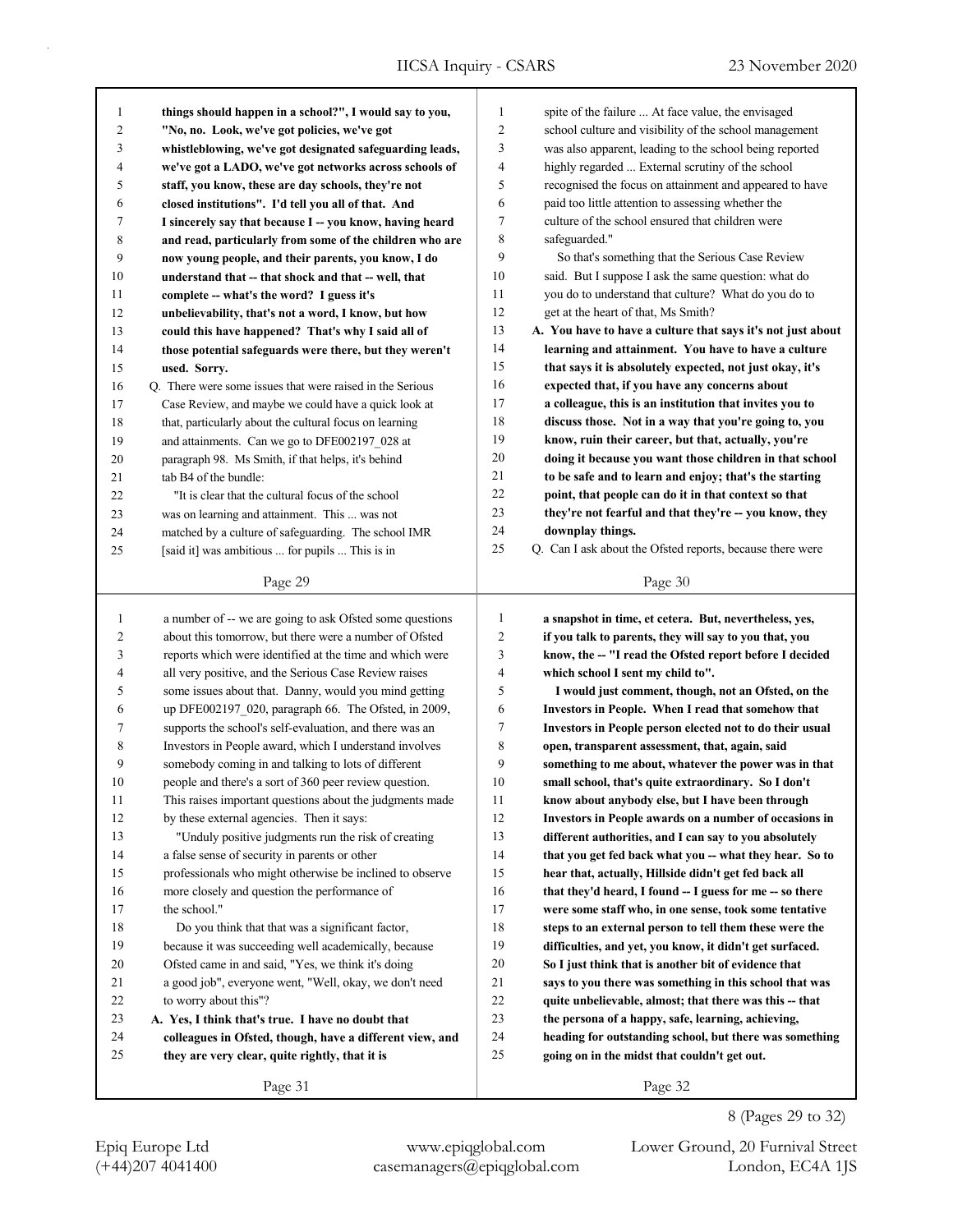| $\mathbf{1}$<br>2<br>3 | Q. In fact, what appears to have happened is, during the<br>Investors in People process, a confidential annex was<br>sent to the chair of governors, saying, "We think that | 1<br>2<br>3  | of the window.<br>So I think it's one of those things. I think, you<br>know, again, heads of schools, where maybe there's, you |
|------------------------|-----------------------------------------------------------------------------------------------------------------------------------------------------------------------------|--------------|--------------------------------------------------------------------------------------------------------------------------------|
| 4                      | there are problems with the head", but that wasn't made                                                                                                                     | 4            | know -- there's -- sorry, there's more school places                                                                           |
| 5                      | open or transparent so you or somebody else could have<br>done anything about that.                                                                                         | 5            | than there are students, heads are very keen, quite                                                                            |
| 6                      |                                                                                                                                                                             | 6            | rightly, to say to parents, "We are Ofsted 'good', we                                                                          |
| 7                      | Turning back to sort of the issues to do with Ofsted                                                                                                                        | 7            | are Ofsted 'outstanding'". It is one of those probable                                                                         |
| 8                      | a bit more, do you think -- you've talked about the fact                                                                                                                    | 8            | no-win situations where, despite Ofsted saying very                                                                            |
| 9                      | that parents will say, "Well, I read the Ofsted report.                                                                                                                     | 9            | clearly, "Look, this is what we found when we came to                                                                          |
| 10                     | It says it's 'good"'. Do you think there needs to be                                                                                                                        | 10           | the school at this point in time, there you go".                                                                               |
| 11                     | more of a health warning, both for parents and for                                                                                                                          | 11           | Nevertheless, it assumes a greater importance because                                                                          |
| 12                     | governors -- because we heard, for example, Mr Halford                                                                                                                      | 12           | people give it that greater importance.                                                                                        |
| 13                     | last week, who was the head, say, "Well, Ofsted" -- of                                                                                                                      | 13           | Q. Can we have a look at the recommendations of the Serious                                                                    |
| 14                     | Headlands, another school that we have been looking at,                                                                                                                     | 14           | Case Review. Danny, could we get up DFE002197_028-031.                                                                         |
| 15                     | said, "Well, the Ofsted report was good, so I thought                                                                                                                       | 15           | There were quite a few recommendations for you to carry                                                                        |
| 16                     | that safeguarding was good". Do you think there needs                                                                                                                       | 16           | out.                                                                                                                           |
| 17                     | to be a sort of buyer beware, caveat emptor, as far as                                                                                                                      | 17           | A. Yes.                                                                                                                        |
| 18                     | Ofsted inspections are concerned, in that they are no                                                                                                                       | 18           | Q. Can we just go through them and just identify whether or                                                                    |
| 19                     | guarantee of the safety of children within any school                                                                                                                       | 19           | not this is the case.                                                                                                          |
| 20                     | environment?                                                                                                                                                                | 20           | Firstly, there should be an audit from all schools                                                                             |
| 21                     | A. I think, to be fair, Ofsted would say that and I think                                                                                                                   | 21           | based on this Ofsted publication and it should be                                                                              |
| 22                     | that's probably on the Ofsted website. However, I think                                                                                                                     | 22           | reported to the board. Did that happen?                                                                                        |
| 23                     | the power of Ofsted, as the regulator, means that, you                                                                                                                      | 23           | A. Yes.                                                                                                                        |
| 24                     | know, society's perception is that if they say it is                                                                                                                        | 24           | Q. That's the bottom of 028.                                                                                                   |
| 25                     | good, it is good. So all those little warnings go out                                                                                                                       | 25           | A. Yes, it did.                                                                                                                |
|                        | Page 33                                                                                                                                                                     |              | Page 34                                                                                                                        |
|                        |                                                                                                                                                                             |              |                                                                                                                                |
|                        |                                                                                                                                                                             |              |                                                                                                                                |
| $\mathbf{1}$           | Q. They should review the competencies and role                                                                                                                             | $\mathbf{1}$ | Q. Then North Somerset schools should recommend the use of                                                                     |
| 2                      | descriptions and ensure headteachers are familiar with                                                                                                                      | 2            | values-based interviewing. Was this introduced?                                                                                |
| 3                      | the role and responsibility of the post. Did you do                                                                                                                         | 3            | A. It was introduced. But, again, you will see it was for                                                                      |
| 4                      | that?                                                                                                                                                                       | 4            | schools wishing to implement. So we couldn't insist on                                                                         |
| 5                      | A. (No audible answer).                                                                                                                                                     | 5            | that happening but that was strong advice, so we did                                                                           |
| 6                      | Q. The fact that earlier you were quite emphatic about the                                                                                                                  | 6            | recommend that to schools.                                                                                                     |
| 7                      | fact that you said the LADO was available and was there,                                                                                                                    | 7            | Q. Do you think you should have the power to say, "Look,                                                                       |
| 8                      | but that recommendation rather indicates that the                                                                                                                           | 8            | you should be using values-based interviewing"?                                                                                |
| 9                      | Serious Case Review, in any event, identifies that there                                                                                                                    | 9            | A. I think probably. In terms of the relationship between                                                                      |
| 10                     | needed to be maybe a bit more clarification about the                                                                                                                       | 10           | local authorities and schools and safeguarding, there's                                                                        |
| 11                     | role of what then became -- what is now the designated                                                                                                                      | 11           | probably quite a number of things that, if we were to go                                                                       |
| 12                     | safeguarding lead. Do you agree?                                                                                                                                            | 12           | down the road of mandation, then yes. So I think that                                                                          |
| 13                     | A. Yes. This was about -- some of this was not that it                                                                                                                      | 13           | would be one of the things that we -- you know, if that                                                                        |
| 14                     | wasn't there in all schools. It was because, as                                                                                                                             | 14           | was part of the inquiry's conclusions, that would be one                                                                       |
| 15                     | a result of finding that it wasn't there in Hillside, it                                                                                                                    | 15           | of the things that you would want to do if you were                                                                            |
| 16                     | seemed to us quite sensible and appropriate to then                                                                                                                         | 16           | going to go down mandatory sort of insistence from local                                                                       |
| 17                     | double-check that, actually, that was all in place.                                                                                                                         | 17           | authorities to schools and academies, yes.                                                                                     |
| 18                     | Because obviously, you know, we need to learn because if                                                                                                                    | 18           | Q. Do you think there should be insistence?                                                                                    |
| 19                     | one school says, "Well, hang on, we weren't sure", or,                                                                                                                      | 19           | A. I think that there should be some things that are                                                                           |
| 20                     | "We didn't know", then we then have to go back and say,                                                                                                                     | 20           | mandatory. I think, though, what we get into is what                                                                           |
| 21                     | "Right, we need to make sure our schools do know".                                                                                                                          | 21           | the role of the local authority is. So, ie, is it in                                                                           |
| 22                     | Q. Then we have a review of all child protection training                                                                                                                   | 22           | delivering or is it in ensuring the delivery of? Sorry,                                                                        |
| 23                     | and the development of monitoring the engagement of                                                                                                                         | 23           | I'm being quite frank in terms of, you know, how --                                                                            |
| 24                     | schools in child protection processes. Was that done?                                                                                                                       | 24           | because, when I was reviewing some of these, in fact,                                                                          |
| 25                     | A. Yes.                                                                                                                                                                     | 25           | some of these are no longer within our -- even our                                                                             |

 $\Gamma$ 

(+44)207 4041400 casemanagers@epiqglobal.com London, EC4A 1JS Epiq Europe Ltd www.epiqglobal.com Lower Ground, 20 Furnival Street

9 (Pages 33 to 36)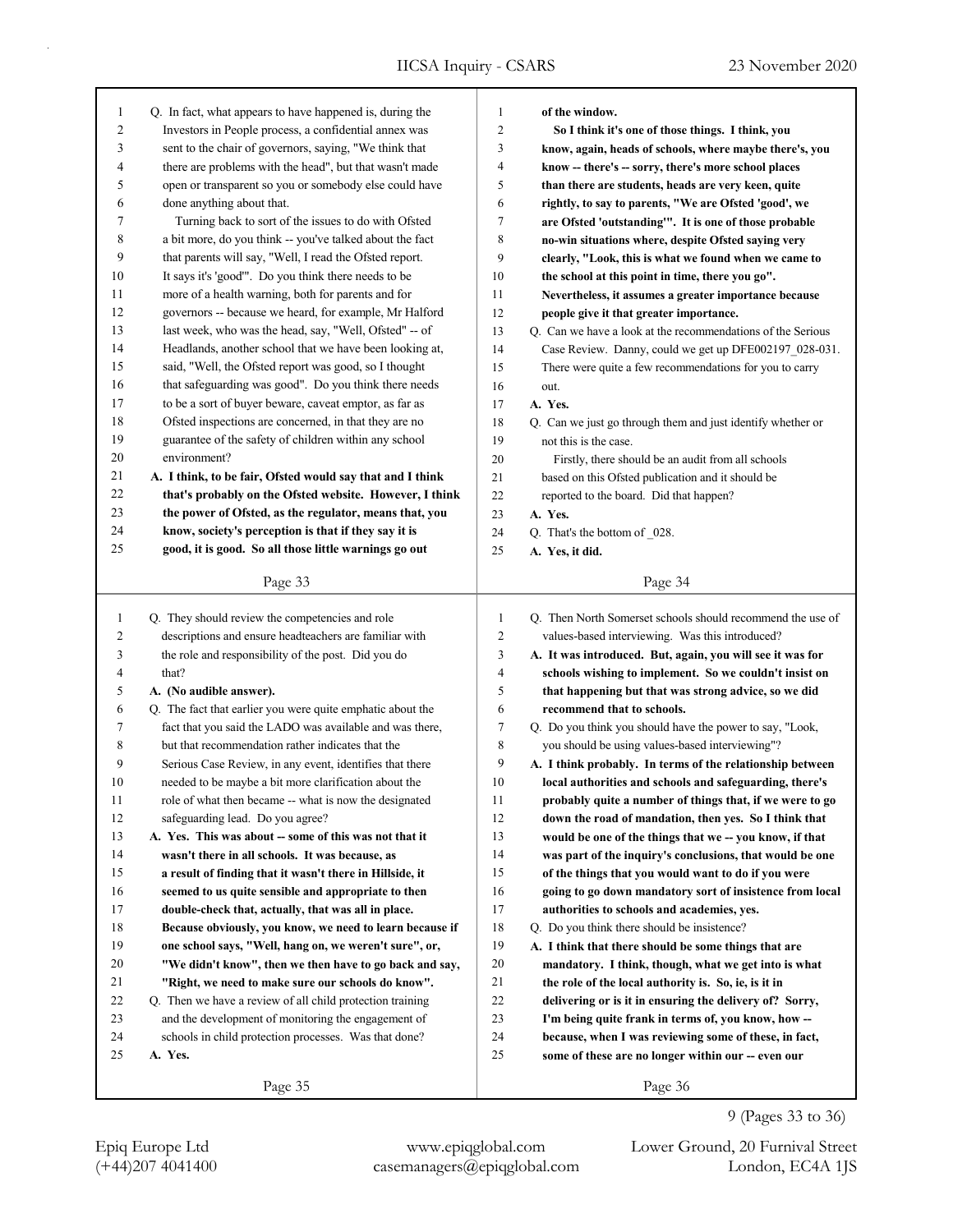| 1              | influence to do. So I just say that.                        | 1              | Q. Danny, you don't need to get up 12 -- you don't need to |
|----------------|-------------------------------------------------------------|----------------|------------------------------------------------------------|
| $\overline{c}$ | Q. For example, the child protection training, for example, | 2              | emphasise them, thank you for the offer, though. Review    |
| 3              | you can't compel and say they all must do your training     | 3              | the content of the training, at 15; should review the      |
| 4              | or they all must do a certain sort?                         | 4              | provision of induction training; and should put in place   |
| 5              | A. No, which is why, for me, I think -- when I said about   | 5              | robust systems and draw the attention of school            |
| 6              | values-based interviewing is one of the things, I think     | 6              | governing bodies for the need for them to rigorously and   |
| 7              | what might be useful in what's essentially a sort of        | 7              | intrusively ensure that school policies are effective      |
| 8              | fragmented but sort of loose education system that we       | 8              | and should also review governor training, as well as       |
| 9              | have got, that standardising or accrediting both the        | 9              | reviewing education support service in terms of            |
| 10             | quality and quantity of training for schools I think        | 10             | compulsory governor training and safeguarding and          |
| 11             | would be something that merits consideration.               | 11             | reporting allegations, et cetera, et cetera.               |
| 12             | Q. That's very helpful. Then you were obviously meant to    | 12             | Were you able to put all those things into effect?         |
| 13             | write to the chief inspector, and I'm assuming that you     | 13             | You say in your witness statement that some of             |
| 14             | did that (overspeaking), in particular to raise the         | 14             | the recommendations had to be amended because of reduced   |
| 15             | issue that we have just discussed, which is, you know,      | 15             | circumstances. What do you mean by that?                   |
| 16             | you can't necessarily say that these things are safe.       | 16             | A. Our schools -- part of this was around the move, the    |
| 17             | Danny, could we go to the next page, please, _030 and       | 17             | schools then moving on to become academies. So this        |
| 18             | 031, if possible. Then here we have got:                    | 18             | came out in January 2012 and, by then, the landscape, in   |
| 19             | "Should make available to school managers                   | 19             | terms of schools and local authorities, was changing,      |
| 20             | [paragraph 12] a model of arrangements for robust           | 20             | and so, for example, the governing -- governing bodies,    |
| 21             | appraisal and review and should ensure that the training    | 21             | when schools then became academies and then moved on to    |
| 22             | emphasises the personal responsibility of those holding     | 22             | become part of multi-academy trusts, then the whole        |
| 23             | the role of ownership and reviewing the curriculum for      | 23             | governance arrangements change and also they weren't       |
| 24             | the delivery of safeguarding."                              | 24             | buying in our governor services, for example. They         |
| 25             | A. And we (overspeaking). Sorry, my apologies.              | 25             | weren't buying our HR services anymore. So that's what     |
|                |                                                             |                |                                                            |
|                | Page 37                                                     |                | Page 38                                                    |
|                |                                                             |                |                                                            |
|                |                                                             |                |                                                            |
| $\mathbf{1}$   | I meant, that, as that landscape changed, those             | $\mathbf{1}$   | psychologists there and, at the conclusion of              |
| 2              | responsibilities fell to them completely as to where        | $\overline{c}$ | the meeting, they stayed around and parents were able to   |
| 3              | they got their training from and got their HR support       | 3              | go to them and talk to them.                               |
| 4              | from. That's what I meant.                                  | $\overline{4}$ | So right up until Nigel Leat's trial, there were --        |
| 5              | Q. I wanted to ask you next about the criminal              | 5              | I guess there were probably two strands. One was in        |
| 6              | investigation and the support you provided to victims       | 6              | regard to the investigation, so social workers and the     |
| 7              | and survivors. Firstly, I understand that this was an       | 7              | police had regular meetings and, you know, we had          |
| 8              | enormous investigation, so the police, I think,             | 8              | strategy discussions, we had the LADO involvement, and     |
| 9              | interviewed about 730 different individuals. What role      | 9              | then, alongside that, we also had the support through      |
| 10             | did the local authority play during the course of           | 10             | the learning and achievement branch, so we put in --       |
| 11             | the criminal investigation?                                 | 11             | obviously, after Chris Hood's suspension, the interim      |
| 12             | A. When the police were first contacted by the mother of    | 12             | head, the school improvement lead was there most weeks,    |
| 13             | the child, we were then notified and there was then --      | 13             | you know, we needed to do a lot of work with the staff     |
| 14             | I can't remember now whether it was a strategy meeting      | 14             | there. There were also available educational               |
| 15             | or it was a LADO meeting, but on that same day, there       | 15             | psychologists for parents there, they were also            |
| 16             | was a joint meeting across police and social care, there    | 16             | available in the school, the junior school that people     |
| 17             | were conversations between myself and the senior            | 17             | went up into, because some of the children we thought      |
| 18             | investigating officer, and so, from then, right the way     | 18             | had been involved were there. And then, I guess the        |
| 19             | through, whilst the police did a lot of the formal --       | 19             | other, later strand was around the held disciplinary and   |
| 20             | the achieving best evidence interviews, social workers      | 20             | the advice and support we gave to the school through the   |
| 21             | undertook the visits jointly with police officers, and      | $21\,$         | disciplinary investigation.                                |
| 22             | then, along the way -- so we co-led the meeting at the      | 22             | It was quite a significant investigation, and we           |
| 23             | school that I heard people reference last week.             | 23             | also then had to access therapy through the Greenhouse,    |
| 24             | We decided that we had to do that, to let all               | 24             | and I'm aware that some people didn't find that            |
| 25             | parents know. We had social workers and educational         | 25             | necessarily helpful, some did. Child, Adolescent and       |

(+44)207 4041400 casemanagers@epiqglobal.com London, EC4A 1JS

Epiq Europe Ltd www.epiqglobal.com Lower Ground, 20 Furnival Street

10 (Pages 37 to 40)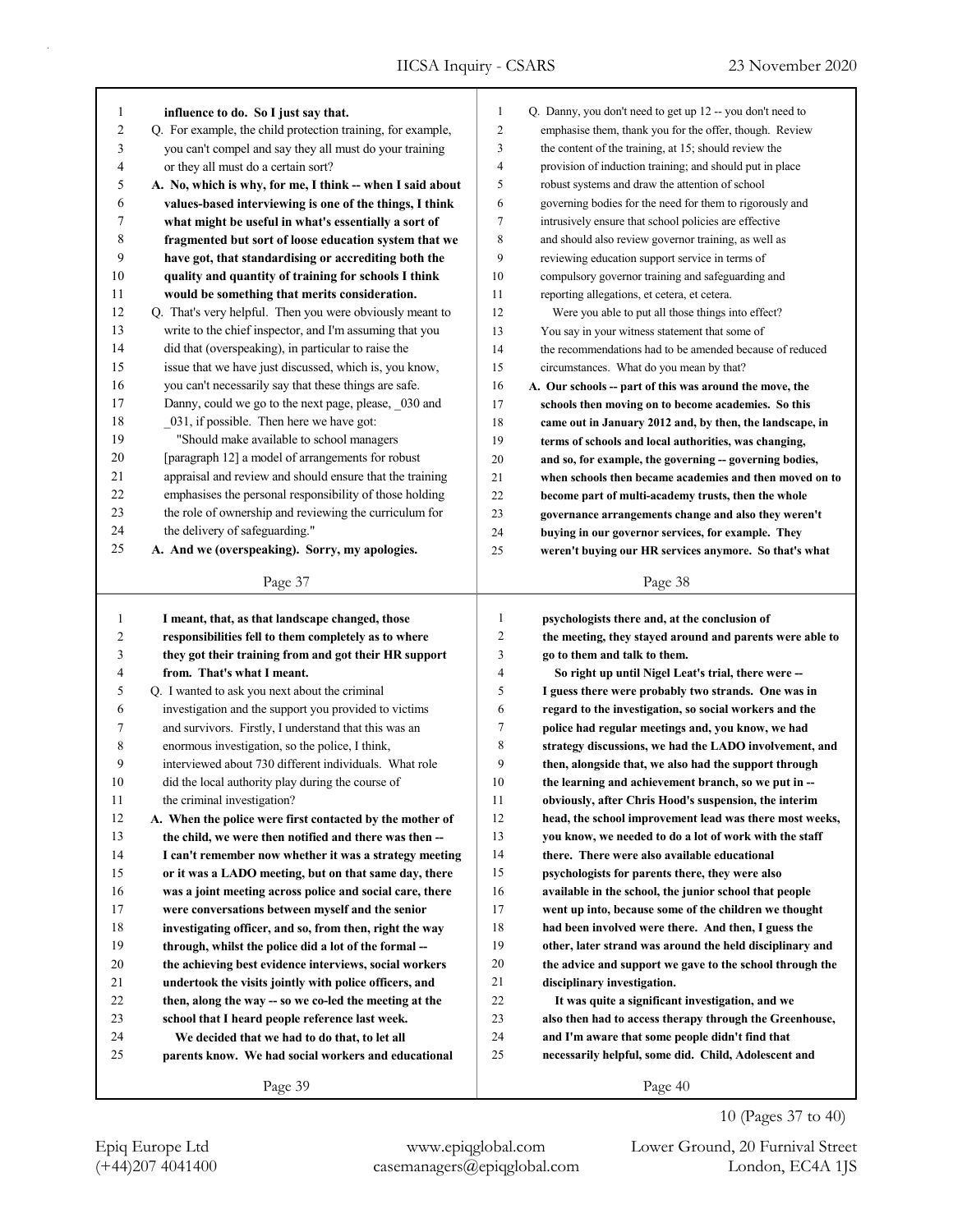| $\mathbf{1}$   | Mental Health Services. We also took part in the                                                                   | $\mathbf{1}$   | left the school by the time the offending was                                                                        |
|----------------|--------------------------------------------------------------------------------------------------------------------|----------------|----------------------------------------------------------------------------------------------------------------------|
|                |                                                                                                                    | $\mathbf{2}$   |                                                                                                                      |
| $\overline{c}$ | Serious Case Review by doing individual management                                                                 |                | discovered. Do you think, with hindsight, that it would                                                              |
| 3              | reviews about a range of different services. So it was                                                             | 3              | have been more appropriate to have had a sort of                                                                     |
| 4<br>5         | quite significant.                                                                                                 | 4              | a neutral space at which the support could have been                                                                 |
| 6              | MS SCOLDING: Thank you. I note the time, chair. I have                                                             | 5<br>6         | provided?                                                                                                            |
| 7              | a few more questions for Ms Smith. But may we have our<br>mid-morning break, with your permission, chair?          | 7              | A. Yes and. Because I think it was important to have that<br>in the school, and obviously some parents did access it |
| 8              | Ms Smith, don't forget not to discuss your evidence                                                                | 8              | in the school. What, of course, was -- H1 wasn't at                                                                  |
| 9              | with anyone else during the course of this break.                                                                  | 9              | Hillside at the time of the investigation and obviously                                                              |
| 10             | A. Okay. Thank you.                                                                                                | 10             | had left, so I think, again, with the benefit of                                                                     |
| 11             | THE CHAIR: Thank you, yes, we will return at 11.45 am.                                                             | 11             | hindsight, should we have done more for those children                                                               |
| 12             | MS SCOLDING: Thank you very much, chair.                                                                           | 12             | who weren't at Hillside, then probably. I know there                                                                 |
| 13             | $(11.32 \text{ am})$                                                                                               | 13             | was contact with that young person and her mother, but,                                                              |
| 14             | (A short break)                                                                                                    | 14             | yes, I entirely agree with her that the last place she'd                                                             |
| 15             | $(11.45 \text{ am})$                                                                                               | 15             | want to go -- and I think certainly the parent of                                                                    |
| 16             | MS SCOLDING: Ms Smith, just before the break, you were                                                             | 16             | another child in evidence said the same. I was                                                                       |
| 17             | talking about the support that you provided to some of                                                             | 17             | listening and I thought, yes, you're right, that whilst                                                              |
| 18             | the victims and survivors. Now, obviously, we have had                                                             | 18             | they got the contact with the social worker and the                                                                  |
| 19             | an opportunity to hear from both them and some of their                                                            | 19             | police officer, what they didn't get was the contact,                                                                |
| 20             | parents at the time. There are two things I'd like to                                                              | $20\,$         | for example, with educational psychologists. So, yes,                                                                |
| 21             | put to you -- well, three things, in fact.                                                                         | 21             | with the benefit of hindsight, they're absolutely right,                                                             |
| 22             | Firstly, H1 said to us "Well, there was lots of                                                                    | 22             | that what we should have done was thought about what                                                                 |
| 23             | support that was provided in the school at the time of                                                             | 23             | else we could have done on top of what we were already                                                               |
| 24             | the arrest", and that's the last place she wanted to go.                                                           | 24             | doing. So yes.                                                                                                       |
| 25             | Obviously, because of the nature of the school, she'd                                                              | 25             | Q. As well, I suppose a point that follows on from that is                                                           |
|                |                                                                                                                    |                |                                                                                                                      |
|                | Page 41                                                                                                            |                | Page 42                                                                                                              |
|                |                                                                                                                    |                |                                                                                                                      |
| 1              | that a number of the young women and their parents have                                                            | $\mathbf{1}$   | I accept that.                                                                                                       |
| 2              | said that the problems were not necessarily immediately                                                            | $\overline{2}$ | I think the other thing just to say is, what we did                                                                  |
| 3              | upon his arrest, but during adolescence, as one can well                                                           | 3              | do -- again, I'm aware from listening to the mother of                                                               |
| 4              | understand, one recognises or begins to realise the                                                                | $\overline{4}$ | the first child who was saying that her daughter, on                                                                 |
| 5              | enormity of what has happened to you. We're only                                                                   | 5              | moving to the next school, that that teacher didn't have                                                             |
| 6              | talking about sort of five or six young women in total                                                             | 6              | any knowledge. I was quite saddened by that because one                                                              |
| 7              | who I think could be identified, although there may well                                                           | 7              | of the things we did do was make sure that that next                                                                 |
| 8              | have been more who were the subject of abuse. I want to                                                            | 8              | school, the junior school, did not just have the details                                                             |
| 9              | make that absolutely clear. Do you think, again, you                                                               | 9              | of the children who were coming through, but also had                                                                |
| 10             | could, or should, have kept in contact with them to                                                                | 10             | access -- we had educational psychologists in there for                                                              |
| 11             | provide some support during adolescence and been a bit                                                             | 11             | some time afterwards, in addition, so that they could                                                                |
| 12             | more proactive about that, in particular as, in your                                                               | 12             | give advice to parents, to staff and also, you know, if                                                              |
| 13             | role as a local authority, there are ways and means in                                                             | 13             | need be, to the young people.                                                                                        |
| 14             | which you can refer people and ensure that they get                                                                | 14             | So I was quite saddened that that had clearly fallen                                                                 |
| 15             | timeous access, shall we say, to therapy in                                                                        | 15             | down with a very critical family. So we tried to do                                                                  |
| 16             | circumstances where, otherwise, unfortunately, it could                                                            | 16             | that bit. I also heard the bit around, you know, the                                                                 |
| 17             | take a very long time?                                                                                             | 17             | school support, and the other thing that we did do was,                                                              |
| 18             | A. I think, on that, that one, we did do that for --                                                               | 18             | because Hillside is located in an area where we know the                                                             |
| 19             | I think it was H1, but we certainly did that for one                                                               | 19             | children, by and large, are going to go on to the senior                                                             |
| 20             | young person who came back to us later on.                                                                         | 20             | schools, they, too, were briefed, and I am aware that we                                                             |
| 21             | I think the bit around how do we get contact I think                                                               | 21             | had a subsequent referral in about one young woman from                                                              |
| 22             | is quite a tricky one. So we did leave our contact                                                                 | $22\,$         | the senior school when those precise issues kicked in in                                                             |
| 23             | details, the social workers left their contact details,                                                            | 23             | adolescence, and we worked with her for quite some time.                                                             |
| 24<br>25       | but I entirely get that, you know, life happens and you<br>don't always keep people's phone numbers and cards, and | 24<br>25       | But I think what -- the difficulty is that, of<br>course, with the greatest of respect, you know, my staff           |

Page 43

(+44)207 4041400 casemanagers@epiqglobal.com London, EC4A 1JS Epiq Europe Ltd www.epiqglobal.com Lower Ground, 20 Furnival Street

11 (Pages 41 to 44)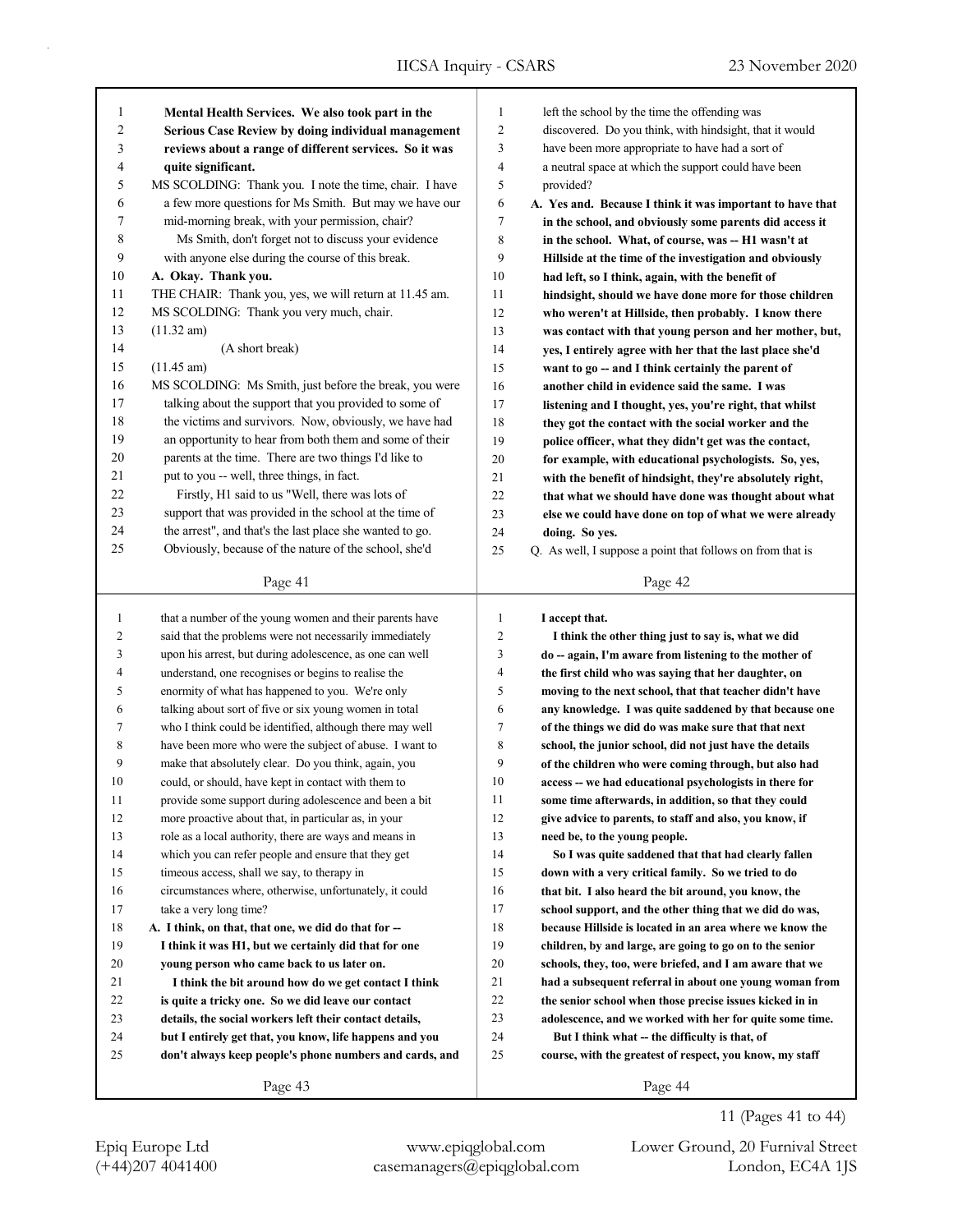| 1      | then sort of move on to the next, you know, concern and    | $\mathbf{1}$   | I would entirely take and think, yes, we should be          |
|--------|------------------------------------------------------------|----------------|-------------------------------------------------------------|
| 2      | the next -- you know, the next group of children, and,     | $\overline{c}$ | looking at resourcing that properly for those young         |
| 3      | genuinely, we don't have the resources to be able to       | 3              | people as they grow up, because it's critical that they     |
| 4      | keep contact with people over, you know, a number of       | $\overline{4}$ | have that support to then move on in their lives.           |
| 5      | years, just a sort of touch base thing. And I apologise    | 5              | Q. The next point I wanted to ask you about was the parents |
| 6      | for that, but that is the reality at the moment, that we   | 6              | both said that they received the Serious Case Review but    |
| 7      | haven't got the resources to sort of have, you know,       | 7              | they hadn't been given any advance warning of it, they      |
| 8      | a running diary, if you like, that says, "Oh, actually,    | 8              | hadn't been brought in to talk about it. It literally       |
| 9      | it's time to contact this family or it's time to contact   | 9              | just dropped through their post box. Again, what, if        |
| 10     | that family" going over a number of years. But             | 10             | anything, do you have to say about the way that that        |
| 11     | absolutely, if the resources were there, we would do it.   | 11             | aspect of your investigation and post investigation was     |
| 12     | Q. Do you think the resources should be there to do that?  | 12             | handled?                                                    |
| 13     | A. I think it would help. I think the other thing, though, | 13             | A. The Serious Case Review was ready to be published        |
| 14     | is also the point you raised around easy access to some    | 14             | in December 2011. We were very cognisant that that          |
| 15     | of the more specialist resources, and, again, it's         | 15             | would have coincided with the anniversary, a year down      |
| 16     | difficult because, again, one of the other mothers who     | 16             | the line, of Nigel Leat's arrest. So we -- when I talk      |
| 17     | gave evidence, I heard her saying, you know, she didn't    | 17             | about "we", I'm talking about the Safeguarding Children     |
| 18     | find the project that we sent useful. Now -- so that       | 18             | Board, so not just the local authority, it was us,          |
| 19     | leaves me at a bit of a loss because that is quite, you    | 19             | police, health and others. So we took the decision that     |
| 20     | know, a renowned, well-known, well-respected resource,     | 20             | we would not publish it in December and we would leave      |
| 21     | and so I think that's a broader issue which, you know,     | 21             | it until the end of January. We also decided that what      |
| 22     | this inquiry might help with, in terms of getting some     | 22             | we would do is publish on the 26th, but that parents and    |
| 23     | understanding of what it is that those who are             | 23             | staff would be notified on 24 and 25 January that the       |
| 24     | victims/survivors of abuse will really benefit from, do    | 24             | report was coming out and that they would get it at the     |
| 25     | you know? So I think that is a much broader point which    | 25             | same time as everybody else.                                |
|        |                                                            |                |                                                             |
|        | Page 45                                                    |                | Page 46                                                     |
|        |                                                            |                |                                                             |
|        |                                                            |                |                                                             |
| 1      | So I am clear that that is what we did. Now, when          | $\mathbf{1}$   | today. I suppose what the victims and survivors might       |
| 2      | I say "we", I mean it may have been my staff, it may       | $\overline{c}$ | say is, "Well, why didn't you apologise at the same time    |
| 3      | have been the police. I can't tell you exactly who it      | 3              | as you settled the claims? Why hasn't there been any        |
| 4<br>5 | was. But we made arrangements for all parents and all      | $\overline{4}$ | public apology before this morning?"                        |
|        | staff to be made aware those two days before.              | 5              | A. My honest answer to that is, both at the school meeting, |
| 6      | I also -- I don't know whether you want me to just         | 6              | when there was a school meeting very early on,              |
| 7      | deal with this, because there was an issue about people    | 7              | Chris Hood apologised, as the headteacher, for failing      |
| 8<br>9 | thinking that they maybe should have got it in advance.    | 8<br>9         | that community; right? When it came to Nigel Leat's         |
|        | Q. Yes.                                                    | 10             | trial, which was the other point, I think, that people      |
| 10     | A. My response to that is that we had to think about this  |                | may have said -- and, indeed, at that point, I was asked    |
| 11     | quite long and hard, about whether anybody should          | $11\,$         | on TV was I going to resign as a consequence. My            |
| 12     | receive an advance copy. Now, in part, that was to do      | $12\,$         | response then was that Nigel Leat perpetrated that          |
| 13     | with the fact that local media -- well, and national       | 13             | abuse; I did not abuse those children. At each of those     |
| 14     | media -- had got quite an intense scrutiny on this.        | 14             | points, for me, it was around then learning.                |
| $15\,$ | What we could not guarantee is that, by giving that out    | 15             | So once -- then, when we came through, I do                 |
| 16     | earlier, that wouldn't have then gotten to the media in    | 16             | apologise for what he did. It was not -- and I am           |
| 17     | advance of it going to other people. So we made the        | 17             | deeply sorry for that, and I am deeply shocked by what      |
| 18     | decision, rightly or wrongly, that we would notify but     | 18             | he did. I guess that -- so I'm also saying that, for        |
| 19     | that we would only release the report on the day when      | 19             | me, the fact that Chris Hood delivered that apology on      |
| 20     | everybody got it. But people were aware of                 | 20             | behalf of the school, who had (interference)                |
| 21     | the contents.                                              | 21             | MS SCOLDING: We seem to have a slight glitch. I'm asking    |
| 22     | Q. The next issue I wanted to indicate is obviously today  | 22             | if technical support -- I think Ms Smith has just gone.     |
| 23     | you have apologised, and various civil claims have been    | 23             | Everybody else seems okay. Everybody is moving. I can       |
| 24     | brought against you and you have admitted liability.       | 24             | see everybody else moving, but not Ms Smith.                |
| 25     | But you've never spontaneously apologised prior to         | 25             | Mr Hughes, can you assist us at all?                        |

12 (Pages 45 to 48)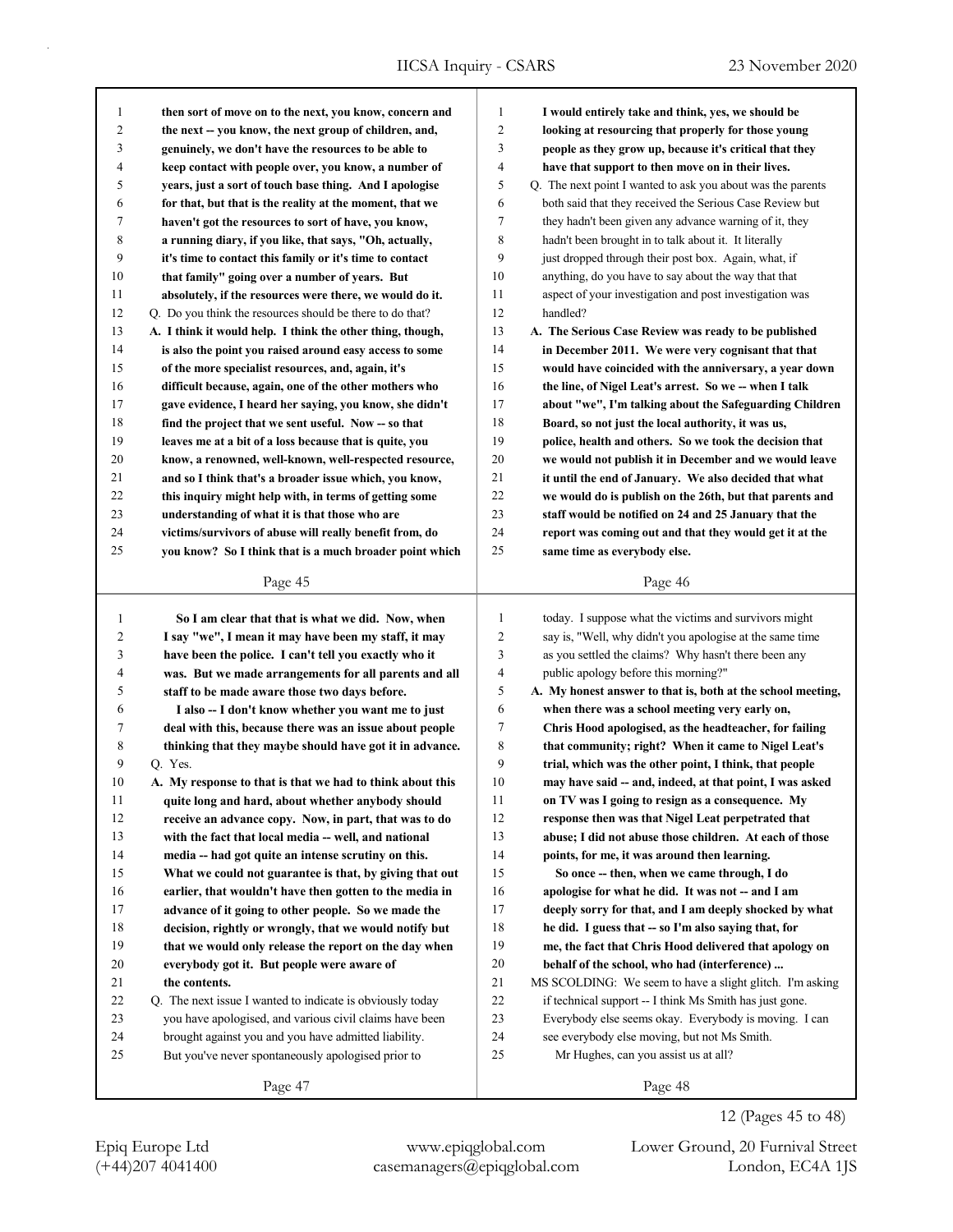| 1              |                                                            |                |                                                             |
|----------------|------------------------------------------------------------|----------------|-------------------------------------------------------------|
|                | HEARING MANAGER: Yes, I'm making enquiries. Give us one    | $\mathbf{1}$   | Welcome back, Ms Smith. Apologies for that. I think         |
| $\overline{c}$ | minute.                                                    | $\overline{c}$ | there was a slight loss of connection.                      |
| 3              | MS SCOLDING: Would it be appropriate for us to just pause  | 3              | The first thing I have to do is just correct the            |
| 4              | at this moment in time or would it be more appropriate,    | 4              | transcript, if that is okay. I believe we both may have     |
| 5              | Mr Hughes, for me to ask the chair if it would be          | 5              | been slightly confused as to which cipher we were using     |
| 6              | possible to have a brief break to resolve this issue?      | 6              | for which particular young person. Just in order to         |
| 7              | HEARING MANAGER: Can we try a pause first, because that    | 7              | correct the transcript, it was H1 who was the parent of     |
| 8              | might be quicker, if it is a simple matter?                | 8              | the child who was still at the school, who is A300, who     |
| 9              | MS SCOLDING: Thank you very much. I think if we just       | 9              | didn't want the in-school support and H2 had moved out      |
| 10             | pause.                                                     | 10             | of the area and her daughter is A320, and she was the       |
| 11             | HEARING MANAGER: Ms Scolding, they are trying to reinvite  | 11             | individual who said that there was more should be done      |
| 12             | the witness. This may take -- could we have                | 12             | in respect of the children who weren't at the school.       |
| 13             | a five-minute break, do you think?                         | 13             | So I think we may have -- I think there was a sort of       |
| 14             | MS SCOLDING: Chair, may we have a five-minute break?       | 14             | cipher mix-up in terms of who was who, although             |
| 15             | THE CHAIR: Yes, we will do that. Thank you.                | 15             | I suspect you know their real names, as do I, though        |
| 16             | MS SCOLDING: Thank you very much. Thank you, chair.        | 16             | let's not say those and cause yet more problems. Thank      |
| 17             | $(11.57 \text{ am})$                                       | 17             | you.                                                        |
| 18             | (A short break)                                            | 18             | I'd finished asking you all the questions I wanted          |
| 19             | $(12.03 \text{ pm})$                                       | 19             | to about the situation in respect of Hillside               |
| 20             | MS SCOLDING: Ms Smith, can you see me and hear me?         | 20             | specifically. I wanted to ask you some questions about      |
| 21             | A. I can. There is some background noise, but I can hear   | 21             | the role of the LADO more generally. You're obviously       |
| 22             | you.                                                       | 22             | ultimately responsible for the LADO in your local           |
| 23             | Q. I think somebody is pressing on their space bar with    | 23             | authority. We have had two previous LADOs both come to      |
| 24             | some vigour. So it is not you. I think somebody else       | 24             | give us evidence, and they've both said, "We think it       |
| 25             | was pressing on it with some vigour. That's the noise.     | 25             | would be helpful to have some national guidance and to      |
|                | Page 49                                                    |                | Page 50                                                     |
|                |                                                            |                |                                                             |
| 1              |                                                            |                |                                                             |
|                | have some principles". What's your view about that?        | $\mathbf{1}$   | on to ask me any more questions -- I was just going to      |
| 2              | A. I think that would be really, really important. I think | $\overline{c}$ | return to, in a sense, a broader theme. The reason          |
| 3              | that, just linked back to your consulting paper that       | 3              | I say I'm not saying that would be an absolute              |
| 4              | came out and said, actually, LADOs are on a spectrum and   | 4              | necessity, for me, it's about that --                       |
| 5              | the schools are and it depends on that relationship. So    | 5              | MS SCOLDING: If I can interrupt you. I think the technical  |
| 6              | I would welcome that national set of both principles and   | 6              | fandango is happening at your end. I was wondering if       |
| 7              | standards. That would be really useful.                    | $\tau$         | we could just have -- no, it doesn't appear to be           |
| 8              | Q. Thank you very much, Ms Smith, and thank you in         | 8              | anything that you're doing, you don't appear to be doing    |
| 9              | particular for answering that question in the midst of     | 9              | anything, but we think it is happening at your end.         |
| 10             | what can only be described as some sort of                 | 10             | Chair, may we have just a brief break in order to try to    |
| 11             | woodpecker/weird computer noise. I apologise, I have       | 11             | identify what the problem might be?                         |
| 12             | absolutely no idea what is going on. I know it's not       | 12             | THE CHAIR: Yes, of course.                                  |
| 13             | me. I think somebody might accidentally not have           | 13             | MS SCOLDING: Thank you.                                     |
| 14             | themselves on mute and be performing some kind of laptop   | 14             | $(12.07 \text{ pm})$                                        |
| 15             | fandango, so it's leave them to their fandangoing and      | 15             | (A short break)                                             |
| 16             | carry on.                                                  | 16             | $(12.10 \text{ pm})$                                        |
| 17             | Can I also ask, do you think that the designated           | 17             | MS SCOLDING: Ms Smith, third time lucky, hopefully.         |
| 18             | safeguarding lead -- at the moment, it identifies that     | 18             | Ms Smith, we were talking about the designated              |
| 19             | they should have adequate training, but there's no kind    | 19             | safeguarding lead being subject to some form of             |
| $20\,$         | of professional qualification in the way that there is,    | 20             | professional qualification and whether that would be        |
| 21             | for example, for special educational needs coordinators.   | 21             | helpful. Do you have any view about that?                   |
| 22             | Do you have any view about whether or not such             | 22             | A. I don't have a strong view that that should be the case, |
| 23             | a qualification would be helpful or not helpful?           | 23             | because I think the danger in doing that of itself could    |
| 24             | A. I wouldn't feel strongly that they had to have such     | 24             | mean that other people fail to see that safeguarding is     |
| 25             | a qualification, and I don't know if you're going to go    | 25             | their responsibility. So I would probably want to think     |

(+44)207 4041400 casemanagers@epiqglobal.com London, EC4A 1JS Epiq Europe Ltd www.epiqglobal.com Lower Ground, 20 Furnival Street

13 (Pages 49 to 52)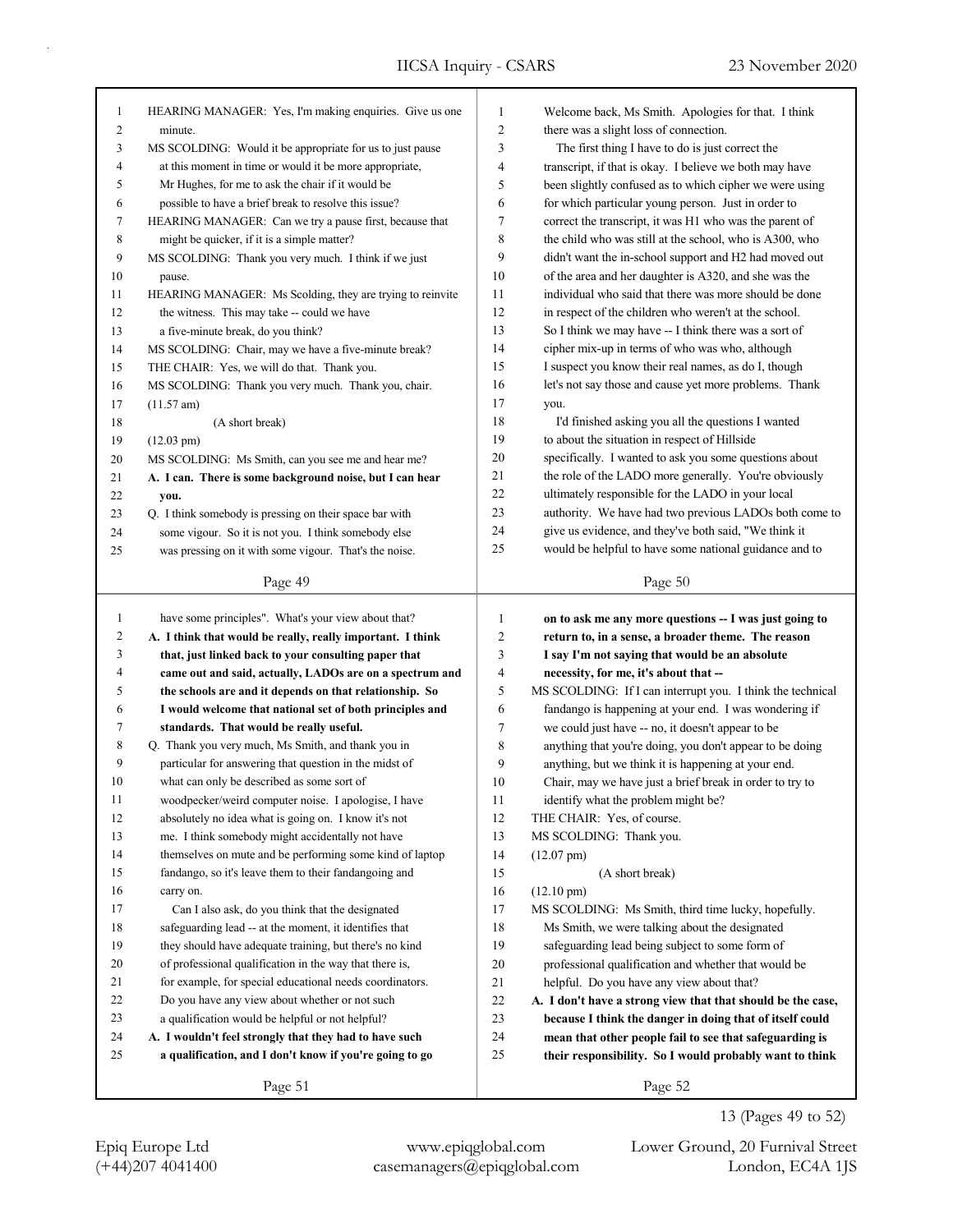| $\mathbf{1}$   | that through and whether or not there is a danger that     | $\mathbf{1}$             | and the police aren't involved, do you think there is      |
|----------------|------------------------------------------------------------|--------------------------|------------------------------------------------------------|
| $\overline{2}$ | potentially other people might think, "Well, that's        | 2                        | a role for the LADO -- a more investigative active role?   |
| 3              | okay, I can relax", because I think my drive would be to   | 3                        | A. My short answer is: no. Because I think one of          |
| $\overline{4}$ | land whole school, you know, outward-facing culture that   | 4                        | the positives about the LADO is that they don't get into   |
| 5              | says, "We are a school that is as safe as can be for       | 5                        | the -- you know, they don't meet the families, they        |
| 6              | children", and by doing that -- you know, those codes      | 6                        | don't meet the children, they often don't meet the         |
| 7              | around dress, gifts, favouritism that challenge, that's    | 7                        | perpetrator. So they are removed and, therefore, have      |
| 8              | all in place and we all have equal responsibility.         | 8                        | that degree of objectivity and they don't get drawn in     |
| 9              | Okay, the designated safeguarding lead has the             | 9                        | to, you know, that complexity.                             |
| 10             | particular knowledge and expertise and interface with      | 10                       | On the other hand, if you are saying, should there         |
| 11             | the LADO, but, actually, it's down to all of us.           | 11                       | be the capability to undertake that work? Yes, of          |
| 12             | So I wouldn't be averse to them having                     | 12                       | course. Should they be perhaps managed under the LADO      |
| 13             | a qualification or, you know, some mandatory additional    | 13                       | person? Yes, probably. But I think that, for me -- my      |
| 14             | and regular training, but I think that would have to be    | 14                       | observation, over the years, of the LADO is that they do   |
| 15             | one of a suite of measures that would have to be put in    | 15                       | have this role that challenges without fear or favour,     |
| 16             | place.                                                     | 16                       | and they are one step removed but can provide that real    |
| 17             | Q. The other thing I wanted to ask is, at the moment, the  | 17                       | challenge to people in the room. So, you know -- and       |
| 18             | LADO doesn't do any investigating. So Social Services      | 18                       | I think that is really key, and I wouldn't want that       |
| 19             | investigate or the police investigate or the               | 19                       | diluted by them then being an investigator of the facts.   |
| 20             | investigation takes place internally. Do you have any      | 20                       | I think it's important that they retain that distance.     |
| 21             | views about whether or not the LADO could undertake        | 21                       | Q. We talked earlier about mandating and what the role of  |
| 22             | investigations of what one might call the sort of things   | 22                       | the local authority may or may not be. If you could --     |
| 23             | which don't reach the threshold for social care            | 23                       | in an ideal world, what would you perceive the role of     |
| 24             |                                                            | 24                       | the local authority should be in respect of safeguarding   |
|                | investigations? If, for example, the children are no       | 25                       |                                                            |
| 25             | longer at the school or it is a non-recent allegation      |                          | in schools?                                                |
|                | Page 53                                                    |                          | Page 54                                                    |
|                |                                                            |                          |                                                            |
|                |                                                            |                          |                                                            |
| $\mathbf{1}$   | A. I think what I would say is, because with the advent of | $\mathbf{1}$             | the school?                                                |
| $\overline{c}$ | Safeguarding Children Partnerships now replacing the       | 2                        | A. I would say no. In terms of with the local authority,   |
| 3              | Safeguarding Board and the local authority no longer       | 3                        | do you mean?                                               |
| 4              | having that lead responsibility, that it's a tripartite    | $\overline{\mathcal{A}}$ | THE CHAIR: No -- well, that may well be helpful, but I did |
| 5              | lead across us, health and the police, I think that's      | 5                        | actually mean did they check what the self-evaluation      |
| 6              | where things should be vested. I think that that           | 6                        | says with direct inspection of activities?                 |
| 7              | recognition that it's not just the local authority, that   | 7                        | A. Yes, they would. Sorry, so when they go in, they would  |
| 8              | it's all three of the partners acting together and         | 8                        | use that. That's their starting base. They would           |
| 9              | equally, so I would see it probably -- and I think         | 9                        | triangulate information then as they went during their     |
| 10             | particularly with schools being part of multi-academy      | 10                       | inspection.                                                |
| $1\,1$         | trusts, and so on, who answer to the regional schools      | 11                       | THE CHAIR: But it is interesting to know they don't        |
| 12             | commission and DfE, I think because of that diffuse        | 12                       | triangulate with you; is that correct?                     |
| 13             | landscape, the education landscape, I think we should      | 13                       | A. The context of the self evaluation, no. What does       |
| 14             | probably focus on the responsibilities of the three        | 14                       | happen from time to time is that -- so I have quarterly    |
| 15             | agencies rather than just the local authority for          | 15                       | meetings with an Ofsted senior HMI, as do probably all     |
| 16             | safeguarding.                                              | 16                       | DCSs, where we do talk about schools in our area,          |
| 17             | MS SCOLDING: I have no further questions, but please wait  | 17                       | regardless of whether they're academies or not. One of     |
| 18             | there. Thank you very much, Ms Smith. The chair and        | $18\,$                   | the issues that we talk about is whether -- is referrals   |
| 19             | panel may have some questions for you. Professor Jay?      | 19                       | to the LADO and any particular issues we may have as       |
| 20             | THE CHAIR: Yes, thank you.                                 | 20                       | a local authority with any school across a range of        |
| 21             | Questions from THE PANEL                                   | 21                       | factors.                                                   |
| 22             | THE CHAIR: I wonder if you could clarify something about   | $22\,$                   | THE CHAIR: I appreciate you weren't there, but there were  |
| 23             | the Ofsted self-evaluation process? Of course we can       | 23                       | none raised about --                                       |
| 24             | ask them ourselves, but do Ofsted take any steps to        | 24                       | A. No. No, there weren't, no.                              |
| 25             | verify or triangulate the self-evaluation provided by      | 25                       | THE CHAIR: Another matter of clarification, please:        |
|                | Page 55                                                    |                          | Page 56                                                    |

14 (Pages 53 to 56)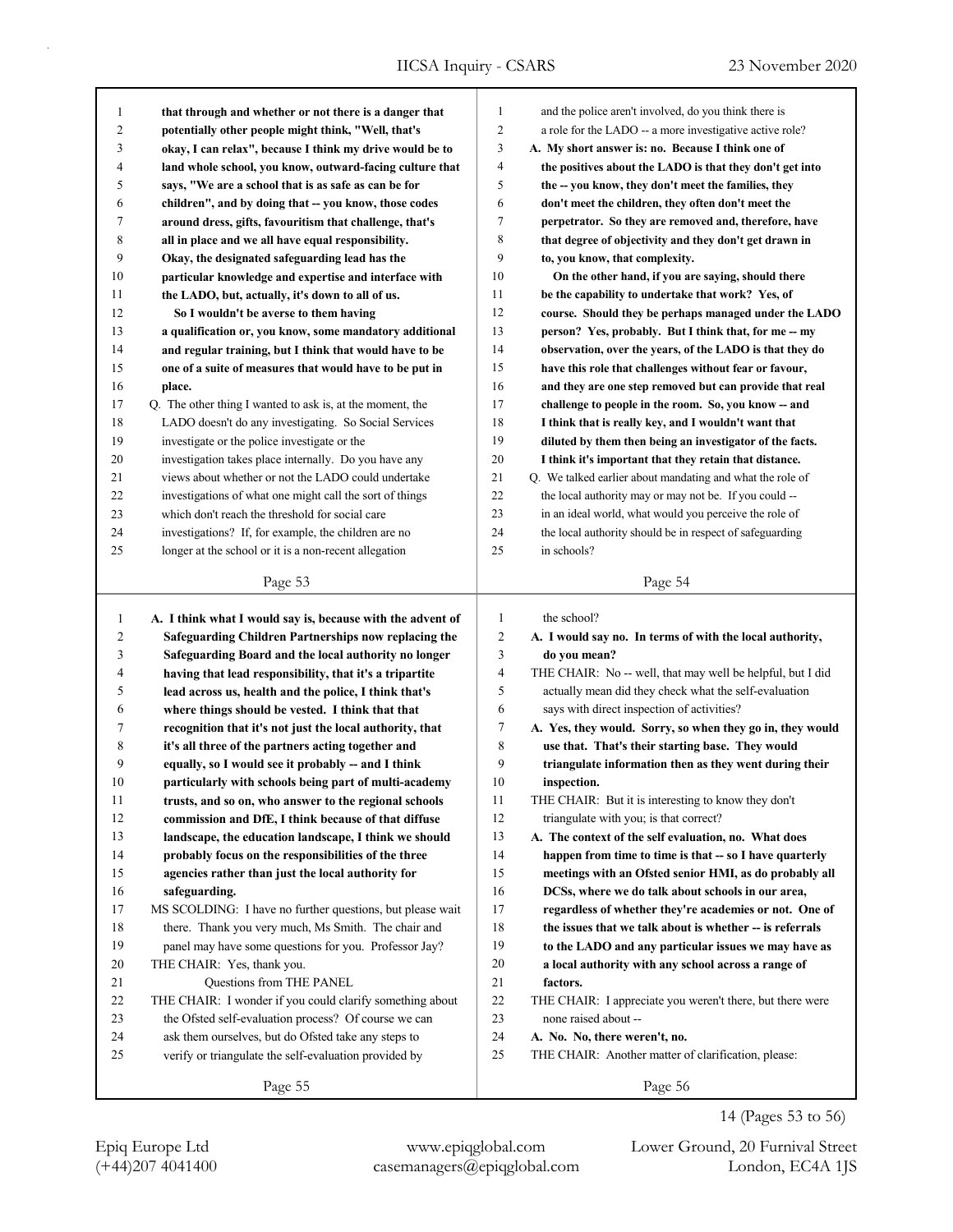| $\mathbf{1}$   | regarding the local authority auditing of safeguarding     | 1              | THE CHAIR: But the local authority checks that headteachers |
|----------------|------------------------------------------------------------|----------------|-------------------------------------------------------------|
| $\overline{c}$ | training, do your audits cover simply compliance having    | $\overline{c}$ | have attended the necessary training?                       |
| 3              | taken place or also content and standards of               | 3              | A. Yes.                                                     |
| 4              | the training?                                              | 4              | THE CHAIR: And, I assume, refresher or repeat training      |
| 5              | A. Are you talking about the training that we provide or   | 5              | that's required; is that the case?                          |
| 6              | the training that's provided to schools?                   | 6              | A. Yes. It's covered through the annual audit.              |
| 7              | THE CHAIR: That the schools themselves may undertake?      | 7              | THE CHAIR: Yes, so it's covered by the annual audit that    |
| 8              | A. No, we don't audit the quality. Although we do make --  | 8              | they did, in fact, attend?                                  |
| 9              | so the Safeguarding in Education officer, as an example,   | 9              | A. Sorry. So, generally speaking, the annual audit does     |
| 10             | just to show you, she's realised that some of the --       | 10             | have questions about, "Are you compliant with the           |
| 11             | there's training that a lot of the schools have            | 11             | requirements for ", and the training requirements are       |
| 12             | commissioned. This is in regard to restraint, because      | 12             | all laid out and the schools then have to answer yes or     |
| 13             | that was sometimes an issue in regard to physical abuse    | 13             | no.                                                         |
| 14             | or potential physical abuse. What we have recognised is    | 14             | THE CHAIR: So would it be clear to you if a headteacher, or |
| 15             | that the training that's been commissioned from the        | 15             | indeed any of the staff, who required the training as       |
| 16             | particular organisation is of a much better quality than   | 16             | well had attended? It's not specifically asking them        |
| 17             | that which we had provided and so we now recommend that    | 17             | whether they have, it's asking them whether they're         |
| 18             | to schools.                                                | 18             | compliant with their requirements?                          |
| 19             | So we look at it from that perspective. So we keep         | 19             | A. But it specifies what they are. So, for example, one of  |
| 20             | it under review, yes.                                      | 20             | them will be, "Has your designated safeguarding lead        |
| 21             | THE CHAIR: Finally from me, who monitors the attendance of | 21             | attended their refresher training, as required?", and       |
| 22             | headteachers at the necessary training courses?            | 22             | so, again, we will follow that up. And then, where          |
| 23             | A. The learning and development training -- section would  | 23             | a school hasn't said that, you know, say their              |
| 24             | do that. But then you're saying does that come through     | 24             | three-year refresher training was due, staff haven't        |
| 25             | to me? And, no, it wouldn't. It doesn't at the moment.     | 25             | been on it, then that gets followed up and we make sure     |
|                |                                                            |                |                                                             |
|                | Page 57                                                    |                | Page 58                                                     |
| $\mathbf{1}$   | that they attend the next training.                        | 1              | Examination by MS BICARREGUI                                |
| 2              | THE CHAIR: So, in your opinion, would you say that there   | $\overline{c}$ | MS BICARREGUI: Mrs Bamford, before we begin with the        |
| 3              | would be no reason for anyone in that -- in the            | 3              | questions, just a few introductory remarks. This isn't      |
| 4              | leadership positions in schools to say that they had not   | 4              | a test of memory, so I know you have got your statement     |
| 5              | had sufficient training?                                   | 5              | there. Please do feel free to look at it and to any of      |
| 6              | A. No, I don't think that is a realistic judgment to make, | 6              | the other documents in the bundle.                          |
| 7              | that they haven't had sufficient training. No, I don't.    | 7              | If we need to look at something on the screen, then         |
| 8              | THE CHAIR: Thank you very much. I will ask my colleagues   | 8              | Danny, our evidence handler, will get that up on screen.    |
| 9              | if they have any questions. Ms Sharpling?                  | 9              | It might take a minute or two, but it will appear.          |
| 10             | MS SHARPLING: No, thank you, chair.                        | 10             | We are going to have a break in your evidence for           |
| 11             | THE CHAIR: Mr Frank?                                       | 11             | lunch at that point, but if you do need a break before      |
| 12             | MR FRANK: No, thank you.                                   | 12             | that, then please do let me know.                           |
| 13             | THE CHAIR: And Sir Malcolm?                                | 13             | If we lose you, if there are any technical problems,        |
| 14             | PROF SIR MALCOLM EVANS: No, thank you, chair.              | 14             | don't worry, we will sort it out at our end.                |
| 15             | THE CHAIR: We have no further questions. Thank you very    | 15             | I will be asking you questions, and when I have             |
| 16             | much for your evidence, Ms Smith.                          |                | finished, the chair and panel may have some additional      |
|                | A. Thank you.                                              | 16<br>17       |                                                             |
| 17             |                                                            |                | questions for you.                                          |
| $18\,$         |                                                            |                |                                                             |
|                | (The witness withdrew)                                     | 18             | If you could, Mrs Bamford, turn to tab A1 of your           |
| 19             | MS SCOLDING: Thank you very much, chair. I now pass over   | 19             | bundle, and that should be a copy of your witness           |
| 20             | to Ms Bicarregui for the next witness. Thank you.          | 20             | statement. Do you have a copy of that, Mrs Bamford?         |
| 21             | MS BICARREGUI: Thank you. Chair, we will now be hearing    | 21             | A. Yes.                                                     |
| 22             | from Mrs Bamford, continuing with the Hillside School      | 22             | Q. Have you signed that witness statement?                  |
| 23             | evidence.                                                  | $23\,$         | A. Yes.                                                     |
| 24             | MRS MICHELLE BAMFORD (sworn)                               | 24             | Q. Is it true, to the best of your knowledge and belief?    |
| 25             |                                                            | $25\,$         | A. Yes.                                                     |
|                | Page 59                                                    |                | Page 60                                                     |

(+44)207 4041400 casemanagers@epiqglobal.com London, EC4A 1JS

Epiq Europe Ltd www.epiqglobal.com Lower Ground, 20 Furnival Street

15 (Pages 57 to 60)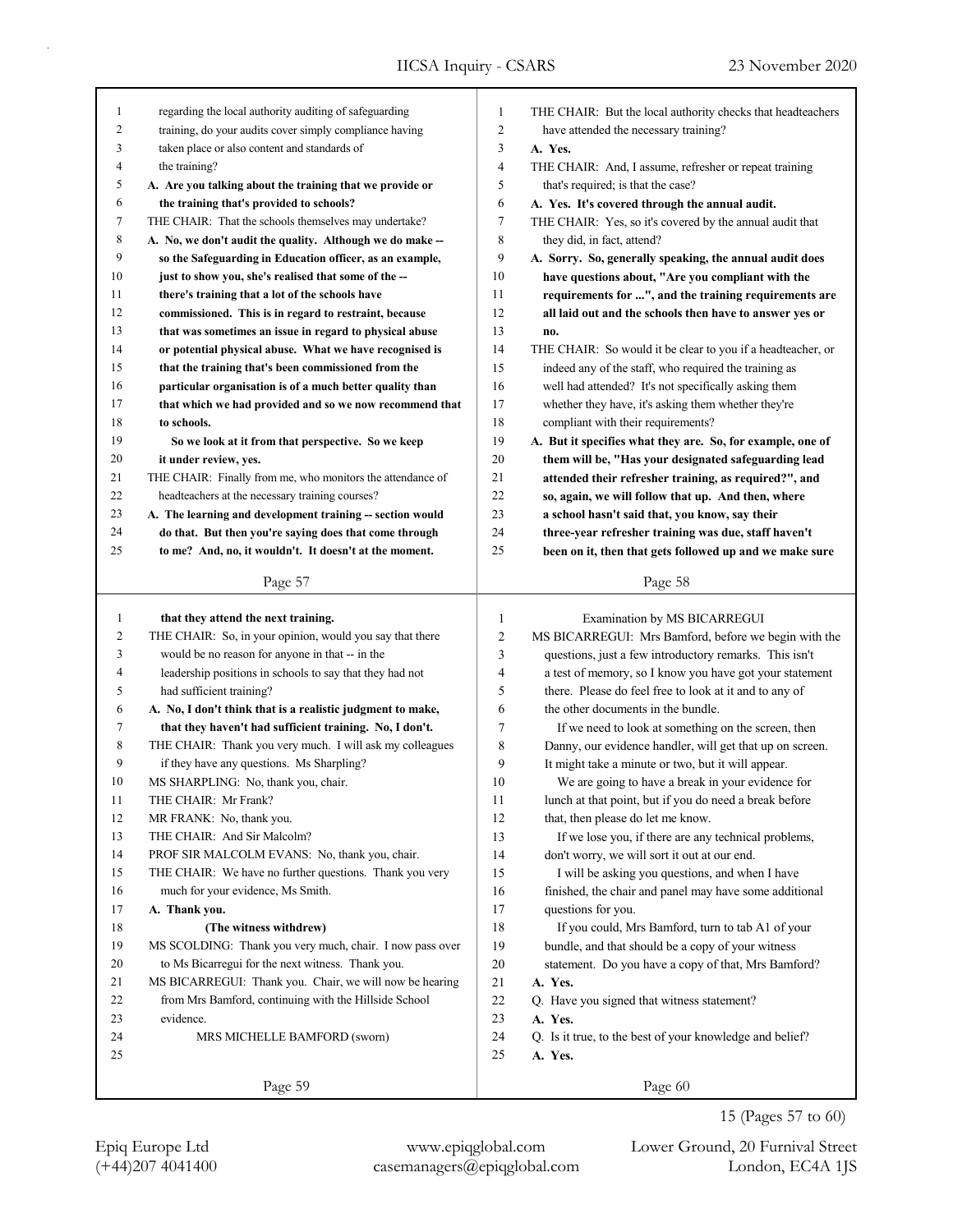| 1              | Q. Mrs Bamford, before I start asking questions, I believe                                                 | $\mathbf{1}$            | on 13 December 2010. You were not suspended from your                                                |
|----------------|------------------------------------------------------------------------------------------------------------|-------------------------|------------------------------------------------------------------------------------------------------|
| $\overline{c}$ | that you have a short statement that you would like to                                                     | 2                       | post following his arrest; is that right?                                                            |
| 3              | read?                                                                                                      | 3                       | A. Yes.                                                                                              |
| 4              | A. Yes, please. It is on behalf of all victims. I just                                                     | 4                       | Q. But you were subject to a disciplinary hearing, and                                               |
| 5              | wanted to say that what happened to the children at                                                        | 5                       | eventually given a final written warning?                                                            |
| 6              | Hillside is horrendous, and there isn't a day that goes                                                    | 6                       | A. That's right.                                                                                     |
| 7              | by that I don't feel terrible about what happened.                                                         | 7                       | Q. In the first year that you were at the school, the                                                |
| 8              | There have been many lessons learned, and I take full                                                      | 8                       | headteacher, Mr Hood, was the designated teacher for                                                 |
| 9              | responsibility for the decisions that I made at the                                                        | 9                       | child protection. I think it was known as the child                                                  |
| 10             | time. I constantly reflect on the children in my care                                                      | 10                      | protection officer at that point. You shadowed him for                                               |
| 11             | and would like to reassure everyone that decisions that                                                    | 11                      | a year; is that right?                                                                               |
| 12             | I now make as a headteacher are rigorous and always with                                                   | 12                      | A. Yes.                                                                                              |
| 13             | the children's best interests and safety at heart.                                                         | 13                      | Q. Then I think, in September 2004, you took on the role of                                          |
| 14             | Q. Thank you, Mrs Bamford. Mrs Bamford, you are                                                            | 14                      | the designated teacher for child protection; is that                                                 |
| 15             | currently -- you have just referred to it -- the                                                           | 15                      | right?                                                                                               |
| 16             | headteacher of a primary school; is that right?                                                            | 16                      | A. Yes.                                                                                              |
| 17             | A. Yes.                                                                                                    | 17                      | Q. Then there were a number of periods between 2004 and                                              |
| 18             | Q. You qualified as a teacher, I think, in 1999?                                                           | 18                      | 2010 when you were not in that role. I think there were                                              |
| 19             | A. That's right.                                                                                           | 19                      | three periods of maternity leave and a secondment; is                                                |
| 20             | Q. You took up the post of deputy headteacher at Hillside                                                  | 20                      | that right?                                                                                          |
| 21             | in 2003, I think?                                                                                          | 21                      | A. Yes, two periods of maternity leave, up to the 2010, and                                          |
| 22             | A. Yes.                                                                                                    | $22\,$                  | a secondment.                                                                                        |
| 23             | Q. Was that your first senior leadership position?                                                         | 23                      | Q. When you weren't acting as the designated teacher for                                             |
| 24             | A. Yes, it would have been.                                                                                | 24                      | child protection, Christopher Hood took the role on                                                  |
| 25             | Q. We know that Nigel Leat was arrested at Hillside School                                                 | 25                      | again, I think; is that right?                                                                       |
|                |                                                                                                            |                         |                                                                                                      |
|                | Page 61                                                                                                    |                         | Page 62                                                                                              |
|                |                                                                                                            |                         |                                                                                                      |
|                |                                                                                                            |                         |                                                                                                      |
| 1              | A. Yes.                                                                                                    | 1                       | actually, it would be really helpful, as a deputy, to                                                |
| 2              | Q. While you were the designated teacher for child                                                         | $\overline{\mathbf{c}}$ | have some time to undertake the deputy role, to have an                                              |
| 3<br>4         | protection, I think you were also teaching full time; is<br>that correct?                                  | 3<br>4                  | opportunity to undertake almost a headteacher -- step in                                             |
| 5              | A. Yes.                                                                                                    | 5                       | the shoes of a headteacher role, and, unfortunately,<br>it's a small school, there are always budget |
| 6              |                                                                                                            | 6                       | constraints, that was never, ever possible and never                                                 |
| 7              | Q. So did you have any noncontact time, any time out of<br>the classroom, to fulfil your role as the child | 7                       | afforded to me.                                                                                      |
| 8              | protection --                                                                                              | 8                       | Q. There you focused, I think, on the deputy head. Did you                                           |
| 9              | A. No.                                                                                                     | 9                       | ever have a conversation with Mr Hood where you said,                                                |
| 10             | Q. What effect, if any, do you think that had on your                                                      | 10                      | "I just can't keep on top of the designated teacher for                                              |
| 11             | ability to carry out that role effectively?                                                                | 11                      | child protection work". Was that a conversation that                                                 |
| 12             | A. Quite significant, I'd say, because I didn't have the                                                   | 12                      | you had explicitly with him at the time?                                                             |
| 13             | time to sort of have an oversight of what was happening                                                    | 13                      | A. No, I don't recall.                                                                               |
| 14             | in the school on a daily basis in an informal way, if --                                                   | 14                      | Q. In your statement you say you taught a number of                                                  |
| 15             | in terms of keeping up to date with guidance, I didn't                                                     | 15                      | different year groups. We are not going to specify year                                              |
| 16             | have the opportunity to do that and didn't have the time                                                   | 16                      | groups. You were mostly, I think, in prefabricated                                                   |
| 17             | to communicate with the headteacher himself, so I think                                                    | 17                      | classrooms in the playground; is that right?                                                         |
| $18\,$         | it did have quite a big impact on not being able to have                                                   | 18                      | A. Yes.                                                                                              |
| 19             | the time to devote to just that role.                                                                      | 19                      | Q. So we have heard a little bit of evidence about how the                                           |
| 20             | Q. Was that something that you were conscious of at the                                                    | 20                      | school was sort of configured physically. In                                                         |
| 21             | time, or is it something that you have sort of thought                                                     | 21                      | particular, RS-A299 told us that Nigel Leat taught in                                                |
| 22             | about since?                                                                                               | 22                      | a classroom that was kind of a thoroughfare, that there                                              |
| 23             | A. Both. I mean, at the time, I had conversations with                                                     | 23                      | were people coming through it to go to other places.                                                 |
| 24             | Mr Hood around -- not just from the designated teacher                                                     | 24                      | That's your recollection of the continuous nature of                                                 |
| 25             | perspective, but as a deputy. I'd often said that,                                                         | 25                      | the building as well, is it?                                                                         |

Page 64

16 (Pages 61 to 64)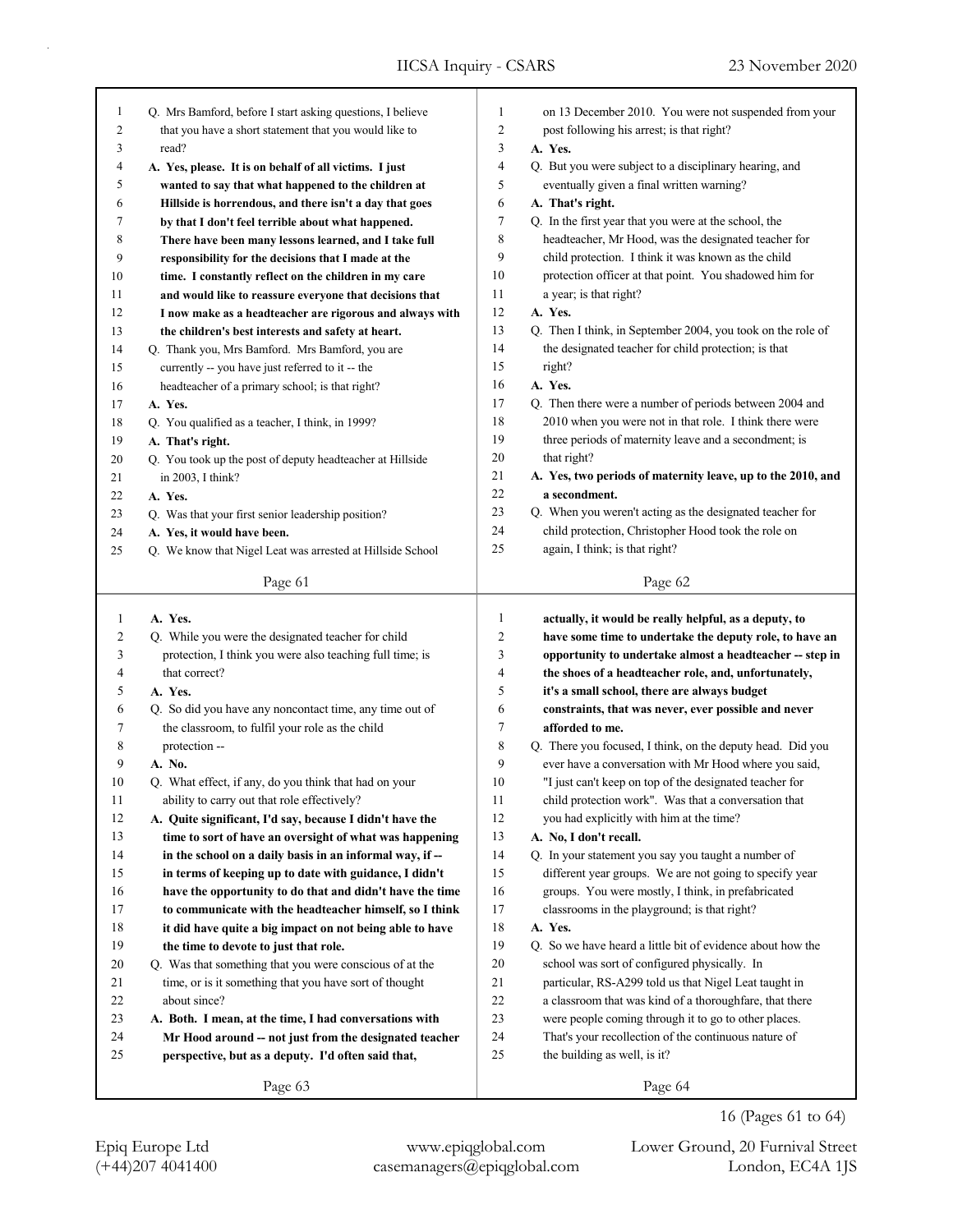| 1  | A. Yes. I mean, in fairness, the -- it's not -- it's an   | $\mathbf{1}$   | when that was your role?                                   |
|----|-----------------------------------------------------------|----------------|------------------------------------------------------------|
| 2  | old Victorian building, so you have two internal          | $\overline{2}$ | A. I would have imagined it would have been at the         |
| 3  | classrooms within the old Victorian build. The people     | 3              | beginning of the academic year that I took it on that      |
| 4  | who'd be coming and going through what would have been    | $\overline{4}$ | I would be taking on the CPO role at that point. They      |
| 5  | Nigel's classroom would have been anybody accessing the   | 5              | would be continually told in the induction booklet that    |
| 6  | ITC suite or the year 3 classroom. The other classrooms   | 6              | the designated person was myself. Back then, school        |
| 7  | were all in the playground in prefabricated buildings,    | $\tau$         | websites weren't as they are now, whereas now it's very,   |
| 8  | so they would have been accessed through the hall, most   | 8              | very clear on school websites and on documentations,       |
| 9  | likely.                                                   | 9              | posters across schools, you can see who those designated   |
| 10 | Q. You were mostly in the prefabricated classrooms then.  | 10             | officers are. I'd say it probably wasn't as explicit       |
| 11 | Is that correct?                                          | 11             | then.                                                      |
| 12 | A. Yes.                                                   | 12             | Q. Do you think that would have been the case for sort of  |
| 13 | Q. Was there any point at which you were teaching in      | 13             | people who were voluntarily coming into the school to      |
| 14 | a classroom next to Nigel Leat in your time?              | 14             | help? Were they also informed about who they should        |
| 15 | A. Not whilst he was there, no.                           | 15             | contact if they had a concern?                             |
| 16 | Q. Going back to the designated teacher for child         | 16             | A. Yes. I think they would have been informed through the  |
| 17 | protection role, it would be correct to describe you and  | 17             | office and through meeting the headteacher on their        |
| 18 | Mr Hood as the main people responsible then for sort of   | 18             | arrival, the first conversations, the meet and greet,      |
| 19 | safeguarding and child protection at the school while     | 19             | "If you have any concerns, come and speak to myself or     |
| 20 | you were there; is that right?                            | 20             | speak to the deputy".                                      |
| 21 | A. Yes.                                                   | 21             | Q. When you were on your periods of leave, at that point,  |
| 22 | Q. So other staff members were sort of required to either | 22             | how was that communicated so that they knew that they      |
| 23 | report to you or to the headteacher. Can you tell us      | 23             | were supposed to be talking to Mr Hood at that point       |
| 24 | how staff were told about that? How were they told that   | 24             | instead of you?                                            |
| 25 | you were the designated teacher for child protection      | 25             | A. I would have hoped that he would have shared that       |
|    |                                                           |                |                                                            |
|    | Page 65                                                   |                | Page 66                                                    |
|    |                                                           |                |                                                            |
|    |                                                           |                |                                                            |
| 1  | information with them at that point. Obviously,           | $\mathbf{1}$   | A. That would have been a conference rather than training. |
| 2  | substantive staff would have been aware that I wasn't     | $\overline{c}$ | Q. Okeydoke. So that was a conference. Yes, in fact, it    |
| 3  | there. I would have hoped visitors and volunteers would   | 3              | says that, doesn't it? A conference in March 2005, 2006    |
| 4  | have been told that on their arrival.                     | $\overline{4}$ | and 2009. So what's the difference, Mrs Bamford -- what    |
| 5  | Q. Thank you. I'd like to look a little bit in detail at  | 5              | does a conference mean, in terms of -- instead of what     |
| 6  | the sort of training that you had, that the staff had at  | 6              | you would describe as training?                            |
| 7  | the school, and also a little bit about how the national  | $\tau$         | A. It's difficult to recollect that far back. Conferences  |
| 8  | policies and local policies were kind of disseminated to  | 8              | are usually, you know, information giving, key updates     |
| 9  | the staff.                                                | 9              | around, you know, perhaps something -- contextually        |
| 10 | You tell us in your statement that, when you were         | 10             | around the time. Whereas training would have delved        |
| 11 | newly qualified, you undertook some training which        | 11             | specifically into the aspects within the role and within   |
| 12 | covered the different categories of abuse, and you refer  | 12             | child protection, key things around signs and symptoms     |
| 13 | us to the DfE circular 1095. But I think, after that,     | 13             | and what to do around child protection.                    |
| 14 | you're not sure of the training you received until about  | 14             | Q. So it doesn't look as though there was any training, as |
| 15 | 2004; is that right?                                      | 15             | opposed to conferences, before October 2009. Is that       |
| 16 | A. Yes.                                                   | 16             | also your recollection?                                    |
| 17 | Q. Danny, could we get up OFS011782 038. Mrs Bamford,     | 17             | A. My recollection is that I undertook a two-day -- and in |
| 18 | hopefully what will come up -- if you could get to        | 18             | my statement, I said I undertook a two-day inter-agency    |
| 19 | 5.4.2. Actually, that's fine. I think we can see that.    | 19             | safeguarding training in March 2006. So the one that       |
| 20 | So it looks like here -- this is from the individual      | 20             | says "Safeguarding conference for the DTCP                 |
| 21 | management review from the school for the SCR. The        | 21             | in March 2006", I wonder whether that was a two-day        |
| 22 | deputy headteacher undertook safeguarding training and    | $22\,$         | inter-agency safeguarding training.                        |
| 23 | CPD, so we see February 2004. So that looks like when     | 23             | Q. On the face of that record, it looks like you were      |
| 24 | you became what was then the CPO, you had particular      | 24             | having reasonably frequent updates, in terms of the        |
| 25 | training?                                                 | 25             | national guidance; is that fair to say, Mrs Bamford?       |
|    | Page 67                                                   |                | Page 68                                                    |

(+44)207 4041400 casemanagers@epiqglobal.com London, EC4A 1JS Epiq Europe Ltd www.epiqglobal.com Lower Ground, 20 Furnival Street

17 (Pages 65 to 68)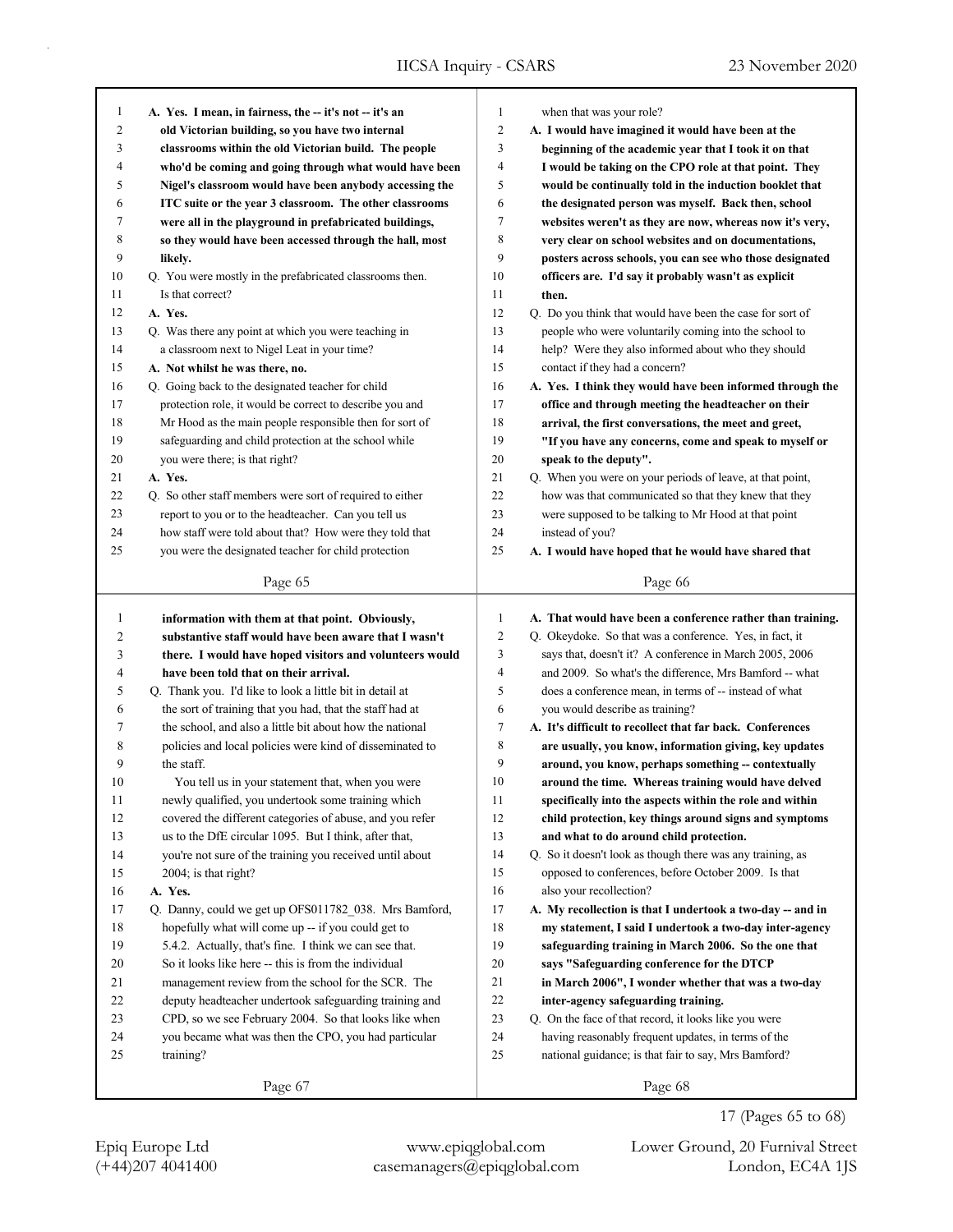| 1            | A. Yes.                                                                                                              | $\mathbf{1}$   | around core groups and referrals to social care and that                                                       |
|--------------|----------------------------------------------------------------------------------------------------------------------|----------------|----------------------------------------------------------------------------------------------------------------|
| 2            | Q. We have talked a little bit about how little time you                                                             | 2              | kind of aspect of child protection, as opposed to                                                              |
| 3            | had while you were in school to keep up to date with                                                                 | 3              | actually what -- child protection in terms of an adult                                                         |
| 4            | national guidance, but was the focus of these kind of                                                                | 4              | within a school setting, or in another setting,                                                                |
| 5            | conferences, as you've suggested, to kind of say, "This                                                              | 5              | presenting as unsuitable or potentially a perpetrator of                                                       |
| 6            | is what is now coming into force"?                                                                                   | 6              | abuse, what to do.                                                                                             |
| 7            | A. (Overspeaking) sometimes, yes.                                                                                    | 7              | I think, although recently, I'd say from sort of                                                               |
| 8            | Q. You tell us in your statement that there's very little                                                            | 8              | 2009 onwards, with the Safer Recruitment, that was very                                                        |
| 9            | training that focused on adults in educational settings                                                              | 9              | much more centred around those grooming behaviours and                                                         |
| 10           | as perpetrators of abuse. Is that right?                                                                             | 10             | the barriers and how they overcome the barriers within                                                         |
| 11           | A. Yes.                                                                                                              | 11             | schools. Up until then, we hadn't really had a lot of                                                          |
| 12           | Q. Can you explain a little bit more what you mean about                                                             | 12             | training around that. Any time there were any                                                                  |
| 13           | that? What would you have liked it to have been telling                                                              | 13             | scenarios, it was always centred around a child                                                                |
| 14           | you about?                                                                                                           | 14             | presenting with a mark or a child -- a neglect scenario,                                                       |
| 15           | A. Obviously, hindsight is a wonderful thing, and now that                                                           | 15             | rather than, "Actually, a member of staff within                                                               |
| 16           | we -- you know, what happened at Hillside, it certainly                                                              | 16             | a school is behaving in this way", you know, "What might                                                       |
| 17           | brings to the forefront the flaws within people's                                                                    | 17             | you do?".                                                                                                      |
| 18           | understanding in terms of identifying grooming                                                                       | 18             | So for me, going forwards, I know, statistically                                                               |
| 19           | behaviours, in terms of identifying what professional                                                                | 19             | speaking, there's probably more likelihood of children                                                         |
| 20           | perpetrators look like or might do.                                                                                  | 20             | being subject to abuse outside of, you know, an                                                                |
| 21           | The training that I had was very much centred around                                                                 | 21             | educational setting than there is in, but I just think                                                         |
| 22           | child protection and inter-agency working and very much                                                              | 22             | it's really, really important for staff to really,                                                             |
| 23           | around the signs and symptoms and what to do if children                                                             | 23             | really understand grooming behaviours, because it                                                              |
| 24           | came in and disclosed information around something that                                                              | 24             | doesn't just apply to the setting itself, it also                                                              |
| 25           | had happened outside of school and then the procedures                                                               | 25             | applies to things that might be happening outside of                                                           |
|              |                                                                                                                      |                |                                                                                                                |
|              | Page 69                                                                                                              |                | Page 70                                                                                                        |
|              |                                                                                                                      |                |                                                                                                                |
|              |                                                                                                                      |                |                                                                                                                |
| 1            | school. Going forward, that would be one of my real                                                                  | $\mathbf{1}$   | people rationalise allegation versus a concern and, you                                                        |
| 2            | recommendations, that it is really on-the-ground, this                                                               | $\overline{c}$ | know, what stops people from saying things? It's around                                                        |
| 3            | is what it could look like, these are the sorts of                                                                   | 3              | the potential consequences to the individuals and the                                                          |
| 4            | behaviours you might see and how you could then react to                                                             | 4<br>5         | relationships that they have established.                                                                      |
| 5<br>6       | it.                                                                                                                  | 6              | So, you know, just a subtle thing around, yes, you                                                             |
| 7            | Q. We know that it was very clear from earlier than that,                                                            | 7              | have to have the word "allegation" within policies and                                                         |
| 8            | wasn't it, sort of 2004/2005 -- so the procedures, if<br>you like, in terms of, what do you do if there is an        | 8              | procedures, but actually, in terms of the language that                                                        |
| 9            | allegation against a member of staff. Because we know                                                                | 9              | you use with staff, it can be a barrier to talking, if                                                         |
| 10           |                                                                                                                      | 10             | you know what I mean.                                                                                          |
| 11           | that guidance from -- well, I think November 2005,                                                                   | 11             | Q. I think 2006 was when the Working Together document came                                                    |
| 12           | safeguarding children in education: dealing with                                                                     | 12             | out, and I think that would have been what you would                                                           |
| 13           | allegations of abuse against teachers and other staff,                                                               | 13             | have been talking about for your two days, wouldn't it,                                                        |
| 14           | that definitely sort of set out what procedures schools<br>should have for dealing with allegations against staff    | 14             | in 2006, on inter-agency -- the training that you                                                              |
| 15           |                                                                                                                      | 15             | discussed. If we could just get up, Danny,<br>DFE003161 005. This is the Working Together. This is             |
|              | and volunteers, didn't it? So are you making                                                                         | 16             |                                                                                                                |
| 16<br>17     | a distinction, then, between knowing what the procedures<br>are to deal with it and being given information which is | 17             | one of the appendices to Working Together 2006. This is<br>a little bit about the threshold. So, Danny, if you |
|              |                                                                                                                      | 18             | could highlight the paragraph 13 for me. This is also                                                          |
| $18\,$<br>19 | more specifically about grooming?<br>A. Specifically about grooming. The word "allegation",                          | 19             | something, I think, that, if you were listening to                                                             |
| 20           | I think Sheila kind of intimated about it. I think, you                                                              | 20             | Ms Smith's evidence that she touched on, the                                                                   |
| 21           | know, another recommendation is the word "allegation" is                                                             | 21             | threshold -- although it talks about allegations rather                                                        |
| 22           | very emotive and quite big, and I know we will probably                                                              | 22             | than concerns, but it does say:                                                                                |
| 23           | talk about it in a minute in terms of low-level                                                                      | 23             | "However, it is important to ensure that even                                                                  |
| 24           | reporting and neutral notification, which is what                                                                    | 24             | apparently less serious allegations are seen to be                                                             |
| 25           | Marcus Erooga talked about, but I think what happens is,                                                             | 25             | followed up and that they are examined objectively by                                                          |
|              | Page 71                                                                                                              |                | Page 72                                                                                                        |

(+44)207 4041400 casemanagers@epiqglobal.com London, EC4A 1JS Epiq Europe Ltd www.epiqglobal.com Lower Ground, 20 Furnival Street

18 (Pages 69 to 72)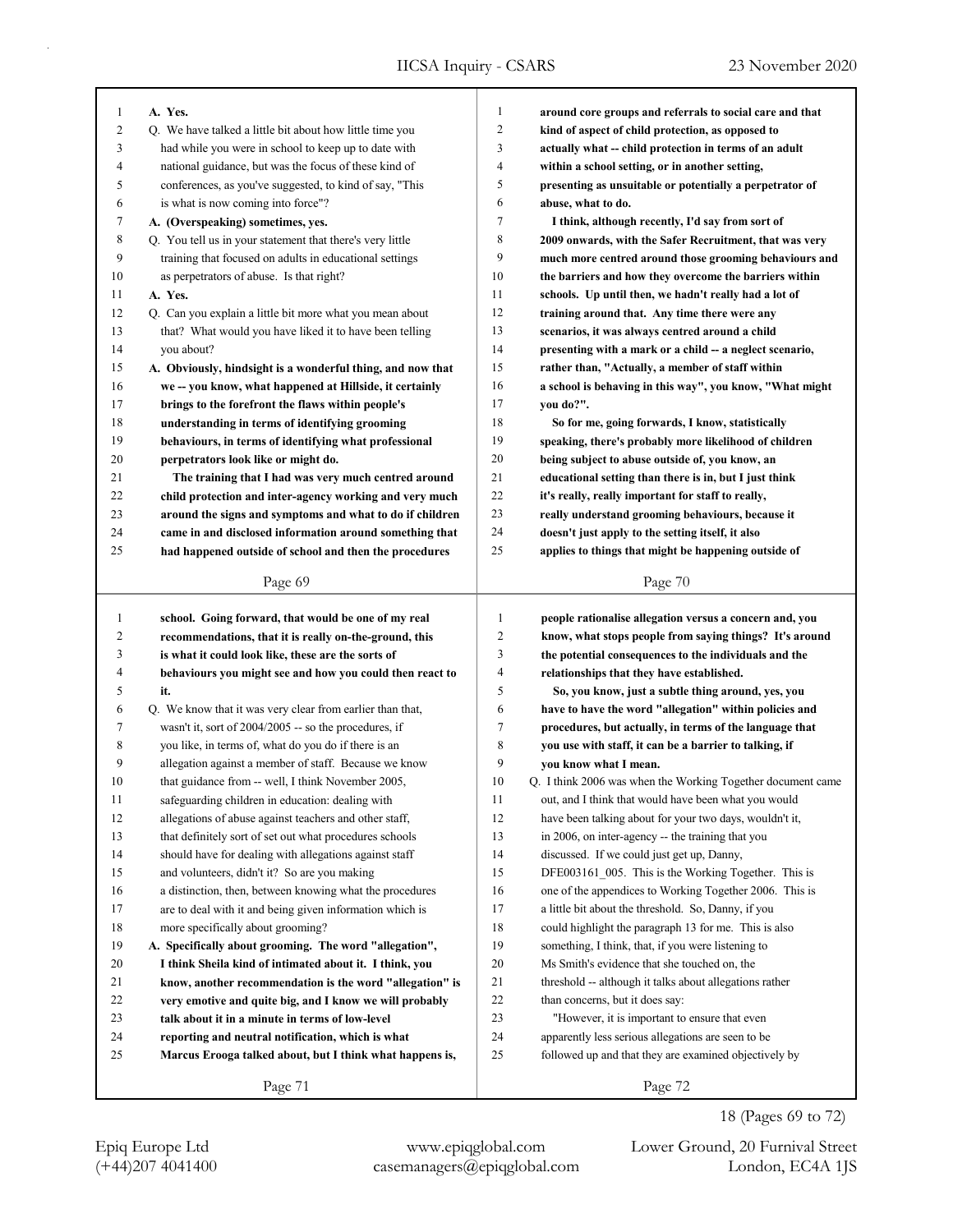| 1              | someone independent of the organisation concerned.        | 1              | didn't feel that he needed to have that conversation.       |
|----------------|-----------------------------------------------------------|----------------|-------------------------------------------------------------|
| 2              | Consequently, the LA designated officer should be         | $\overline{c}$ | I did challenge him and say I was uncomfortable by          |
| 3              | informed of all allegations that come to the employer's   | 3              | it and I felt that he should, but he was very, very firm    |
| 4              | attention and appear to meet the criteria "               | 4              | that he would deal with it in the appropriate way. With     |
| 5              | We won't go back to paragraph 1, but the criteria         | 5              | hindsight, and knowing more now, I wish that I had          |
| 6              | also includes being unsuitable to work with children.     | 6              | challenged him more or even had made that call myself.      |
| 7              | So, again, in Ms Smith's evidence, she said, you know,    | 7              | Q. Just, again, I know that focusing on the guidance -- but |
| 8              | unsuitability to work with children and then it seems     | 8              | if we could just have a look at the 2007 guidance, so,      |
| 9              | like it is quite a low -- you should discuss less         | 9              | Danny, if we could get up INQ006348_089. This is            |
| 10             | serious allegations. Was this in your mind, in your       | 10             | appendix 3 of the 2007 guidance, so this is Safeguarding    |
| 11             | mind -- you don't know the mind of Mr Hood, but when      | 11             | Children and Safer Recruitment in Education. So, again,     |
| 12             | safeguarding concerns arose in relation to Nigel Leat,    | 12             | this is the areas of responsibility for the designated      |
| 13             | did you have this idea of discussing less serious         | 13             | senior person for child protection. That talks about,       |
| 14             | allegations with the LADO in mind?                        | 14             | in terms of referrals, referring cases of suspected         |
| 15             | A. Yes, and that's when I challenged Mr Hood around the   | 15             | abuse or allegations to the relevant investigating          |
| 16             | 2008 incident, when I reported to him after the members   | 16             | agencies and acting as a source of support.                 |
| 17             | of staff had identified their concerns. I took that       | 17             | Do you think, Mrs Bamford, that this bit of guidance        |
| 18             | incident to him, spoke to him and asked whether that was  | 18             | wasn't at the forefront of your mind; that your view        |
| 19             | something that should be reported or at least discussed   | 19             | was, in 2008, that what you needed to do was to discuss     |
| 20             | with the local authority.                                 | 20             | it with Mr Hood, which is what you have just told us?       |
| 21             | The policy at the time made it clear that it was me       | 21             | A. Yes. I'm not sure that Mr Hood shared that guidance      |
| 22             | to report to the headteacher, who would then have to      | 22             | with me.                                                    |
| 23             | report to the Educational Welfare Service and the LADO    | 23             | Q. At the point where you were the designated teacher, was  |
| 24             | and take that advice. Mr Hood, at the time, said that     | 24             | it Mr Hood to share it with you or were you more likely     |
| 25             |                                                           | 25             | to be the one responsible for the sort of getting hold      |
|                | he would deal with it in the appropriate way and that he  |                |                                                             |
|                | Page 73                                                   |                | Page 74                                                     |
|                |                                                           |                |                                                             |
|                |                                                           |                |                                                             |
| 1              | of the national guidance and the local guidance?          | 1              | designated teacher for child protection -- in that term,    |
| $\overline{c}$ | A. I think most of the guidance would have come through   | $\overline{2}$ | weren't you, I think from September 2009 until January.     |
| 3              | communications that would have been sent to the school,   | 3              | So were you aware that the council had made this            |
| 4              | and then the headteacher would have usually disseminated  | $\overline{4}$ | guidance available?                                         |
| 5              | that guidance on to the relevant people. I don't know     | 5              | A. Yes, yes, and I even remember having the conversation    |
| 6              | if it came directly to me and certainly my recollection   | 6              | with Mr Hood, prior to me leaving the school in             |
| 7              | is it never came directly to me, either from the local    | 7              | the January to take up a secondment, that there had been    |
| 8              | authority or from Mr Hood.                                | 8              | a deadline by the local authority that all staff needed     |
| 9              | Q. So just so I'm clear about this, in 2008, despite      | 9              | to have seen the documentation and been trained around      |
| 10             | guidance which might suggest otherwise, your view was     | 10             | it by the end of January.                                   |
| 11             | that you took it to the headteacher and he kind of had    | 11             | Mr Hood assured me that he would be doing that, and         |
| 12             | the final say over what happened in terms of that         | 12             | I know that I consequently did that -- shared that          |
| 13             | referral; is that right?                                  | 13             | guidance with the school that I went to from the January    |
| 14             | A. Yes, that was very much the culture of the school      | 14             | of 2010.                                                    |
| 15             | amongst everything.                                       | 15             | Q. Now, I think you asked North Somerset, the safeguarding  |
| 16             | Q. We have looked at some guidance which is called "Safer | 16             | trainer from North Somerset Council, to give some           |
| 17             | Working Practice for Adults who Work with Children and    | 17             | in-school training in that term as well?                    |
| 18             | Young People". You have seen that in the bundle,          | 18             | A. Yes.                                                     |
| 19             | I think?                                                  | 19             | Q. That's in paragraph 3 of your statement. It says:        |
| 20             | A. Yes.                                                   | 20             | "North Somerset safeguarding trainer."                      |
| 21             | Q. So that was guidance which the council -- I think they | 21             | She wasn't available to give training in that term;         |
| 22             | said they put it on their website in November 2009 and    | 22             | is that right?                                              |
| 23             | they wanted schools to have that fully integrated by      | 23             | A. Yes.                                                     |
| 24             | about January 2010. Now, you were the DCTP --             | 24             | Q. So you and Mr Hood then gave -- delivered staff          |
| 25             | I probably have that the wrong way around -- the          | 25             | training, I think in the December of 2009?                  |
|                | Page 75                                                   |                | Page 76                                                     |

(+44)207 4041400 casemanagers@epiqglobal.com London, EC4A 1JS Epiq Europe Ltd www.epiqglobal.com Lower Ground, 20 Furnival Street

19 (Pages 73 to 76)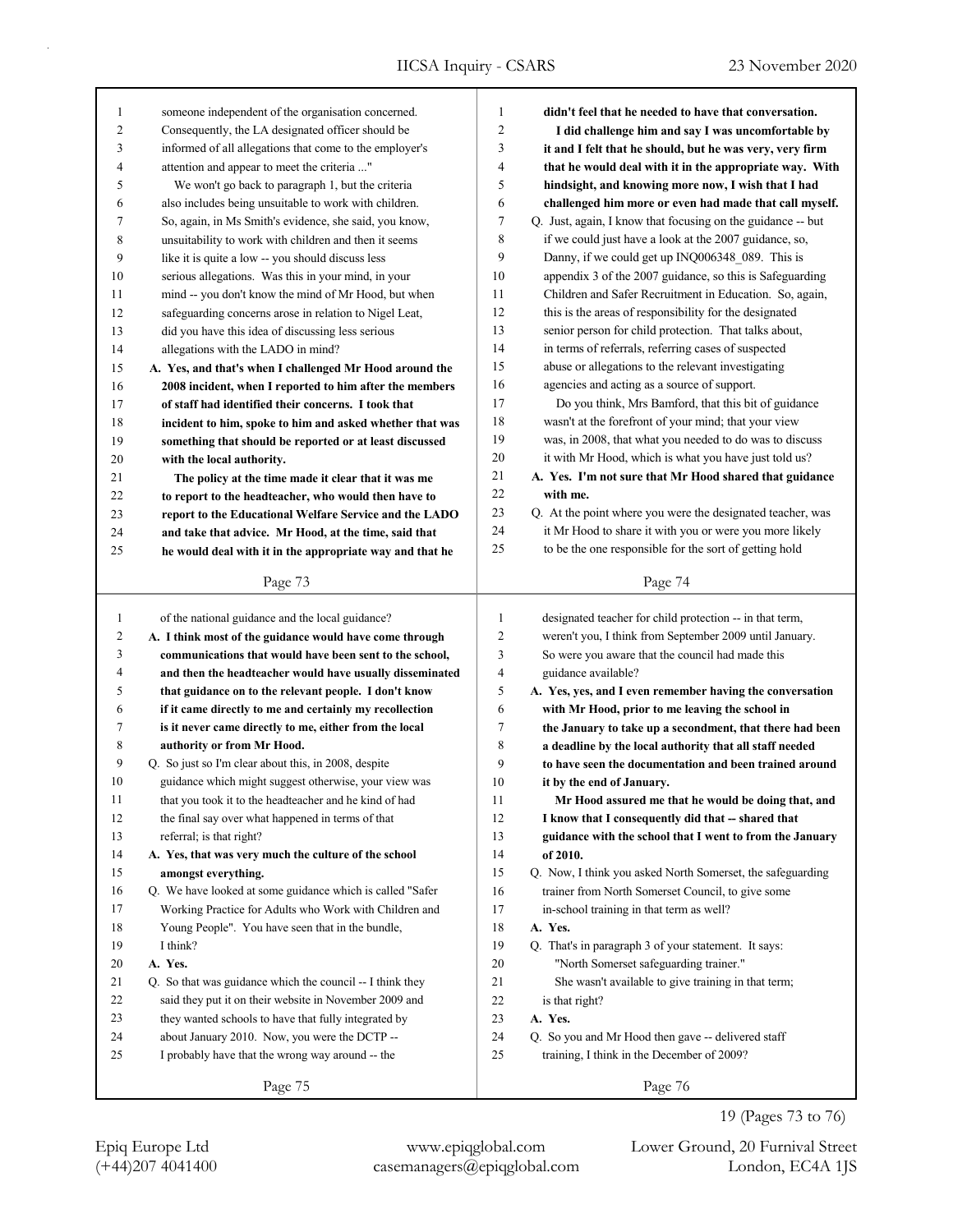| 1      | A. Yes. Yes -- around the Safer Working Practice. I don't | $\mathbf{1}$ | that right?                                                 |
|--------|-----------------------------------------------------------|--------------|-------------------------------------------------------------|
| 2      | think I did the training around that guidance.            | 2            | A. Yes.                                                     |
| 3      | Q. No, all we know is that there was training             | 3            | Q. Your recollection is that the Safer Working Practice     |
| 4      | in December 2009. We don't know what was contained in     | 4            | guidance wasn't part of that training in December; is       |
| 5      | that training.                                            | 5            | that right?                                                 |
| 6      | A. Right. Okay.                                           | 6            | A. Yes, from my recollection, yes.                          |
| 7      | Q. That was one of my questions: did you refer to this    | 7            | Q. But you said to us just before the break that you did    |
| 8      | particular guidance, given that it was about to be sort   | 8            | deliver this training to the school that you then went      |
| 9      | of required to be disseminated to all staff?              | 9            | to on secondment; is that right?                            |
| 10     | A. I think we might have done, yes.                       | 10           | A. Yes.                                                     |
| 11     | MS BICARREGUI: Chair, I note the time. Would now be an    | 11           | Q. So that training, which talks about the suitability of   |
| 12     | appropriate time to have lunch?                           | 12           | people working with children, doesn't it, so that it is     |
| 13     | THE CHAIR: Thank you, Ms Bicarregui. We will return at    | 13           | important not to have favourites and it also says in        |
| 14     | 1.45 pm. Thank you.                                       | 14           | relation to physical contact that physical contact which    |
| 15     | $(12.45 \text{ pm})$                                      | 15           | occurs regularly with an individual child is likely to      |
| 16     | (The short adjournment)                                   | 16           | raise questions unless there is an explicit agreement on    |
| 17     | $(1.45 \text{ pm})$                                       | 17           | the need for, and the nature of, that contact. You          |
| 18     | THE CHAIR: Ms Bicarregui?                                 | 18           | recall that from the guidance? That was the kind of         |
| 19     | MS BICARREGUI: Thank you, chair.                          | 19           | thing that the guidance was trying to put across.           |
| 20     | Mrs Bamford, just before we broke for lunch, we were      | 20           | So you came back from the school that you were on           |
| 21     | talking about the school term from September 2009         | 21           | secondment to, I think, in the September of 2010; is        |
| 22     | running through to Christmas, and in particular some      | 22           | that right?                                                 |
| 23     | training in December 2009 which you delivered because,    | 23           | A. Yes.                                                     |
| 24     | when you asked the council, you were told that there was  | 24           | Q. Do you have any recollection of whether or not your view |
| 25     | no-one available from their team to give training; is     | 25           | of how Nigel Leat interacted with children in his class     |
|        | Page 77                                                   |              | Page 78                                                     |
| 1      | changed when you came back into school                    | $\mathbf{1}$ | Eventually, she sort of leant over Mr Leat's feet.          |
| 2      | in September 2010?                                        | $\sqrt{2}$   | Mrs Bamford got her to sit down on the carpet but she       |
| 3      | A. I very rarely saw Nigel Leat interacting with his      | 3            | sat at Mr Leat's side and cried. Mr Leat had put his        |
| 4      | children in class because I was in class full time, and   | 4            | hand on her hair and said that she was all right there      |
| 5      | I don't recall, during that term, undertaking any         | 5            | with him."                                                  |
| 6      | subject leader observations, which is the times when      | 6            | Danny, if you could go to the next paragraph down,          |
| 7      | I would have seen him interacting with his class.         | 7            | please. It goes on to say:                                  |
| 8      | Q. Can I take you to a document. Danny, could we get up   | 8            | "Once the session had finished "                            |
| 9      | DFE003142_003. Mrs Bamford, this is a statement from an   | 9            | She spoke to you about it, "It wasn't right" and she        |
| 10     | LSA who was at the school. I think she was there from     | 10           | got the feeling that you were concerned that RS-A320        |
| 11     | sort of January 2007 until April 2009. She says that      | $11\,$       | would always be beside Mr Leat and that -- she goes on      |
| 12     | she heard -- sorry, that you had witnessed RS-A320        | 12           | to say that he would always walk her down the steps to      |
| 13     | getting upset when she wasn't able to sit on              | 13           | her mother at the end of the day.                           |
| 14     | Nigel Leat's lap. If we could go over to the next page,   | 14           | I should be clear, Mrs Bamford, this isn't after the        |
| 15     | please, Danny. If you could go to the top paragraph,      | 15           | Safer Working Practice guidance. So this is in the          |
| 16     | thank you. This is a police interview, so this is after   | 16           | school year 2007/2008. But can you help us with what        |
| 17     | the arrest and this is the LSA recalling:                 | 17           | was the view at the time of this kind of thing when this    |
| $18\,$ | "I can remember feeling quite uncomfortable about         | 18           | occurred with Mr Leat? What do you think was going on       |
| 19     | Mr Leat and how he was around a year [something] girl     | 19           | in staff's mind? So this staff member is telling the        |
| 20     | called RS-A320 "                                          | 20           | police that she was concerned about it. Can you help us     |
| 21     | It says:                                                  | 21           | with what your view was at the time?                        |
| 22     | "They would come into our class for singing and she       | 22           | A. I wasn't aware of that incident until, obviously, the    |
| 23     | would be clinging onto Nigel Leat. She would keep         | 23           | investigation processes happened, and Ms Behan then said    |
| 24     | trying to sit on his lap. I remember that I tried to      | 24           | that that incident had happened. I don't recall that        |
| 25     | get her to come and sit on the carpet, but she wouldn't.  | 25           | incident happening. I do feel confident that, if I had      |
|        | Page 79                                                   |              | Page 80                                                     |

(+44)207 4041400 casemanagers@epiqglobal.com London, EC4A 1JS Epiq Europe Ltd www.epiqglobal.com Lower Ground, 20 Furnival Street

20 (Pages 77 to 80)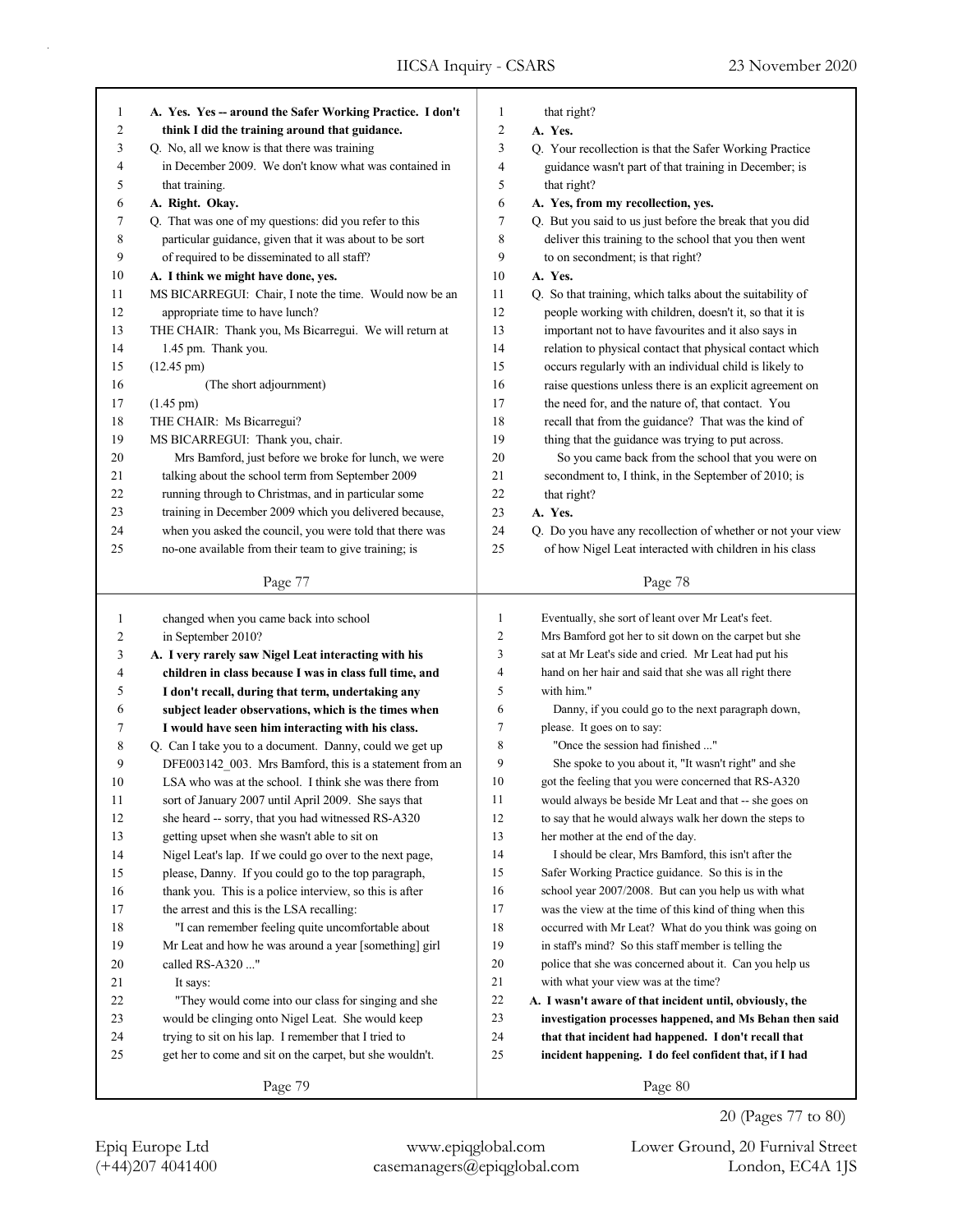| 1      | recalled it, like with all the other incidences, I would   | 1                | interviewed by the police after Mr Leat was arrested,      |
|--------|------------------------------------------------------------|------------------|------------------------------------------------------------|
| 2      | have recorded it and taken it to Mr Hood. That's not an    | $\overline{2}$   | they talked about the fact that he had favourites.         |
| 3      | incident that I directly recall.                           | 3                | I think there were at least nine statements which talk     |
| 4      | Q. At the time, I think this issue of favourites is        | $\overline{4}$   | about just how clear it was -- I think they say things     |
| 5      | quite -- comes out very compellingly, certainly in the     | 5                | like "it was blatant", his favouritism was blatant. You    |
| 6      | SCR. I think, at your disciplinary hearing, you said       | 6                | were -- I know you were teaching, but obviously you were   |
| 7      | you were aware that he had favourite pupils in that he     | 7                | a member of quite a small staff group at this point.       |
| 8      | gave certain pupils jobs to do, but that you didn't know   | 8                | I think there were sort of six to eight teachers. You      |
| 9      | that, for example, he allowed children to accompany him    | 9                | say that you knew he had favourites in a certain sense.    |
| 10     | during his PPA time until 2008. PPA time. Can you just     | 10               | Why do you think this wasn't ringing alarm bells at the    |
| 11     | quickly tell us what that is? Is it planning and           | 11               | time for you?                                              |
| 12     | preparation time?                                          | 12               | A. I would say that, firstly, I never, ever saw Nigel Leat |
| 13     | A. And assessment time. A full-time teacher is entitled to | 13               | show favouritism towards any vulnerable children, or       |
| 14     | 10 per cent time out of the class to prepare the           | 14               | anything like that, or anything that would make me         |
| 15     | lessons, mark, et cetera, so that's what -- and then       | 15               | concerned. My view of his favouritism was it was an        |
| 16     | usually another member of staff would -- each school       | 16               | equal opportunity, from that perspective.                  |
| 17     | takes a different view on how they cover it, but           | 17               | My view was, it didn't ring alarm bells because it         |
| 18     | basically somebody else would cover class for that         | 18               | was seen more of a professional conduct thing, rather      |
| 19     | period of time weekly.                                     | 19               | than a safeguarding thing, rather than a grooming          |
| 20     | Q. In 2008, you became aware that Nigel Leat was           | 20               | behaviour. Part of that is, I think, because we weren't    |
| 21     | allowing -- and it was RS-A320, wasn't it, to accompany    | 21               | skilled enough around understanding that there were        |
| 22     | him when he was on his PPA time; is that right?            | 22               | grooming -- these were precursor grooming behaviours       |
| 23     | A. Was that the 2008 incident that I reported to Mr Hood?  | 23               | from Nigel Leat.                                           |
| 24     | Q. Exactly, yes. But overwhelmingly, when staff at the     | 24               | Q. We saw that it's quite explicit in the 2009 Safer       |
| 25     | school, not just teachers, but LSAs, dinner ladies, were   | 25               | Working Practice that this is something that really        |
|        |                                                            |                  |                                                            |
|        | Page 81                                                    |                  | Page 82                                                    |
|        |                                                            |                  |                                                            |
|        |                                                            |                  |                                                            |
| 1      | shouldn't happen, but do you think -- why, at that         | $\mathbf{1}$     | Q. I think, on the occasions where he found out that there |
| 2      | point, did it not sort of raise further questions, do      | $\boldsymbol{2}$ | were question marks around him -- so, for example, when    |
| 3      | you think?                                                 | 3                | he found out that you had reported to Mr Hood about the    |
| 4      | A. I don't know.                                           | 4                | incidents in 2008, am I right in saying that he            |
| 5      | Q. In your statement, you say -- I just wonder if there is | 5                | became -- he was a bit -- he wasn't very happy that you    |
| 6      | something -- in paragraph 9, you say Nigel Leat            | 6                | had reported that? How did that come across to you at      |
| 7      | manipulated everyone to think he was a nice, easy-going,   | 7                | the time?                                                  |
| 8      | disorganised, slightly chaotic technophobe who loved       | $\,$ 8 $\,$      | A. He very much kept his distance from me. I didn't see    |
| 9      | working with children and helping them develop. I just     | 9                | very much of Nigel during a normal teaching day. We        |
| 10     | wonder whether or not we're missing, if you like, the      | 10               | might have sort of crossed paths in the morning and in     |
| $11\,$ | role Nigel Leat played in this. How did he-- that is       | 11               | the afternoons and perhaps at lunchtime. But, yeah, he     |
| 12     | a question. Was part of the way he portrayed himself       | 12               | very much kept his distance.                               |
| 13     | part of the reason, do you think, that you were less       | 13               | Q. Can you help us a little with this, and this is         |
| 14     | concerned than you might have been about the               | 14               | something I raised with the headteacher on Friday.         |
| 15     | favouritism?                                               | 15               | There were a lot of incidents that were not reported to    |
| 16     | A. Yes, Nigel came across as, you know, a member of staff  | 16               | either you or Mr Hood at the time, so I think out of,      |
| 17     | who deeply cared about the children, he cared about        | 17               | I think, 33 incidents in the SCR, I think about 11 are     |
| 18     | education. As a teacher, as I've said in my statement,     | 18               | raised with both of you -- sorry, not with both of you,    |
| 19     | he wasn't the strongest teacher. He was disorganised.      | 19               | with one or the other of you, I should say. In             |
| 20     | He was very easy going, you know, very well liked. That    | 20               | particular, there is a very striking incident when one     |
| 21     | came across through the statements from parents,           | 21               | of the voluntary classroom assistants saw Nigel Leat       |
| 22     | children. Any time subject leaders undertook any kind      | 22               | sitting with a child reading, and then, when he stood      |
| 23     | of pupil conferencing, they always spoke very positively   | 23               | up, he had an erection. She said she felt she couldn't     |
| 24     | about him. So he came across as this person who was        | 24               | report it to Mr Hood. Do you have any idea why, for        |
| 25     | a genuinely nice person.                                   | 25               | example, she wouldn't have reported it to you?             |
|        | Page 83                                                    |                  | Page 84                                                    |

(+44)207 4041400 casemanagers@epiqglobal.com London, EC4A 1JS Epiq Europe Ltd www.epiqglobal.com Lower Ground, 20 Furnival Street

21 (Pages 81 to 84)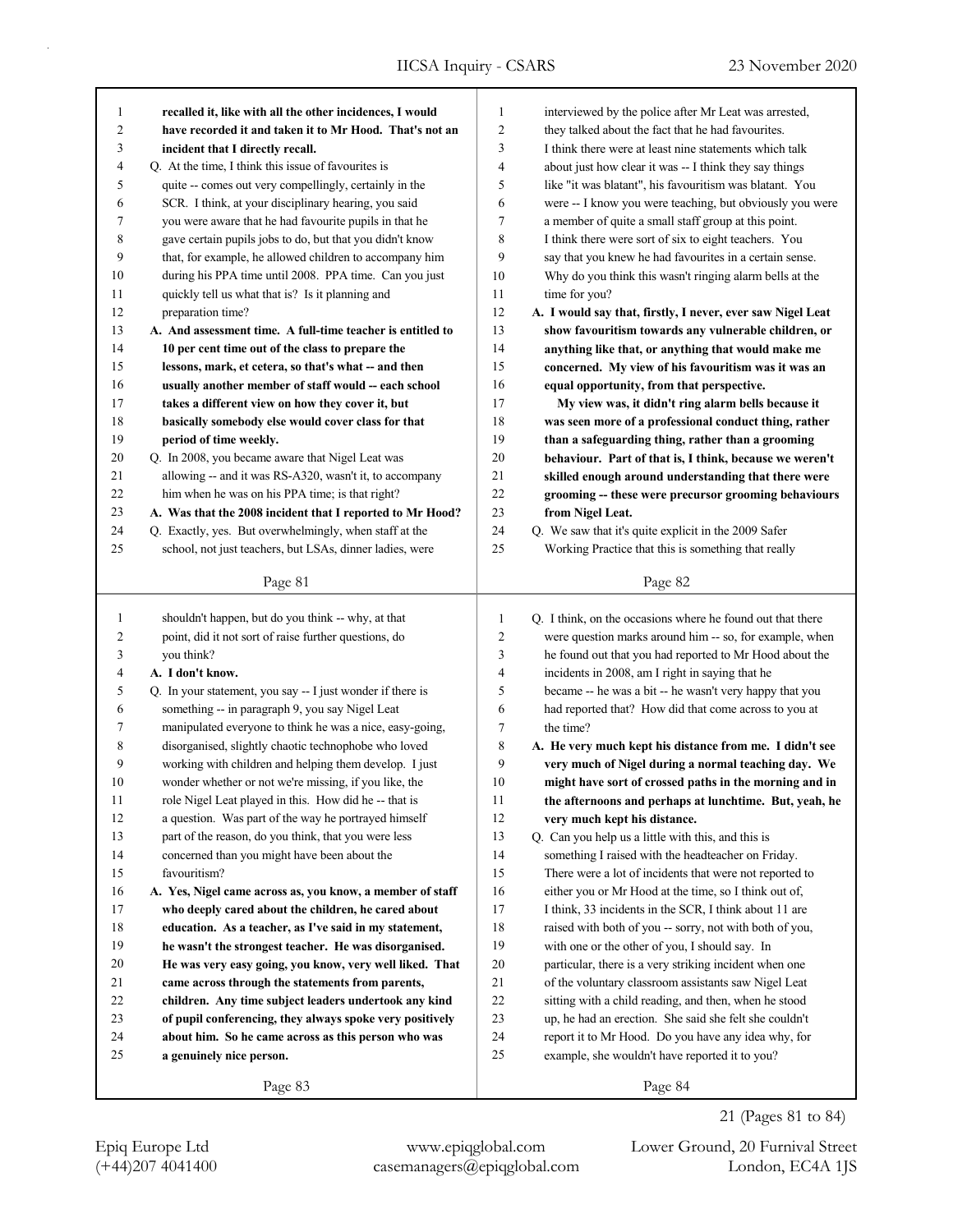| 1  | A. It's hard to understand why somebody would have chosen   | $\mathbf{1}$   | of added to the, "I won't go and share it with that        |
|----|-------------------------------------------------------------|----------------|------------------------------------------------------------|
| 2  | not to. Thinking about it, I wouldn't have been as          | $\overline{c}$ | member of staff".                                          |
| 3  | accessible if I was in the class all the time. So, as       | 3              | Q. We know that there are only two concerns that were      |
| 4  | it happened on that day, she may have not been able to      | 4              | recorded, and in both cases they were recorded by you,     |
| 5  | access me because I was in a class. I do feel -- you        | 5              | I think, weren't they?                                     |
| 6  | know, people knew that they could approach me, staff        | 6              | A. Yes.                                                    |
| 7  | knew they could share things with me, they knew that        | 7              | Q. Danny, if we could get up DFE003202. We are not going   |
| 8  | I would take their concerns to Mr Hood, and that's          | 8              | to look at this in detail. I know you wrote it, but        |
| 9  | evident in the things that I've recorded and reported.      | 9              | just so you're aware of what we are talking about. The     |
| 10 | So I don't know why she chose not to. I understand why      | 10             | first incident was in 2004, and there are two records      |
| 11 | she chose not to share with Mr Hood.                        | 11             | that you make, in the April 2004 and in the May 2004.      |
| 12 | Q. So when you say you understand why she chose not to      | 12             | This is when somebody -- RS-H4 comes and talks to you      |
| 13 | share with Mr Hood, why do you think that was? What's       | 13             | about something that somebody else has told her, in        |
| 14 | your understanding of that?                                 | 14             | fact, but she says that in Nigel Leat's class a child      |
| 15 | A. I think it was to do with the culture within the school. | 15             | has seen an image of a naked adult on a laptop. That's     |
| 16 | Mr Hood was fairly -- I think my statement says he was      | 16             | the first thing that she reports.                          |
| 17 | quite unpredictable from a mood perspective. Sometimes      | 17             | The second thing is that she says that there's             |
| 18 | you knew when it was the right time to talk to him and      | 18             | concerns that Nigel Leat is too tactile with the           |
| 19 | sometimes you just knew it wasn't the right time to talk    | 19             | children in his class.                                     |
| 20 | to him about things.                                        | 20             | You remember that incident, I think, Mrs Bamford?          |
| 21 | That unapproachability, that sort of                        | 21             | A. Yes.                                                    |
| 22 | unpredictability, will have put people off sharing          | 22             | Q. The first incident about the laptop I think you         |
| 23 | concerns or sharing anything and, because many teachers     | 23             | investigated with Mr Hood, and it turned out that there    |
| 24 | felt that way, for this new member of staff that you're     | 24             | was a bit of PSHE software that was on all the laptops,    |
| 25 | talking about, unfortunately, that would have then sort     | 25             | so it wasn't something that Mr Leat had deliberately put   |
|    | Page 85                                                     |                | Page 86                                                    |
|    |                                                             |                |                                                            |
|    |                                                             |                |                                                            |
| 1  | on his laptop, and so that was dealt with.                  | $\mathbf{1}$   | Q. I think you accept in your witness statement that       |
| 2  | But I put this to Mr Hood, that, actually, what             | $\overline{c}$ | that -- that then, as well, this probably should have      |
| 3  | seems to have gotten lost in 2004 is the allegations        | 3              | been followed up sort of externally; is that right?        |
| 4  | that he was too tactile with the children, and RS-H4        | $\overline{4}$ | A. Yes. I mean, had that happened now in my current role,  |
| 5  | mentions that both in the April and again in the May.       | 5              | I would phone the LADO and I would just -- you don't       |
| 6  | Do you think, Mrs Bamford, that the second part of this     | 6              | even have to say names, it could be a no-names             |
| 7  | got a bit lost in 2004?                                     | 7              | consultation, you could say, "This is the situation,       |
| 8  | A. Yes, I do.                                               | $\,$ 8 $\,$    | this is the information I have, what's your thoughts?"     |
| 9  | Q. Why do you think that was? I know it's difficult to      | 9              | It's very much a two-way process at that point. Back       |
| 10 | look back, but why do you think that particular aspect      | 10             | then, that would have been a good thing to do.             |
| 11 | kind just of wasn't given the same attention?               | 11             | Q. I think you were the designated teacher for child       |
| 12 | A. I think, if I recall, at that time, Mr Hood felt that it | 12             | protection at this point, but you didn't feel that you     |
| 13 | was hearsay, it was rumour and, therefore, it wouldn't      | 13             | could --                                                   |
| 14 | have been something that necessarily needed to be           | 14             | A. I wasn't the designated teacher, because that was 2004. |
| 15 | actioned because of the fact that the parent involved,      | 15             | So that was the year I was shadowing Mr Hood.              |
| 16 | if I recall, didn't want to come and speak to the head      | 16             | Q. So you were sort of watching what Mr Hood was doing in  |
| 17 | and, therefore, he said it was just rumours.                | 17             | that year?                                                 |
| 18 | Q. So even if something is a rumour, what's your            | 18             | A. Yes.                                                    |
| 19 | understanding about whether or not that should be           | 19             | Q. But when you were the designated teacher, so let's say  |
| 20 | explored or whether that should be reported, for            | 20             | for the 2008 incident, you didn't feel that those          |
| 21 | example, to the LADO?                                       | 21             | informal conversations were possible or you just didn't    |
| 22 | A. Absolutely, now. I can't recall back then, but           | 22             | know about them? What was the position?                    |
| 23 | absolutely, now, even rumours should be reported to the     | 23             | A. My recollection then is, I didn't know that you could   |
| 24 | LADO. Any concerns, no matter how small, that advice        | 24             | have informal conversations with the LADO. I still felt    |
| 25 | should be sought from the LADO.                             | 25             | a conversation with the local authority would have been    |
|    | Page 87                                                     |                | Page 88                                                    |

22 (Pages 85 to 88)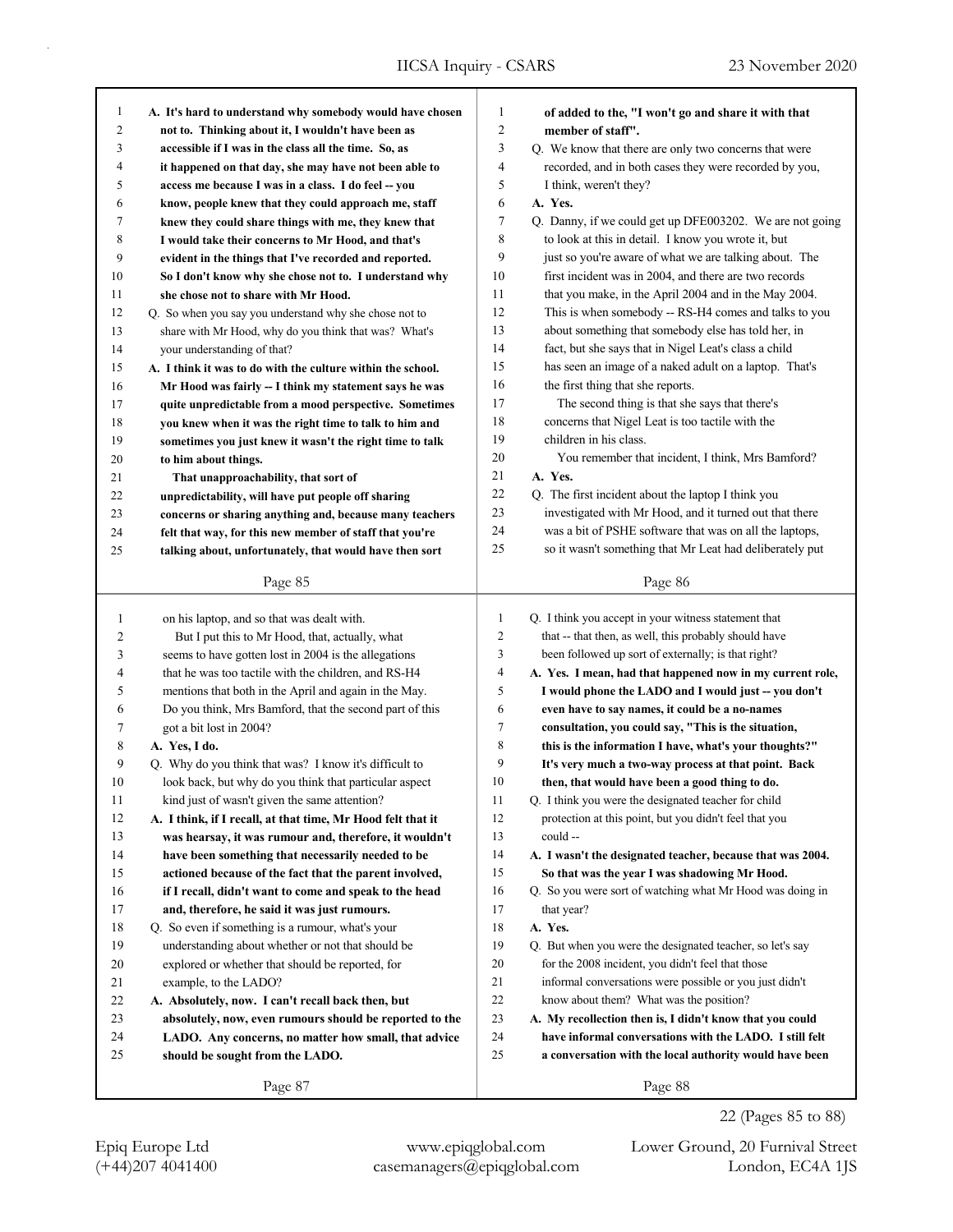٦

|    | a good idea and that's what I challenged Mr Hood on at      | $\mathbf{1}$   | Nigel Leat was a perpetrator of sexual abuse, that          |
|----|-------------------------------------------------------------|----------------|-------------------------------------------------------------|
| 2  | the time.                                                   | $\overline{2}$ | I would have picked up the phone, regardless of what        |
| 3  | Q. So the 2008 incident, just so that everybody knows the   | 3              | Mr Hood would have said, and certainly that's something     |
| 4  | one we are talking about, is when a number of different     | 4              | I would do now.                                             |
| 5  | people -- I think four, possibly five, different members    | 5              | Q. About the same time, or, actually, I think, probably     |
| 6  | of staff -- come to you and say they are concerned about    | 6              | slightly later, a question came up about whether or not     |
| 7  | the relationship, how Nigel Leat is treating, shall we      | 7              | RS-A320 should remain in Nigel Leat's class for             |
| 8  | say, RS-A320, and, in particular, what stands out,          | 8              | a further year. We know that there was a decision taken     |
| 9  | I think, is a college tutor who is there overseeing         | 9              | that she shouldn't stay in his class for a further year.    |
| 10 | a trainee teacher saying that their relationship looked     | 10             | I think you were in the room when that decision was         |
| 11 | a bit too close for comfort. You recall that sort of        | 11             | taken. Did you have any part in that decision or was        |
| 12 | incident.                                                   | 12             | that a decision of Mr Hood?                                 |
| 13 | As we know, you took it to Mr Hood, and he decided          | 13             | A. I'm not sure if I was in the room when the decision was  |
| 14 | to speak to Mr Leat and then issue a verbal warning.        | 14             | made, but Mr Hood made that decision.                       |
| 15 | I think you said, at that point, you weren't aware of       | 15             | Q. Did you give your views on it? Did you have views on     |
| 16 | guidance about referring it externally.                     | 16             | that at the time?                                           |
| 17 | I suppose, Mrs Bamford, it's very easy to look at           | 17             | A. I can't recall.                                          |
| 18 | this through -- with hindsight. If you had really           | 18             | Q. There was one further incident in 2010, where the LSA    |
| 19 | thought that there was a chance that there was an           | 19             | who was in Nigel Leat's class told you that RS-A300 was     |
| 20 | inappropriate relationship at that point, do you think      | 20             | displaying some sort of inappropriate behaviours in         |
| 21 | you would have just ignored Mr Hood and taken it            | 21             | class -- well, "inappropriate". She was sort of             |
| 22 | externally? In other words --                               | 22             | stimulating herself, rubbing her vagina on the carpet       |
| 23 | A. Yes, I mean, it's hard to think, you know, ten years     | 23             | and that kind of thing, and the LSA was troubled about      |
| 24 | ago, you know, "Would I, would I have not?" I would         | 24             | this and came and talked to you about it. I think you       |
| 25 | like to think, at that point, if I was concerned that       | 25             | decided to monitor her behaviour for a week; is that        |
|    | Page 89                                                     |                | Page 90                                                     |
| 1  | right?                                                      | $\mathbf{1}$   | a professional meeting, an educational psychologist had     |
| 2  | A. Yes.                                                     | 2              | referred to as a habitual thing. So it was that aspect      |
| 3  | Q. You talked to Mr Hood about that at the time, I think?   | 3              | that I wanted to get a picture of.                          |
| 4  | A. Yes.                                                     | 4              | Q. The LSA was quite concerned about it, I think, wasn't    |
|    | Q. Why did you decide not to talk to the LADO about that?   |                |                                                             |
| 5  |                                                             | 5              | she? She didn't think it was normal behaviour for the       |
| 6  | A. You mean social care? Because it would have been social  | 6              | child? Is that correct?                                     |
| 7  | care.                                                       | 7              | A. Yes, that's what I recall, yes.                          |
| 8  | Q. Yes.                                                     | 8              | Q. I'd like to look at the sort of governance issues at     |
| 9  | A. I think I wanted to know more -- know what was happening | 9              | Hillside at the time. I think I'm right in saying that      |
| 10 | more, to get a better picture, to understand it more.       | 10             | you now look on Mr Hood's management differently to how     |
| 11 | That would be my recollection back then.                    | 11             | you sort of thought of it at the time; is that right?       |
| 12 | Q. I know there's probably different guidance on this. You  | 12             | A. Yes.                                                     |
| 13 | didn't think about mentioning it to RS-A300's mother as     | 13             | Q. At the time, from your statement, you thought you had an |
| 14 | being a bit of concern?                                     | 14             | effective working relationship, but you've since come to    |
| 15 | A. In retrospect, and with hindsight, that's something      | 15             | realise that it wasn't effective. Can you tell us           |
| 16 | I would do now, but I didn't then.                          | 16             | a little bit about what you mean by that?                   |
| 17 | Q. Can you -- this is hard, but do you know why that was,   | 17             | A. So what makes an effective management team and           |
| 18 | because, of course, that's the crucial thing, really.       | 18             | leadership team is a team where you have a two-way          |
| 19 | What was stopping you sort of asking externally about       | 19             | conversation, a team where you are able to challenge one    |
| 20 | this at that point?                                         | 20             | another and that challenge is received in a respectful      |
| 21 | A. I felt I wanted to know more about how it was happening. | 21             | way; a leadership team where, as a deputy, I would have     |
| 22 | I think the child was displaying a rocking movement         | 22             | been empowered to have some opportunity to do some of       |
| 23 | which I think in my witness statement I talked about I'd    | 23             | the headteacher roles.                                      |
| 24 | had a child before who had done exactly that rocking        | 24             | I felt a lot of what -- if I went to Mr Hood with           |
| 25 | movement which had been described, which, in                | 25             | ideas, if they were ideas that he bought into, then you     |

23 (Pages 89 to 92)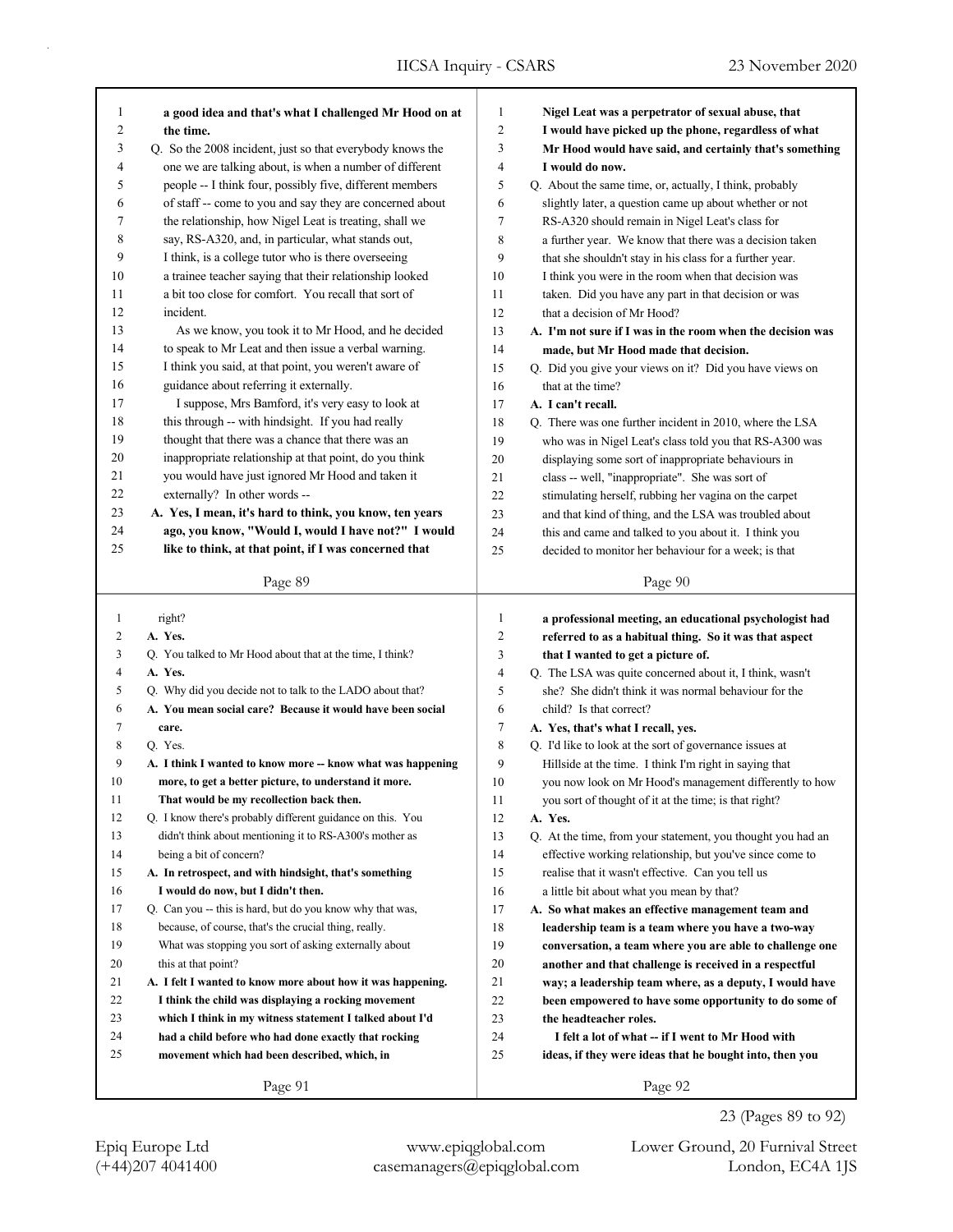| 1                | were okay; if they were ideas that he didn't think there    | 1              | there, and that is the responsibility of the headteacher   |
|------------------|-------------------------------------------------------------|----------------|------------------------------------------------------------|
| $\overline{c}$   | was any need for the school to be doing, then it was        | 2              | to do that so that everybody is empowered, everybody       |
| 3                | a clear, "No, we don't need to do that".                    | 3              | feels that they are able to share concerns, to have        |
| 4                | When I was looking through all the witness                  | 4              | a voice, to challenge, and it's clear that that's not      |
| 5                | statements about the unapproachability of him, it just      | 5              | how it was.                                                |
| 6                | made me think that it couldn't have been a very             | 6              | Q. Is it the unique responsibility of the headteacher? So, |
| 7                | effective working relationship.                             | 7              | in other words, if the headteacher is not doing that, is   |
| 8                | Q. Do you think there's a possibility that Mr Hood's become | 8              | there anything that can be done about it, do you think,    |
| 9                | a sort of convenient scapegoat because, you know, it's      | 9              | or is it -- does the responsibility solely lie with the    |
| 10               | nice to have a simple answer. Is there any part of          | 10             | headteacher?                                               |
| 11               | that, do you think?                                         | 11             | A. A big responsibility lies with the headteacher,         |
| 12               | A. No, I don't think he has, because, you know, he was      | 12             | absolutely, because they're the person there day in, day   |
| 13               | quite -- it was quite clear that Mr Hood was the            | 13             | out. Yes, governance -- or governors are there to          |
| 14               | headteacher and what Mr Hood said went. And then, you       | 14             | challenge as well, but governance -- governors can only    |
| 15               | know, in terms of -- there were pieces of information       | 15             | react on the information that they have. And, equally,     |
| 16               | that Mr Hood knew that I didn't know, that others didn't    | 16             | with the local authority, when you were talking to         |
| 17               | know, so, no, I don't think he's been scapegoated.          | 17             | Sheila, they can only react with the information that      |
| $18\,$           | Q. Looking back to the sort of --                           | 18             | they're given.                                             |
| 19               | A. Sorry, can I just add on that one, the headteacher's     | 19             | Q. I'm just going to look at -- go back a little bit and   |
| 20               | role is to create a culture within a school, and that       | 20             | press you about this a little bit more, Mrs Bamford.       |
| 21               | culture underpins everything. You know, where we're         | 21             | You didn't, I don't think, want to be a witness at the     |
| 22               | talking right now, in terms of safeguarding, it is the      | 22             | Teaching Agency case against Mr Hood, did you?             |
| 23               | headteacher's role to make sure that that culture is        | 23             | A. No.                                                     |
| 24               | absolutely open, it's open to challenge, it has trust       | 24             | Q. I think your union rep wrote to the Teaching Agency and |
| 25               | and respect, and Mr Hood didn't create that culture         | 25             | said that neither you nor Mr Hood were aware that the      |
|                  |                                                             |                |                                                            |
|                  | Page 93                                                     |                | Page 94                                                    |
|                  |                                                             |                |                                                            |
|                  |                                                             |                |                                                            |
| 1                | teacher who was revealed to be an abuser was engaging in    | $\mathbf{1}$   | Maybe you could just help me with that?                    |
| $\boldsymbol{2}$ | any practices which were incompatible with safeguarding     | $\overline{c}$ | A. I'm not sure what you're asking me about.               |
| 3                | guidance. You probably don't remember that, but it's in     | 3              | Q. It looks like, at the time of the Teaching Agency -- so |
| 4                | the bundle, isn't it?                                       | 4              | that was one thing that your union rep wrote, and then     |
| 5                | A. Yes, yes, no, and I would agree with that statement.     | 5              | I think in your interview, in March 2011, you said that    |
| 6                | Q. Even in the light of what you wrote in 2008? Because     | 6              | you -- at the time of the incidents in 2004 and 2008,      |
| 7                | there were clearly practices that were incompatible with    | 7              | you believed the headteacher had followed the correct      |
| 8                | safeguarding guidance, weren't there, in terms of that      | 8              | procedures and was dealing with the matters in hand, and   |
| 9                | 2008 record that you made?                                  | 9              | therefore you did not feel that you needed to invoke the   |
| 10               | A. But I don't think that we saw it in the cumulative       | 10             | whistleblowing procedures.                                 |
| 11               | perspective that we have now seen with all the other        | 11             | So I suppose I'm just asking whether or not -- if          |
| $12\,$           | incidences. From my own perspective, it was seen as one     | 12             | you were asked in March 2011, you didn't feel that you     |
| 13               | of two key incidences.                                      | 13             | needed to, is it that you now look back and think you      |
| 14               | Q. I think there definitely are a number of sort of         | 14             | should have been firmer about the 2008 incident, or --     |
| 15               | low-level incidents, but I think just that record that      | 15             | A. Yes, I do. Looking back -- you know, hindsight is       |
| 16               | you wrote on 2008, I think, standing alone, that would      | 16             | a wonderful thing -- I do feel I should have been          |
| 17               | constitute a safeguarding -- and you clearly thought it     | 17             | firmer; I do feel I should have recognised the enormity    |
| $18\,$           | did at the time, didn't you, because you said that you      | 18             | of it then.                                                |
| 19               | challenged Mr Hood on taking that to the LADO? So it        | 19             | Q. You're a headteacher now. You're probably in a fairly   |
| 20               | wasn't quite right to say that you didn't think the         | 20             | unique position, as having lived through the events at     |
| 21               | abuser was engaging in practices which were                 | 21             | Hillside. What do you do now, Mrs Bamford, to make sure    |
| $22\,$           | incompatible.                                               | 22             | that the children in your school are safe? How do you      |
| 23               | The reason I ask, Mrs Bamford, is that, if, at the          | 23             | create a culture that makes sure of that?                  |
| 24               | time, you thought that Mr Hood had done nothing wrong,      | 24             | A. You know, from the very, very -- not simplest. The      |
| 25               | then clearly something's changed between now and then.      | 25             | first thing is about making sure that there is a culture   |
|                  | Page 95                                                     |                | Page 96                                                    |

Epiq Europe Ltd www.epiqglobal.com Lower Ground, 20 Furnival Street

24 (Pages 93 to 96)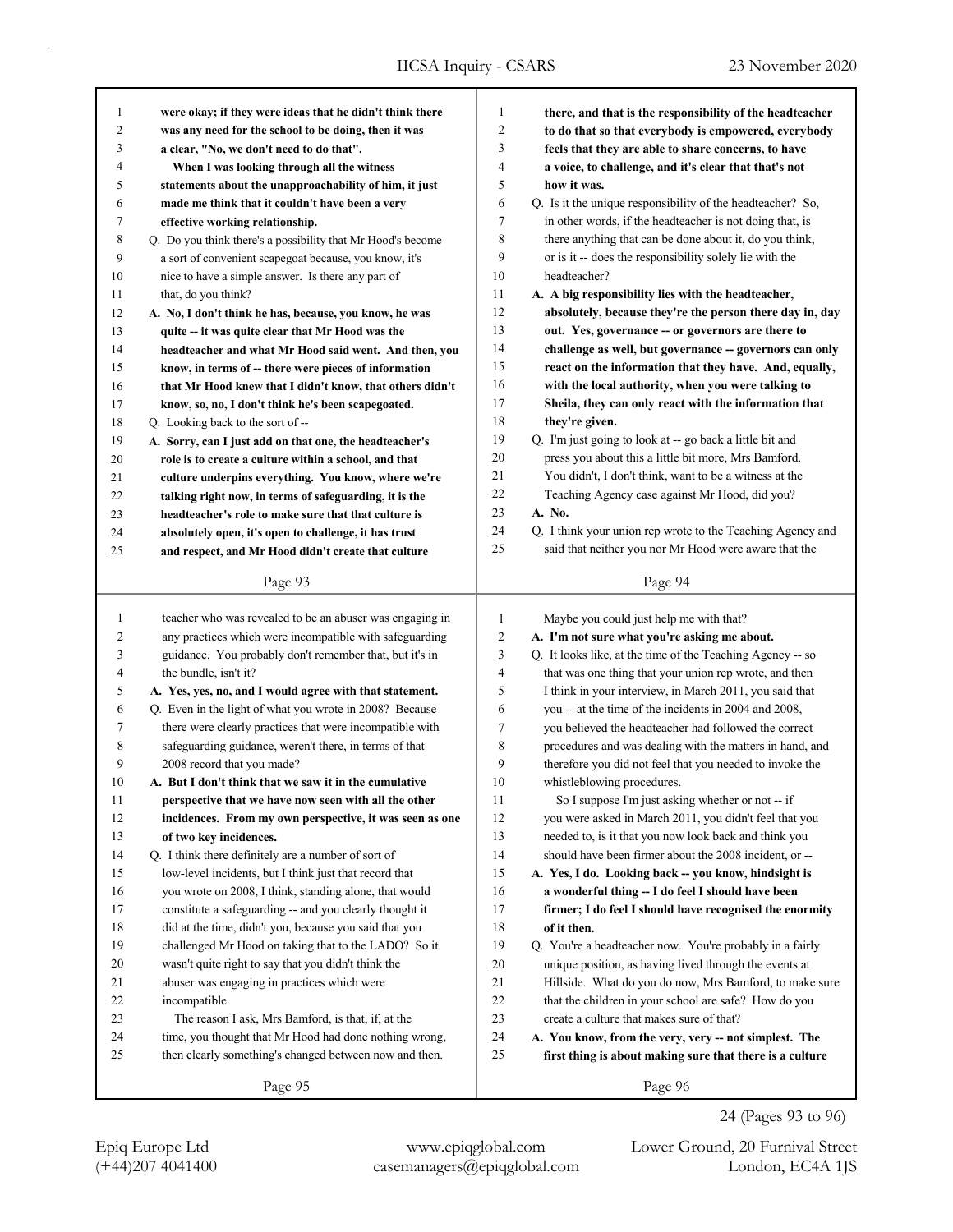| 1              | that isn't complacent, a culture where there is a belief | $\mathbf{1}$   | should be transparent and open about what we're doing.      |
|----------------|----------------------------------------------------------|----------------|-------------------------------------------------------------|
| $\overline{c}$ | that it could happen here, and I think many schools      | 2              | From sort of -- you know, the safeguarding guidance,        |
| 3              | then, some schools now, still have that complacency,     | 3              | I make sure that we are fully trained and fully             |
| 4              | "Oh, it won't happen here. We're all nice people.        | 4              | compliant and make sure that we're embedding that           |
| 5              | We're all in this job for the same reasons". But,        | 5              | safeguarding message in little drips all the time, so we    |
| 6              | actually, you know, perpetrators are very sneaky. You    | 6              | ensure that that is something that is on our agenda         |
| 7              | know, that grooming process happens over a long period   | 7              | weekly. It's on our governance agenda.                      |
| 8              | of time. We know that now. And the learning is to        | 8              | So, you know, it is a constant message that                 |
| 9              | always be aware of that. So, as a headteacher, I want    | 9              | safeguarding is everybody's responsibility, right from      |
| 10             | that message across all -- my whole school, that,        | 10             | the person who is the named person, right through to        |
| 11             | actually, don't take for granted that something might    | 11             | somebody who might be there on a voluntary placement.       |
| 12             | not happen. Be vigilant. Be aware of your own conduct.   | 12             | Q. I think you still teach in North Somerset, in the local  |
| 13             | Be aware of other people's conduct. And, you know, if    | 13             | authority area; is that right?                              |
| 14             | you've got any concern, no matter how small that concern | 14             | A. Yes.                                                     |
| 15             | may be, you must come and share that concern with -- and | 15             | Q. I understand from your statement that you think that the |
| 16             | at the moment I'm designated safeguarding lead and my    | 16             | local authority has been a lot more proactive in terms      |
| 17             | view is that the headteacher should be the designated    | 17             | of the auditing and the training and all of that since      |
| 18             | safeguarding lead. Go and share it with me and, if you   | 18             | the arrest of Nigel Leat; is that right?                    |
| 19             | can't share it with me as the designated safeguarding    | 19             | A. Yes. I would say, since the Serious Case Review came     |
| 20             | lead, share it with the LADO or the local authority or   | 20             | out, the training has been stronger. It's been a lot        |
| 21             | the chair of governors. Just make sure that any concern  | 21             | clearer that -- you know, the role of the designated        |
| 22             | you have is shared with somebody, no matter how small.   | $22\,$         | safeguarding lead and where those lines of                  |
| 23             | I try to create a climate where the staff feel           | 23             | responsibility lie. It's very clear to all staff,           |
| 24             | empowered to challenge and be open to challenge, because | 24             | regardless of where you sit within the hierarchy, that      |
| 25             | all of our behaviours should be questionable because we  | 25             | safeguarding is everybody's responsibility and that they    |
|                |                                                          |                |                                                             |
|                | Page 97                                                  |                | Page 98                                                     |
|                |                                                          |                |                                                             |
|                |                                                          |                |                                                             |
| $\mathbf{1}$   | have responsibility to identify any concerns.            | $\mathbf{1}$   | who signposts to new guidance, model policies, so the       |
| 2              | The training has been much improved around               | $\overline{c}$ | communication, from that perspective, is certainly much     |
| 3              | identifying professional perpetrators. You know, like    | 3              | stronger.                                                   |
| 4              | grooming behaviour is included in our annual training.   | 4              | And the social care and the LADO also offer no-names        |
| 5              | But I still think that is something that needs to be     | 5              | consultations now, so, you know, as a headteacher --        |
| 6              | stronger.                                                | 6              | safeguarding can be a very, very grey area, as we have      |
| 7              | North Somerset deliver annual safeguarding training      | 7              | seen. You know, there can be those moments where, "I'm      |
| 8              | to schools, and in that training is every member of      | 8              | not sure. What do I do? What's the right action?" As        |
| 9              | staff -- every governor, anybody who is regularly        | 9              | a headteacher, I know I pick up the phone and               |
| 10             | visiting the school. So that is controlled all the time  | 10             | I phone and I say, "I don't need to name names, but this    |
| 11             | by North Somerset. Obviously, I think for MATs,          | 11             | is the situation. What would your advice be?" It's not      |
| 12             | multi-academy trusts, they may buy in something          | 12             | necessarily them telling me what to do, but they're the     |
| 13             | different, but certainly, from a maintained schools'     | 13             | specialists and it is a two-way conversation and you        |
| 14             | perspective, North Somerset come in and would look at    | 14             | come to a conclusion as to what the best course of          |
| 15             | that training. That training has certainly been a lot    | 15             | action might be in those situations.                        |
| 16             | stronger than when I experienced it when I was at        | 16             | Q. Mrs Bamford, do you, as a headteacher now, think there   |
| 17             | Hillside.                                                | 17             | is still an overemphasis -- or do you think schools are     |
| 18             | We have designated safeguarding lead networks now.       | 18             | still primarily judged on academic performance? We saw      |
| 19             | Those networks happen at least three times a year. The   | 19             | that was one of the issues, that all of the sort of         |
| 20             | safeguarding officer for education leads that training   | $20\,$         | benchmarks, all of the oversight, was in relation to        |
| 21             | and, as designated safeguarding leads, we are expected   | 21             | academic performance. Is that still the case, do you        |
| $22\,$         | to attend a minimum of one of those networks. I would    | 22             | think, in terms of local authority interaction?             |
| 23             | say probably most DSLs attend all of them.               | 23             | A. I think there is still a great emphasis on pupil         |
| 24             | We have -- we have the safeguarding officer in post      | 24             | outcomes. But I think pupil well-being, right down to       |
| 25             | who is always available if we have got any questions,    | 25             | safeguarding, is much, much stronger. So when a local       |
|                | Page 99                                                  |                | Page 100                                                    |

25 (Pages 97 to 100)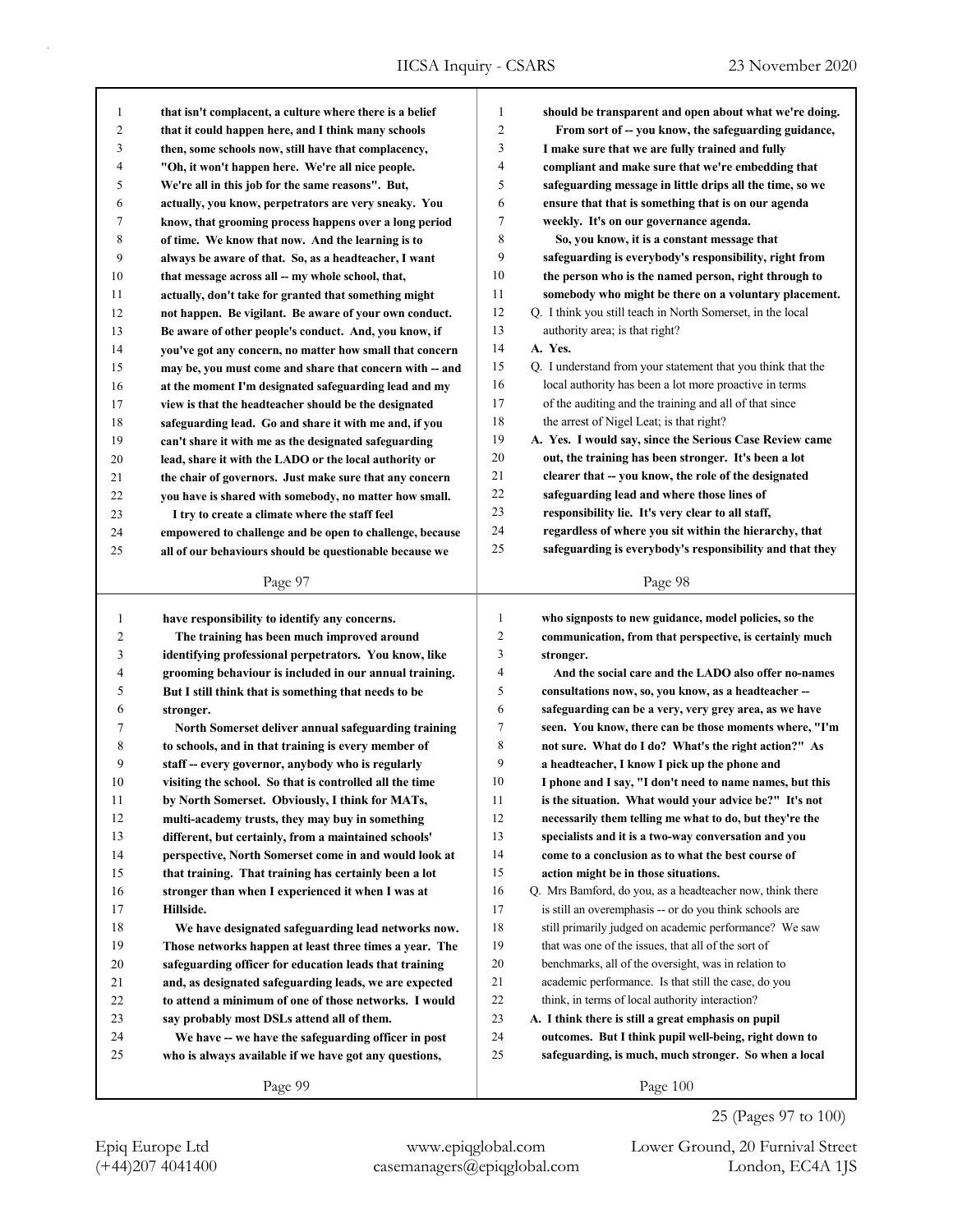| 1<br>$\overline{c}$ |                                                             |                |                                                           |
|---------------------|-------------------------------------------------------------|----------------|-----------------------------------------------------------|
|                     | authority school improvement partner makes a visit, they    | $\mathbf{1}$   | A. Yes. Yes. Much greater emphasis, as I described        |
|                     | will periodically check your single central record.         | $\overline{c}$ | before, in terms of the approach of testing it out on     |
| 3                   | When they talk to children, they will talk about what       | 3              | the ground. The Ofsted inspections are recent -- you      |
| 4                   | the children -- "Do the children feel safe?". When they     | 4              | know, safeguarding is a limiting factor, so actually,     |
| 5                   | talk to staff, they will ask staff about, "What are the     | 5              | before even your inspection starts, they will test out,   |
| 6                   | safeguarding processes or policies within your school?".    | 6              | you know: have you got all the basic legislative checks   |
| 7                   | So they do test that out in those visits, in the same       | 7              | done from a Safer Recruitment perspective; is your SCR    |
| 8                   | way that Ofsted do now as well.                             | 8              | up to date? They will have had a questionnaire out to     |
| 9                   | Q. Actually, that reminds me of something that was in the   | 9              | parents and I think from my understanding there is        |
| 10                  | IMR, which was also that, at the time, in Hillside,         | 10             | a free text text service now where parents can send       |
| 11                  | there seemed to be a real failure to talk to the            | 11             | messages to the Ofsted inspectors during the inspection,  |
| 12                  | children, actually, that, you know, nobody was really       | 12             | pre the inspection, so, you know, if any concerns were    |
| 13                  | engaging with the children in Nigel Leat's class or         | 13             | raised, it would be a trail within the actual             |
| 14                  | asking questions. Is that something you accept and --       | 14             | Inspection.                                               |
| 15                  | it sounds like that might be something that's changed?      | 15             | It is much greater emphasis. If, at that very first       |
| 16                  | A. I'd say children were asked questions, but it was around | 16             | point, there is any kind of flaw within a school's        |
| 17                  | (interference) observations such as leader monitoring.      | 17             | safeguarding approach, the school will go straight into   |
| 18                  | Children were asked, "Do you like coming to school? Do      | 18             | special measures and the inspection would stop at that    |
| 19                  | you like teachers?", from those perspectives, and the       | 19             | point because of that reason.                             |
| 20                  | children were only ever very complimentary.                 | 20             | Q. Mrs Bamford, just to go back, if you like, to the      |
| 21                  | Q. In your time as a teacher and a senior leader, have you  | 21             | beginning of your evidence, where you made your           |
| 22                  | detected any change in approach to Ofsted towards           | 22             | statement, there was a question that I was asked to put   |
| 23                  | safeguarding? I imagine you've been through a number of     | 23             | on behalf of victims/survivors and I think it was         |
| 24                  | Ofsted inspections in different roles. Have you             | 24             | answered in your statement, but I just want to go back    |
| 25                  | detected a greater emphasis on safeguarding?                | 25             | to that as I end these questions to you.                  |
|                     |                                                             |                |                                                           |
|                     | Page 101                                                    |                | Page 102                                                  |
| $\mathbf{1}$        | That question from the representatives of                   | $\mathbf{1}$   | PROF SIR MALCOLM EVANS: No, thank you, chair.             |
| $\overline{2}$      | the victims/survivors was what personal responsibility      | $\sqrt{2}$     | THE CHAIR: Thank you very much, Mrs Bamford.              |
|                     |                                                             |                |                                                           |
|                     |                                                             |                |                                                           |
| 3                   | did you feel for the events at Hillside? I think you        | $\mathfrak{Z}$ | (The witness withdrew)                                    |
| $\overline{4}$      | answered that in your statement, but if we could just --    | $\overline{4}$ | MS BICARREGUI: Chair, before we conclude evidence on      |
| 5                   | if I could have an answer to their question, if you         | 5              | Hillside, I just have some documents that I would like    |
| 6                   | like, that would be helpful?                                | 6              | to seek permission to adduce. I will briefly state what   |
| 7                   | A. I accept that, in terms of the decisions I made at the   | $\overline{7}$ | those are. They are a witness statement from              |
| 8                   | time, based on the information I had at the time, and       | 8              | Gregor McGill, the director of legal services for the     |
| 9                   | the person I was at the time, that I could have taken       | 9              | CPS, which is CPS004917; a witness statement of           |
| 10                  | different decisions, I could have challenged Chris,         | 10             | the assistant chief constable, Stephen Cullen, which is   |
| 11                  | I should have challenged Chris, and, you know, if I had,    | 11             | ASP000483; the witness statement of Mr Tony Oliver, who   |
| 12                  | you know, with hindsight, would everything have been        | 12             | was the independent chair of the North Somerset           |
| 13                  | discovered much, much earlier? So I do deeply regret        | 13             | Safeguarding Children Board, which published the SCR,     |
| 14                  | those decisions I made then and, no, that -- you know,      | 14             | which is INQ005173; and the witness statement of          |
| 15                  | hindsight is a wonderful thing, and I am very sorry for     | 15             | Paul Redding, who was the chair of governors at the time  |
| 16                  | all the victims.                                            | 16             | of Nigel Leat's arrest, INQ005623; and, lastly, the       |
| 17                  | MS BICARREGUI: Thank you very much, Ms Bamford. Chair,      | 17             | Serious Case Review into Hillside First School,           |
| 18                  | I don't have any further questions for Mrs Bamford.         | 18             | DFE002197 -- chair, if I could ask permission for those   |
| 19                  | Mrs Bamford, if you could stay there, the chair and         | 19             | to be adduced in full.                                    |
| 20                  | panel may have some questions.                              | 20             | THE CHAIR: Yes, I will do that.                           |
| 21                  | THE CHAIR: I have no questions. Ms Sharpling?               | 21             | MS BICARREGUI: I now pass to Ms Scolding, who is going to |
| 22                  | MS SHARPLING: No, thank you, chair.                         | 22             | ask questions in relation to the trade unions. Thank      |
| 23                  | THE CHAIR: Mr Frank?                                        | 23             | you, Mrs Bamford.                                         |
| 24                  | MR FRANK: No, thank you.                                    | 24             | MS SCOLDING: Chair, our next witnesses are Ms Brown,      |
| 25                  | THE CHAIR: Sir Malcolm?                                     | 25             | Dr Roach and Mr Whiteman.                                 |

(+44)207 4041400 casemanagers@epiqglobal.com London, EC4A 1JS

Epiq Europe Ltd www.epiqglobal.com Lower Ground, 20 Furnival Street

26 (Pages 101 to 104)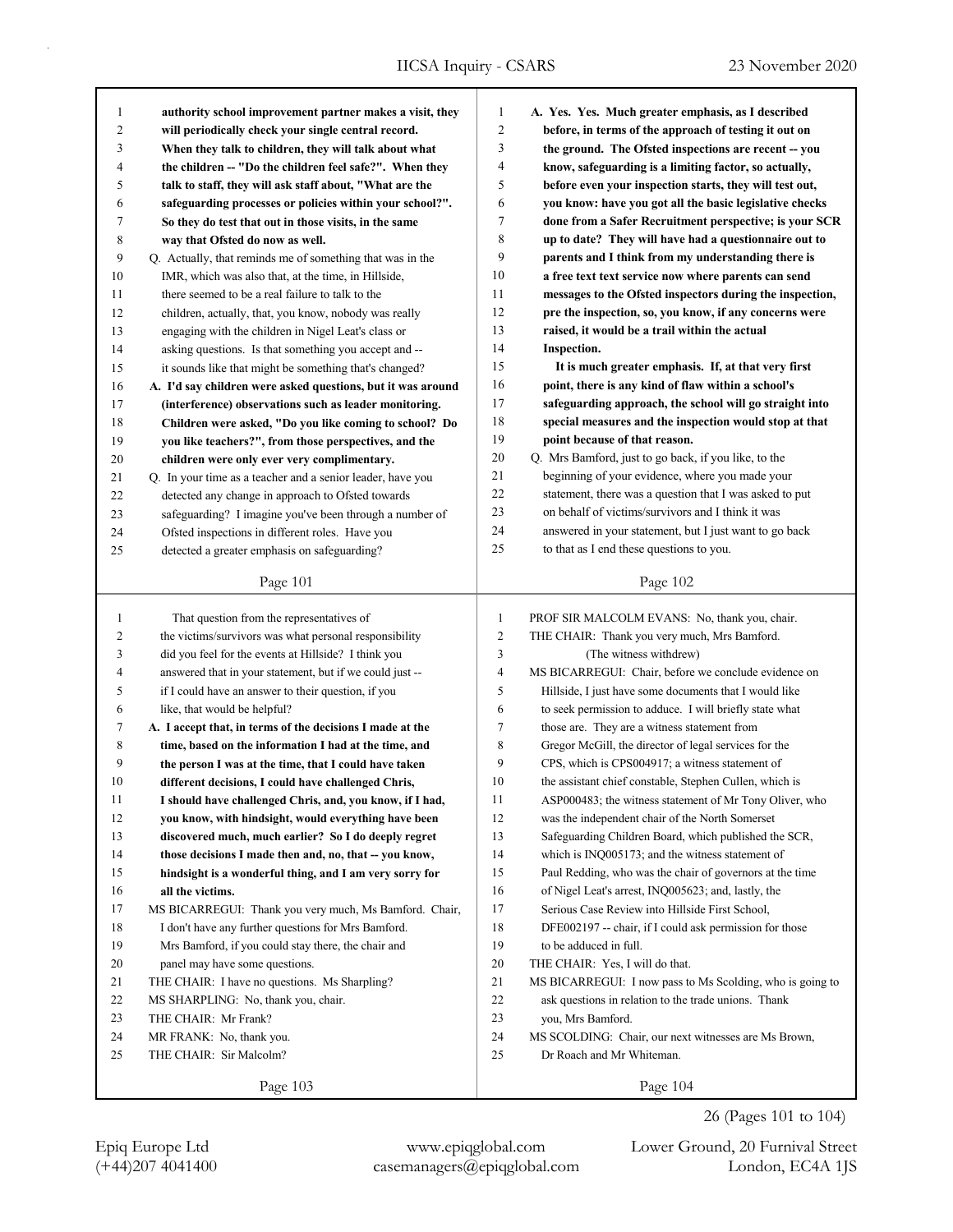| 1              | MS AMANDA BROWN (affirmed)                                  | $\mathbf{1}$   | glitches today -- in the wise words of Corporal Jones,     |
|----------------|-------------------------------------------------------------|----------------|------------------------------------------------------------|
| 2              | MR PAUL WHITEMAN (affirmed)                                 | $\overline{c}$ | please don't panic, we shall work as fast as possible to   |
| 3              | DR PATRICK ROACH (affirmed)                                 | 3              | get you back.                                              |
| 4              | Examination by MS SCOLDING                                  | 4              | I'm going to ask Mr Whiteman first, we have two            |
| 5              | MS SCOLDING: Thank you very much. Thank you, all three of   | 5              | witness statements from you, behind tabs 4 and 5 of        |
| 6              | you, for coming. We are especially thankful to you,         | 6              | the bundle I'm hoping you have got in front of you.        |
| 7              | given the very many calls there are on your time at the     | 7              | Your first witness statement is dated 25 July 2019. Can    |
| 8              | moment. A few preliminary issues before I ask you to        | 8              | you confirm that you signed this witness statement?        |
| 9              | look at your witness statements. You should all have        | 9              | MR WHITEMAN: I can, yes.                                   |
| 10             | bundles in front of you containing relevant information.    | 10             | MS SCOLDING: Is it true, to the best of your knowledge and |
| 11             | I shall refer to tab numbers, but I shall also ask          | 11             | belief?                                                    |
| 12             | Danny, our evidence handler, to bring some documents up     | 12             | MR WHITEMAN: It is.                                        |
| 13             | on screen. If you can't see them when they're on the        | 13             | MS SCOLDING: Next, could I ask you to go to tab 5. This is |
| 14             | screen, please just let me know in the time-honoured        | 14             | a witness statement dated 6 October 2020. Again, did       |
| 15             | fashion of putting your hand up.                            | 15             | you sign this witness statement?                           |
| 16             | Secondly, please feel free to refer to any notes you        | 16             | MR WHITEMAN: Yes, I did.                                   |
| 17             | may have made, as this is not a test of memory.             | 17             | MS SCOLDING: Is it true, to the best of your knowledge and |
| 18             | Thirdly, as you are all giving evidence                     | 18             | belief?                                                    |
| 19             | concurrently, I shall try and preface each question with    | 19             | MR WHITEMAN: It is.                                        |
| 20             | whom I wish to answer it, but that doesn't mean that        | 20             | MS SCOLDING: Mr Whiteman, you're the general secretary of  |
| 21             | another of you cannot contribute, so, again, if I could     | 21             | the National Association of Head Teachers; is that         |
| 22             | ask if you could put your hands up if you feel you wish     | 22             | correct?                                                   |
| 23             | to contribute something different or wish to add            | 23             | MR WHITEMAN: That's correct.                               |
| 24             | anything.                                                   | 24             | MS SCOLDING: How many members of the profession do you     |
| 25             | If the technology crashes -- we have had a couple of        | 25             | represent?                                                 |
|                |                                                             |                |                                                            |
|                | Page 105                                                    |                | Page 106                                                   |
|                |                                                             |                |                                                            |
|                |                                                             |                |                                                            |
| $\mathbf{1}$   | MR WHITEMAN: At the last count, it's about 34,000 now that  | $\mathbf{1}$   | MS BROWN: Yes, it is.                                      |
| $\overline{c}$ | are actually still in school, with about another 15,000     | $\overline{c}$ | MS SCOLDING: Ms Brown, you're the deputy general secretary |
| 3              | life members that are now retired.                          | 3              | of the National Education Union. For how long have you     |
| $\overline{4}$ | MS SCOLDING: Across which sectors of education do your      | 4              | held that role?                                            |
| 5              | members come from?                                          | 5              | MS BROWN: For approximately two years.                     |
| 6              | MR WHITEMAN: All phases and sectors, although predominantly | 6              | MS SCOLDING: Right. How many members does the NEU          |
| 7              | the state sector.                                           | 7              | represent at the moment?                                   |
| 8              | MS SCOLDING: Thank you. For how long have you been the      | 8              | MS BROWN: About 450,000.                                   |
| 9              | general secretary?                                          | 9              | MS SCOLDING: Across which sectors of education?            |
| 10             | MR WHITEMAN: Since September 2017.                          | 10             | MS BROWN: Again, across all sectors, both state and -- we  |
| 11             | MS SCOLDING: Thank you very much. Ms Brown, turning now to  | 11             | have independent school members as well, primary and       |
| 12             | you, we have two witness statements from you, which are     | 12             | secondary, yes, up to post 16.                             |
| 13             | behind tabs 6 and 7 of the bundle I hope you have in        | 13             | MS SCOLDING: I understand, in fact, you are the largest    |
| 14             | front of you, first, we have a witness statement from       | 14             | teaching union in Europe; is that right?                   |
| 15             | you dated 28 July 2019. Again, can I ask whether you        | 15             | MS BROWN: That's right.                                    |
| 16             | signed that witness statement?                              | 16             | MS SCOLDING: Third, Dr Roach. We have a witness statement  |
| 17             | MS BROWN: I did.                                            | 17             | from you behind tab 8 of the bundle, which I hope you      |
| 18             | MS SCOLDING: Is it true, to the best of your knowledge and  | 18             | have in front of you. This is dated 7 October 2020.        |
| 19             | belief?                                                     | 19             | Again, can you confirm that you signed that witness        |
| 20             | MS BROWN: Yes, it is.                                       | 20             | statement?                                                 |
| 21             | MS SCOLDING: Then we have a second statement from you,      | 21             | DR ROACH: I can confirm that, yes.                         |
| 22             | dated 29 September 2020. Again, did you sign this?          | 22             | MS SCOLDING: Can you confirm that it is true, to the best  |
| 23             | MS BROWN: I did.                                            | 23             | of your knowledge and belief?                              |
| 24             | MS SCOLDING: Is it true, to the best of your knowledge and  | 24             | DR ROACH: It is true, to the best of my knowledge and      |
| 25             | belief?                                                     | 25             | belief.                                                    |
|                | Page 107                                                    |                | Page 108                                                   |

(+44)207 4041400 casemanagers@epiqglobal.com London, EC4A 1JS

Epiq Europe Ltd www.epiqglobal.com Lower Ground, 20 Furnival Street

27 (Pages 105 to 108)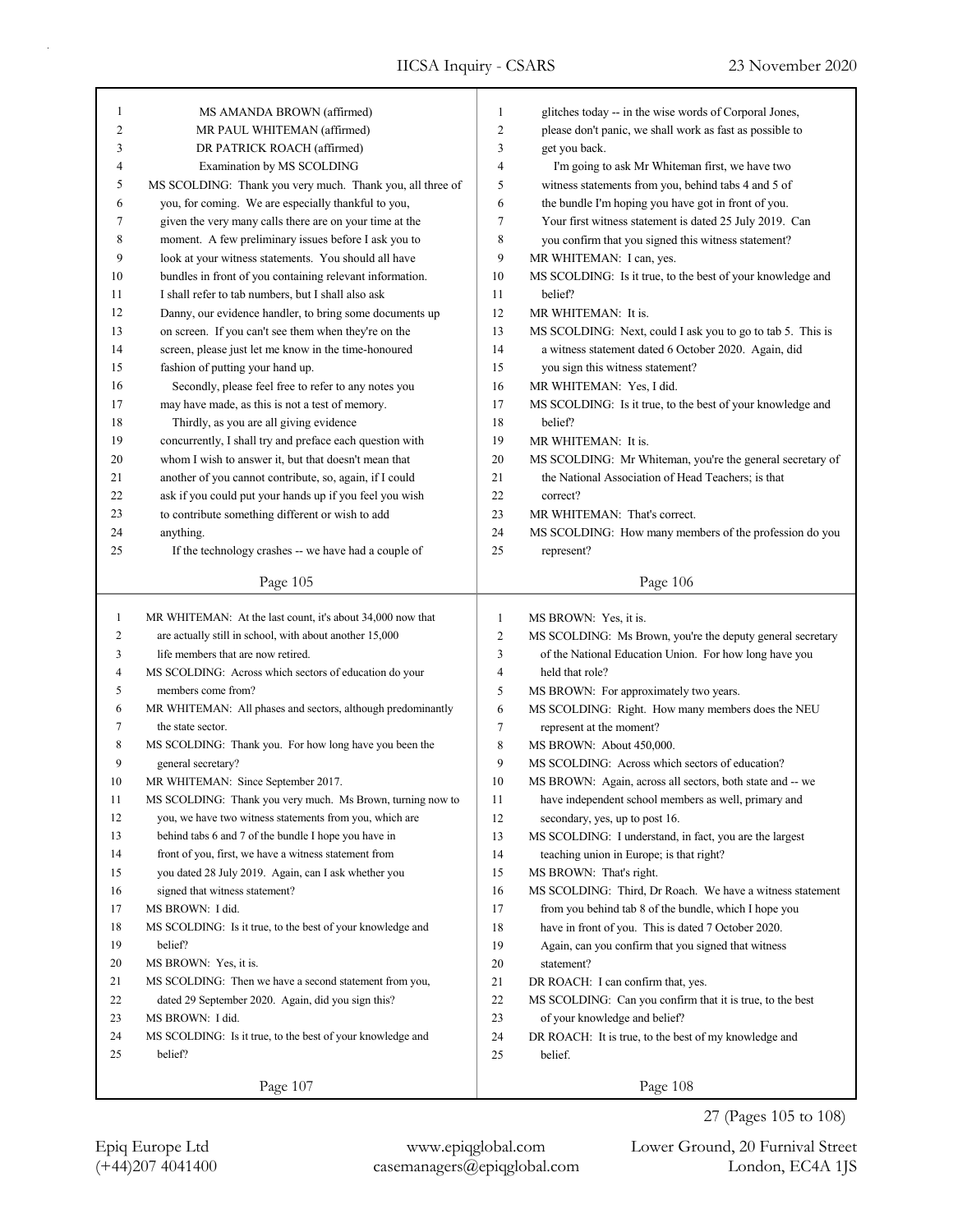| $\mathbf{1}$   | MS SCOLDING: I'm most grateful. There is also a witness     | 1              | register with the TRA, but obviously you don't have to     |
|----------------|-------------------------------------------------------------|----------------|------------------------------------------------------------|
| 2              | statement from your predecessor, Ms Keates, which is        | 2              | be a qualified teacher in academy schools or in            |
| 3              | dated 6 August 2019, which was adduced in phase 1. You      | 3              | independent schools.                                       |
| 4              | are the general secretary of the NASUWT. How long have      | 4              | Ms Brown, from your perspective, are there any             |
| 5              | you held that post for?                                     | 5              | safeguarding or child protection concerns which arise      |
| 6              | DR ROACH: Since April this year.                            | 6              | from not having everyone registered or not having to be    |
| 7              | MS SCOLDING: How many members do you have?                  | 7              | registered or not having to have qualified teaching        |
| 8              | DR ROACH: 300,000 teachers and headteachers.                | 8              | status?                                                    |
| 9              | MS SCOLDING: What educational establishments do they cover? | 9              | MS BROWN: I'm not sure that having qualified teaching      |
| 10             | DR ROACH: We cover teachers and headteachers working in     | 10             | status is really the indicator. I mean, clearly, we        |
| 11             | early years, primary, secondary, sixth form colleges and    | 11             | have, at the moment, in England, regulated activity and    |
| 12             | FE colleges in both the state-funded sector and the         | 12             | that being the issue which would bring you into            |
| 13             | independent sector.                                         | 13             | regulation, and we think that that is -- we think that     |
| 14             | MS SCOLDING: Thank you very much. Thank you all very much.  | 14             | that works well because that -- it's about contact and     |
| 15             | The first issue I want to talk to you about is              | 15             | the reality of work in schools.                            |
| 16             | registration requirements and teaching of child             | 16             | MS SCOLDING: Yes.                                          |
| 17             | protection for individuals before they become teachers      | 17             | MS BROWN: So, from our point of view, what's important is  |
| 18             | or whilst they're in the initial teacher training phase.    | 18             | both the regime which allows -- which must provide that    |
| 19             | Mr Llewellyn of the Education Workforce Council has         | 19             | those who are working with children or who come across     |
| 20             | indicated to us that he's not happy that teachers within    | 20             | children regularly in their work are regulated, and        |
| 21             | the independent sector -- and obviously in Wales they       | 21             | that's really the key issue. So that would depend,         |
| 22             | don't have any academies -- do not have to register with    | 22             | therefore, on their day-to-day work and activities as      |
| 23             | his organisation and the same is obviously true of          | 23             | opposed to the particular kind of label or title of any    |
| 24             | the Teaching Regulation Authority. There is                 | 24             | post.                                                      |
| 25             | a compulsion for everyone who is a qualified teacher to     | 25             | So it's about -- for us, it's mostly about making          |
|                |                                                             |                |                                                            |
|                | Page 109                                                    |                | Page 110                                                   |
|                |                                                             |                |                                                            |
|                |                                                             |                |                                                            |
| 1              | sure that the work that they do on a day-to-day basis is    | 1              | school-based routes into the profession. And we think      |
| $\overline{c}$ | regulated or not, but also that those are carried           | $\overline{c}$ | that, regardless of the route into the teaching            |
| 3              | through in real life in schools and make sure that the      | 3              | profession, there needs to be an overarching concern       |
| 4              | procedures that are necessary are actually carried out      | 4              | about the preparedness of new entrants into the            |
| 5              | there.                                                      | 5              | profession. We think that's absolutely essential that      |
| 6              | MS SCOLDING: Because even if people aren't necessarily      | 6              | that should be underpinned by clear national standards     |
| 7              | registered with the Teaching Regulatory Agency, if they     | 7              | and benchmarks to which all providers of initial teacher   |
| 8              | carry out teaching tasks, they are regulated by them,       | 8              | training should be required to comply.                     |
| 9              | ie, they are subject to their disciplinary concerns,        | 9              | Now, it's absolutely clear that, in the context of         |
| 10             | aren't they?                                                | 10             | beginning teachers, they are subject to the teacher        |
| 11             | MS BROWN: Indeed, it is the work that you're doing and the  | 11             | standards, the professional standards, which apply to      |
| 12             | contact with children, we think, and vulnerable adults      | 12             | teachers, which does include a safeguarding component.     |
| 13             | in another context, which is the important element.         | 13             | What's vitally important is that the preparation for       |
| 14             | MS SCOLDING: Dr Roach, do you have any observations or      | 14             | new and beginning teachers actually equips them to         |
| 15             | anything about the importance or otherwise of QTS status    | 15             | discharge that responsibility fully and effectively.       |
| 16             | in terms of child protection?                               | 16             | MS SCOLDING: Do you think that the current course content  |
| 17             | DR ROACH: What I would say is that the NASUWT has some      | 17             | for initial teacher training or teacher training in        |
| 18             | serious concerns about the decision that was taken in       | 18             | whatever way you do it, whether it is via a university,    |
| 19             | 2010/'11 to disapply the requirement to hold qualified      | 19             | whether it is on the job, whether it is via different      |
| 20             | teacher status in schools in England, and just by way of    | $20\,$         | routes, do you think that the current content in respect   |
| 21             | absolute clarity, not only with respect to academies but    | 21             | of child protection and safeguarding is adequate for       |
| 22             | all state-funded schools.                                   | 22             | those people training to become teachers? Dr Roach?        |
| 23             | We have a diversity of routes into the teaching             | 23             | DR ROACH: I think one of the issues is around -- as I say, |
| 24             | profession: traditional initial teacher training through    | 24             | diversity, routes into the profession, and the extent to   |
| 25             | higher educational institutions, but also a variety of      | 25             | which the government and the Teacher Regulatory Agency     |
|                | Page 111                                                    |                | Page 112                                                   |

28 (Pages 109 to 112)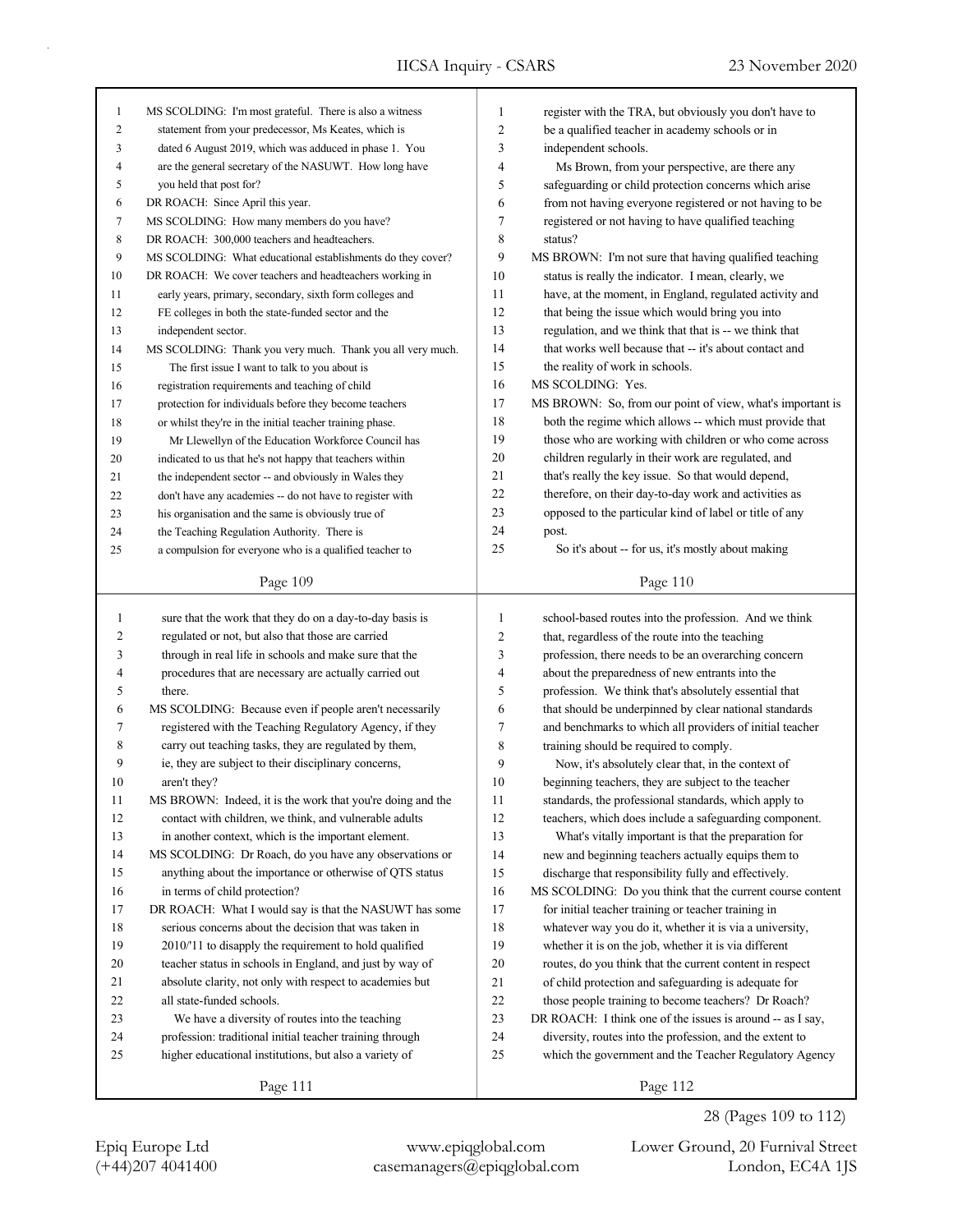| 1              | actually has a full and effective oversight of those       | 1              | MR WHITEMAN: Our members report that the pressure on       |
|----------------|------------------------------------------------------------|----------------|------------------------------------------------------------|
| 2              | routes into the profession, and particularly in terms of   | $\overline{2}$ | initial teacher training is great and that all subjects    |
| 3              | preparation for teaching in the context of child           | 3              | could benefit from more depth if the time was there. So    |
| $\overline{4}$ | protection and safeguarding.                               | $\overline{4}$ | the extent -- so that applies to safeguarding as much as   |
| 5              | I'm not going to say that those routes don't prepare       | 5              | any other issue. But that's the extent to which I can      |
| 6              | for; what I'm saying is there needs to be an assurance     | 6              | illuminate that point, I'm afraid.                         |
| 7              | that they do prepare for in accordance with national       | $\tau$         | MS SCOLDING: Thank you. Ms Brown, do you have anything you |
| 8              | benchmarks and criteria which government and the TRA       | $\,$ 8 $\,$    | would wish to add?                                         |
| 9              | should have a responsibility for determining.              | 9              | MS BROWN: I would agree with my colleagues. We have had    |
| 10             | So it's a vitally important job that government            | 10             | reports from members of ours that, actually, in teacher    |
| 11             | should be undertaking proactively with regard to new       | 11             | training, they had -- they did have some training on       |
| 12             | teacher preparation.                                       | 12             | child protection and relevant procedures and               |
| 13             | MS SCOLDING: Yes, and, of course, at the moment, whilst    | 13             | expectations, but not much, and it's certainly something   |
| 14             | every course has to make sure that it satisfies the        | 14             | which we think there could be more focus on and, as has    |
| 15             | relevant teacher standards, or it teaches the content,     | 15             | been said, there ought to be some national oversight of    |
| 16             | there isn't any kind of national approved detailed         | 16             | the standards expected and the level of training that      |
| 17             | syllabus or detailed content, other than those which are   | 17             | should be within the initial teacher training programme.   |
| 18             | set out in the Teacher Standards, which are quite broad,   | 18             | MS SCOLDING: One suggestion that's been put to us is that  |
| 19             | aren't they, in terms of -- and quite general? Am          | 19             | anyone who is going to set foot in the classroom,          |
| 20             | I right in thinking that, Dr Roach?                        | 20             | whether they're teaching or whether they're playing        |
| 21             | DR ROACH: I think that would be a fair assessment to make. | 21             | a support role, in terms of if they're working directly    |
| 22             | MS SCOLDING: Mr Whiteman, do you have anything you'd like  | 22             | with children, that they should all undertake a child      |
| 23             | to add about that, about the quality of current teacher    | 23             | protection course, so there should be a sort of            |
| 24             | training and whether it's adequate in respect of dealing   | 24             | nationally-accredited course which should be undertaken    |
| 25             | with child protection?                                     | 25             | for everyone, other people in more senior positions or     |
|                |                                                            |                |                                                            |
|                | Page 113                                                   |                | Page 114                                                   |
|                |                                                            |                |                                                            |
|                |                                                            |                |                                                            |
| $\mathbf{1}$   | you can add on to that.                                    | 1              | throughout their careers.                                  |
| 2              | Ms Brown, do you think that would be a good idea?          | 2              | Certainly it's not my view, it's not the view of           |
| 3              | Because that would encompass both teaching staff but       | 3              | the NASUWT, that preparation for teachers in the area of   |
| 4              | also support staff, learning mentors, people like that,    | 4              | child protection and safeguarding is something that can    |
| 5              | who often play a very valuable and important role in       | 5              | be done as a tick-box or one-off exercise. This has got    |
| 6              | children's lives and in their education.                   | 6              | to be something which is affirmed and reaffirmed as part   |
| 7              | MS BROWN: We would certainly think that -- I think that    | 7              | and parcel of the development of teachers' professional    |
| 8              | most -- those people who are employed to work with         | 8              | practice.                                                  |
| 9              | children ought to have child protection training to some   | 9              | So I'm not sure that a stand-alone certificate will        |
| 10             | level. So that will differ according to the role.          | 10             | necessarily do it. I think that what we have to do is      |
| 11             | It might be, in fact, that those who are working           | 11             | to bring rigour into ITT, into initial teacher training,   |
| 12             | most closely with children, and some support roles,        | 12             | and we have also got to ensure there is an entitlement     |
| 13             | would need more in-depth training in particular areas      | 13             | around early provisional development and continuing        |
| 14             | than other roles might. But, yes, I don't think -- we      | 14             | professional development for teachers.                     |
| 15             | wouldn't see a problem with that, I don't think, at all.   | 15             | The government is quite right to insist that               |
| 16             | That could very well be helpful.                           | 16             | teachers have a set of legal responsibilities in this      |
| 17             | MS SCOLDING: Dr Roach, what do you think about that as     | 17             | area. It certainly would be my view that government        |
| $18\,$         | a suggestion?                                              | 18             | needs to ensure that, where it's making that insistence,   |
| 19             | DR ROACH: It is absolutely clear that initial teacher      | 19             | that it's also providing teachers with the means to        |
| 20             | training, regardless of what one may think of its          | $20\,$         | discharge those responsibilities and to do so              |
| 21             | strengths or relative force, is only a starting point      | 21             | effectively.                                               |
| 22             | for entry into the profession, and one has to look at      | $22\,$         | If I can also refer to the development and                 |
| 23             | initial teacher training, or ITT, alongside early          | 23             | preparation of school leaders, the same would apply,       |
| 24             | professional development for beginning teachers and        | 24             | that in respect of the frameworks, statutory frameworks,   |
| 25             | continuing professional development for teachers           | 25             | that should operate with regard to school leadership, it   |

29 (Pages 113 to 116)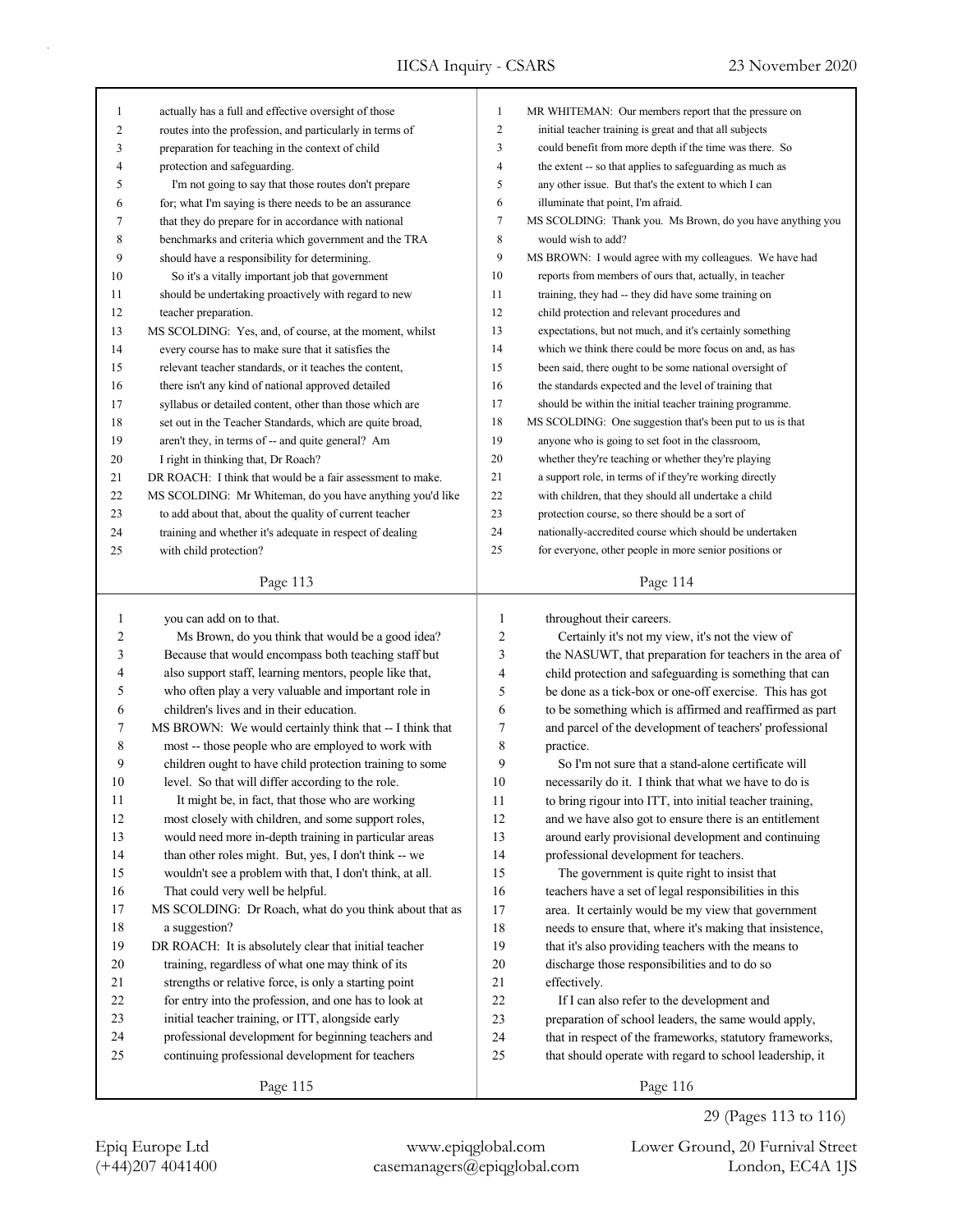| 1              | is essential that we have a set of clear national           | $\mathbf{1}$ | development in respect of these areas. So we don't have   |
|----------------|-------------------------------------------------------------|--------------|-----------------------------------------------------------|
| 2              | expectations about what beginning and experienced school    | 2            | a formal position on a certificate as such, but the       |
| 3              | leaders should be exposed to in terms of their              | 3            | extent to which you can bring national consistency and    |
| 4              | development in child protection and safeguarding, and       | 4            | quality to training around these areas would be of great  |
| 5              | whilst the national professional qualification for          | 5            | benefit.                                                  |
| 6              | headship was effectively deregulated by the government      | 6            | What we need to remember as well as those national        |
| 7              | in 2012, it's not clear what requirements have taken its    | 7            | standards and those national qualities is it would all    |
| 8              | place in respect of the preparation of new headteachers.    | 8            | need to be supplemented with local knowledge and would    |
| 9              | It can't be left to being a lottery of local                | 9            | need a system of regular review and regular refresh to    |
| 10             | provision. It has to be something which government is       | 10           | remind people, and, as the horizon changes and our        |
| 11             | very clear about from the expectation of those who are      | 11           | knowledge changes about these issues, so do our skills    |
| 12             | leading and managing schools as well as the expectation     | 12           | and our training as well. So a formal certificate just    |
| 13             | of all those who are working in schools in terms of         | 13           | given once at the start of a career or at the start of    |
| 14             | the form of professional development that they undertake    | 14           | a leadership position simply wouldn't be enough. It       |
| 15             | to discharge their roles effectively.                       | 15           | would need to be kept reviewed and refreshed.             |
| 16             | MS SCOLDING: Mr Whiteman, obviously, as an organisation     | 16           | MS SCOLDING: Thank you. Ms Brown, can you hold that       |
| 17             | which largely deals with senior leaders, do you have any    | 17           | thought for 15 minutes? Because I see it is 2.45 pm,      |
| 18             | views about what Dr Roach has just said, in terms of        | 18           | and, chair, I think now is an appropriate moment for the  |
| 19             | the lack of consistency, shall we say, in respect of        | 19           | mid-afternoon break, obviously with your permission.      |
| 20             | preparation of heads and senior managers in dealing with    | 20           | Can we come back at 3.00 pm, please?                      |
| 21             | child protection and safeguarding?                          | 21           | THE CHAIR: Yes, we will do that, thank you.               |
| 22             | MR WHITEMAN: Yes, we would largely agree with what Dr Roach | 22           | MS SCOLDING: Thank you. Ms Brown, hold your thought.      |
| 23             | has just said, actually. The main problem, and it goes      | 23           | I will come back to you straight away. Thank you.         |
| 24             |                                                             | 24           | $(2.45 \text{ pm})$                                       |
|                | to your question about a national certificate as well,      | 25           | (A short break)                                           |
| 25             | is the lack of consistency in continued professional        |              |                                                           |
|                | Page 117                                                    |              | Page 118                                                  |
|                |                                                             |              |                                                           |
|                |                                                             |              |                                                           |
| $\mathbf{1}$   | $(3.00 \text{ pm})$                                         | 1            | circumstances.                                            |
| $\overline{c}$ | MS SCOLDING: Ms Brown, just before the break, you were      | 2            | Do you think that's appropriate, or how would you         |
| 3              | about to talk about the need for national training for      | 3            | like to see training set out?                             |
| 4              | leaders about child protection and for that to be           | 4            | MS BROWN: I think that that could be further -- the issue |
| 5              | consistent. Perhaps you'd like to give us your thoughts     | 5            | is, giving complete discretion around that can lead to    |
| 6              | now?                                                        | 6            | some difficulties, but the way, I would say, to respond   |
| 7              | MS BROWN: I was actually going to pick up on the need that  | 7            | to that is about building expertise collegiately, so      |
| 8              | had just been mentioned for local liaison as well as        | 8            | within a local area ensuring that there is -- there are   |
| 9              | a national. Yes, absolutely, I think there should be        | 9            | conversations about what expectations are, how the        |
| 10             | national oversight and national expectations, but the       | 10           | training can be improved, and there can be peer-to-peer   |
| 11             | need for local liaison to make sure that those practices    | 11           | training as well as it being something which is CPD       |
| 12             | are embedded and consolidated on an ongoing basis           | 12           | which is just delivered to people. So some more nuanced   |
| 13             | I think is a really key issue, and the role of local        | 13           | conversations about how that's done and more of a focus   |
| 14             | authorities, LADOs, in that is something to explore.        | 14           | on local liaison to develop that, I think, as well.       |
| 15             | But local liaison and consolidation I think is also an      | 15           | MS SCOLDING: Dr Roach, if I could turn to you, one of     |
| 16             | important thing and, as has also been mentioned, the        | 16           | the issues that's been raised with us is whether or not   |
| 17             | opportunity for school staff to further choose to           | 17           | the designated safeguarding lead, whether it would be     |
| $18\,$         | develop their own expertise and training is also,           | 18           | helpful, at the very least maybe in larger schools,       |
| 19             | I think, useful. It is almost at the three levels that      | 19           | maybe in secondary schools, that that person should have  |
| $20\,$         | we would want to see that that's really consolidated.       | $20\,$       | some sort of safeguarding qualification, a bit like       |
| 21             | MS SCOLDING: Well, Keeping Children Safe in Education says  | 21           | SENCO, you know, one can see the role of the SENCO        |
| 22             | that staff should have adequate training and that the       | 22           | started off as a sort of voluntary role and then there    |
| 23             | DSL should have more specialist training, but doesn't       | 23           | was increasing professionalisation. Can you see that as   |
| 24             | say what that should be or what the content of that         | 24           | potentially a good idea or do you think it doesn't        |
| 25             | should be, saying it prefers to leave it to local           | 25           | really add anything?                                      |
|                | Page 119                                                    |              | Page 120                                                  |

30 (Pages 117 to 120)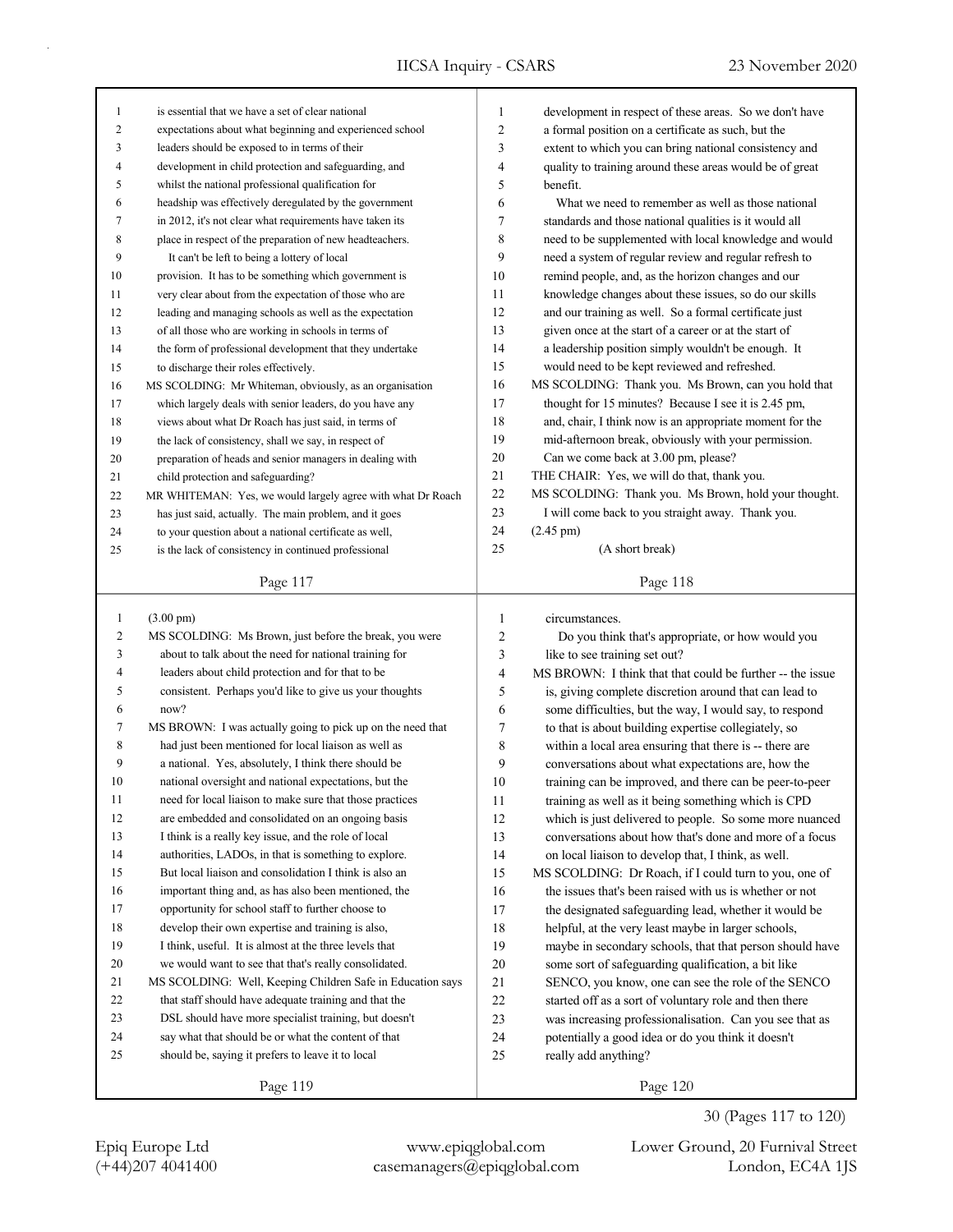IICSA Inquiry - CSARS 23 November 2020

| 1              | DR ROACH: There is always potential for looking at the                                                               | $\mathbf{1}$             | DR ROACH: Well, we are concerned that the issues that are          |
|----------------|----------------------------------------------------------------------------------------------------------------------|--------------------------|--------------------------------------------------------------------|
| $\overline{c}$ | architecture for professional development for those who                                                              | $\sqrt{2}$               | woven through Keeping Children Safe in Education are               |
| 3              | are undertaking critical roles at school level, and so,                                                              | 3                        | important, but a government which has been fixated on              |
| 4              | therefore, the potential for a specialist qualification                                                              | 4                        | autonomy and the relaxation of regulatory requirements             |
| 5              | or certification for the designated safeguarding lead                                                                | 5                        | and associated with that enforcement of those regulatory           |
| 6              | within the school may have some merit.                                                                               | 6                        | requirements we think is, if you will, an Achilles heel            |
| 7              | We would have to see what proposals government may                                                                   | 7                        | within the current framework.                                      |
| 8              | come forward with in that particular regard in order to                                                              | 8                        | We would like to see that framework to be                          |
| 9              | determine whether or not that actually does make sense                                                               | 9                        | strengthened, and certainly for greater clarity within             |
| 10             | in the context of the rubric of professional standards                                                               | 10                       | that framework in terms of what schools must do rather             |
| 11             | and the rubric of terms and conditions of service for                                                                | 11                       | than merely what schools should do. The government has             |
| 12             | teachers and for school leaders. But certainly there                                                                 | 12                       | been very clear that it places a lot of trust on the               |
| 13             | needs to be an architecture which is underpinned by, as                                                              | 13                       | ability of schools to devise their own approaches when             |
| 14             | I think I've said previously, a national -- clear and                                                                | 14                       | it comes to, for example, the professional development             |
| 15             | coherent national framework and standards in relation to                                                             | 15                       | and training arrangements for their workforce. It's not            |
| 16             | safeguarding practice at school level.                                                                               | 16                       | a view that we would share, and we believe that                    |
| 17             | That has got to be the driver here from our point of                                                                 | 17                       | safeguarding and child protection is critically                    |
| 18             | view, and then the question of who needs what forms of                                                               | 18                       | important. It should be seen as a national priority                |
| 19             | accreditation, specialist or otherwise, would flow from                                                              | 19                       | within an education service, and, with that, it should             |
| 20             | that.                                                                                                                | 20                       | follow that government should also be clear about what             |
| 21             | MS SCOLDING: Do you think the current guidance and                                                                   | 21                       | it expects to see in relation to workforce development             |
| 22             | landscape, the current architecture, provides adequate                                                               | 22                       | and also development of strong and effective governance            |
| 23             | safeguarding -- does it provide the relevant                                                                         | 23                       | at school level.                                                   |
| 24             | accreditation and the relevant national standards, as                                                                | 24                       | We would like to see that strengthening in terms of                |
| 25             |                                                                                                                      | 25                       | mandatory requirements, the compliance within schools,             |
|                | you've identified them?                                                                                              |                          |                                                                    |
|                | Page 121                                                                                                             |                          | Page 122                                                           |
|                |                                                                                                                      |                          |                                                                    |
|                |                                                                                                                      |                          |                                                                    |
| $\mathbf{1}$   | how schools deal with concerns when they do arise, how                                                               | $\mathbf{1}$             | the matter, I think -- the funding to maintain those               |
| 2              | schools investigate concerns, how schools manage affairs                                                             | $\overline{c}$           | standards and continue the accreditation and the                   |
| 3              | when it comes to those working within schools who do not                                                             | 3                        | training of those involved, the kind of organisation               |
| $\overline{4}$ | have a contractual relationship within the school, so,                                                               | $\overline{\mathbf{4}}$  | around it, so the co-operation between all players and             |
| 5              | for example, agency workers, and in relation to what                                                                 | 5                        | all partners in Keeping Children Safe, followed by the             |
| 6              | good practice looks like. We think there's room,                                                                     | 6                        | co-operation of those organisations too. So there's                |
| 7              | there's scope, for improvement across the board in those                                                             | $\overline{\mathcal{I}}$ | a real balance here that needs to be maintained. But               |
| 8              | areas.                                                                                                               | 8                        | absolute clarity on what must be done has to be the                |
| 9              | MS SCOLDING: That's very helpful, Dr Roach. Mr Whiteman,                                                             | 9                        | starting point, but school leaders do guard that ability           |
| 10             | do you have any views which are different to that of                                                                 | 10                       | to lead their school and that freedom to lead their                |
| 11             | Dr Roach in that regard? Because I note that you, too,                                                               | 11                       | school quite jealously too.                                        |
| 12             | in your witness statement, identify the need for                                                                     | $12\,$                   | MS SCOLDING: What I'm hearing from you is that you don't           |
| 13             | mandatory requirements and the need for a national                                                                   | 13                       | disagree with Dr Roach that it would be helpful to have            |
| 14             | system, in effect, so less autonomy, more                                                                            | 14                       | a set of kind of mandatory principles. You can build               |
| 15             | standardisation, I think would be the way I would                                                                    | 15                       | upon those flexibly, so that everybody knows, "This is             |
| 16             | describe it. Mr Whiteman, do you have anything you                                                                   | 16                       | what you do, this is when you refer, this is how you               |
| 17             | would like to add to that?                                                                                           | 17                       | investigate, and this is what you must do as a school              |
| 18             | MR WHITEMAN: I think that's correct. I think our members'                                                            | 18                       | leader or as somebody working in a school", and there's            |
| 19             | narrative around Keeping Children Safe in Education is                                                               | 19                       | clarity about that.                                                |
| 20             |                                                                                                                      | 20                       | MR WHITEMAN: Yes. Sorry, if my answer took us away from            |
| 21             | it is a substantive and good document, in that it begins<br>to deliver the balance between mandation and the freedom | 21                       | that point, what I was trying to overlay on top of that            |
| 22             |                                                                                                                      | $22\,$                   | answer was the need for more than that. It is not                  |
| 23             | that school leaders need. However, that balance needs<br>to be maintained and the idea of more mandate and more      | 23                       |                                                                    |
| 24             |                                                                                                                      |                          | enough just to mandate, there has to be more than that<br>as well. |
| 25             | explicit expectations would be helpful.<br>But then it moves into -- and this is the crux of                         | $24\,$<br>25             | MS SCOLDING: Can I ask you about that. Mr Whiteman, I will         |
|                | Page 123                                                                                                             |                          | Page 124                                                           |

(+44)207 4041400 casemanagers@epiqglobal.com London, EC4A 1JS Epiq Europe Ltd www.epiqglobal.com Lower Ground, 20 Furnival Street

31 (Pages 121 to 124)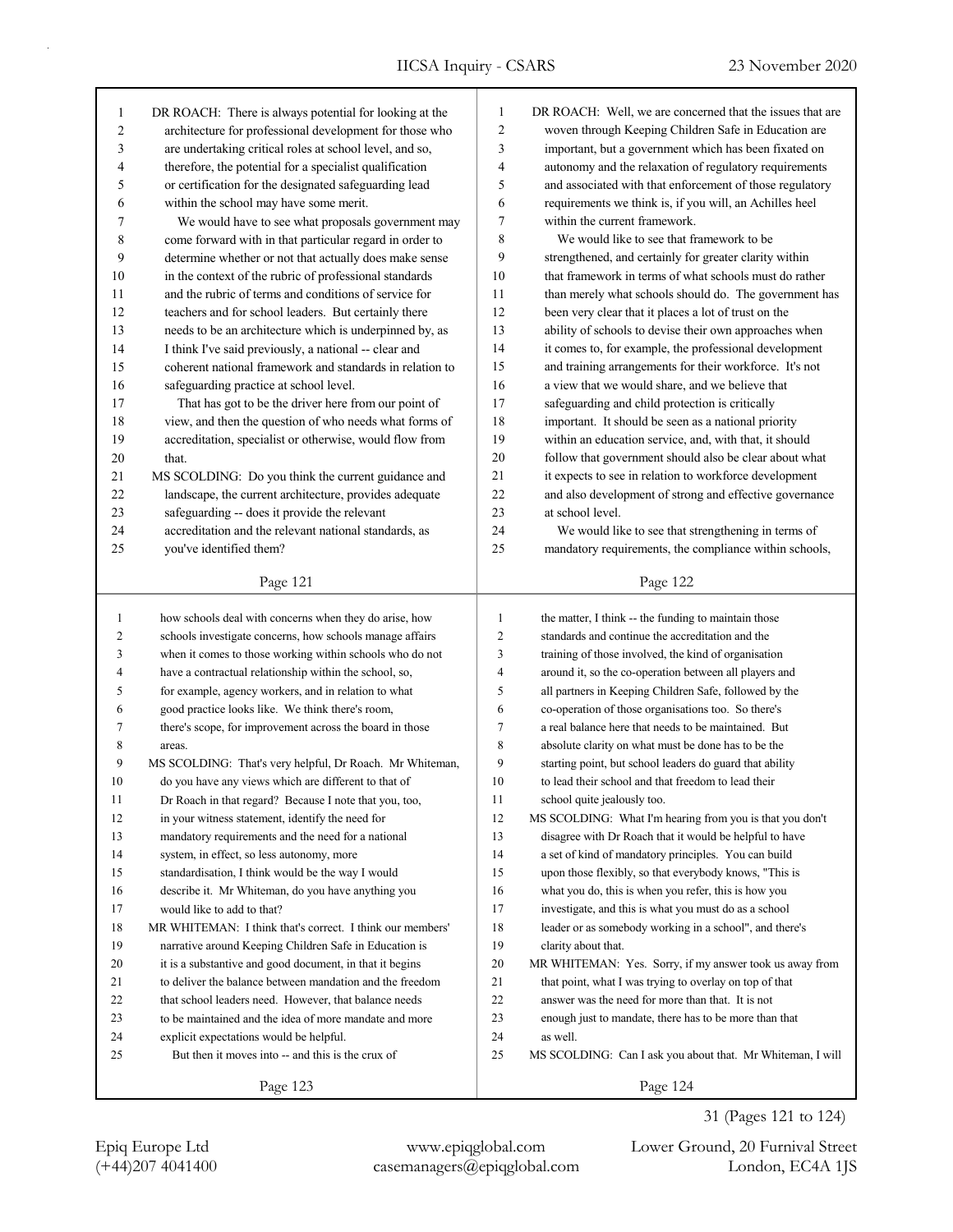| 1  | start with you, as you represent the NAHT. What is good    | 1                        | the time allowed, the finance allowed and the standards     |
|----|------------------------------------------------------------|--------------------------|-------------------------------------------------------------|
| 2  | leadership in respect of child protection in a school      | $\overline{c}$           | of training and continued professional development and      |
| 3  | setting? What are the hallmarks of that? How does          | 3                        | then the organisation and support that they can get from    |
| 4  | a school leader achieve that?                              | $\overline{\mathcal{L}}$ | outside school.                                             |
| 5  | MR WHITEMAN: Well, it is setting the culture and setting   | 5                        | One of the main points is, schools can't do all of          |
| 6  | the expectations within a school and making sure that if   | 6                        | this alone and their ability to seek assistance and tap     |
| 7  | issues do arise or concerns arise, teachers and            | $\tau$                   | into advice is very much restricted by the lack of          |
| 8  | everybody within the school, actually, feel free and       | 8                        | resources out there right now.                              |
| 9  | have confidence in reporting those and they have           | 9                        | MS SCOLDING: Dr Roach, from your members' perspective, what |
| 10 | confidence they will be dealt with appropriately.          | 10                       | is a good safeguarding culture in a school and what is      |
| 11 | So I think you can get to lots of sophistication           | 11                       | good leadership of that?                                    |
| 12 | around that, but that's basically what's required.         | 12                       | DR ROACH: I think it is clear that setting a culture of     |
| 13 | MS SCOLDING: Do you think, at the moment, that what --     | 13                       | expectation in terms of professional conduct and            |
| 14 | Keeping Children Safe in Education, do you think it        | 14                       | practice has got to be a core part of that, and that is     |
| 15 | encourages an excellent safeguarding culture or do you     | 15                       | enshrined in leadership and management practice within      |
| 16 | think it focuses too much on kind of minimum?              | 16                       | schools, but it's also enshrined within the practice of     |
| 17 | MR WHITEMAN: Our members -- so, remember -- I have to give | 17                       | good and effective governance of schools as well, and       |
| 18 | you evidence based on what our members tell us rather      | 18                       | the issues around governing boards I think is also          |
| 19 | than --                                                    | 19                       | crucially important. There has to be, if you will,          |
| 20 | MS SCOLDING: What do your members tell you?                | 20                       | a balanced approach that is taken within schools that       |
| 21 | MR WHITEMAN: Our members don't present us with any deep    | 21                       | a focus on improving educational standards is critical      |
| 22 | concerns around Keeping Children Safe in Education.        | 22                       | to the success of any school, but it can't be done with     |
| 23 | They tell us that that's the basis of what they do and     | 23                       | the exclusion of issues around child well-being,            |
| 24 | it gives them a good basis, good sound basis, for taking   | 24                       | safeguarding and child protection. That's also              |
| 25 | things forward. What they do report concerns about is      | 25                       | crucially important.                                        |
|    |                                                            |                          |                                                             |
|    | Page 125                                                   |                          | Page 126                                                    |
|    |                                                            |                          |                                                             |
|    |                                                            |                          |                                                             |
| 1  | It also can't be done if the workforce isn't               | $\mathbf{1}$             | that pastoral care is really important within that for      |
| 2  | adequately supported, in terms of tasks and                | $\overline{c}$           | children and young people.                                  |
| 3  | responsibilities and accountabilities they're expected     | 3                        | So making sure that those systems are still there,          |
| 4  | to demonstrate. So how schools -- how school leaders       | 4                        | as well as, at the same time, yes, having a really          |
| 5  | and managers go about the day-to-day work of dealing       | 5                        | robust system for child protection and for                  |
| 6  | with concerns if and when they arise is also about how     | 6                        | investigations, but a system which is very fair as well     |
| 7  | you demonstrate a culture of effective practice when it    | 7                        | so that people know that things can be raised, they know    |
| 8  | comes to safeguarding, and I think my written submission   | 8                        | how to raise them, they know they will be dealt with        |
| 9  | indicates that our members do have concerns about the      | 9                        | quickly and that there will be an outcome that they can     |
| 10 | way in which safeguarding matters sometimes are dealt      | 10                       | rely on.                                                    |
| 11 | with at school level, which may actually be                | 11                       | MS SCOLDING: Ms Brown, coming on to governance, Dr Roach    |
| 12 | counterproductive to instilling a culture of effective     | 12                       | raised the need for adequate oversight and governance by    |
| 13 | practice in this area.                                     | 13                       | governing bodies or by boards of management or by           |
| 14 | MS SCOLDING: That's very helpful. Ms Brown, do you have    | 14                       | trustees, depending upon what sort of school we are         |
| 15 | anything else you wish to add about creating a strong      | 15                       | looking at. At the moment, there is no requirement for      |
| 16 | safeguarding culture in schools? Then I will come on to    | 16                       | governors to receive safeguarding training. They have       |
| 17 | Dr Roach's point about governance, if I may.               | 17                       | to read Keeping Children Safe in Education, but that's      |
| 18 | MS BROWN: The other point I would like to add, I think, is | 18                       | it. Do you think that's good enough and do you think        |
| 19 | the importance of schools having the capacity to develop   | 19                       | that enables governors to be able to have the relevant      |
| 20 | systems for listening to children and for the good         | $20\,$                   | oversight and management of safeguarding and child          |
| 21 | pastoral care within the schools, because there has been   | 21                       | protection that they need, as the people who are            |
| 22 | such an attention paid to academic achievement, which is   | 22                       | ultimately responsible for setting the culture and          |
| 23 | obviously right, but we also know that, over recent        | 23                       | standards in a school?                                      |
| 24 | years, school funding cuts have made a difference to       | 24                       | MS BROWN: It's necessary for -- governors, who are          |
| 25 | schools and their ability to develop other systems, and    | 25                       | particularly responsible around safeguarding issues,        |
|    | Page 127                                                   |                          | Page 128                                                    |

(+44)207 4041400 casemanagers@epiqglobal.com London, EC4A 1JS Epiq Europe Ltd www.epiqglobal.com Lower Ground, 20 Furnival Street

32 (Pages 125 to 128)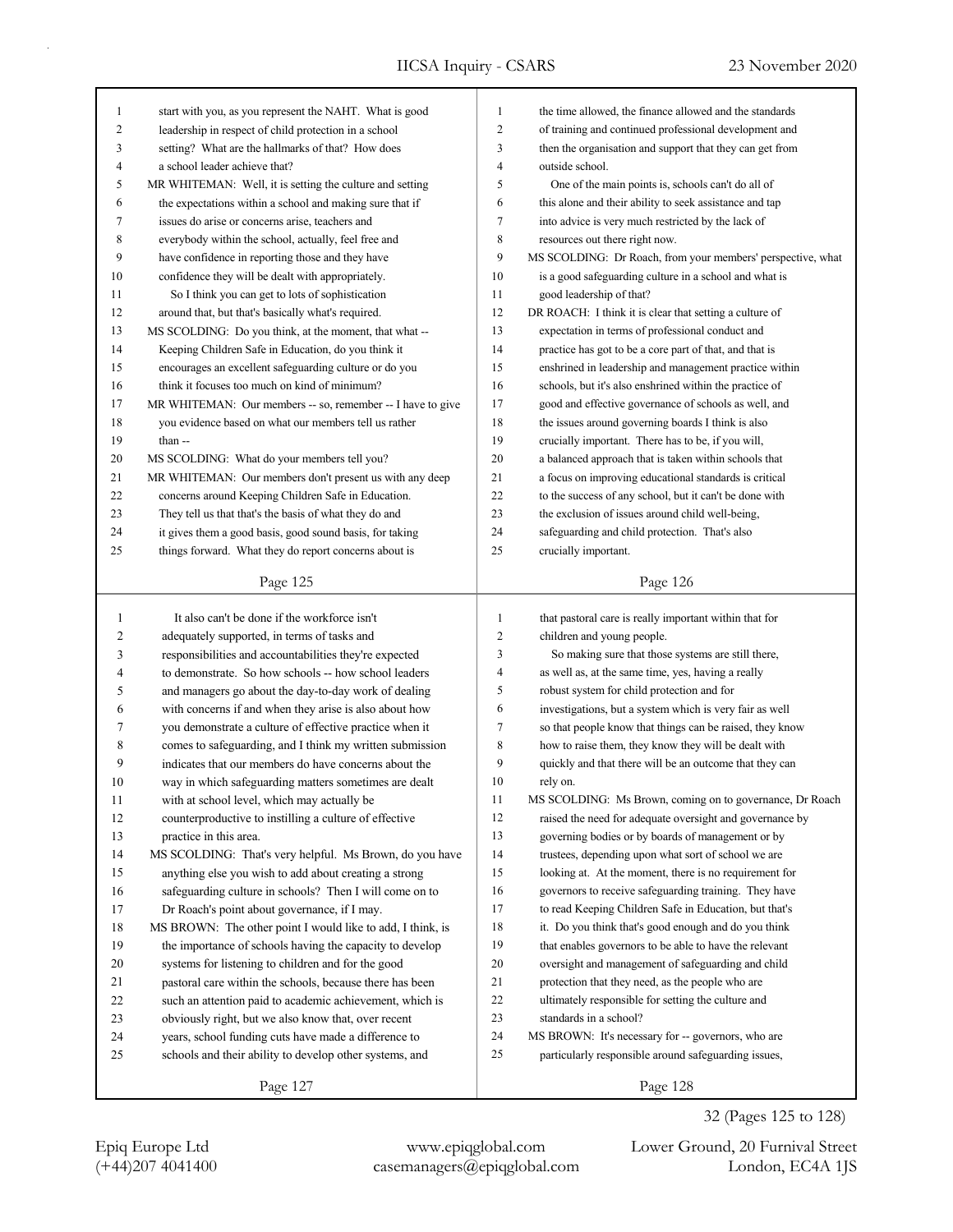| 1              | should have access to training and, possibly, more than     | $\mathbf{1}$   | I say, an important contribution to make but they're not    |
|----------------|-------------------------------------------------------------|----------------|-------------------------------------------------------------|
| $\overline{c}$ | that, should certainly be encouraged to have that. It       | $\overline{c}$ | alone in making that contribution. In terms of, if you      |
| 3              | seems to me, for those who are going to be exercising       | 3              | will, strategic oversight of arrangements, effectiveness    |
| 4              | governance over those matters, it really doesn't make       | $\overline{4}$ | of arrangements, within schools in respect of               |
| 5              | sense that they shouldn't have expert knowledge. You        | 5              | safeguarding, local authorities may also play an            |
| 6              | need that in order to be able to exercise effective         | 6              | important role, working alongside, perhaps, governing       |
| 7              | governance.                                                 | 7              | boards, but, nevertheless, having a role to play in         |
| 8              | For other governors, there may be less of a need,           | 8              | terms of strategic oversight of what's happening within     |
| 9              | but certainly, for those who are particularly               | 9              | individual schools and across schools in their areas.       |
| 10             | responsible, I think that would be helpful.                 | 10             | There are, of course, challenges around that at the         |
| 11             | MS SCOLDING: Dr Roach?                                      | 11             | present time -- other witnesses have alluded to that        |
| 12             | DR ROACH: For the NASUWT, we would say it is essential that | 12             | today -- one of which is around funding and resources.      |
| 13             | that training is provided for governing boards. They        | 13             | I'm not going to dwell on that here and now, but if         |
| 14             | may very well be volunteers, but they carry a weight of     | 14             | local authorities are to discharge the role that            |
| 15             | public responsibility as a result of the office that        | 15             | actually I think the general public, that parents, would    |
| 16             | they assume, and that responsibility has got to be taken    | 16             | expect local authorities to be discharging, then it is      |
|                |                                                             |                |                                                             |
| 17             | seriously. I've said previously in this session that,       | 17             | vitally important local authorities are given the tools     |
| 18             | you know, child safeguarding, child protection, are         | 18             | and the resources and the powers to be able to do so.       |
| 19             | critically important and that these are matters of          | 19             | MS SCOLDING: I'm going to come back to that role about the  |
| 20             | national importance to us and it's vitally important        | 20             | role of the local authority in a minute, Mr Roach.          |
| 21             | that those who have guardianship over the resources         | 21             | I just want to go to Mr Whiteman about governor training    |
| 22             | within schools and for the provision of education, that     | 22             | and governor experience and training. Mr Whiteman, do       |
| 23             | they're equipped to undertake that role, discharge that     | 23             | you have anything to add to what Ms Brown and Dr Roach      |
| 24             | role, effectively, whether they are volunteers or not.      | 24             | have said?                                                  |
| 25             | Having said that, governing bodies do have, as              | 25             | MR WHITEMAN: Only to broadly agree that all those that have |
|                | Page 129                                                    |                | Page 130                                                    |
|                |                                                             |                |                                                             |
|                |                                                             |                |                                                             |
|                |                                                             |                |                                                             |
| $\mathbf{1}$   | a role need to be sufficiently trained and have             | $\mathbf{1}$   | felt as engaged with some of the local arrangements as      |
| 2              | sufficient understanding. So those governors that have      | $\overline{c}$ | they would like to be and some of that has been felt in     |
| 3              | a particular responsibility will benefit from a greater     | 3              | particular where there have been investigations and         |
| 4              | depth of understanding and knowledge. But also need         | $\overline{4}$ | there's been a lack of keeping in touch, a lack of          |
| 5              | somewhere to go for expert advice on the occasions that     | 5              | feedback, a lack of feeling really part of what's going     |
| 6              | they need it. Just that you have been immersed in some      | 6              | on.                                                         |
| 7              | training, when events actually happen to you and you        | $\tau$         | Our members have said that they feel that, although         |
| 8              | have to deal with events, it's very different from the      | 8              | there is an expectation around schools participating,       |
| 9              | learning and training they have received. So they also      | 9              | that's not matched by them feeling that they really are     |
| 10             | need access to advice as well.                              | 10             | part of that system as a whole.                             |
| 11             | MS SCOLDING: Ms Brown, both you and Mr Whiteman and         | 11             | So we would say that, if there was the                      |
| 12             | Dr Roach have focused on the idea of the role of            | 12             | opportunity -- and I don't want to focus on funding too     |
| 13             | the local authority. Now, we heard from Ms Smith this       | 13             | much, but there really is a need for additional funding     |
| 14             | morning, who was the director of children's services,       | 14             | and support and consolidation and capacity building, and    |
| 15             | who in effect said, although there is an oversight role     | 15             | that could be much better done locally than done            |
| 16             | as part of the safeguarding partnerships, it's fairly       | 16             | nationally, we would say; that building the                 |
| 17             | limited. There's the role of the local authority            | 17             | relationships, the peer support that you can do locally     |
| 18             | designated officer so they provide sort of model            | 18             | is something that can best be done through the existing     |
| 19             | policies, training, et cetera, et cetera, but they don't    | 19             | systems and by perhaps enhancing the existing systems       |
| $20\,$         | have any powers. What's your view about the usefulness      | 20             | and that would actually be very helpful in supporting       |
| 21             | or what's the view of your members about the usefulness     | 21             | schools and headteachers and others and the DSLs who are    |
| 22             | of the LADO and the oversight that a local authority        | 22             | trying to liaise so that they can develop their practice    |
| 23             | could, or should, have of schools irrespective of           | 23             | to be much more expert.                                     |
| 24             | whether they're maintained, academies or independent?       | 24             | MS SCOLDING: For example, we had in the example in Bristol  |
| 25             | MS BROWN: Our members in the past have found they haven't   | 25             | City Council where they have a sort of DSL forum, where     |
|                | Page 131                                                    |                | Page 132                                                    |

(+44)207 4041400 casemanagers@epiqglobal.com London, EC4A 1JS Epiq Europe Ltd www.epiqglobal.com Lower Ground, 20 Furnival Street

33 (Pages 129 to 132)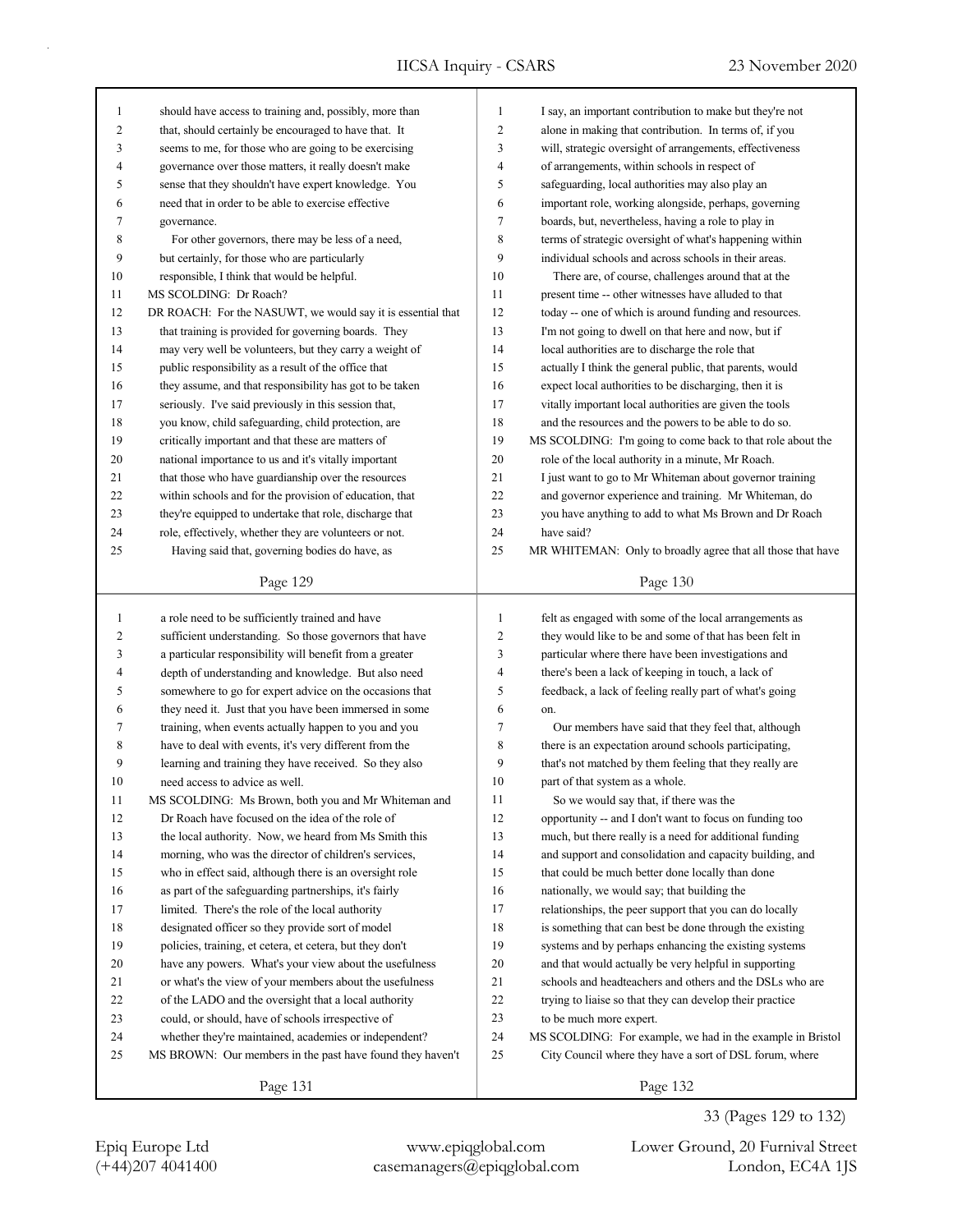| $\mathbf{1}$   | all the designated safeguarding leads, no matter what                                    | 1        | a geographical boundary, local authorities have still                                                                |
|----------------|------------------------------------------------------------------------------------------|----------|----------------------------------------------------------------------------------------------------------------------|
| $\overline{c}$ | the sort of type of school, get together, have                                           | 2        | a statutory responsibility in respect of the education                                                               |
| 3              | discussions on a kind of monthly or every-other-monthly                                  | 3        | and welfare of children within their areas.                                                                          |
| 4              | basis, facilitated by the LADO, heads also can attend                                    | 4        | So it is important that local authorities are able                                                                   |
| 5              | the sort of safeguarding forums. Is that the sort of                                     | 5        | to discharge that function, whether it is a maintained                                                               |
| 6              | idea of the thing that you're thinking about, to roll                                    | 6        | school, whether it is an academy, whether it is an                                                                   |
| 7              | that out on a national level?                                                            | 7        | independent school. They should have an active,                                                                      |
| $\,$ 8 $\,$    | MS BROWN: I think that sounds like a positive development                                | 8        | a proactive, interest in what's happening within their                                                               |
| 9              | and, yes, rolling it out nationally, but obviously                                       | 9        | areas, and, as I say, the powers to be able to discharge                                                             |
| 10             | making sure that that is something that people can                                       | 10       | that particular function.                                                                                            |
| 11             | really feel that they're participating in. It's not                                      | 11       | With regard to the role of the LADO, I mean,                                                                         |
| 12             | just about directing or focusing on particular problems,                                 | 12       | clearly, one of the things that we have said is, we want                                                             |
| 13             | but also about developing systems to help schools to                                     | 13       | to see government strengthening guidance to ensure there                                                             |
| 14             | prevent problems from arising as opposed to just dealing                                 | 14       | is clarity for schools about what not only they're                                                                   |
|                |                                                                                          | 15       | expected to do, but also what they're required to do.                                                                |
| 15             | with those that do arise.<br>MS SCOLDING: Dr Roach, do your members have any views about | 16       | But we have also said that government has a role to play                                                             |
| 16             |                                                                                          | 17       | in terms of promoting models of good practice. It                                                                    |
| 17             | the role of the local authority and the LADO in terms of                                 | 18       |                                                                                                                      |
| 18             | child protection and whether or not that works fine,                                     |          | should not be a lottery in terms of what arrangements<br>might exist, how local authorities or the local             |
| 19             | whether it might need to be improved and, in which case,                                 | 19<br>20 |                                                                                                                      |
| 20             | how it should be improved?                                                               | 21       | authority designated officer works with schools within                                                               |
| 21             | DR ROACH: Yes, sure. Clearly, as I have already indicated,                               | 22       | the area. There should be learning from good and                                                                     |
| 22             | there is an important role for local authorities in this                                 | 23       | effective practice across the system, and certainly we                                                               |
| 23             | particular area, particularly in the context of                                          |          | would want to see there to be strengthening of                                                                       |
| 24             | accountability and strategic oversight, and irrespective                                 | 24       | partnership working between schools and local authority                                                              |
| 25             | of the schools within -- that may exist within                                           | 25       | central services.                                                                                                    |
|                |                                                                                          |          |                                                                                                                      |
|                |                                                                                          |          |                                                                                                                      |
|                | Page 133                                                                                 |          | Page 134                                                                                                             |
| 1              | You also, though, seemed to ask about the view of                                        | 1        | of those things with you, if you don't mind, Dr Roach.                                                               |
| 2              | NASUWT members about the role of the LADO, and much will                                 | 2        | Firstly, all of you sort of seem to emphasise that                                                                   |
| 3              | depend on where those members are across the country.                                    | 3        | there is too much variation about what should be                                                                     |
| 4              | So I'm not trying to avoid the question, I'm just                                        | 4        | referred to a LADO and what shouldn't. Do you think                                                                  |
| 5              | reflecting the fact that there are inconsistencies in                                    | 5        | that there is a role for some kind of national                                                                       |
| 6              | terms of arrangements that do exist. But often where                                     | 6        | threshold? Do you think it's ever possible to devise                                                                 |
| 7              | our members express concerns around the role of the LADO                                 | 7        | those sorts of thresholds? Or do you think there should                                                              |
| 8              | is in the interface around investigations of                                             | 8        | just be a simple test of, "If in doubt, refer"?                                                                      |
| 9              | safeguarding concerns and what role the LADO might play,                                 | 9        | DR ROACH: Is that to me?                                                                                             |
| $10\,$         | how schools refer matters to the LADO, whether schools                                   | $10\,$   | MS SCOLDING: Yes, to you, Dr Roach.                                                                                  |
| 11             | seek advice and advice is capable of being provided by                                   | 11       | DR ROACH: I apologise, sorry, lack of clarity on my part.                                                            |
| 12             | the LADO to schools around the effective handling of                                     | 12       | Certainly the latter part of your question, "If in                                                                   |
| 13             | investigations, and what's seen, if you will, as                                         | 13       |                                                                                                                      |
| 14             | a cultural assumption about what a referral to the LADO                                  | 14       | doubt, refer", that is the situation now and that should<br>be the situation which pertains, but, actually, you      |
| 15             | indicates. Does it indicate that, actually, a teacher                                    | 15       |                                                                                                                      |
| 16             | is guilty of an allegation that has been made or,                                        | 16       | know, how can we remove the scope for there to be doubt?<br>How can we bring greater clarity to bear so that schools |
| 17             | actually, is it about finding out the facts and ensuring                                 | 17       | can act with confidence when engaging with the LADO?                                                                 |
| 18             | that the matters are progressed in an effective manner?                                  | 18       | It's not always about referral, by the way, it's also                                                                |
| 19             | So that's where, you know, our members would express                                     | 19       |                                                                                                                      |
| 20             | concerns, or certainly raise questions about the role of                                 | 20       | about seeking expert advice about how to deal with<br>a matter and whether such a matter needs to be -- merits       |
| 21             | the LADO.                                                                                | 21       | a referral.                                                                                                          |
| 22             | MS SCOLDING: All three of you have, in fact, raised some                                 | 22       | So certainly, should there be a trigger? I think                                                                     |
| 23             | concerns about the fact that one of the concerns -- I'm                                  | 23       |                                                                                                                      |
| 24             | going to come on to Mr Whiteman to ask him about the                                     | 24       | that may merit some exploration, some consideration.<br>There certainly needs to be greater clarity and, as          |
| 25             | role of the LADO in a moment. But just to unpack some                                    | 25       | I say, I come back to the importance of expectations                                                                 |

Page 135

34 (Pages 133 to 136)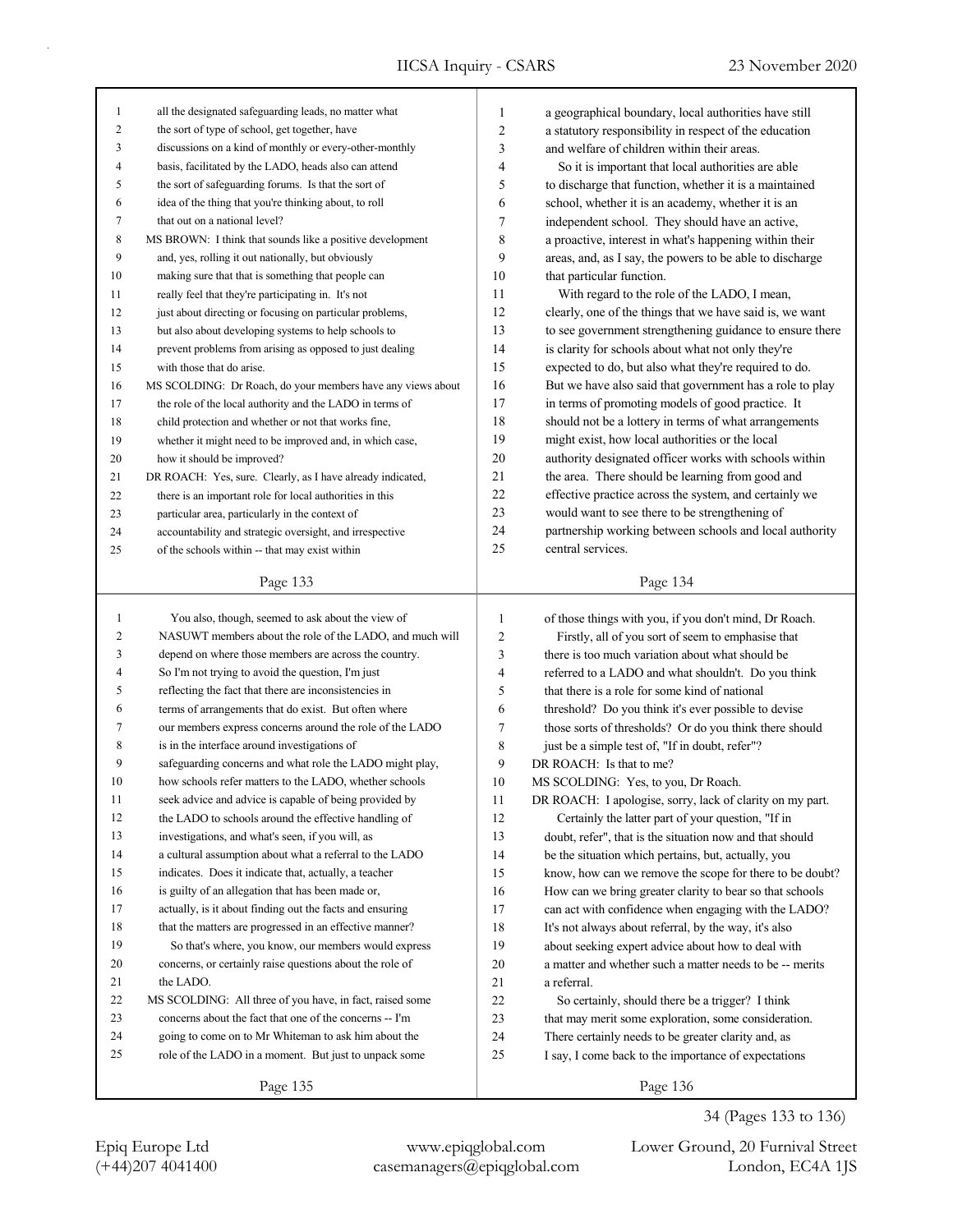| $\mathbf{1}$ | around training, because that builds confidence within      | $\mathbf{1}$   | the relationship with local authorities across the          |
|--------------|-------------------------------------------------------------|----------------|-------------------------------------------------------------|
| 2            | the system, about when it's appropriate to refer and        | $\overline{c}$ | country, and I pick up on that point about the lack of      |
| 3            | when it's not appropriate to refer.                         | 3              | uniform experience in terms of these matters.               |
| 4            | But premature referral, if I can say, can sometimes         | 4              | I mean, I think what comes back to us consistently          |
| 5            | present issues in and of itself. Have schools actually      | 5              | is a lack of consistency in approach and quality. Some      |
| 6            | established the facts of the matter for themselves          | 6              | local authorities do very well and others are less          |
| 7            | before saying, "We have passed this to the LADO",           | 7              | accessible and slightly more chaotic, perhaps, than         |
| 8            | almost, "It's out of our hands". It's vitally important     | 8              | others might be.                                            |
| 9            | that schools are undertaking their responsibilities         | 9              | That can change as well to when you're seeking              |
| 10           | fully, preferably supported by local authorities in         | 10             | advice and intervention. Some of the reports that we        |
| 11           | discharging that function, but actually establishing the    | 11             | are getting back about changing and increasing threshold    |
| 12           | facts of the matter where concerns or complaints have       | 12             | tests for intervention and help for children upon           |
| 13           | been raised.                                                | 13             | referral is concerning our members quite a lot at the       |
| 14           | So schools have to take seriously that                      | 14             | moment. So it is not just a case of a question about        |
| 15           | responsibility and be equipped to do so and they need to    | 15             | should there be an automatic trigger for referral or at     |
| 16           | have the confidence about how they work with the LADO       | 16             | what point do you refer, it is knowing and having the       |
| 17           | when concerns arise.                                        | 17             | confidence that you are going to get consistent and         |
| 18           | MS SCOLDING: I'm going to come back to you about that and   | 18             | good-quality advice and intervention quickly if you do      |
| 19           | about the role of the LADO and the interrelationships of    | 19             | find a need to pick up that telephone.                      |
| 20           | school and the LADO in a moment, Mr Roach, if I may.        | 20             | Actually, in terms of what happens when you make            |
| 21           | Mr Whiteman, passing on to you, what are your               | 21             | that referral and ask for advice, we have different         |
| 22           | members' views about the role of the local authority and    | 22             | levels of experience where school leaders report almost     |
| 23           | where it could be strengthened, changed or altered in       | 23             | losing control of what's happening in their school          |
| 24           | any way, if your members have that view?                    | 24             | because it's picked up out of their hands and led from      |
| 25           | MR WHITEMAN: Our members report a differing experience of   | 25             | elsewhere, sometimes resulting in LADOs reaching            |
|              |                                                             |                |                                                             |
|              | Page 137                                                    |                | Page 138                                                    |
|              |                                                             |                |                                                             |
|              |                                                             |                |                                                             |
| 1            | findings without ever having spoken to someone who may      | 1              | abuse? I'm not talking about anything else here. Our        |
| 2            | be accused or suspected, that can then blight the school    | $\overline{c}$ | terms of reference are clear in that respect.               |
| 3            | and blight individuals without any of the concepts of       | 3              | So, in that respect, do you think they're best              |
| 4            | natural justice, and others reporting that they have got    | $\overline{4}$ | placed to do so or do you think it would be better if       |
| 5            | very little support or help. So the two extremes are        | 5              | the LADO or somebody independent was able to come in and    |
| 6            | there too.                                                  | 6              | cast an objective eye on what's going on? Ms Brown?         |
| 7            | For us, it keeps coming back to establishing at             | $\tau$         | MS BROWN: I think there will be different kinds of          |
| 8            | least a basic level of quality and consistency that         | 8              | investigations, and even at the moment there are certain    |
| 9            | schools and school leaders can rely upon.                   | 9              | investigations where there will be independent support      |
| 10           | MS SCOLDING: Ms Brown, coming to you, you indicated in your | 10             | and perhaps independent investigation of the                |
| 11           | first witness statement concerns that your unions had       | 11             | allegations.                                                |
| 12           | had in the past about the handling of allegations           | 12             | MS SCOLDING: Yes.                                           |
| 13           | against school staff and a lack of confidence by some       | 13             | MS BROWN: I don't think that it's necessarily the case that |
| 14           | school leaders when conducting investigations. Now,         | 14             | school leaders are not the right people to investigate      |
| 15           | obviously, one of the issues we have to think about, as     | 15             | concerns. They will be used to investigating and            |
| 16           | an inquiry, is whether or not school leaders are best       | 16             | understanding situations in their schools in all sorts      |
| 17           | placed to investigate allegations against their own         | 17             | of areas and, as you say, child sexual abuse or             |
| 18           | staff because there is obviously, you know, you know        | 18             | child abuse of any kind is particular, but the processes    |
| 19           | them, you may well be friends -- even if you're not         | 19             | that people will go through in order to investigate may     |
| 20           | friends with them, you have a professional relationship.    | 20             | well be very similar, although the issues may be            |
| 21           | There will be all sorts of conflicts of interest which      | 21             | different.                                                  |
| 22           | give rise there.                                            | 22             | I think the question is -- it is a question of              |
| 23           | So, Ms Brown, do you think that schools or school           | 23             | clarity about the process. It is a question of              |
| 24           | leaders are best placed to investigate allegations          | 24             | confidence in dealing with matters and having really        |
| 25           | against staff, particularly in respect of child sexual      | 25             | clear, robust systems that have been put in place before    |

(+44)207 4041400 casemanagers@epiqglobal.com London, EC4A 1JS

Epiq Europe Ltd www.epiqglobal.com Lower Ground, 20 Furnival Street

35 (Pages 137 to 140)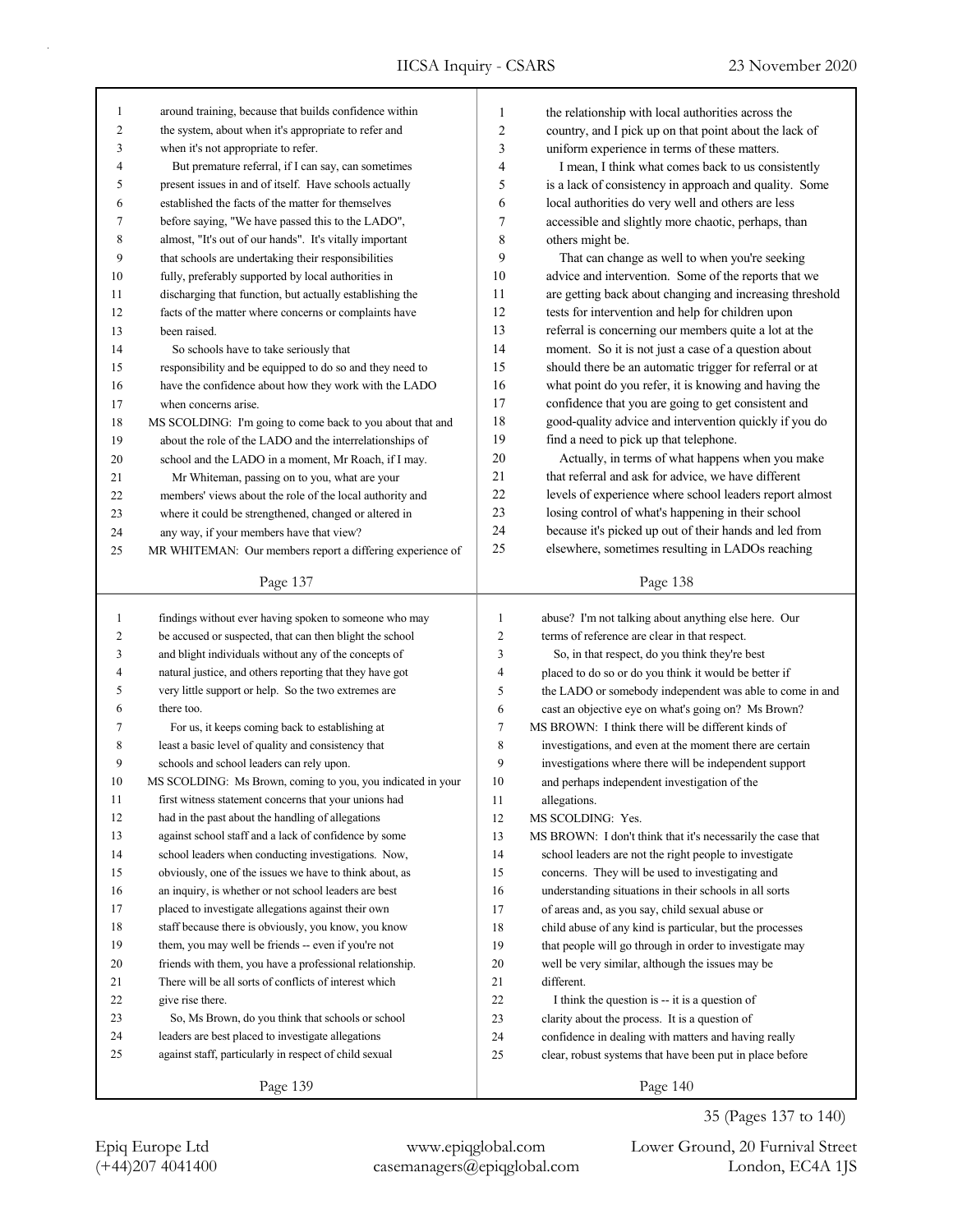| 1              | any allegation is made, so that everybody understands,      | 1                | Now, what Keeping Children Safe in Education says          |
|----------------|-------------------------------------------------------------|------------------|------------------------------------------------------------|
| 2              | and that those are embedded properly.                       | $\overline{c}$   | is, there will be some occasions when that should be       |
| 3              | So I don't think it's necessarily the case that             | 3                | external, depending on the fact and complexity.            |
| 4              | school leaders are not the right people. There may be       | 4                | I suppose the question in our mind is, should it be        |
| 5              | occasions, and there are already are, as I say, where       | 5                | appropriate, when you're dealing with allegations of       |
| 6              | there will be independent investigations, but the most      | 6                | abuse against staff, for school leaders to investigate     |
| 7              | important thing, again, is consistent and solid, robust     | $\boldsymbol{7}$ | internally, or should that always go to an independent     |
| $\,$ 8 $\,$    | support for school leaders when they're doing those         | 8                | person, whether it's a LADO to undertake a more            |
| 9              | investigations, and good systems in place to ensure         | 9                | investigative role or somebody else within the local       |
| 10             | those.                                                      | 10               | authority or somewhere else to carry out an                |
| 11             | MS SCOLDING: Dr Roach, I turn to you for the same question, | 11               | investigation? Do you have any views about that,           |
| 12             | just identifying that what Keeping Children Safe in         | 12               | Dr Roach?                                                  |
| 13             | Education says is that, if the issue is particularly        | 13               | DR ROACH: Thank you. I think the reality is that schools   |
| 14             | complicated -- so, I mean, obviously, you will have         | 14               | are dealing with complexity and uncertainty and, when      |
| 15             | situations where there's a potential criminal offence,      | 15               | matters come before school leaders, often they have to     |
| 16             | so the police will investigate. You will also have          | 16               | make a judgment call about how complex might this be       |
| 17             | situations where there's a risk of harm to children or      | 17               | before they have actually established the facts.           |
| 18             | to a child presently in the school, so Social Services      | 18               | The worry I think that I would have is that school         |
| 19             | might investigate, even if it doesn't amount to             | 19               | leaders being divested of any responsibility in relation   |
| 20             | a criminal offence. But then you have those                 | 20               | to workforce management around safeguarding and child      |
| 21             | investigations which don't meet those investigative         | 21               | protection and just automatically knee-jerk referral to    |
| 22             | criteria, for one reason or another, but where it is        | 22               | the local authority or to the LADO, because it might       |
| 23             | still important that there's some sort of investigation     | 23               | present itself as a complex case at some point further     |
| 24             | of fact or even assessment of risk, even if you can't       | 24               | down the line.                                             |
| 25             | assess fact.                                                | 25               | There has to be clarity about the role that schools        |
|                |                                                             |                  |                                                            |
|                | Page 141                                                    |                  | Page 142                                                   |
|                |                                                             |                  |                                                            |
|                |                                                             |                  |                                                            |
| $\mathbf{1}$   | should play and how investigations should be conducted      | 1                | unnecessary or disproportionate before that                |
| $\overline{c}$ | and there has to be some exemplification, if you will,      | 2                | establishment of the facts has actually been undertaken.   |
| 3              | of what good and effective practice looks like when it      | 3                | Schools have a role to play here as well. It's not         |
| 4              | comes to managing an investigation.                         | 4                | merely a role for the local authority.                     |
| 5              | Often, there is confusion about what an                     | 5                | MS SCOLDING: I suppose the thing is, do you think there is |
| 6              | investigation means. What it means, first and foremost,     | 6                | adequate training at the moment of school leaders and      |
| 7              | is establishing the facts. Was the person there? Could      | 7                | school managers? Now, obviously, you might have -- of      |
| $\,8\,$        | they have been involved in whatever is being alleged?       | 8                | making investigations. So, for example, I suppose I'm      |
| 9              | So, you know, establishing the facts is a crucial part      | 9                | thinking about, you may well have very large               |
| 10             | of any investigation process, and I think it's vitally      | 10               | multi-academy trusts where you've got a whole raft of      |
| 11             | important that school managers, school leaders, are         | 11               | back office staff, so to speak, who can carry out those    |
| 12             | trained in effective investigation practice.                | 12               | sort of investigative roles or who are used to dealing     |
| 13             | Have we sought the view of the individual who the           | 13               | with HR functions. Because what you are really looking     |
| 14             | allegation is directed against? Have we sought the          | 14               | at is a kind of HR investigative-type function. Do you     |
| 15             | teachers' version of the facts?                             | 15               | think headteachers have those skills? Do you think they    |
| 16             | In managing an investigation, have we considered,           | 16               | have them in sufficient quantity? And if they don't,       |
| 17             | rather than knee-jerk moving to suspension of               | 17               | how can we -- if you think that that's the appropriate     |
| $18\,$         | the individual, have we considered alternatives around      | 18               | place where the investigation should happen, how do you    |
| 19             | that?                                                       | 19               | think we can assist them in that way?                      |
| $20\,$         | The good procedural management of an investigation          | $20\,$           | DR ROACH: Well, as I say, I think in terms of              |
| 21             | is really what I'm pointing to and that's what schools      | 21               | the fact-finding elements, I think headteachers and        |
| 22             | need to be focusing on. I'm not sure that that              | 22               | school leaders do have a role to play here, but that       |
| 23             | necessarily answers your question. I think I started        | 23               | doesn't mean to say only they can play that role. One      |
| 24             | from the premise that, you know, an automatic referral      | 24               | of the things we are looking for is clarity in the         |
| 25             | to the local authority or to the LADO might be              | 25               | context of a national framework that would apply in        |
|                | Page 143                                                    |                  | Page 144                                                   |

36 (Pages 141 to 144)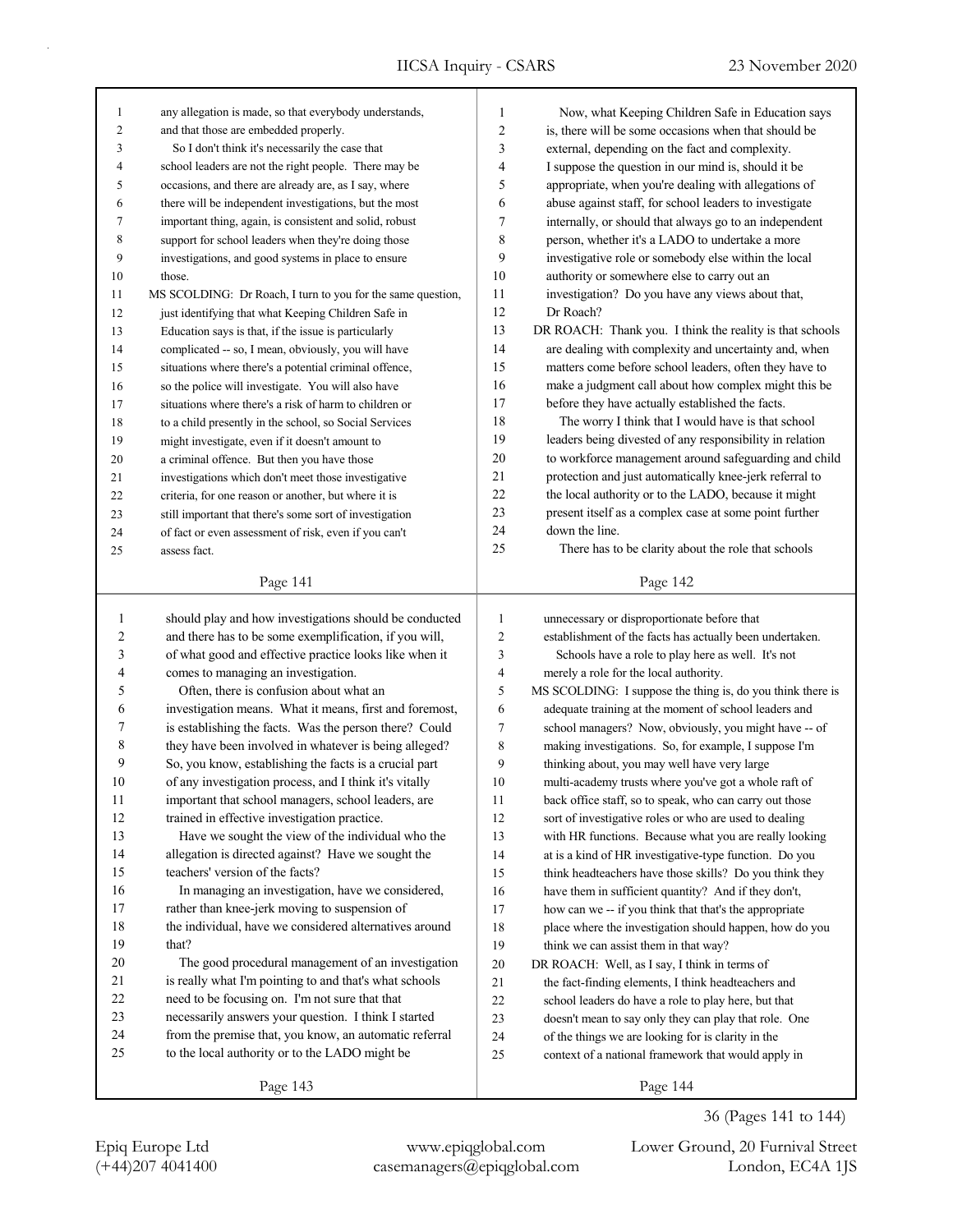| 1              | respect of the management of safeguarding matters where   | 1              | the atmosphere and the climate in school for that to       |
|----------------|-----------------------------------------------------------|----------------|------------------------------------------------------------|
| $\overline{c}$ | concerns do arise.                                        | $\overline{c}$ | happen and the policies and procedures and the ability     |
| 3              | We want to see what good practice looks like. We          | 3              | for people to raise concerns, but also the atmosphere      |
| 4              | want government to come forward with proposals around     | 4              | for children too, in terms of understanding healthy        |
| 5              | what good practice looks like. If that means working      | 5              | relationships and unhealthy relationships, in terms of     |
| 6              | together on a cluster basis or, indeed, across an entire  | 6              | the education they give them and the standards of          |
| 7              | local authority area to ensure that, you know, there is   | 7              | behaviour that they talk about with children too.          |
| 8              | that economy of scale, there is that quality of, if you   | $\,$ 8 $\,$    | So if something goes wrong, simply saying that you         |
| 9              | will, procedural resource that's available to any school  | 9              | remove or allow the school leader to abdicate              |
| 10             | where concerns arise, then that's something that          | 10             | responsibility at that phase, I don't think that really    |
| 11             | certainly merits consideration. But that's not the same   | 11             | underlines the responsibility and confirms that            |
| 12             | as saying that schools do not have a role to play here    | 12             | responsibility to the school.                              |
| 13             | where matters of concern are raised, but it's vitally     | 13             | What school leaders are also very worried about, and       |
| 14             | important that schools are working in partnership with    | 14             | it is agreeing with Dr Roach, really, is very quickly,     |
| 15             | local authorities in the discharge of their statutory     | 15             | if you just flick a switch, things can run away with you   |
| 16             | responsibilities.                                         | 16             | very, very quickly and do as much damage as not flicking   |
| 17             | MS SCOLDING: Mr Whiteman, as the representative of school | 17             | that switch. So there is a judgment to be made early on    |
| 18             | leaders, what's your view about the role they should or   | 18             | about, what's the surface facts that we have, how          |
| 19             | shouldn't play in carrying out investigations about       | 19             | complex and how serious are these issues, before you       |
| 20             | alleged child sexual abuse?                               | 20             | determine exactly what follows.                            |
| 21             | MR WHITEMAN: I think it would be wrong to remove them     | 21             | That said, though, the level of experience and skill       |
| 22             | completely from the picture. When school leaders talk     | 22             | of school leaders is variable across the country. You      |
| 23             | about keeping children safe, they often talk about it as  | 23             | have some that are very new into school leadership or      |
| 24             | their first responsibility, and it's a responsibility     | 24             | into headship, some leading very small schools and         |
| 25             | they take tremendously seriously, right from creating     | 25             | honing their craft and understanding more about their      |
|                |                                                           |                |                                                            |
|                | Page 145                                                  |                | Page 146                                                   |
|                |                                                           |                |                                                            |
|                |                                                           |                |                                                            |
| $\mathbf{1}$   | craft, and others that have been school leaders for much  | 1              | individual member of staff that would have                 |
| $\overline{c}$ | longer, running huge and complex organisations, and       | $\overline{c}$ | responsibility, in others it's said the governing body     |
| 3              | their ability to respond to issues will be very, very     | 3              | or the head would have, ultimately, responsibility         |
| $\overline{4}$ | different. What we will always talk about is that         | 4              | backed in terms of professional disciplinary sanctions     |
| 5              | co-operation with fellow professionals and experts in     | 5              | or criminal sanctions.                                     |
| 6              | the local authority or within the trust, support from     | 6              | Wouldn't that be a way of, in fact, safeguarding           |
| 7              | each other, that helps with that professionalism.         | 7              | your members by, in effect, saying, "Right, okay, this     |
| 8              | Just the point you started on, about could school         | 8              | is a really complicated issue". There may be nothing in    |
| 9              | leaders stand aside from the personal relationships that  | 9              | it. It may well be, you know, speculative or malicious.    |
| 10             | they have with their staff when issues arise? I think     | 10             | But just in order to make sure, because of                 |
| 11             | we have to have a degree of trust that they know when     | 11             | the seriousness of the consequences, both to the member    |
| 12             | they are too far one side of the line and remove          | 12             | of staff and to the child, that it should just all go      |
| 13             | themselves from an investigation and make that call for   | 13             | off and be automatically reported. Do you have any         |
| 14             | themselves, that they're too close to an individual or    | 14             | views about that? I know, as a union, in 2016, you         |
| 15             | not. But, on the whole, relationships are entirely        | 15             | said, "We don't agree with that". I was just wondering     |
| 16             | professional and school leaders are able to conduct       | 16             | if your thinking had moved on at all.                      |
| 17             | a professional investigation into issues that arise.      | 17             | MR WHITEMAN: Certainly mandatory reporting will centre the |
| 18             | MS SCOLDING: Mr Whiteman, following on from that, one of  | $18\,$         | experience of the victim in everything that we do, and     |
| 19             | the issues that victim and survivor groups often raise    | 19             | it underlines the importance that the person making the    |
| 20             | is all these problems about who carries out what          | 20             | complaint is taken seriously.                              |
| 21             | investigation would go if you were to have a concept of   | 21             | What we haven't seen so far is evidence or                 |
| 22             | mandatory reporting. So if there were to be               | 22             | semi-academic evidence of the difference that that would   |
| 23             | a reasonable suspicion or an allegation of child sexual   | 23             | make. So we think it's an issue worthy of further          |
| 24             | abuse, it must be reported to the LADO and, if it isn't,  | 24             | consideration and discussion. We are not yet convinced     |
| 25             | then in some of the models that you see, it would be the  | 25             | it has an overall impact. But it's certainly something     |
|                | Page 147                                                  |                | Page 148                                                   |

(+44)207 4041400 casemanagers@epiqglobal.com London, EC4A 1JS Epiq Europe Ltd www.epiqglobal.com Lower Ground, 20 Furnival Street

37 (Pages 145 to 148)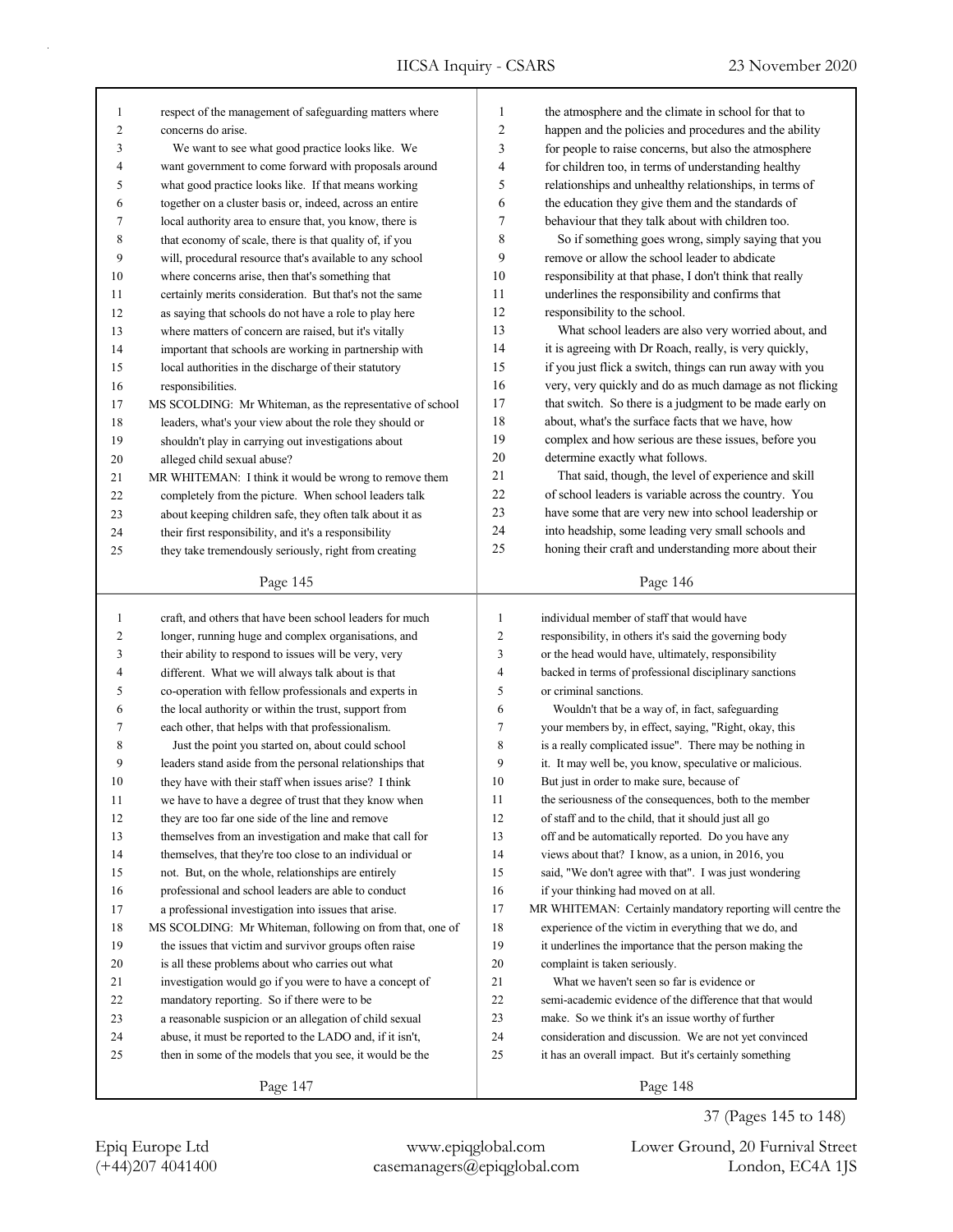| 1        | that needs to be reviewed further. So we are still kind                                                         | 1              | sanction?                                                                                                           |
|----------|-----------------------------------------------------------------------------------------------------------------|----------------|---------------------------------------------------------------------------------------------------------------------|
| 2        | of considering our policy position on that, as such, but                                                        | $\overline{c}$ | MS BROWN: Our position has been that, although we would                                                             |
| 3        | we do recognise the arguments for mandatory reporting,                                                          | 3              | be -- we don't believe that the responsibility and the                                                              |
| 4        | but we also recognise some of the potential problems                                                            | 4              | sanction should lie with the individual. We can                                                                     |
| 5        | that come with it.                                                                                              | 5<br>6         | understand the notion of a responsibility on a school,                                                              |
| 6        | MS SCOLDING: If I could just pick you up on the evidence,                                                       | $\tau$         | an institution, to report, but I think then you need to<br>think about what's the consequence of that, and it links |
| 7<br>8   | what victim and survivor groups would say is that there<br>is some research evidence, certainly from Australia, | 8              | with your previous question, when you said who should                                                               |
| 9        | there's also evidence from states in the US. I mean,                                                            | 9              | investigate. If the reporting, mandatory reporting,                                                                 |
| 10       | I know, obviously, there's also other European countries                                                        | 10             | then triggers an external investigation, we come back to                                                            |
| 11       | at which variations on mandatory reporting have been                                                            | 11             | the same considerations that we were talking about in                                                               |
| 12       | implemented.                                                                                                    | 12             | the last question, and we wouldn't say that would be the                                                            |
| 13       | So it is wrong to say that there isn't any research.                                                            | 13             | case.                                                                                                               |
| 14       | Where there hasn't been any research is any research in                                                         | 14             | If it is a reporting that there has been an                                                                         |
| 15       | this country because it's never been implemented in this                                                        | 15             | investigation and a report of the system that was used                                                              |
| 16       | country. Would you agree with that?                                                                             | 16             | or the outcome, then that's something different. But to                                                             |
| 17       | MR WHITEMAN: Well, I think the point I'm making is that                                                         | 17             | have -- the other consideration that we are concerned --                                                            |
| 18       | there isn't research that compels us to a conclusion                                                            | 18             | that is a concern is that, if there is a mandatory                                                                  |
| 19       | and, therefore, that's where we believe it's still                                                              | 19             | reporting obligation on individuals, that -- the balance                                                            |
| 20       | worthy of further consideration.                                                                                | 20             | for how that happens and how it's dealt with could be                                                               |
| 21       | MS SCOLDING: Okay. Ms Brown, what's your union's policy                                                         | 21             | a problem, and also whether or not there are then so                                                                |
| 22       | position, if you have one, upon mandatory reporting to                                                          | 22             | many reports at different levels of seriousness that,                                                               |
| 23       | a LADO where there are allegations or reasonable                                                                | 23             | actually, some of the most difficult and concerning                                                                 |
| 24       | suspicions of child sexual abuse, backed by either                                                              | 24             | cases are perhaps lost within the number.                                                                           |
| 25       | a professional disciplinary sanction or a criminal                                                              | 25             | But we wouldn't say that we're necessarily                                                                          |
|          | Page 149                                                                                                        |                | Page 150                                                                                                            |
|          |                                                                                                                 |                |                                                                                                                     |
|          |                                                                                                                 |                |                                                                                                                     |
| 1        | completely against mandatory reporting, depending on the                                                        | $\mathbf{1}$   | I've alluded to some of that in relation to how                                                                     |
| 2        | consequences, and the sanctions should be around the                                                            | $\overline{c}$ | investigations have been -- are managed procedurally,                                                               |
| 3        | institution, not the individual.                                                                                | 3              | the time that it takes sometimes to deal with such                                                                  |
| 4        | MS SCOLDING: I think, as far as the issue of numbers are                                                        | 4              | matters, the knee-jerk suspension or knee-jerk referral,                                                            |
| 5        | concerned, although I think the experience in parts of                                                          | 5              | rather than actually focusing on the issues to hand.                                                                |
| 6        | Australia is, initially, there is a rise, that then                                                             | 6              | If mandatory reporting was to be introduced -- and,                                                                 |
| 7        | tapers off, so that you get no more or no fewer than you                                                        | $\tau$         | ultimately, this is a matter that government will have                                                              |
| 8        | would have had beforehand, or certainly that's been the                                                         | 8              | to give some consideration to and we would respond to                                                               |
| 9        | experience in some of the Australian states, anyway, so                                                         | 9              | any government consultation on this matter in the                                                                   |
| 10       | just to keep you -- to identify that.                                                                           | 10             | fullness of time. I mean, government has already put                                                                |
| 11       | Can I ask Dr Roach about that, then, what your view                                                             | 11             | this matter to some initial consultation, and might                                                                 |
| 12       | is about mandatory reporting?                                                                                   | 12             | choose to do so again, but, you know, as other witnesses                                                            |
| 13       | DR ROACH: Well, I mean --                                                                                       | 13             | have indicated in this session, there are issues around                                                             |
| 14       | MS SCOLDING: Your union, rather, not your personal view.                                                        | 14             | any additional accountability burdens that are placed                                                               |
| 15       | The views of your members.                                                                                      | 15             | onto teachers or onto schools and what consequences,                                                                |
| 16       | DR ROACH: Yes, I appreciate that, thanks for that                                                               | 16             | intended or otherwise, that may have within the system;                                                             |
| 17       | clarification as well.                                                                                          | 17             | the extent to which it could create a culture of                                                                    |
| 18       | Certainly the view of the NASUWT, our members, and                                                              | 18             | inappropriate or defensive reporting within schools,                                                                |
| 19       | also my view, is that there is a lot to be still worked                                                         | 19             | which may not be conducive to the kind of school                                                                    |
| 20       | through in relation to responding to the question of                                                            | $20\,$         | cultures that we would want to be seeing where there is,                                                            |
| 21       | mandatory reporting and how that would operate and how                                                          | 21             | you know, a real sense of professional openness,                                                                    |
| 22       | any unintended consequences might be avoided.                                                                   | 22             | transparency and collegiality in relation to working                                                                |
| 23       | In our experience, it's not about a failure to                                                                  | 23             | practices; whether safeguarding agencies, local                                                                     |
| 24<br>25 | report, but, rather, around failure to take appropriate<br>action, either at school level or indeed beyond, and | 24<br>25       | authorities and the LADO, might become overwhelmed with<br>numbers of referrals; and whether, indeed, those, if you |

Page 152

38 (Pages 149 to 152)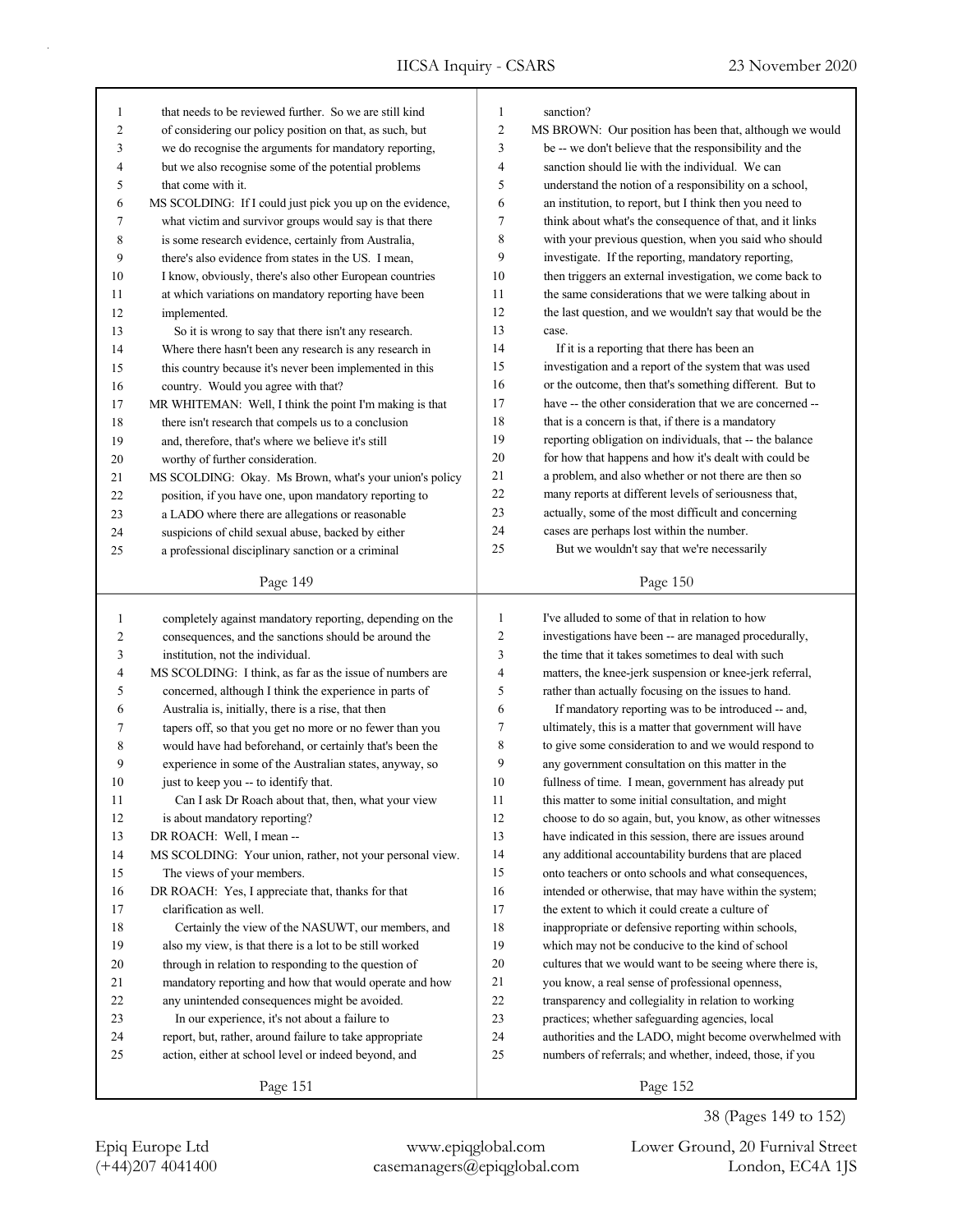| 1              | will, most at risk might be overlooked as a result of       | $\mathbf{1}$   | the changes to the inspection framework, for example,       |
|----------------|-------------------------------------------------------------|----------------|-------------------------------------------------------------|
| $\overline{c}$ | the resource impacts that might be felt by agencies.        | $\overline{c}$ | for schools, there is much more of a focus around issues    |
| 3              | Those are not reasons for not considering mandatory         | 3              | to do with safeguarding and, indeed, it's a far richer      |
| 4              | reporting; they're questions that would need to be          | 4              | conversation that takes place in that particular            |
| 5              | addressed as part and parcel of any such consideration.     | 5              | context. But, you know, those discussions have to take      |
| 6              | MS SCOLDING: An alternative may be, what we have noted in   | 6              | place at a variety of levels. There has got to be           |
| 7              | a number of cases that we have had is a lack of             | $\overline{7}$ | a culture within schools in which safeguarding is, if       |
| 8              | candour -- a lack of candour to inspectorates, a lack of    | 8              | you will, a key topic of professional conversation          |
| 9              | candour to LADOs, a lack of referral, both in this phase    | 9              | amongst teachers, amongst the education workforce within    |
| 10             | of the investigation and the previous phase. One of         | 10             | schools, within the governing body, with the local          |
| 11             | the suggestions of the Independent Schools Inspectorate     | 11             | authority, with the inspectorate.                           |
| 12             | is the introduction of a duty of candour similar to the     | 12             | But I am not aware of any evidence of a lack of             |
| 13             | sort of duty of candour that now exists within              | 13             | candour and, in fact, I'm certainly aware of evidence of    |
| 14             | NHS Trusts, in order so that the full picture is put        | 14             | school inspection reports which do raise concerns around    |
| 15             | before people who come into the school or is -- there is    | 15             | safeguarding practice and which do also show case good      |
| 16             | a sort of compulsion -- it is not quite a mandatory         | 16             | practice in relation to safeguarding within schools,        |
| 17             | reporting, but there is a duty for the headteacher, for     | 17             | which would point to at least some degree of                |
| 18             | example, to be candid with the LADO.                        | 18             | professionalism and maturity, I should say, in relation     |
| 19             | Can you see that being a prospective way of solving         | 19             | to the discussions that are taking place around             |
| 20             | some of the problems that we have come across in the two    | 20             | safeguarding.                                               |
| 21             | phases of our investigation about, shall we say, people     | 21             | MS SCOLDING: Mr Whiteman, from your perspective, would you  |
| 22             | being economical with the truth about what's going on in    | 22             | view it as positive if a duty of candour were imposed       |
| 23             | their school environments? Dr Roach?                        | 23             | upon headteachers to tell sort of the unvarnished truth     |
| 24             | DR ROACH: I have got no evidence to suggest there is a lack | 24             | rather than a constructed truth?                            |
| 25             | of candour. There is certainly now -- as a result of        | 25             | MR WHITEMAN: I think I'd agree with Dr Roach, in that we    |
|                |                                                             |                |                                                             |
|                | Page 153                                                    |                | Page 154                                                    |
|                |                                                             |                |                                                             |
|                |                                                             |                |                                                             |
| $\mathbf{1}$   | have no evidence that there is a lack of candour in the     | $\mathbf{1}$   | respect of safeguarding. What would be the best route,      |
| 2              | dealings of headteachers, so I'm not sure I can assist      | $\overline{c}$ | therefore, in your view?                                    |
| 3              | you further.                                                | 3              | MS BROWN: Well, my point was made about a wider point about |
| 4              | MS SCOLDING: Ms Brown, do you have any views about that?    | 4              | accountability of schools, not just in relation to          |
| 5              | MS BROWN: I would only make the same point, about our lack  | 5              | safeguarding. We accept, obviously, that Ofsted has         |
| 6              | of evidence. The other point that I'd like to make is,      | 6              | a safeguarding remit within its inspection. We believe      |
| 7              | I think one of the issues must surely be about how we       | 7              | that that's carried out sufficiently well at the moment.    |
| 8              | support schools and professionals to understand and have    | 8              | Right at the beginning of the remit around safeguarding     |
| 9              | confidence in knowing -- in what they should be doing.      | 9              | that came in, there were some concerns that we had about    |
| 10             | Some of this is about not so much penalising, but           | 10             | some of the decisions and conclusions and judgments that    |
| 11             | actually developing systems and developing capacity and,    | 11             | were made, but we haven't had any experience of             |
| 12             | certainly, if there was going to be a move towards          | 12             | difficulties with that recently.                            |
| 13             | a duty of candour, and, as I say, I don't see --            | 13             | My point was a wider one. We are much more                  |
| 14             | I haven't been aware of any problem with that -- I think    | 14             | interested in local accountability, developing of           |
| 15             | it should absolutely be balanced by further support to      | 15             | systems, self-assessment of schools, as well as the         |
| 16             | schools to make sure that they have the capacity to deal    | 16             | national system of Ofsted or Estyn at the moment. So        |
| 17             | with the problems, where there are problems, properly,      | 17             | that was my point around that.                              |
| 18             | but also that they are building their systems to prevent    | 18             | So a question around whether or not the funding for         |
| 19             | difficulties arising and some -- some focus on the needs    | 19             | Ofsted was actually in the right place at the moment was    |
| $20\,$         | of schools to ensure that they are meeting their            | 20             | slightly outside where my answer wanted to be because       |
| 21             | obligations in the way that they would like to, would       | 21             | that's not the system that we would promote.                |
| 22             | also be helpful.                                            | 22             | MS SCOLDING: Thank you. Dr Roach, you identify some         |
| 23             | MS SCOLDING: Ms Brown, turning to you, you say in your      | 23             | concerns about the fact that outstanding schools, until,    |
| 24             | second witness statement that the current regime for        | 24             | I think, this summer, when -- I'm not entirely sure that    |
| 25             | inspection is not the best route for accountability in      | 25             | the legislation, in fact, was introduced, but it was        |

39 (Pages 153 to 156)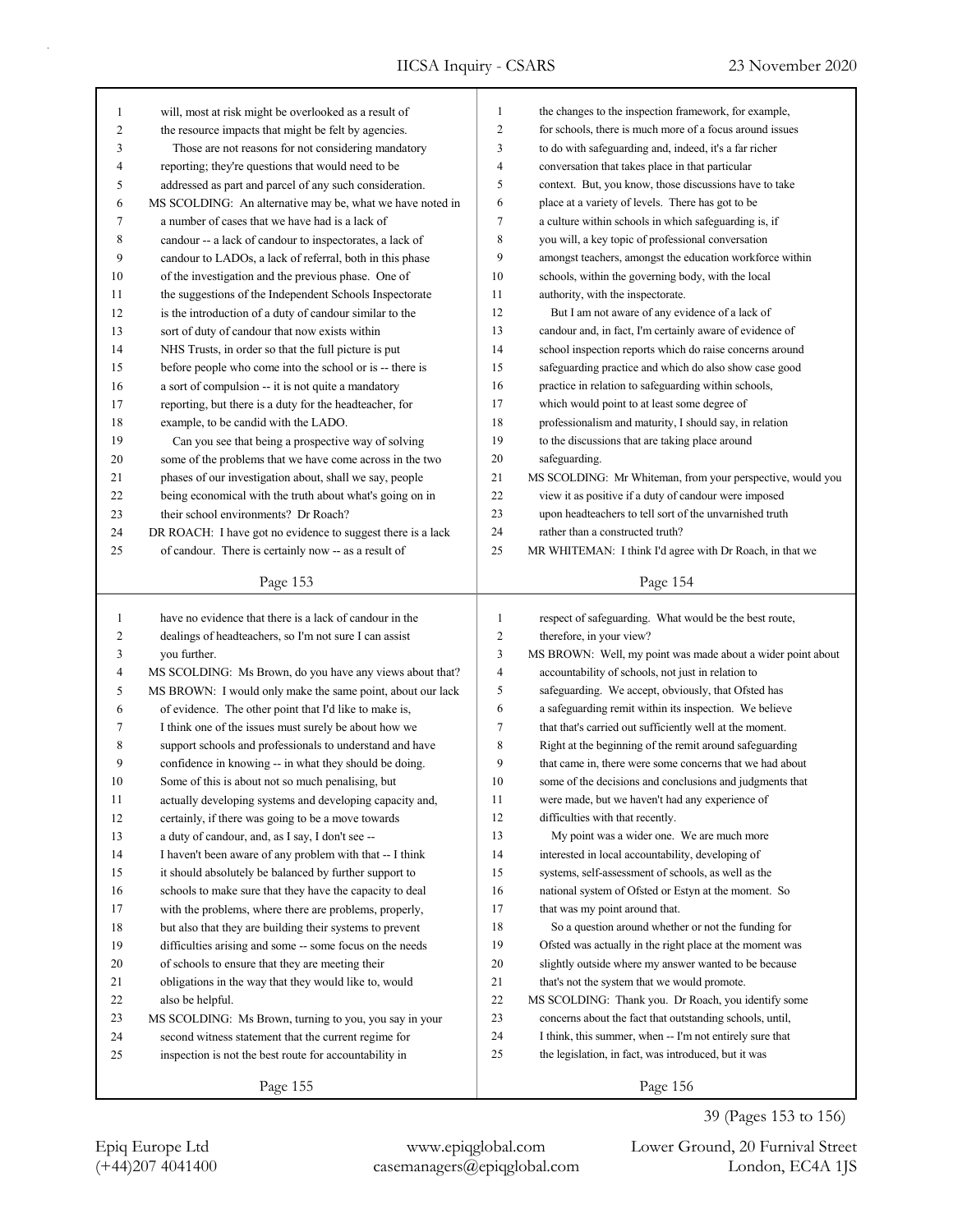| 1              | proposed it was going to be introduced to get rid of       | $\mathbf{1}$   | So we are glad to the government listened to the         |
|----------------|------------------------------------------------------------|----------------|----------------------------------------------------------|
| $\overline{c}$ | the exemption, that, in fact, they hadn't been subject     | $\overline{2}$ | NASUWT on that particular matter, but the government     |
| 3              | to routine inspections since then. What concerns does      | 3              | needs to go further than that. If we take the issues     |
| $\overline{4}$ | that cause you in respect of oversight of child            | $\overline{4}$ | with regard to academy schools, there is still an issue  |
| 5              | protection and safeguarding issues in those particular     | 5              | around the inspection of academy trusts by Ofsted. We    |
| 6              | institutions? I think there were 1,600 schools hadn't      | 6              | think that's not right and we think it is vitally        |
| 7              | been inspected for at least six years, is what you say     | 7              | important that government looks at the issue of the role |
| 8              | in your witness statement, and that comes from the         | 8              | of Ofsted in respect of the inspection of multi-academy  |
| 9              | National Audit Office report that they indicated in 2018   | 9              | trusts, but also looks at accreditation of academy trust |
| 10             | or 2019, I think.                                          | 10             | sponsors. We think they would send, again, an importan   |
| 11             | DR ROACH: That's correct.                                  | 11             | signal to the sector about the importance of             |
| 12             | MS SCOLDING: I can't remember which year it was.           | 12             | safeguarding in terms of who is given, fundamentally,    |
| 13             | DR ROACH: That certainly was a concern. The government has | 13             | the right, the privilege, to lead and manage our         |
| 14             | given a very clear commitment that all state-funded        | 14             | schools.                                                 |
| 15             | schools will be subject to inspection. We think that's     | 15             | MS SCOLDING: Thank you. Mr Whiteman, do you have         |
| 16             | absolutely the right way to go. It's vitally               | 16             | else you want to add about the effectiveness of          |
| 17             | important -- I would not argue against proportionality     | 17             | the inspectorates or of inspection as a tool for finding |
| 18             | in relation to an inspection framework, but we certainly   | 18             | safeguarding concerns or for identifying problems with   |
| 19             | don't believe that it could be right that, in              | 19             | safeguarding?                                            |
| 20             | a state-funded education system, that as many as           | 20             | MR WHITEMAN: I think it is an overall commentary abo     |
| 21             | a quarter of schools would not be subject to any form of   | 21             | where inspection is that applies equally to safeguarding |
| 22             | inspection because they'd achieved an "outstanding"        | 22             | as it does to other areas as well. We, too, were         |
| 23             | grade. In fact, if we have aspirations that all of our     | 23             | pleased. Our commission on school accountability called  |
| 24             | schools should be "outstanding", you can immediately see   | 24             | for the removal of the exemption some time ago, so we    |
| 25             | what would follow.                                         | 25             | are pleased that the government agreed with all of       |
|                |                                                            |                |                                                          |

| 1              | the professionals calls on that because it mitigated     | $\mathbf{1}$   | Ms Brown, we are hearing from representatives from       |
|----------------|----------------------------------------------------------|----------------|----------------------------------------------------------|
| 2              | against good diagnostic insight into schools that had    | 2              | the government and the relevant inspectorates in Wales.  |
| 3              | once been considered "outstanding" but things had        | 3              | Are there any issues relating to child protection and    |
| $\overline{4}$ | changed around them, if nothing else.                    | $\overline{4}$ | safeguarding in Wales that your union would like to      |
| 5              | We have also said, in those commissions and our          | 5              | raise to us or any questions or concerns you have about  |
| 6              | commission on school improvement, that the relationship  | 6              | the role of safeguarding and the inspectorates in Wales, |
| 7              | between schools and the inspectorate has become rather   | 7              | separate from those you have already raised today which  |
| 8              | toxic and it's become almost a pass-or-fail,             | 8              | could apply to both England and Wales?                   |
| 9              | high-stakes, very short visit which we have some         | 9              | MS BROWN: I think one of the issues that we think is     |
| 10             | sympathy with the inspectorate, in terms of              | 10             | important is just making sure where the differences are  |
| 11             | the resources available to them, in, are they able to    | 11             | between England and Wales and also being clear about how |
| 12             | simply do a very quick snapshot, "This school appears to | 12             | those work in practice in different schools.             |
| 13             | be okay today" or, what we are calling for, a much more  | 13             | The approach that we have seen in Wales more             |
| 14             | in-depth diagnostic insight that will give you pointers  | 14             | generally, we feel, has been broader in terms of what    |
| 15             | for improvement and you can apply that to safeguarding   | 15             | the ambition of the Education Service and the inclusion  |
| 16             | as much as anything else, not "Is this school safe?" but | 16             | of a wider curriculum and more pastoral elements which   |
| 17             | actually "This school is safe and we could be doing      | 17             | we think is positive.                                    |
| 18             | more". As set up at the moment, the way it works is      | 18             | I'm not, myself, an expert in the regulatory matters     |
| 19             | a pass or fail toxic relationship that doesn't serve to  | 19             | in Wales, so we certainly would want to see that         |
| 20             | help school leaders and their teams improve.             | 20             | developing in line with the ambitions of the education   |
| 21             | MS SCOLDING: Thank you, Mr Whiteman. Chair, I just have  | 21             | system there, but we do feel that certainly some of      |
| 22             | one more question for these witnesses, but I note the    | 22             | the problems that have been experienced are likely to be |
| 23             | time. It is 4.00 pm. May I run over by five minutes      | 23             | similar in terms of capacity, the importance of          |
| 24             | just to ask the final question? Thank you very much.     | 24             | confidence in the system, the importance of really clear |
| 25             | Just in case you have any questions as well.             | 25             | lines of responsibility and clear structures.            |
|                | Page 159                                                 |                | Page 160                                                 |

Page 158

MS SCOLDING: Thank you. Mr Whiteman, do you have anything

(+44)207 4041400 casemanagers@epiqglobal.com London, EC4A 1JS Epiq Europe Ltd www.epiqglobal.com Lower Ground, 20 Furnival Street

40 (Pages 157 to 160)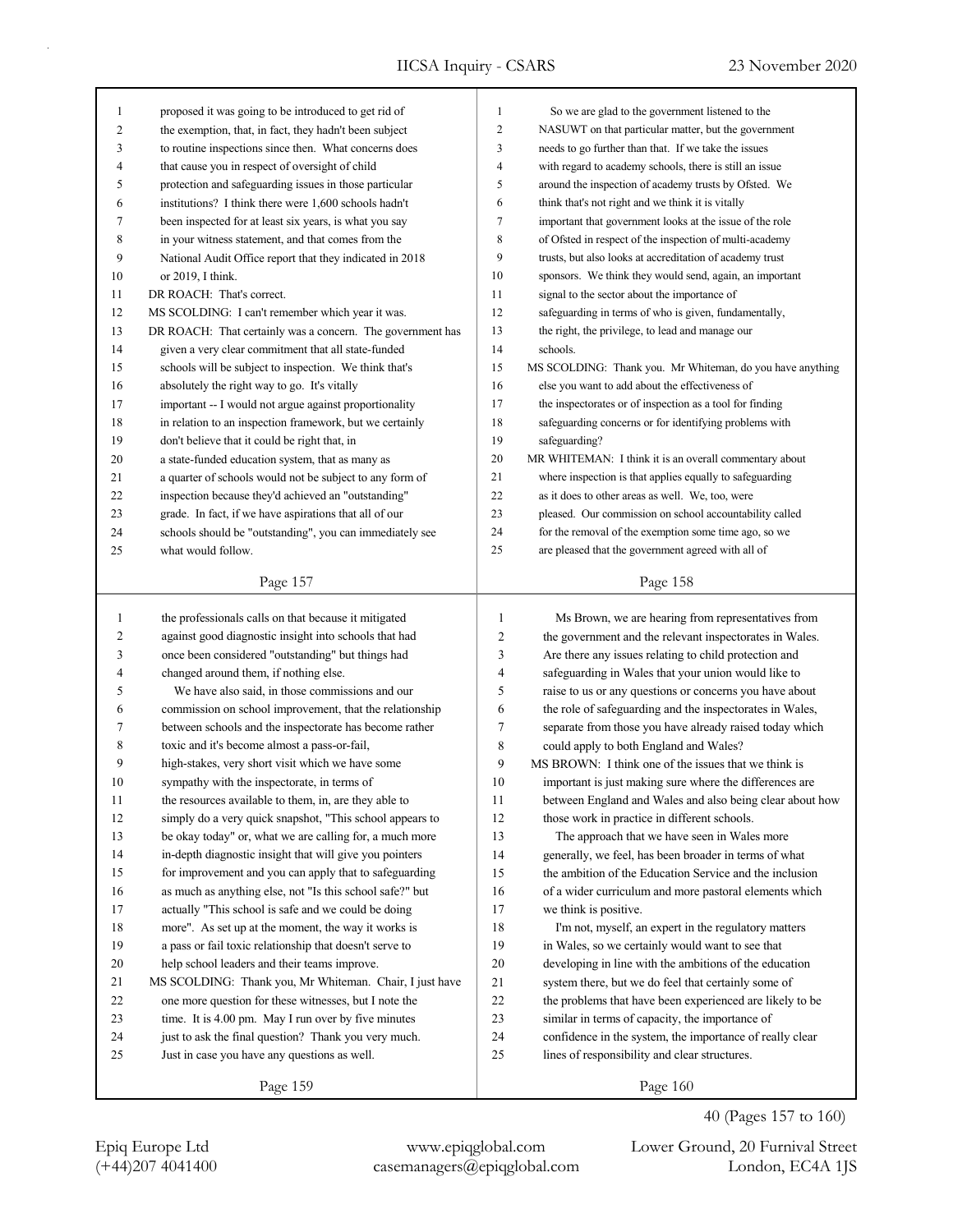| 1              | So I think one of the difficulties with the child                                                         | 1              | members, and the issues around funding and capacity                                                              |
|----------------|-----------------------------------------------------------------------------------------------------------|----------------|------------------------------------------------------------------------------------------------------------------|
| 2              | protection matters is distinguishing between the                                                          | $\overline{c}$ | challenges for schools, for local authorities in                                                                 |
| 3              | national systems, the local systems, but implementation,                                                  | 3              | particular, would also merit some exploration, given the                                                         |
| 4              | and making sure that the systems are properly embedded                                                    | $\overline{4}$ | significant funding gap that exists between Wales                                                                |
| 5              | and that people understand them, and that goes across                                                     | 5              | compared to England and whether that, in itself,                                                                 |
| 6              | different systems, whether England and Wales or other                                                     | 6              | impacts, and how it impacts, on safeguarding practice.                                                           |
| 7              | areas as well.                                                                                            | 7              | MS SCOLDING: Thank you very much, Dr Roach. Mr Whiteman,                                                         |
| 8              | MS SCOLDING: Thank you. Mr Roach, do your members have any                                                | 8              | any further observations?                                                                                        |
| 9              | particular issues or concerns in respect of child                                                         | 9              | MR WHITEMAN: I don't think we have anything further to add,                                                      |
| 10             | protection or safeguarding in Wales which are separate                                                    | 10             | thank you.                                                                                                       |
| 11             | to, or different from, those which you have already                                                       | 11             | MS SCOLDING: Thank you all very much. I have no further                                                          |
| 12             | raised?                                                                                                   | 12             | questions. Again, I must say how grateful I am, given                                                            |
| 13             | DR ROACH: Well, I mean, obviously I know that we have                                                     | 13             | the very many calls upon your time, to you for making                                                            |
| 14             | been -- you know, there is a lot to cover in the time                                                     | 14             | the time to speak to us this afternoon. I now pass over                                                          |
| 15             | that's been available to us today and you will see in                                                     | 15             | to Professor Jay. She and the panel may have some                                                                |
| 16             | our written -- my written submission that a number of                                                     | 16             | questions for you.                                                                                               |
| 17             | other issues have been highlighted not least around                                                       | 17             | THE CHAIR: Thank you, Ms Scolding. I have just one                                                               |
| 18             | malicious allegations and how those matters are dealt                                                     | 18             | question.                                                                                                        |
| 19             | with, both false and malicious allegations. I have not                                                    | 19             | Questions from THE PANEL                                                                                         |
| 20             | been able to cover that today, but you have a flavour of                                                  | 20             | THE CHAIR: We have heard quite a lot about collaborative                                                         |
| 21             | that in my written submissions --                                                                         | 21             | practice and partnership working with the local                                                                  |
| 22             | MS SCOLDING: We certainly do, Dr Roach, thank you.                                                        | 22             | authority. I just want to clarify one aspect of what                                                             |
| 23             | DR ROACH: I would also raise the issues of the way in which                                               | 23             | that means. Is it your belief that school leaders                                                                |
| 24             | the EWC conducts the management and handling of hearings                                                  | 24             | should have the final say in safeguarding decisions                                                              |
| 25             | in Wales, which has been a cause of concern for our                                                       | 25             | which affect their staff or school, and in this respect,                                                         |
|                |                                                                                                           |                | Page 162                                                                                                         |
|                | Page 161                                                                                                  |                |                                                                                                                  |
|                |                                                                                                           |                |                                                                                                                  |
|                |                                                                                                           |                |                                                                                                                  |
| $\mathbf{1}$   | I'm talking about the necessity for investigation if an                                                   | 1              | within which they make their decisions, as has been                                                              |
| $\overline{c}$ | issue arises or the assessment of risk?<br>MR WHITEMAN: Should I start? I'm not sure we have              | 2              | said, seeking advice, seeking the support of others                                                              |
| 3              |                                                                                                           | 3              | around them, so that it is understood at what level that                                                         |
| 4<br>5         | a settled policy position on that. I've never had that                                                    | 4              | will be taking place.                                                                                            |
|                | question put to me in quite those terms. But the                                                          | 5              | So it is not entire autonomy, but certainly it is                                                                |
| 6<br>7         | concern of school leaders is that they get sufficient                                                     | 6<br>7         | a role within a structure which is of national and                                                               |
|                | support and expert advice when these issues arise and                                                     | 8              | local -- and locally determined and monitored.                                                                   |
| 8<br>9         | they have collaboration and co-operation from the local                                                   | 9              | THE CHAIR: Thank you. Dr Roach?                                                                                  |
| 10             | authority, local health services and social services and<br>police too.                                   | 10             | DR ROACH: Just finally from me, I would say that the<br>importance -- to stress the importance of clear national |
|                |                                                                                                           | 11             | frameworks within which schools and school leaders                                                               |
| 11<br>12       | It is where that breaks down, where you can't                                                             | 12             | operate, THAT they are prepared to operate effectively                                                           |
|                | achieve an obvious path through, that you will get some                                                   | 13             |                                                                                                                  |
| 13<br>14       | problems. So I think, to answer that question<br>specifically, I think we'd need to look at some specific | 14             | within those frameworks, in other words, how they're<br>trained for the roles that they undertake, and that they |
| 15             | situations and examples as to where it is.                                                                | 15             | are held to account.                                                                                             |
| 16             | THE CHAIR: Thank you. Are there any other responses?                                                      | 16             | Whether that's about saying that headteachers have                                                               |
| 17             | MS BROWN: I would say that we think that within -- that                                                   | 17             | the final say about every single decision that takes                                                             |
| 18             |                                                                                                           | 18             |                                                                                                                  |
| 19             | heads shouldn't have complete autonomy. There is always                                                   | 19             | place within the life of a school is probably for me not<br>quite the question -- the real question. The real    |
| $20\,$         | a sense of accountability and there is a system of                                                        | 20             | question is how headteachers demonstrate their                                                                   |
| 21             | accountability for all schools. So we wouldn't say that<br>heads have entire autonomy in deciding how     | 21             | accountability for the decisions that they do take and                                                           |
| 22             | investigations happen. But what we would say is that                                                      | 22             | that they're taking the appropriate decisions at the                                                             |
| 23             | they have autonomy within a system which sets out how                                                     | 23             | right time and in the right way, and are clear about                                                             |
| 24             | particular kinds of allegations or concerns will be                                                       | 24             | what good practice actually looks like.                                                                          |
| 25             | dealt with, so that there is a -- there is a structure                                                    | 25             | THE CHAIR: Thank you very much. Ms Sharpling?                                                                    |

Page 164

(+44)207 4041400 casemanagers@epiqglobal.com London, EC4A 1JS Epiq Europe Ltd www.epiqglobal.com Lower Ground, 20 Furnival Street

41 (Pages 161 to 164)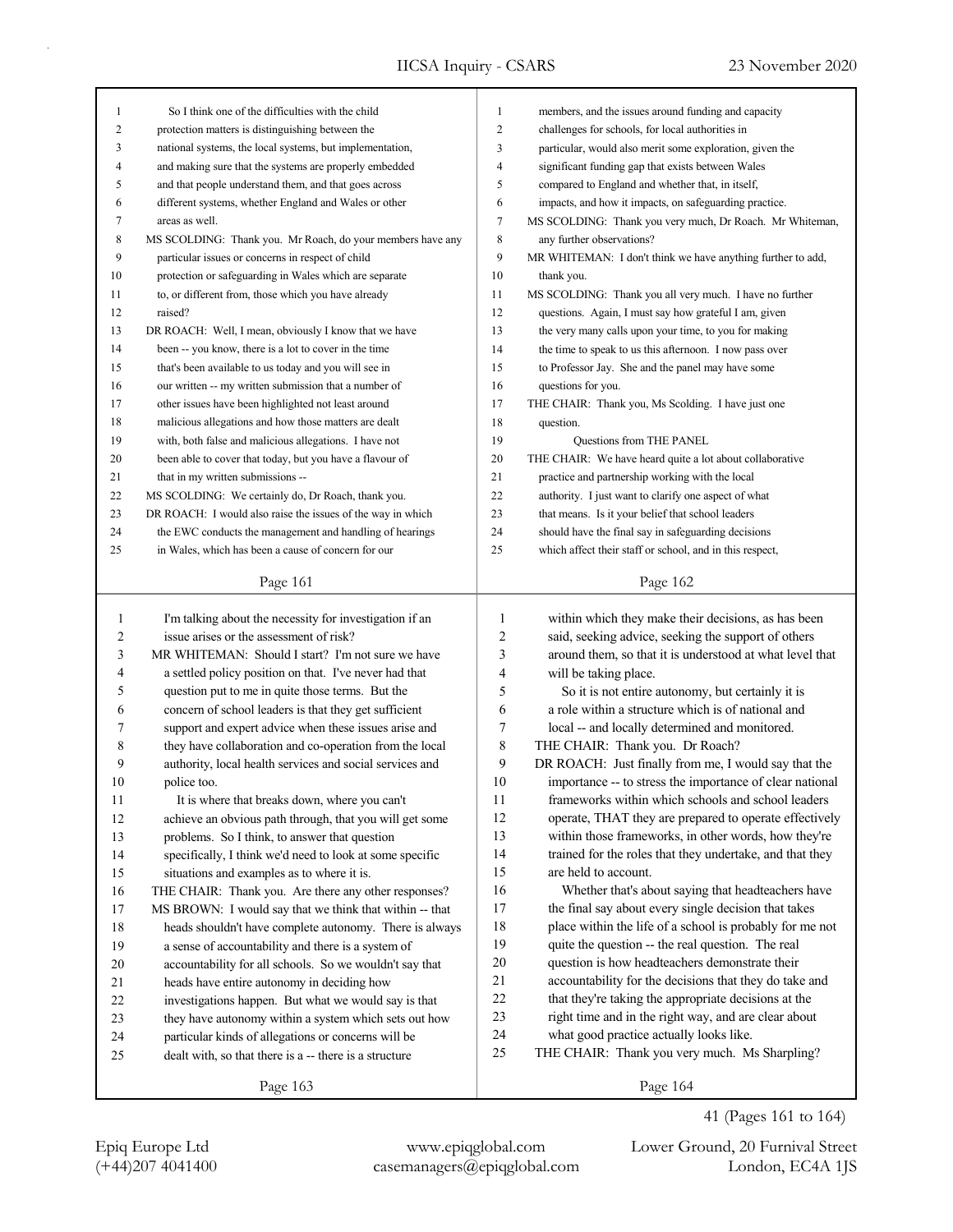| $\mathbf{1}$   | MS SHARPLING: No, thank you, chair.                        | $\mathbf{1}$     | MR PAUL WHITEMAN (affirmed) 105 |  |
|----------------|------------------------------------------------------------|------------------|---------------------------------|--|
| $\sqrt{2}$     | THE CHAIR: Mr Frank?                                       | $\sqrt{2}$       | DR PATRICK ROACH (affirmed) 105 |  |
| 3              | MR FRANK: No, thank you.                                   | $\overline{3}$   | Examination by MS SCOLDING 105  |  |
| $\overline{4}$ | THE CHAIR: Sir Malcolm?                                    |                  | Questions from THE PANEL 162    |  |
| 5              | PROF SIR MALCOLM EVANS: No, thank you.                     | 4                |                                 |  |
| 6              | THE CHAIR: We have no further questions. Thank you very    | $\mathfrak s$    |                                 |  |
| 7              | much to all the witnesses. Thank you.                      | 6                |                                 |  |
| $\,$ 8 $\,$    | (The witnesses withdrew)                                   | $\boldsymbol{7}$ |                                 |  |
| 9              | MS SCOLDING: Thank you. Chair, we have no further evidence | $\,8\,$          |                                 |  |
| 10             | for the day, I have no doubt you will all be very glad     | 9                |                                 |  |
| 11             | to hear. May we adjourn now until 10.30 am tomorrow?       | 10               |                                 |  |
| 12             | THE CHAIR: Thank you, Ms Scolding.                         |                  |                                 |  |
| 13             | MS SCOLDING: Thank you.                                    | $11\,$           |                                 |  |
| 14             | $(4.08 \text{ pm})$                                        | 12               |                                 |  |
| 15             | (The hearing was adjourned to                              | 13               |                                 |  |
| 16             | Tuesday, 24 November 2020 at 10.30 am)                     | 14               |                                 |  |
| 17             |                                                            | 15               |                                 |  |
| $18\,$         |                                                            | 16               |                                 |  |
| 19             | INDEX                                                      | 17               |                                 |  |
| 20             |                                                            | 18               |                                 |  |
|                |                                                            | 19               |                                 |  |
|                | MS SHEILA SMITH (affirmed) 1                               | 20               |                                 |  |
| 21             |                                                            | $21\,$           |                                 |  |
|                | Examination by MS SCOLDING 1                               | 22               |                                 |  |
| 22             | Questions from THE PANEL 55                                | 23               |                                 |  |
| 23             | MRS MICHELLE BAMFORD (sworn) 59                            |                  |                                 |  |
| 24             | Examination by MS BICARREGUI 60                            | $24\,$           |                                 |  |
| 25             | MS AMANDA BROWN (affirmed) 105                             | 25               |                                 |  |
|                | Page 165                                                   |                  | Page 166                        |  |
|                |                                                            |                  |                                 |  |
|                |                                                            |                  |                                 |  |
|                |                                                            |                  |                                 |  |
|                |                                                            |                  |                                 |  |
|                |                                                            |                  |                                 |  |
|                |                                                            |                  |                                 |  |
|                |                                                            |                  |                                 |  |
|                |                                                            |                  |                                 |  |
|                |                                                            |                  |                                 |  |
|                |                                                            |                  |                                 |  |
|                |                                                            |                  |                                 |  |
|                |                                                            |                  |                                 |  |
|                |                                                            |                  |                                 |  |
|                |                                                            |                  |                                 |  |
|                |                                                            |                  |                                 |  |
|                |                                                            |                  |                                 |  |
|                |                                                            |                  |                                 |  |
|                |                                                            |                  |                                 |  |
|                |                                                            |                  |                                 |  |
|                |                                                            |                  |                                 |  |
|                |                                                            |                  |                                 |  |
|                |                                                            |                  |                                 |  |
|                |                                                            |                  |                                 |  |
|                |                                                            |                  |                                 |  |
|                |                                                            |                  |                                 |  |
|                |                                                            |                  |                                 |  |
|                |                                                            |                  |                                 |  |
|                |                                                            |                  |                                 |  |
|                |                                                            |                  |                                 |  |
|                |                                                            |                  |                                 |  |
|                |                                                            |                  |                                 |  |
|                |                                                            |                  |                                 |  |
|                |                                                            |                  | 42 (Pages 165 to 166)           |  |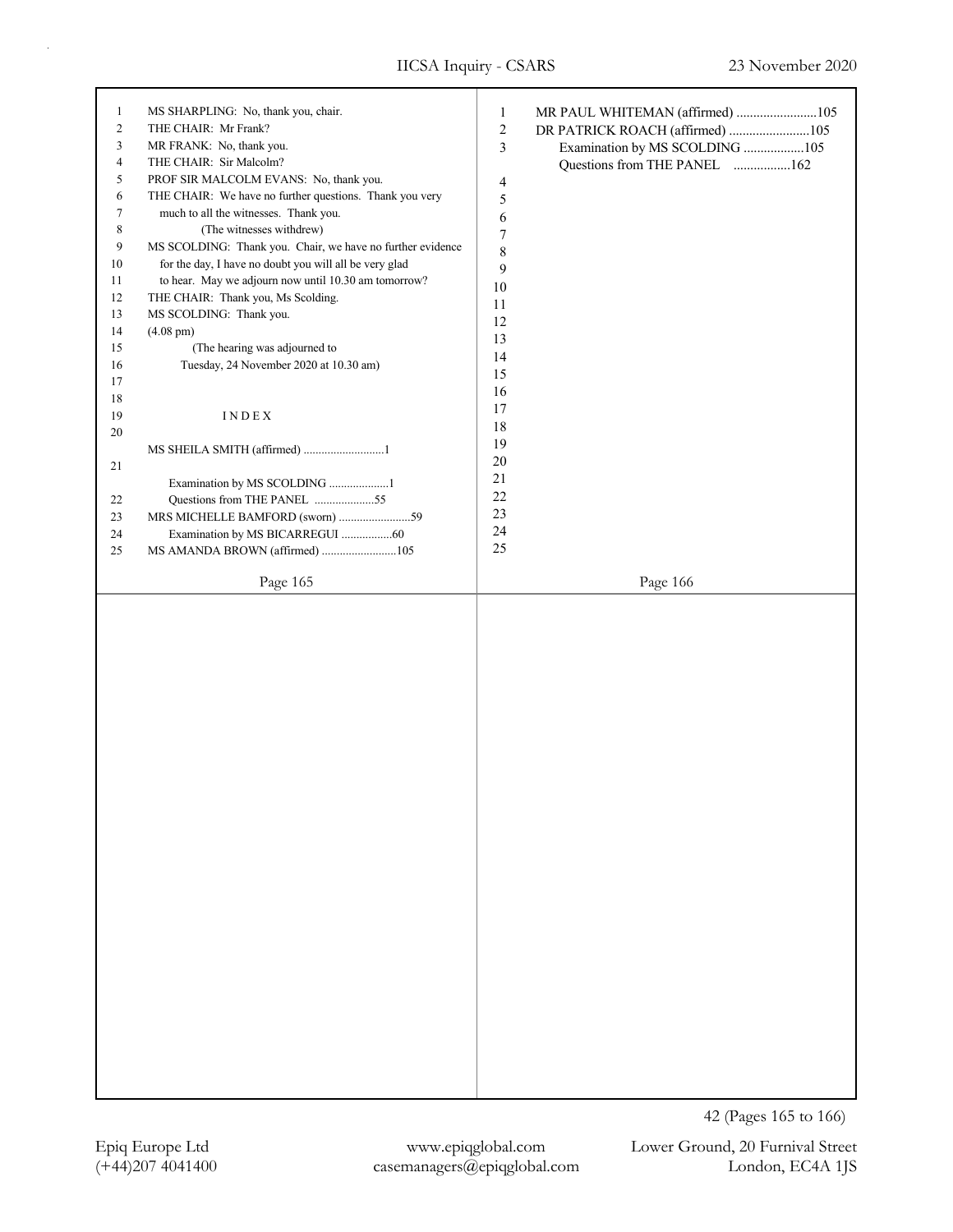| $\mathbf A$            | 127:22                         | 24:19 40:10         | adjournment           | agenda 98:6,7                 |
|------------------------|--------------------------------|---------------------|-----------------------|-------------------------------|
| A12:3 60:18            | academically                   | 127:22              | 77:16                 | ago 89:24                     |
| A300 50:8              | 31:19                          | achieving 32:23     | admitted 47:24        | 158:24                        |
| A320 50:10             | academies 21:12                | 39:20               | adolescence           | agree 13:15                   |
| abdicate 146:9         | 24:6 36:17                     | Achilles 122:6      | 43:3,11 44:23         | 35:12 42:14                   |
| ability 21:18          | 38:17,21 56:17                 | act 8:3 12:19       | <b>Adolescent</b>     | 95:5 114:9                    |
| 23:1 63:11             | 109:22 111:21                  | 136:17              | 40:25                 | 117:22 130:25                 |
| 122:13 124:9           | 131:24                         | acting 2:17 55:8    | adult 70:3 86:15      | 148:15 149:16                 |
| 126:6 127:25           | academy 21:3                   | 62:23 74:16         | adults 26:24          | 154:25                        |
| 146:2 147:3            | 21:17 110:2                    | action 100:8,15     | 69:9 75:17            | agreed 11:25                  |
| able 5:22 8:19         | 134:6 158:4,5                  | 151:25              | 111:12                | 158:25                        |
| 8:21 17:22             | 158:9                          | actioned 87:15      | advance 46:7          | agreeing 146:14               |
| 23:19 38:12            | accept 44:1 88:1               | active 54:2         | 47:8,12,17            | agreement                     |
| 40:2 45:3              | 101:14 103:7                   | 134:7               | advent 55:1           | 78:16                         |
| 63:18 79:13            | 156:5                          | activities 56:6     | advice 9:17 11:6      | aided $1:15$                  |
| 85:4 92:19             | access 5:22                    | 110:22              | 12:1 22:17            | alarm $16:4$                  |
| 94:3 128:19            | 40:23 42:7                     | activity 110:11     | 36:5 40:20            | 82:10,17                      |
| 129:6 130:18           | 43:15 44:10                    | actual 8:22         | 44:12 73:24           | albeit 19:20                  |
| 134:4,9 140:5          | 45:14 85:5                     | 102:13              | 87:24 100:11          | allegation 53:25              |
| 147:16 159:11          | 129:1 131:10                   | add 93:19           | 126:7 131:5,10        | 71:9,19,21                    |
| 161:20                 | accessed 65:8                  | 105:23 113:23       | 135:11,11             | 72:1,6 135:16                 |
| absolute 4:13          | accessible 85:3                | 114:8 115:1         | 136:19 138:10         | 141:1 143:14                  |
| 28:11 52:3             | 138:7                          | 120:25 123:17       | 138:18,21             | 147:23                        |
| 111:21 124:8           | accessing 65:5                 | 127:15,18           | 163:7 164:2           | allegations                   |
| absolutely 26:4        | accidentally                   | 130:23 158:16       | advisor 24:19         | 11:24 27:11,13                |
| 30:15 32:13            | 51:13                          | 162:9               | advisors 24:21        | 38:11 71:12,14                |
| 42:21 43:9             | accompany 81:9                 | added 86:1          | affairs 123:2         | 72:21,24 73:3                 |
| 45:11 51:12            | 81:21                          | addition 44:11      | affect 162:25         | 73:10,14 74:15                |
| 87:22,23 93:24         | account 15:10                  | additional 6:13     | affirmed 1:7          | 87:3 139:12,17                |
| 94:12 112:5,9          | 164:15                         | 9:22 21:24          | 105:1,2,3             | 139:24 140:11                 |
| 115:19 119:9           | accountabilities               | 53:13 60:16         | 116:6 165:20          | 142:5 149:23                  |
| 155:15 157:16          | 127:3                          | 132:13 152:14       | 165:25 166:1,2        | 161:18,19                     |
| <b>abuse</b> 4:5 26:19 | accountability                 | addressed 23:23     | afforded 64:7         | 163:24                        |
| 43:8 45:24             | 133:24 152:14                  | 153:5               | afraid $114:6$        | alleged 143:8                 |
| 48:13,13 57:13         | 155:25 156:4                   | adduce 104:6        | afternoon             | 145:20                        |
| 57:14 67:12            | 156:14 158:23                  | adduced 104:19      | 162:14                | allow $146:9$                 |
| 69:10 70:6,20          | 163:19,20                      | 109:3               | afternoons            | allowed 81:9                  |
| 71:12 74:15            | 164:21                         | adequate 12:24      | 84:11                 | 126:1,1                       |
| 90:1 140:1,17          | accreditation                  | 51:19 112:21        | age 28:25             | allowing 81:21                |
| 140:18 142:6           | 121:19,24                      | 113:24 119:22       | agencies 11:7         | allows 110:18                 |
| 145:20 147:24          | 124:2 158:9                    | 121:22 128:12       | 31:12 55:15           | alluded 130:11                |
| 149:24                 | accrediting 37:9               | 144:6               | 74:16 152:23          | 152:1                         |
| abused $25:11$         | accused 139:2                  | adequately<br>127:2 | 153:2                 | alongside 2:12                |
| abuser $95:1,21$       | achieve 125:4                  |                     | agency 6:3            | 9:20 40:9                     |
| academic 25:4,9        | 163:12                         | adjourn $165:11$    | 94:22,24 96:3         | 115:23 130:6                  |
| 66:3 100:18,21         | achieved 157:22<br>achievement | adjourned<br>165:15 | 111:7 112:25<br>123:5 | altered 137:23<br>alternative |
|                        |                                |                     |                       |                               |

Epiq Europe Ltd www.epiqglobal.com Lower Ground, 20 Furnival Street<br>(+44)207 4041400 casemanagers@epiqglobal.com London, EC4A 1JS www.epiqglobal.com Lower Ground, 20 Furnival Street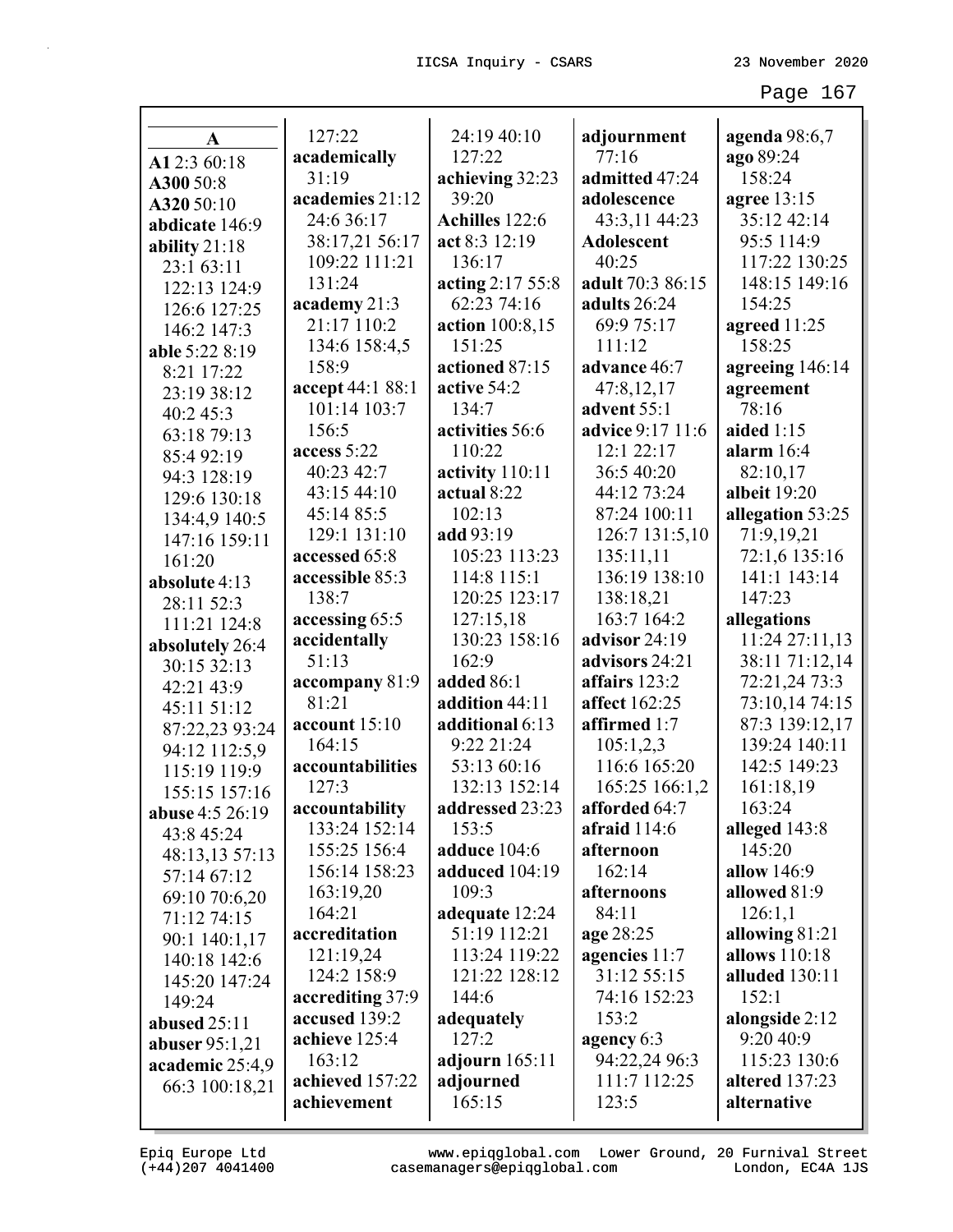|                   | 72:24                  |                              | ASP000483         | 57:21             |
|-------------------|------------------------|------------------------------|-------------------|-------------------|
| 153:6             |                        | 22:5,24 44:18<br>50:10 56:16 |                   |                   |
| alternatives      | appear $5:10$          |                              | 104:11            | attended 9:16     |
| 143:18            | 27:11 52:7,8           | 98:13 100:6                  | aspect 46:11      | 58:2,16,21        |
| <b>AMANDA</b>     | 60:9 73:4              | 116:3,17 120:8               | 70:2 87:10        | attention 30:6    |
| 105:1 165:25      | appeared 26:9          | 127:13 133:23                | 92:2 162:22       | 38:5 73:4         |
| ambition 160:15   | 30:5                   | 134:21 145:7                 | aspects $3:13,16$ | 87:11 127:22      |
| ambitions         | appears 33:1           | areas $74:12$                | 68:11             | audible 35:5      |
| 160:20            | 159:12                 | 115:13 118:1,4               | aspirations       | audit 8:24 14:8   |
| ambitious 29:25   | appendices             | 123:8 130:9                  | 157:23            | 20:17 21:22       |
| amended 38:14     | 72:16                  | 134:3,9 140:17               | assertions 13:9   | 22:7,17 23:13     |
| amount 141:19     | appendix 74:10         | 158:22 161:7                 | assess 141:25     | 24:2,3 34:20      |
| annex $33:2$      | applies 70:25          | arguable 10:25               | assessing 30:6    | 57:8 58:6,7,9     |
| anniversary       | 114:4 158:21           | argue 157:17                 | assessment        | 157:9             |
| 46:15             | apply $70:24$          | arguments                    | 18:13 22:9        | auditing 57:1     |
| annual 8:24,25    | 112:11 116:23          | 149:3                        | 32:8 81:13        | 98:17             |
| 23:13 58:6,7,9    | 144:25 159:15          | arises 163:2                 | 113:21 141:24     | audits 8:25       |
| 99:4,7            | 160:8                  | arising $133:14$             | 163:2             | 13:18,19 14:6     |
| answer 27:22      | appraisal 37:21        | 155:19                       | assist $48:25$    | 57:2              |
| 35:5 48:5 54:3    | appreciate             | arose 73:12                  | 144:19 155:2      | August 2:4        |
| 55:11 58:12       | 56:22 151:16           | arrangements                 | assistance 126:6  | 109:3             |
| 93:10 103:5       | approach 85:6          | 3:21 8:7 12:3                | assistant 104:10  | Australia 149:8   |
| 105:20 124:20     | 101:22 102:2           | 22:24 37:20                  | assistants 26:10  | 151:6             |
| 124:22 156:20     | 102:17 126:20          | 38:23 47:4                   | 84:21             | <b>Australian</b> |
| 163:13            | 138:5 160:13           | 122:15 130:3,4               | associated 122:5  | 151:9             |
| answered          | approaches             | 132:1 134:18                 | association 9:21  | authorities 2:20  |
| 102:24 103:4      | 122:13                 | 135:6                        | 106:21            | 6:22 10:2         |
| answering 24:5    | appropriate            | arrest 7:7 8:15              | assume 58:4       | 32:13 36:10,17    |
| 51:9              | 11:5 22:19             | 41:24 43:3                   | 129:16            | 38:19 119:14      |
| answers 143:23    | 24:10 35:16            | 46:16 62:2                   | assumes 34:11     | 130:5, 14, 16, 17 |
| anticipated 5:7   | 42:3 49:3,4            | 79:17 98:18                  | assuming $37:13$  | 133:22 134:1,4    |
| anticipating 5:2  | 73:25 74:4             | 104:16                       | assumption        | 134:19 137:10     |
| anybody 18:17     | 77:12 118:18           | arrested 61:25               | 16:25 135:14      | 138:1,6 145:15    |
| 32:11 47:11       | 120:2 137:2,3          | 82:1                         | assurance 113:6   | 152:24 162:2      |
| 65:5 99:9         | 142:5 144:17           | arrival 66:18                | assure $6:6,9$    | authority 3:14    |
| anymore 38:25     | 151:24 164:22          | 67:4                         | assured 76:11     | 3:21,22 6:21      |
| anyway $151:9$    | appropriately          | aside 147:9                  | atmosphere        | 8:5,69:20         |
| Apart 8:1         | 125:10                 | asked 1:21                   | 146:1,3           | 10:22 11:17,24    |
| apologies 37:25   | approved               | 12:17,18 14:23               | attain $25:10$    | 12:3,18 16:13     |
| 50:1              | 113:16                 | 48:10 73:18                  | attainment        | 16:20,23 17:16    |
| apologise 4:4     | approximately          | 76:15 77:24                  | 24:23 25:9        | 20:11,14,16       |
| 45:5 48:2,16      | 108:5                  | 96:12 101:16                 | 29:23 30:5,14     | 21:16,24 24:13    |
| 51:11 136:11      | <b>April</b> 8:4 79:11 | 101:18 102:22                | attainments       | 27:12 36:21       |
| apologised        | 86:11 87:5             | asking $19:10$               | 29:19             | 39:10 43:13       |
| 47:23,25 48:7     | 109:6                  | 48:21 50:18                  | attend 21:23      | 46:18 50:23       |
| apology $48:4,19$ | architecture           | 58:16,1760:15                | 58:8 59:1         | 54:22,24 55:3     |
| apparent 30:3     | 121:2,13,22            | 61:191:19                    | 99:22,23 133:4    | 55:7,15 56:2      |
| apparently        | area 10:25 21:15       | 96:2,11 101:14               | attendance        | 56:20 57:1        |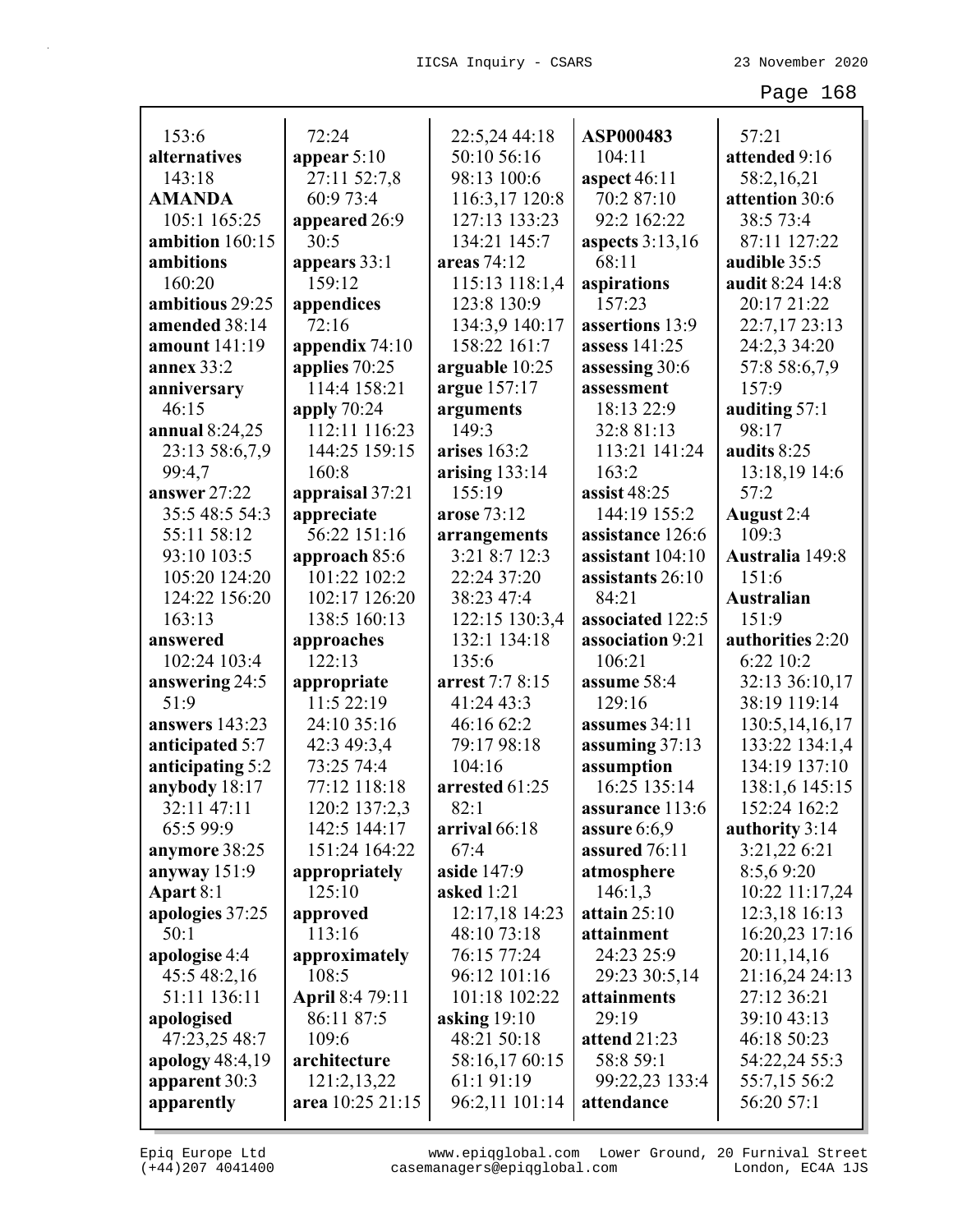|                  |                        |                         | 6:24 14:24              |                         |
|------------------|------------------------|-------------------------|-------------------------|-------------------------|
| 75:8 76:8        | awareness 21:25        | 103:17,18,19            |                         | blatant $82:5,5$        |
| 88:25 94:16      | B                      | 104:2,23                | 15:1 50:4 61:1          | blight 139:2,3          |
| 97:20 98:13,16   | <b>B22</b> 15:18       | 165:23                  | 122:16 149:19           | <b>block</b> 25:8       |
| 100:22 101:1     | <b>B23</b> 10:13       | <b>Bamford's 5:17</b>   | 150:3 156:6             | <b>board</b> 13:19      |
| 109:24 130:20    | B4 29:21               | bar 27:16 49:23         | 157:19                  | 15:2 17:11              |
| 131:13,17,22     |                        | barrier 72:8            | believed 96:7           | 34:22 46:18             |
| 133:17 134:20    | back 9:16 16:11        | barriers 70:10          | <b>bells</b> 16:4 82:10 | 55:3 104:13             |
| 134:24 137:22    | 20:21 23:21            | 70:10                   | 82:17                   | 123:7                   |
| 142:10,22        | 24:12 27:9,10          | <b>base 45:5 56:8</b>   | benchmarks              | <b>boards</b> 126:18    |
| 143:25 144:4     | 32:14,15 33:7          | <b>based 34:21</b>      | 100:20 112:7            | 128:13 129:13           |
| 145:7 147:6      | 35:20 43:20            | 103:8 125:18            | 113:8                   | 130:7                   |
| 154:11 162:22    | 50:1 51:3              | basic $21:25$           | benefit 12:25           | <b>bodies</b> 9:22 38:6 |
| 163:9            | 65:16 66:6             | 102:6 139:8             | 24:19 42:10,21          | 38:20 128:13            |
| authority's 16:6 | 68:7 73:5              | basically 81:18         | 45:24 114:3             | 129:25                  |
| automatic        | 78:20 79:1             | 125:12                  | 118:5 131:3             | <b>body</b> 8:10 22:22  |
| 138:15 143:24    | 87:10,22 88:9          | basis $14:24$           | best 2:8 39:20          | 148:2 154:10            |
| automatically    | 91:11 93:18            | 63:14 111:1             | 60:24 61:13             | booklet 66:5            |
| 142:21 148:13    | 94:19 96:13,15         | 119:12 125:23           | 100:14 106:10           | bottom 34:24            |
| autonomy 122:4   | 102:20,24              | 125:24,24               | 106:17 107:18           | bought 92:25            |
| 123:14 163:18    | 106:3 118:20           | 133:4 145:6             | 107:24 108:22           | boundaries              |
| 163:21,23        | 118:23 130:19          | <b>bear</b> 136:16      | 108:24 132:18           | 26:23                   |
| 164:5            | 136:25 137:18          | becoming $2:16$         | 139:16,24               | <b>boundary</b> 134:1   |
| availability     | 138:4,11 139:7         | beginning 66:3          | 140:3 155:25            | <b>box</b> 46:9         |
| 17:10            | 144:11 150:10          | 102:21 112:10           | 156:1                   | branch $40:10$          |
| available 11:5   | backed 148:4           | 112:14 115:24           | better 17:6             | break $1:16,17$         |
| 15:8 18:21       | 149:24                 | 117:2 156:8             | 57:16 91:10             | 41:7,9,14,16            |
| 25:17 35:7       | background             | begins 43:4             | 132:15 140:4            | 49:6,13,14,18           |
| 37:19 40:14,16   | 49:21                  | 123:20                  | beware $33:17$          | 52:10,15 60:10          |
| 76:4,21 77:25    | backstop 24:2          | <b>behalf</b> 4:3 48:20 | <b>beyond</b> 151:25    | 60:11 78:7              |
| 99:25 145:9      | balance 19:16          | 61:4 102:23             | <b>Bicarregui</b>       | 118:19,25               |
| 159:11 161:15    | 19:22,25 21:6          | <b>Behan</b> 80:23      | 59:20,21 60:1           | 119:2                   |
| averse 53:12     | 123:21,22              | behaving 70:16          | 60:2 77:11,13           | <b>breaks</b> 163:11    |
| avoid 135:4      | 124:7 150:19           | behaviour 7:6           | 77:18,19                | <b>brief</b> 4:2 49:6   |
| avoided 151:22   | balanced 126:20        | 15:24 28:17             | 103:17 104:4            | 52:10                   |
| <b>Avon</b> 6:15 | 155:15                 | 82:20 90:25             | 104:21 165:24           | briefed 44:20           |
| award 31:8       | <b>Bamford</b> 5:4 6:1 | 92:5 99:4               | big 63:1871:22          | briefly $5:1$ 15:15     |
| awards 32:12     | 6:5 12:11,17           | 146:7                   | 94:11                   | 104:6                   |
| aware 6:15 11:3  | 17:19 59:22,24         | behaviours              | bit 32:20 33:8          | bring $105:12$          |
| 18:16 19:6       | 60:2,18,20             | 69:19 70:9,23           | 35:10 43:11,21          | 110:12 116:11           |
| 40:24 44:3,20    | 61:1,14,14             | 71:4 82:22              | 44:16,16 45:19          | 118:3 136:16            |
| 47:5,20 67:2     | 67:17 68:4,25          | 90:20 97:25             | 64:19 67:5,7            | brings $69:17$          |
| 76:3 80:22       | 74:17 77:20            | <b>belief</b> 2:8 60:24 | 69:2,12 72:17           | <b>Bristol</b> 132:24   |
| 81:7,20 86:9     | 79:9 80:2,14           | 97:1 106:11,18          | 74:17 84:5              | <b>broad</b> 113:18     |
| 89:15 94:25      | 86:20 87:6             | 107:19,25               | 86:24 87:7              | broader 45:21           |
| 97:9,12,13       | 89:17 94:20            | 108:23,25               | 89:11 91:14             | 45:25 52:2              |
| 154:12,13        | 95:23 96:21            | 162:23                  | 92:16 94:19,20          | 160:14                  |
| 155:14           | 100:16 102:20          | <b>believe</b> 3:25 6:7 | 120:20                  | broadly $10:18$         |
|                  |                        |                         |                         |                         |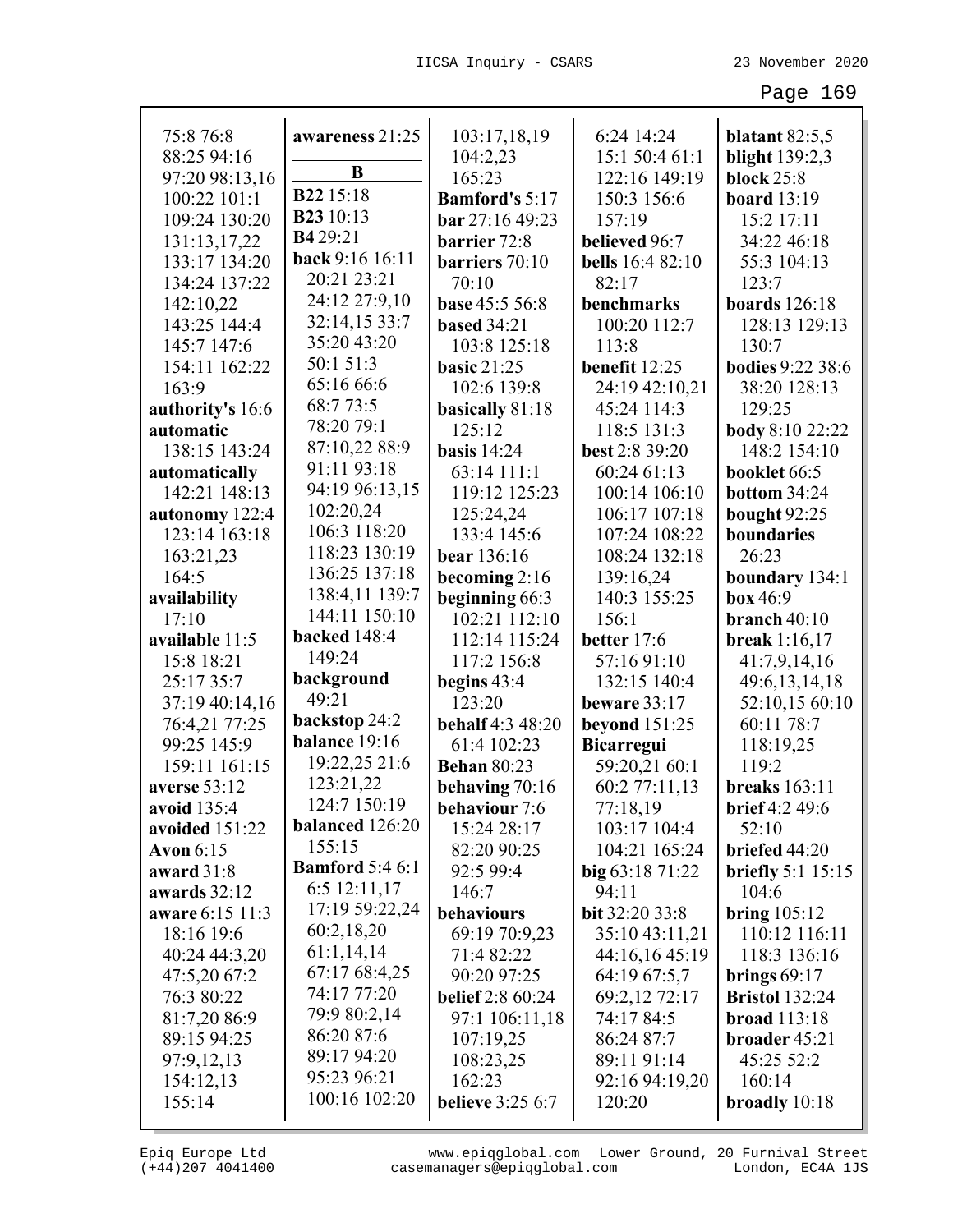| 130:25                 | $\mathbf C$       | 31:4 34:14,19    | 157:18 160:19     | 89:1 95:19       |
|------------------------|-------------------|------------------|-------------------|------------------|
| <b>broke 77:20</b>     | call 16:7 53:22   | 35:9 41:2 46:6   | 160:21 161:22     | 103:10,11        |
| brought 3:12           | 74:6 142:16       | 46:13 52:22      | 164:5             | challenges 54:15 |
| 27:1 46:8              | 147:13            | 58:5 66:12       | certificate 116:9 | 130:10 162:2     |
| 47:24                  | called 9:21       | 94:22 98:19      | 117:24 118:2      | challenging 20:4 |
| <b>Brown</b> 104:24    | 10:14 75:16       | 100:21 104:17    | 118:12            | chance 89:19     |
| 105:1 107:11           | 79:20 158:23      | 133:19 138:14    | certification     | change 38:23     |
| 107:17,20,23           | calling 159:13    | 140:13 141:3     | 121:5             | 101:22 138:9     |
| 108:1,2,5,8,10         | calls 105:7 159:1 | 142:23 150:13    | cetera 32:1       | changed 39:1     |
| 108:15 110:4,9         | 162:13            | 154:15 159:25    | 38:11,11 81:15    | 79:1 95:25       |
| 110:17 111:11          | candid 153:18     | cases 11:23 16:2 | 131:19,19         | 101:15 137:23    |
| 114:7,9 115:2          | candour 153:8,8   | 74:14 86:4       | chair 1:3,5,22    | 159:4            |
| 115:7 118:16           | 153:9, 12, 13, 25 | 150:24 153:7     | 4:22 5:5,5 6:9    | changes $118:10$ |
| 118:22 119:2,7         | 154:13,22         | cast 140:6       | 18:24 19:15,18    | 118:11 154:1     |
| 120:4 127:14           | 155:1,13          | categories 67:12 | 20:2 23:22        | changing 38:19   |
| 127:18 128:11          | capability 54:11  | category 16:25   | 33:3 41:5,7,11    | 138:11           |
| 128:24 130:23          | capable 135:11    | cause 50:16      | 41:12 49:5,14     | chaotic 83:8     |
| 131:11,25              | capacity 127:19   | 157:4 161:25     | 49:15,16 52:10    | 138:7            |
| 133:8 139:10           | 132:14 155:11     | caused 4:8       | 52:12 55:18,20    | characterise     |
| 139:23 140:6,7         | 155:16 160:23     | caveat 33:17     | 55:22 56:4,11     | 7:23             |
| 140:13 149:21          | 162:1             | ceiling $28:12$  | 56:22,25 57:7     | characteristics  |
| 150:2 155:4,5          | cards 43:25       | cent 14:9 21:16  | 57:21 58:1,4,7    | 17:22            |
| 155:23 156:3           | care 7:21 25:6    | 23:14 81:14      | 58:14 59:2,8      | charge $11:10$   |
| 160:1,9 163:17         | 39:16 53:23       | central 101:2    | 59:10,11,13,14    | check 9:15 56:5  |
| 165:25                 | 61:10 70:1        | 134:25           | 59:15,19,21       | 101:2            |
| budget 64:5            | 91:6,7 100:4      | centre 148:17    | 60:16 77:11,13    | checks 58:1      |
| build $65:3$           | 127:21 128:1      | centred 69:21    | 77:18,19 97:21    | 102:6            |
| 124:14                 | cared 83:17,17    | 70:9,13          | 103:17,19,21      | chief 37:13      |
| building 25:8          | career 3:2 30:19  | certain 37:4     | 103:22,23,25      | 104:10           |
| 64:25 65:2             | 118:13            | 81:8 82:9        | 104:1,2,4,12      | child 2:25 3:3,7 |
| 120:7 132:14           | careers 116:1     | 140:8            | 104:15,18,20      | 7:3 12:4 17:13   |
| 132:16 155:18          | carefully 14:21   | certainly 6:18   | 104:24 118:18     | 19:10 20:8,17    |
| buildings 65:7         | 16:3              | 25:13,20 42:15   | 118:21 159:21     | 21:19 23:1       |
| builds $137:1$         | carers 6:19       | 43:19 69:16      | 162:17,20         | 24:21 25:6       |
| bullet $11:18$         | carpet 79:25      | 75:6 81:5 90:3   | 163:16 164:8      | 32:4 35:22,24    |
| <b>bundle</b> 1:13 2:4 | 80:2 90:22        | 99:13,15 100:2   | 164:25 165:1,2    | 37:2 39:13       |
| 15:18 29:21            | carried 111:2,4   | 114:13 115:7     | 165:4,6,9,12      | 40:25 42:16      |
| 60:6,19 75:18          | 156:7             | 116:2,17         | chairs $19:19$    | 44:4 50:8 62:9   |
| 95:4 106:6             | carries 147:20    | 121:12 122:9     | 20:3 21:5         | 62:9,14,24       |
| 107:13 108:17          | carry $34:15$     | 129:2,9 134:22   | challenge 19:17   | 63:2,7 64:11     |
| bundles $105:10$       | 51:16 63:11       | 135:20 136:12    | 19:18 53:7        | 65:16,19,25      |
| burdens $152:14$       | 111:8 129:14      | 136:22,24        | 54:17 74:2        | 68:12,13 69:22   |
| business $22:15$       | 142:10 144:11     | 145:11 148:17    | 92:19,20 93:24    | 70:2,3,13,14     |
| buy $13:720:21$        | carrying 145:19   | 148:25 149:8     | 94:4,14 97:24     | 74:13 76:1       |
| 99:12                  | case 25:14 26:20  | 151:8,18         | 97:24             | 78:15 84:22      |
| buyer $33:17$          | 29:17 30:9        | 153:25 154:13    | challenged        | 86:14 88:11      |
| buying $38:24,25$      |                   | 155:12 157:13    | 73:15 74:6        | 91:22,24 92:6    |
|                        |                   |                  |                   |                  |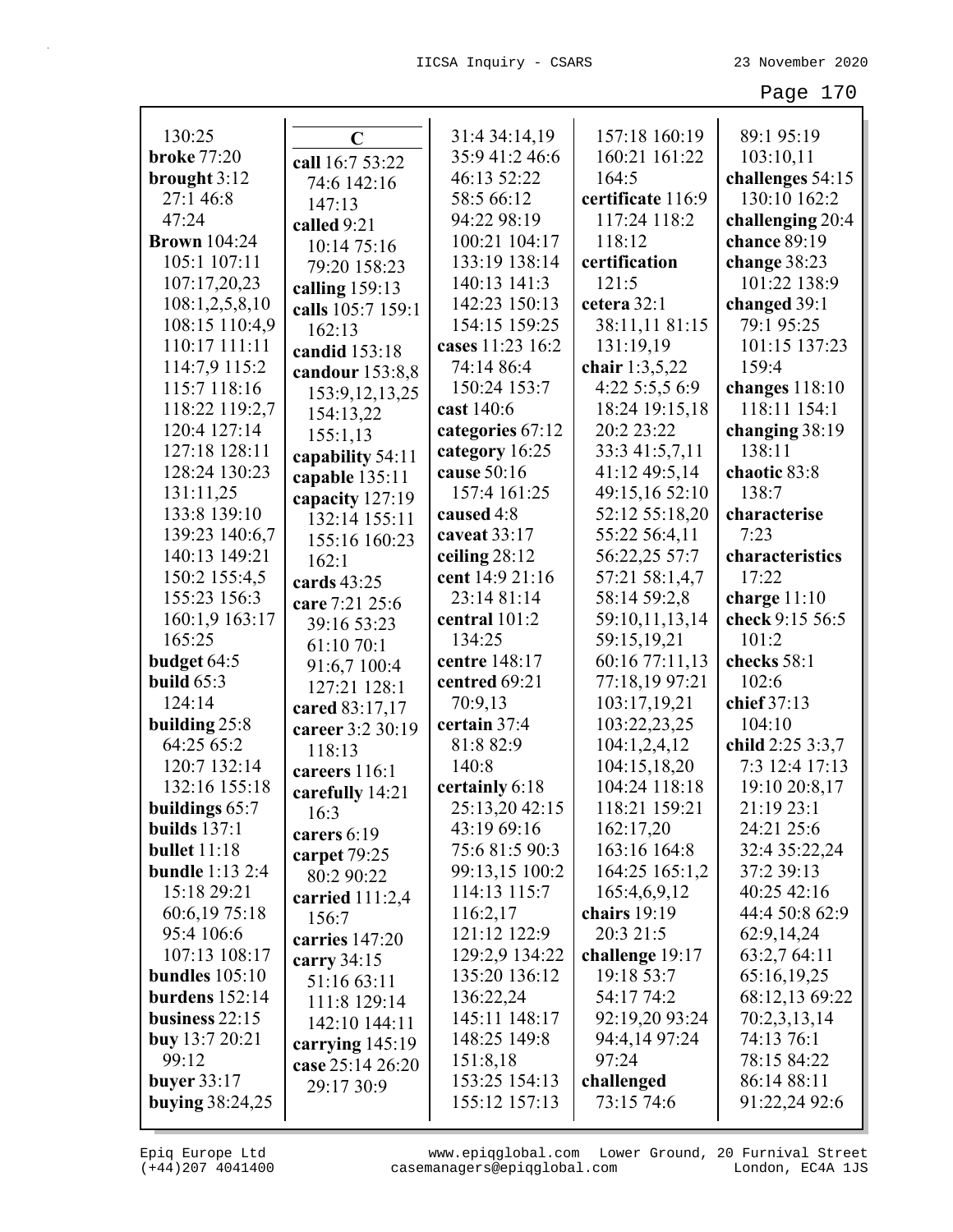| 109:16 110:5    | 123:19 124:5       | 140:23 142:25      | closely 31:16   | 153:20           |
|-----------------|--------------------|--------------------|-----------------|------------------|
| 111:16 112:21   | 125:14,22          | 144:24             | 115:12          | comes 81:5       |
| 113:3,25        | 127:20 128:2       | class 78:25 79:4   | cluster 145:6   | 86:12 122:14     |
| 114:12,22       | 128:17 134:3       | 79:4,7,22          | co-led 39:22    | 123:3 127:8      |
| 115:9 116:4     | 138:12 141:12      | 81:14,18 85:3      | co-operation    | 138:4 143:4      |
| 117:4,21 119:4  | 141:17 142:1       | 85:5 86:14,19      | 11:7 124:4,6    | 157:8            |
| 122:17 125:2    | 145:23 146:4,7     | 90:7,9,19,21       | 147:5 163:8     | comfort 89:11    |
| 126:23,24       | children's 1:24    | 101:13             | codes $53:6$    | coming $28:10$   |
| 128:5,20        | 2:15,16,22,24      | classroom 25:23    | cognisant 6:8   | 31:9 44:9        |
| 129:18,18       | 3:19 6:11,12       | 63:7 64:22         | 46:14           | 46:24 64:23      |
| 133:18 139:25   | 6:16,177:21        | 65:5,6,14          | coherent 121:15 | 65:4 66:13       |
| 140:17,18       | 13:19 27:9         | 84:21 114:19       | coincided 46:15 | 69:6 101:18      |
| 141:18 142:20   | 61:13 115:6        | classrooms         | collaboration   | 105:6 128:11     |
| 145:20 147:23   | 131:14             | 64:17 65:3,6       | 163:8           | 139:7,10         |
| 148:12 149:24   | choice 20:22       | 65:10              | collaborative   | comment 32:5     |
| 157:4 160:3     | choose 20:21       | clear 4:17 8:21    | 162:20          | commentary       |
| 161:1,9         | 22:1 119:17        | 15:3,7,19 17:2     | colleague 1:15  | 158:20           |
| children 4:5,8  | 152:12             | 19:9 22:3 26:3     | 30:17           | commission       |
| 4:13 10:15      | chose 85:10,11     | 29:22 31:25        | colleague's     | 21:8 22:5        |
| 14:16 15:2      | 85:12              | 43:9 47:1          | 28:17           | 55:12 158:23     |
| 16:1 17:11      | chosen 85:1        | 58:14 66:8         | colleagues 2:12 | 159:6            |
| 22:24 23:25     | Chris 5:15,22,25   | 71:6 73:21         | 17:22 31:24     | commissioned     |
| 25:8,9 26:4,5,6 | 40:11 48:7,19      | 75:9 80:14         | 59:8 114:9      | 57:12,15         |
| 26:8,20,24      | 103:10,11          | 82:4 93:3,13       | collective 23:9 | commissions      |
| 27:2,4,15,18    | <b>Christmas</b>   | 94:4 98:23         | college 89:9    | 159:5            |
| 27:19 29:8      | 77:22              | 112:6,9 115:19     | colleges 11:9   | commitment       |
| 30:7,20 33:19   | <b>Christopher</b> | 117:1,7,11         | 109:11,12       | 157:14           |
| 40:17 42:11     | 62:24              | 121:14 122:12      | collegiality    | communicate      |
| 44:9,19 45:2    | cipher 50:5,14     | 122:20 126:12      | 152:22          | 63:17            |
| 46:17 48:13     | circular 67:13     | 140:2,25           | collegiately    | communicated     |
| 50:12 53:6,24   | circumstances      | 157:14 160:11      | 120:7           | 66:22            |
| 54:6 55:2 61:5  | 38:15 43:16        | 160:24,25          | come 23:21      | communication    |
| 61:10 69:23     | 120:1              | 164:10,23          | 50:23 57:24     | 7:5 100:2        |
| 70:19 71:11     | <b>City</b> 132:25 | clearer 98:21      | 66:19 67:18     | communicatio     |
| 73:6,8 74:11    | civil 47:23        | clearly $8:4$ 13:2 | 73:3 75:2       | 75:3             |
| 75:17 78:12,25  | claims $47:23$     | 13:8 16:17         | 79:22,25 84:6   | community        |
| 79:4 81:9       | 48:3               | 18:11 22:14,16     | 87:16 89:6      | 25:18 48:8       |
| 82:13 83:9,17   | clarification      | 24:25 34:9         | 92:14 97:15     | compared 162:5   |
| 83:22 86:19     | 35:10 56:25        | 44:14 95:7,17      | 99:14 100:14    | compel 37:3      |
| 87:4 96:22      | 151:17             | 95:25 110:10       | 107:5 110:19    | compellingly     |
| 101:3,4,4,12    | clarifies 6:23     | 133:21 134:12      | 118:20,23       | 81:5             |
| 101:13,16,18    | clarify $4:12$     | climate 97:23      | 121:8 127:16    | compels $149:18$ |
| 101:20 104:13   | 55:22 162:22       | 146:1              | 130:19 135:24   | competencies     |
| 110:19,20       | clarity 111:21     | clinging $79:23$   | 136:25 137:18   | 35:1             |
| 111:12 114:22   | 122:9 124:8,19     | close 89:11        | 140:5 142:15    | complacency      |
| 115:9,12        | 134:14 136:11      | 147:14             | 145:4 149:5     | 97:3             |
| 119:21 122:2    | 136:16,24          | closed 29:6        | 150:10 153:15   | complacent 97:1  |
|                 |                    |                    |                 |                  |

(+44)207 4041400 casemanagers@epiqglobal.com London, EC4A 1JS www.epiqglobal.com Lower Ground, 20 Furnival Street

л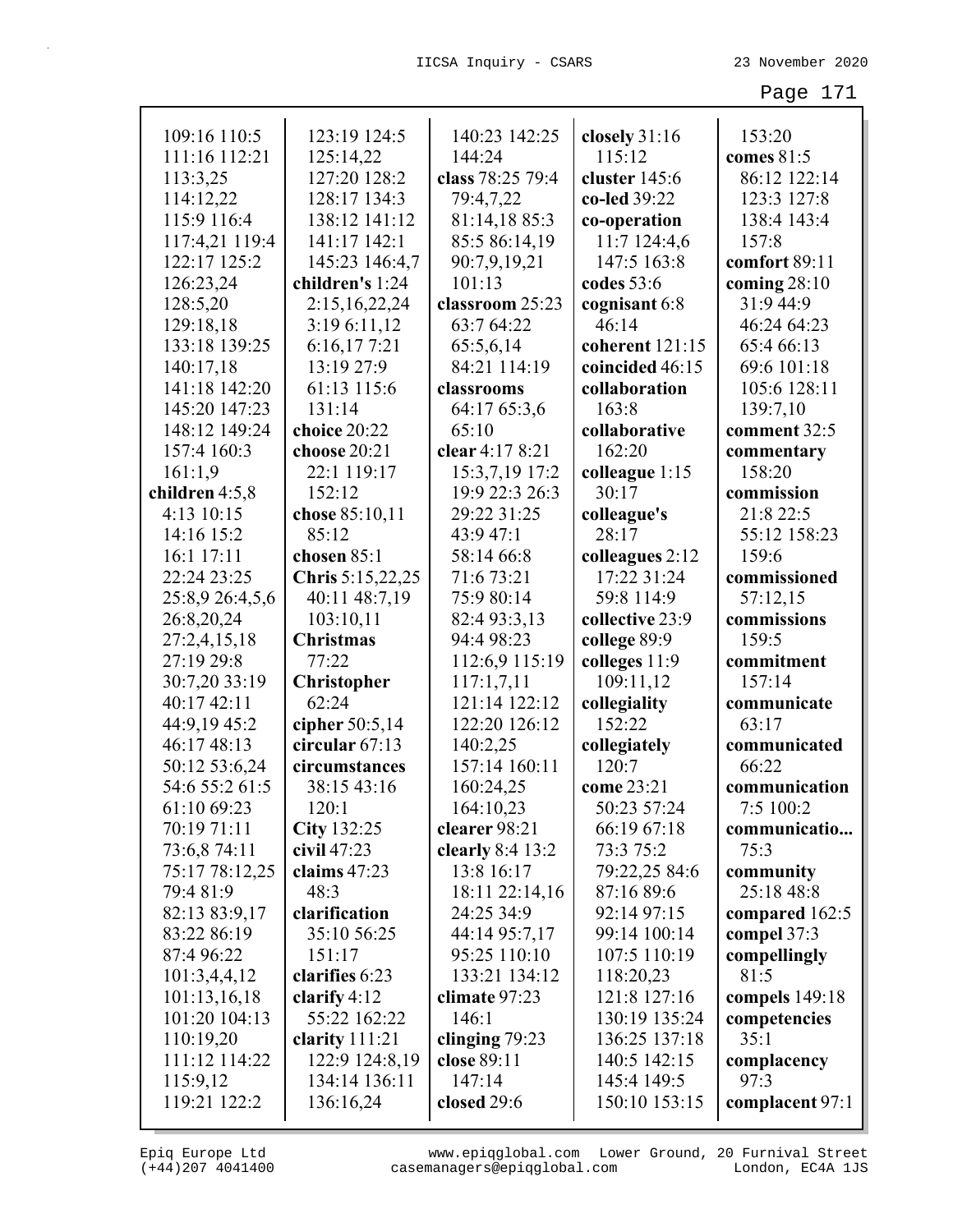| complaint           | 89:6,25 92:4                | conference 68:1  | 150:11                          | contents 47:21         |
|---------------------|-----------------------------|------------------|---------------------------------|------------------------|
| 148:20              | 122:1 150:17                | 68:2,3,5,20      | considered                      | context 8:16           |
| complaints          | 151:5                       | conferences      | 143:16,18                       | 17:7 30:22             |
| 137:12              | concerning                  | 68:7,15 69:5     | 159:3                           | 56:13 111:13           |
| complete 5:19       | 138:13 150:23               | conferencing     | considering                     | 112:9 113:3            |
| 29:11 120:5         | concerns 5:9,18             | 83:23            | 149:2 153:3                     | 121:10 133:23          |
| 163:18              | 7:19 14:22                  | conferred 8:8    | consistency                     | 144:25 154:5           |
| completely 39:2     | 18:1 26:12,22               | confidence       | 117:19,25                       | contextually           |
| 145:22 151:1        | 27:1 30:16                  | 15:12 19:20      | 118:3 138:5                     | 68:9                   |
| complex 3:5         | 66:19 72:22                 | 125:9,10         | 139:8                           | continually 66:5       |
| 142:16,23           | 73:12,1785:8                | 136:17 137:1     | consistent 119:5                | continue 4:14          |
| 146:19 147:2        | 85:23 86:3,18               | 137:16 138:17    | 138:17 141:7                    | 5:16 13:7 14:7         |
| complexity 54:9     | 87:24 94:3                  | 139:13 140:24    | consistently                    | 124:2                  |
| 142:3,14            | 99:1 102:12                 | 155:9 160:24     | 138:4                           | continued              |
| compliance          | 110:5 111:9,18              | confident 80:25  | consolidated                    | 117:25 126:2           |
| 22:17 57:2          | 123:1,2 125:7               | confidential     | 119:12,20                       | continues 13:11        |
| 122:25              | 125:22,25                   | 33:2             | consolidation                   | 14:8                   |
| compliant 23:16     | 127:6,9 135:7               | confidently 10:3 | 119:15 132:14                   | continuing             |
| 58:10,18 98:4       | 135:9,20,23,23              | configured       | constable                       | 59:22 115:25           |
| complicated         | 137:12,17                   | 64:20            | 104:10                          | 116:13                 |
| 141:14 148:8        | 139:11 140:15               | confirm 2:5 4:12 | constant 98:8                   | continuous             |
| complimentary       | 145:2,10 146:3              | 13:15 14:3       | constantly 61:10                | 64:24                  |
| 101:20              | 154:14 156:9                | 106:8 108:19     | constitute 95:17                | contracts 16:10        |
| comply 11:25        | 156:23 157:3                | 108:21,22        | constraints 64:6                | contractual            |
| 112:8               | 158:18 160:5                | confirmed 14:6   | constructed                     | 123:4                  |
|                     | 161:9 163:24                | confirms 146:11  | 2:11 154:24                     | contribute             |
| component<br>112:12 | conclude 104:4              | conflicts 139:21 | consultation                    | 105:21,23              |
| compulsion          | conclusion 4:17             | confused 50:5    | 88:7 152:9,11                   | contribution           |
| 109:25 153:16       | 4:21,23 9:24                | confusion 143:5  | consultations                   | 130:1,2                |
| compulsory          | 40:1 100:14                 | connection 50:2  | 100:5                           | control 138:23         |
| 38:10               | 149:18                      | connections      |                                 | controlled 99:10       |
|                     |                             | 18:22            | consulting 51:3<br>contact 7:22 |                        |
| computer 51:11      | conclusions<br>36:14 156:10 |                  |                                 | convenient 93:9        |
| conceivable         |                             | conscious 63:20  | 9:11,12 18:11                   | conversation           |
| 28:25               | concur 25:16                | consequence      | 22:7 42:13,18                   | 19:2 64:9,11           |
| concept $147:21$    | concurrently                | 48:11 150:7      | 42:19 43:10,21                  | 74:1 76:5              |
| concepts 139:3      | 105:19                      | consequences     | 43:22,23 45:4                   | 88:25 92:19            |
| concern 7:21        | conditions                  | 72:3 148:11      | 45:9,9 66:15                    | 100:13 154:4,8         |
| 28:5 45:1           | 121:11                      | 151:2,22         | 78:14,14,17                     | conversations          |
| 66:15 72:1          | conducive                   | 152:15           | 110:14 111:12                   | 39:17 63:23            |
| 91:14 97:14,14      | 152:19                      | consequently     | contacted 39:12                 | 66:18 88:21,24         |
| 97:15,21 112:3      | conduct 82:18               | 73:2 76:12       | contained 77:4                  | 120:9,13               |
| 145:13 150:18       | 97:12,13                    | consideration    | containing                      | <b>Conversely 20:3</b> |
| 157:13 161:25       | 126:13 147:16               | 37:11 136:23     | 105:10                          | conveyed 26:1          |
| 163:6               | conducted 143:1             | 145:11 148:24    | content 38:3                    | convinced              |
| concerned 33:18     | conducting                  | 149:20 150:17    | 57:3 112:16,20                  | 148:24                 |
| 73:1 80:10,20       | 139:14                      | 152:8 153:5      | 113:15,17                       | cooperated 4:18        |
| 82:15 83:14         | conducts 161:24             | considerations   | 119:24                          | coordinators           |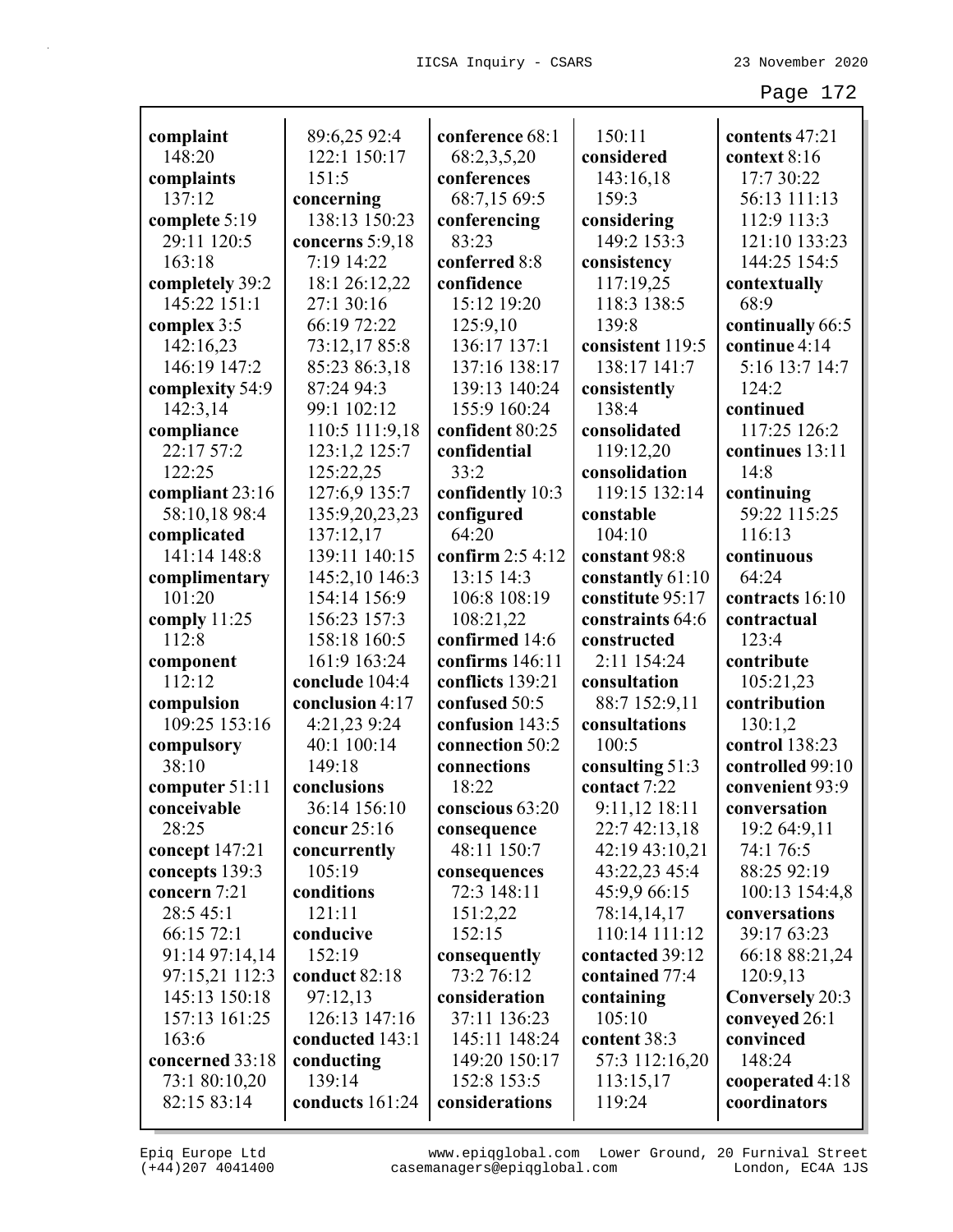| 51:21            | <b>COVID 23:14</b>   | 126:10,12       | 165:10             | deeply 48:17,17     |
|------------------|----------------------|-----------------|--------------------|---------------------|
| copy 47:12       | CPD 67:23            | 127:7,12,16     | day-to-day 2:24    | 83:17 103:13        |
| 60:19,20         | 120:11               | 128:22 152:17   | 16:13,15 18:16     | defensive           |
| core 70:1 126:14 | CPO 66:4 67:24       | 154:7           | 110:22 111:1       | 152:18              |
| Cornwall 3:11    | CPS 104:9            | cultures 152:20 | 127:5              | definitely 71:13    |
| Corporal 106:1   | <b>CPS004917</b>     | cumulative      | days 18:18 47:5    | 95:14               |
| correct 2:1 7:8  | 104:9                | 95:10           | 72:12              | degree $15:12$      |
| 50:3,7 56:12     | craft 146:25         | current 88:4    | <b>DCSs</b> 56:16  | 18:19 54:8          |
| 63:4 65:11,17    | 147:1                | 112:16,20       | <b>DCTP</b> 75:24  | 147:11 154:17       |
| 92:6 96:7        | crashes 105:25       | 113:23 121:21   | deadline 76:8      | deliberately        |
| 106:22,23        | create 93:20,25      | 121:22 122:7    | deal 5:1 47:7      | 86:25               |
| 123:18 157:11    | 96:23 97:23          | 155:24          | 71:17 73:25        | deliver 78:8        |
| correctly 21:6   | 152:17               | currently 21:11 | 74:4 123:1         | 99:7 123:21         |
| council 2:19,21  | creating 31:13       | 61:15           | 131:8 136:19       | delivered 48:19     |
| 4:4,9,14,185:3   | 127:15 145:25        | curriculum      | 152:3 155:16       | 76:24 77:23         |
| 6:10,157:4,10    | cried 80:3           | 37:23 160:16    | dealing $71:11,14$ | 120:12              |
| 13:16 18:13      | criminal $39:5,11$   | cuts 127:24     | 96:8 113:24        | delivering 36:22    |
| 75:21 76:3,16    | 141:15,20            |                 | 117:20 127:5       | delivery 36:22      |
| 77:24 109:19     | 148:5 149:25         | D               | 133:14 140:24      | 37:24               |
| 132:25           | criteria 6:12        | D 165:19        | 142:5,14           | delved 68:10        |
| count 107:1      | 73:4,5 113:8         | daily $63:14$   | 144:12             | demonstrate         |
| counterprodu     | 141:22               | damage 4:7      | dealings 2:24      | 127:4,7 164:20      |
| 127:12           | critical 19:8,22     | 146:16          | 155:2              | departmental        |
| countries        | 20:17,18 21:22       | danger 52:23    | deals 117:17       | 20:7                |
| 149:10           | 23:11 28:7           | 53:1            | dealt $87:1$       | depend 110:21       |
| country 135:3    | 44:15 46:3           | Danny $1:15$    | 125:10 127:10      | 135:3               |
| 138:2 146:22     | 121:3 126:21         | 10:13 11:11     | 128:8 150:20       | depending           |
| 149:15,16        | critically 122:17    | 15:16 31:5      | 161:18 163:25      | 128:14 142:3        |
| County 6:15      | 129:19               | 34:14 37:17     | December 46:14     | 151:1               |
| couple 2:9 9:14  | criticisms 12:22     | 38:1 60:8       | 46:20 62:1         | depends 51:5        |
| 105:25           | crossed 84:10        | 67:17 72:14,17  | 76:25 77:4,23      | <b>Depressingly</b> |
| courage 4:9      | crucial 19:14        | 74:9 79:8,15    | 78:4               | 27:21               |
| course $5:196:4$ | 91:18 143:9          | 80:6 86:7       | decide 91:5        | depth 114:3         |
| 27:23 39:10      | crucially 126:19     | 105:12          | decided 32:3       | 131:4               |
| 41:9 42:8        | 126:25               | date 9:18 63:15 | 39:24 46:21        | deputy 3:11,17      |
| 44:25 52:12      | crux 123:25          | 69:3 102:8      | 89:13 90:25        | 12:12 18:24         |
| 54:12 55:23      | <b>Cullen</b> 104:10 | dated 2:4 106:7 | deciding $163:21$  | 61:20 63:25         |
| 91:18 100:14     | cultural 29:18       | 106:14 107:15   | decision 46:19     | 64:1,2,8 66:20      |
| 112:16 113:13    | 29:22 135:14         | 107:22 108:18   | 47:18 90:8,10      | 67:22 92:21         |
| 113:14 114:23    | culture 28:21,21     | 109:3           | 90:11,12,13,14     | 108:2               |
| 114:24 130:10    | 29:24 30:2,7         | daughter 44:4   | 111:18 164:17      | deregulated         |
| courses 57:22    | 30:11,13,14          | 50:10           | decisions 61:9     | 117:6               |
| cover 57:2 81:17 | 53:475:14            | day 1:3 $28:25$ | 61:11 103:7,10     | describe 7:23       |
| 81:18 109:9,10   | 85:15 93:20,21       | 29:5 39:15      | 103:14 156:10      | 65:17 68:6          |
| 161:14,20        | 93:23,25 96:23       | 47:19 61:6      | 162:24 164:1       | 123:16              |
| covered $58:6,7$ | 96:25 97:1           | 80:13 84:9      | 164:21,22          | described 51:10     |
| 67:12            | 125:5,15             | 85:4 94:12,12   | deep 125:21        | 91:25 102:1         |
|                  |                      |                 |                    |                     |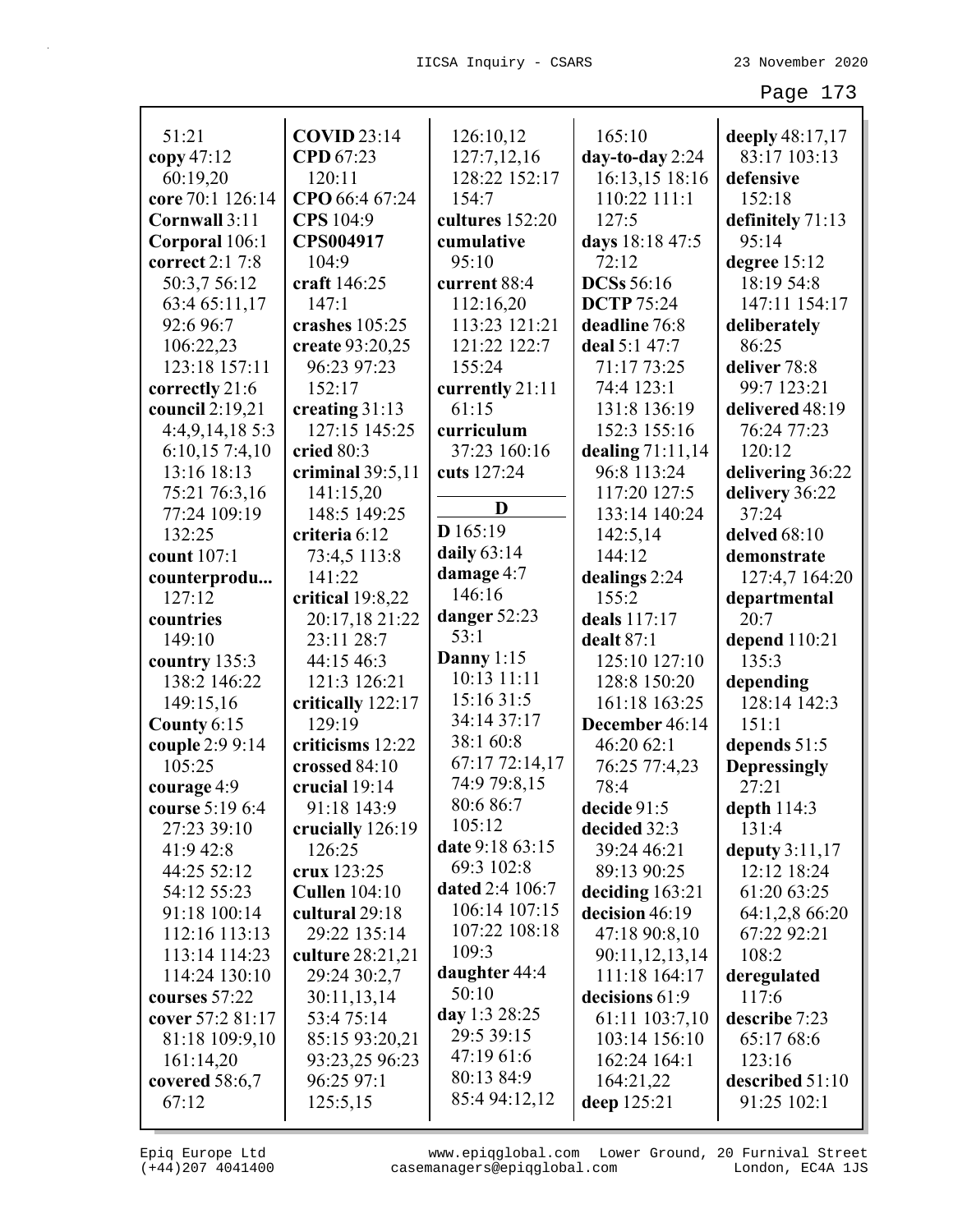| 35:2             | 121:2 122:14     | differing $137:25$ | 72:14 73:19        | 111:11 141:8      |
|------------------|------------------|--------------------|--------------------|-------------------|
| designated 9:3,6 | 122:21,22        | difficult 26:6,7   | discussing $73:13$ | 155:9 159:17      |
| 12:2 27:12       | 126:2 133:8      | 45:16 68:7         | discussion 24:15   | double-check      |
| 29:3 35:11       | devise 122:13    | 87:9 150:23        | 148:24             | 35:17             |
| 51:17 52:18      | 136:6            | difficulties       | discussions        | doubt 31:23       |
| 53:9 58:20       | devote 63:19     | 32:19 120:6        | 13:24 40:8         | 136:8,13,15       |
| 62:8,14,23       | DfE 55:12 67:13  | 155:19 156:12      | 133:3 154:5,19     | 165:10            |
| 63:2,24 64:10    | <b>DFE002197</b> | 161:1              | dismissed 5:20     | downplay 30:24    |
| 65:16,25 66:6    | 104:18           | difficulty 44:24   | disorganised       | Dr 104:25 105:3   |
| 66:9 73:2        | DFE002197 0      | diffuse $55:12$    | 83:8,19            | 108:16,21,24      |
| 74:12,23 76:1    | 31:6             | diluted $54:19$    | displaying 90:20   | 109:6,8,10        |
| 88:11,14,19      | DFE002197_0      | dinner $81:25$     | 91:22              | 111:14,17         |
| 97:16,17,19      | 29:19            | direct 16:5 56:6   | dispose $5:10$     | 112:22,23         |
| 98:21 99:18,21   | DFE002197_0      | directed 143:14    | disproportion      | 113:20,21         |
| 120:17 121:5     | 34:14            | directing $133:12$ | 144:1              | 115:17,19         |
| 131:18 133:1     | DFE003142_0      | directive 24:25    | disseminated       | 117:18,22         |
| 134:20           | 79:9             | directly 75:6,7    | 14:15,19 15:14     | 120:15 121:1      |
| designating 12:4 | DFE003161 0      | 81:3 114:21        | 67:8 75:4 77:9     | 122:1 123:9,11    |
| despite 34:8     | 72:15            | director 1:24      | distance 3:17      | 124:13 126:9      |
| 75:9             | DFE003164 0      | 2:16,21,23         | 54:20 84:8,12      | 126:12 127:17     |
| destruction 6:6  | 15:16            | 3:11,17,18,19      | distinction        | 128:11 129:11     |
| detail 67:5 86:8 | <b>DFE003202</b> | 6:11 104:8         | 71:16              | 129:12 130:23     |
| detailed 113:16  | 86:7             | 131:14             | distinguishing     | 131:12 133:16     |
| 113:17           | diagnostic 159:2 | directors 6:17     | 161:2              | 133:21 136:1,9    |
| details 18:12    | 159:14           | 6:22               | diversity 111:23   | 136:10,11         |
| 43:23,23 44:8    | diary $45:8$     | disagree $124:13$  | 112:24             | 141:11 142:12     |
| detected 101:22  | differ 115:10    | disapply $111:19$  | divested 142:19    | 142:13 144:20     |
| 101:25           | difference 68:4  | discharge          | document 6:4       | 146:14 151:11     |
| determine 121:9  | 127:24 148:22    | 112:15 116:20      | 10:17 27:15        | 151:13,16         |
| 146:20           | differences      | 117:15 129:23      | 72:10 79:8         | 153:23,24         |
| determined       | 160:10           | 130:14 134:5,9     | 123:20             | 154:25 156:22     |
| 164:7            | different 17:17  | 145:15             | documentary        | 157:11,13         |
| determining      | 22:12 31:9,24    | discharging        | 8:22 15:11         | 161:13,22,23      |
| 113:9            | 32:13 39:9       | 130:16 137:11      | documentation      | 162:7 164:8,9     |
| develop 83:9     | 41:3 64:15       | disciplinary       | 76:9               | 166:2             |
| 119:18 120:14    | 67:12 81:17      | 5:24 40:19,21      | documentations     | draw 38:5         |
| 127:19,25        | 89:4,5 91:12     | 62:4 81:6          | 66:8               | drawn $54:8$      |
| 132:22           | 99:13 101:24     | 111:9 148:4        | documents 1:12     | dress $15:20,21$  |
| developing       | 103:10 105:23    | 149:25             | 1:1460:6           | 53:7              |
| 133:13 155:11    | 112:19 123:10    | disclosed 69:24    | 104:5 105:12       | drips 98:5        |
| 155:11 156:14    | 131:8 138:21     | discovered 27:6    | dodge 23:6         | drive 53:3        |
| 160:20           | 140:7,21 147:4   | 42:2 103:13        | doing 28:8,18      | driver 121:17     |
| development      | 150:16,22        | discretion 120:5   | 30:20 31:20        | dropped 46:9      |
| 35:23 57:23      | 160:12 161:6     | discuss 18:8       | 41:2 42:24         | <b>DSL</b> 119:23 |
| 115:24,25        | 161:11           | 30:18 41:8         | 52:8,8,23 53:6     | 132:25            |
| 116:7,13,14,22   | differently      | 73:9 74:19         | 76:11 88:16        | <b>DSLs</b> 99:23 |
| 117:4,14 118:1   | 92:10            | discussed 37:15    | 93:2 94:7 98:1     | 132:21            |

(+44)207 4041400 casemanagers@epiqglobal.com London, EC4A 1JS www.epiqglobal.com Lower Ground, 20 Furnival Street

┚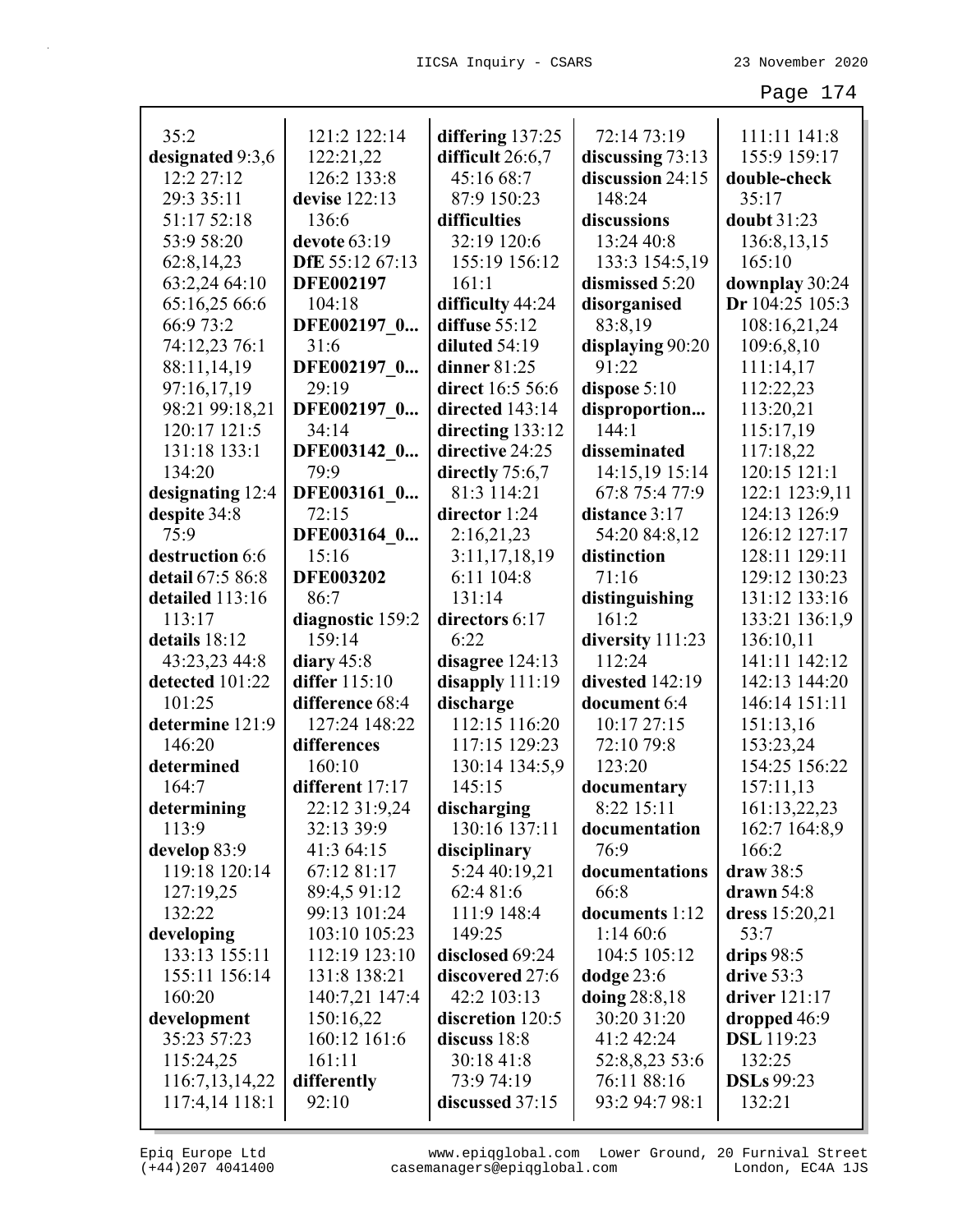| due 58:24                       | 73:23 92:1        | employed 115:8        | 134:13 141:9        | estimable 1:15          |
|---------------------------------|-------------------|-----------------------|---------------------|-------------------------|
| duty 153:12,13                  | 109:9 111:25      | employer's 73:3       | 145:7 155:20        | <b>Estyn</b> 156:16     |
| 153:17 154:22                   | 126:21            | employment 5:3        | ensured $6:11,23$   | et 32:1 38:11,11        |
| 155:13                          | educationalist    | 5:8 16:10             | 9:18 30:7           | 81:15 131:19            |
| dwell 130:13                    | 19:21             | empowered             | ensuring 8:8        | 131:19                  |
|                                 | effect 7:13,17    | 92:22 94:2            | 11:3 36:22          | <b>Europe</b> 108:14    |
| E                               | 38:12 63:10       | 97:24                 | 120:8 135:17        | <b>European</b>         |
| E 165:19                        | 123:14 131:15     | emptor 33:17          | entire 145:6        | 149:10                  |
| earlier 13:17                   | 148:7             | enables 128:19        | 163:21 164:5        | evaluation              |
| 14:22 21:22                     | effective 19:13   | encompass             | entirely 42:14      | 56:13                   |
| 27:6 35:6                       | 38:7 92:14,15     | 115:3                 | 43:24 46:1          | <b>EVANS 59:14</b>      |
| 47:16 54:21                     | 92:17 93:7        | encourage 12:5        | 147:15 156:24       | 104:1 165:5             |
| 71:6 103:13                     | 113:1 122:22      | 20:11                 | entirety 10:20      | event 35:9              |
| early 48:6                      | 126:17 127:7      | encouraged            | entitled 81:13      | events 96:20            |
| 109:11 115:23                   | 127:12 129:6      | 129:2                 | entitlement         | 103:3 131:7,8           |
| 116:13 146:17                   | 134:22 135:12     |                       | 116:12              |                         |
| easier 28:15                    | 135:18 143:3      | encourages<br>125:15  | entrants 112:4      | eventually 62:5<br>80:1 |
| easy 45:14 83:20                |                   | endeavour 21:8        |                     |                         |
| 89:17                           | 143:12            |                       | entry 115:22        | every-other-m           |
| easy-going 83:7                 | effectively 63:11 | enforcement           | environment         | 133:3                   |
| economical                      | 112:15 116:21     | 122:5                 | 10:6 33:20          | everybody 1:3           |
| 153:22                          | 117:6,15          | engaged 132:1         | environments        | 4:12 9:7 25:24          |
|                                 | 129:24 164:12     | engagement            | 153:23              | 46:25 47:20             |
| economy 145:8<br>education 3:14 | effectiveness     | 35:23                 | envisaged 30:1      | 48:23,23,24             |
|                                 | 130:3 158:16      | engaging 95:1         | equal 53:8 82:16    | 89:3 94:2,2             |
| 3:22 8:3,5 9:1                  | eight 82:8        | 95:21 101:13          | equally 55:9        | 124:15 125:8            |
| 10:15 13:14                     | either 17:5 21:8  | 136:17                | 94:15 158:21        | 141:1                   |
| 14:5 23:18,25                   | 65:22 75:7        | <b>England</b> 110:11 | equipped            | everybody's             |
| 37:8 38:9                       | 84:16 149:24      | 111:20 160:8          | 129:23 137:15       | 22:15 98:9,25           |
| 55:13 57:9                      | 151:25            | 160:11 161:6          | equips 112:14       | evidence 4:1            |
| 71:11 74:11                     | elected 32:7      | 162:5                 | erection 84:23      | 8:22 12:11              |
| 83:18 99:20                     | element 111:13    | enhancing             | <b>Erooga</b> 26:14 | 13:23 14:3              |
| 107:4 108:3,9                   | elements 144:21   | 132:19                | 71:25               | 23:7 26:13              |
| 109:19 115:6                    | 160:16            | enjoy 30:21           | especially 105:6    | 32:20 39:20             |
| 119:21 122:2                    | embedded          | enjoyed 26:8,8        | essential 20:9      | 41:8 42:16              |
| 122:19 123:19                   | 119:12 141:2      | enormity 43:5         | 112:5 117:1         | 45:17 50:24             |
| 125:14,22                       | 161:4             | 96:17                 | 129:12              | 59:16,23 60:8           |
| 128:17 129:22                   | embedding 98:4    | enormous 39:8         | essentially 37:7    | 60:10 64:19             |
| 134:2 141:13                    | emotive 71:22     | enquiries 6:14        | established 13:5    | 72:20 73:7              |
| 142:1 146:6                     | emphasis 6:17     | 13:13 49:1            | 72:4 137:6          | 102:21 104:4            |
| 154:9 157:20                    | 100:23 101:25     | enshrined             | 142:17              | 105:12,18               |
| 160:15,20                       | 102:1,15          | 126:15,16             | establishing        | 125:18 148:21           |
| educational                     | emphasise 23:12   | ensure 4:15           | 137:11 139:7        | 148:22 149:6,8          |
| $3:16$ 17:15                    | 38:2 136:2        | 11:25 22:17,19        | 143:7,9             | 149:9 153:24            |
| 24:22 39:25                     | emphasises        | 35:2 37:21            | establishment       | 154:12,13               |
| 40:14 42:20                     | 37:22             | 38:7 43:14            | 144:2               | 155:1,6 165:9           |
| 44:10 51:21                     | emphatic 35:6     | 72:23 98:6            | establishments      | evident 85:9            |
| 69:9 70:21                      | employ 16:9       | 116:12,18             | 109:9               | <b>EWC</b> 161:24       |
|                                 |                   |                       |                     |                         |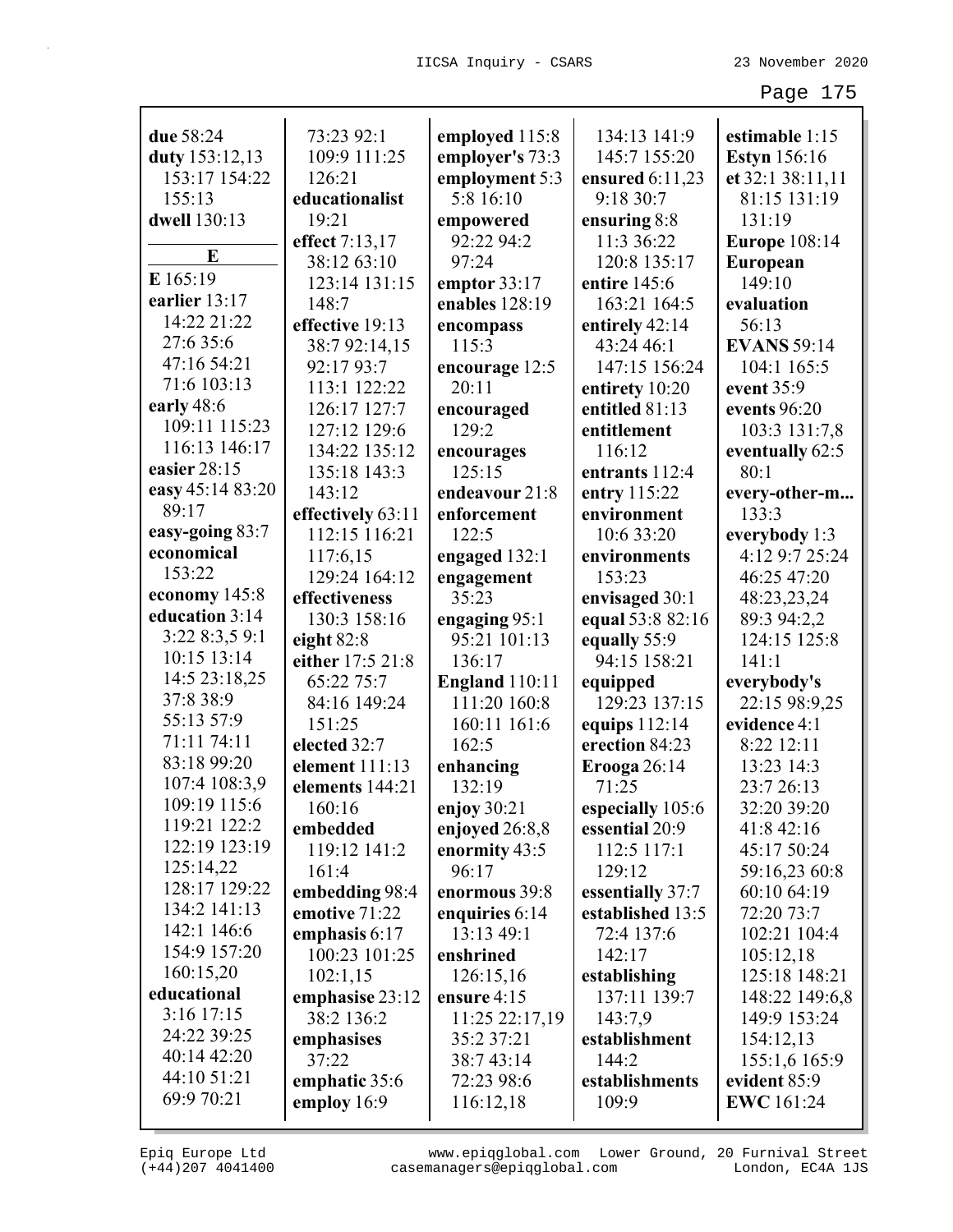| exactly 47:3       | expectations     | 31:12 32:18       | 96:19 131:16     | 80:10 132:5,9       |
|--------------------|------------------|-------------------|------------------|---------------------|
| 81:24 91:24        | 114:13 117:2     | 142:3 150:10      | fairness 65:1    | feelings 28:16      |
| 146:20             | 119:10 120:9     | externally 88:3   | fallen $44:14$   | feels 94:3          |
| <b>Examination</b> | 123:24 125:6     | 89:16,22 91:19    | false 31:14      | feet 80:1           |
| 1:8 60:1 105:4     | 136:25           | extraordinary     | 161:19           | fell 39:2           |
| 165:21,24          | expected 30:15   | 32:10             | familiar 35:2    | <b>fellow</b> 147:5 |
| 166:3              | 30:16 99:21      | extremes 139:5    | families 4:3,8   | felt 74:3 84:23     |
| examined 14:21     | 114:16 127:3     | eye 140:6         | 54:5             | 85:24 87:12         |
| 72:25              | 134:15           |                   | family $7:21$    | 88:24 91:21         |
| example 8:24       | expecting 5:2    | F                 | 44:15 45:9,10    | 92:24 132:1,2       |
| 23:13 27:2         | expects 122:21   | face 30:1 68:23   | fandango 51:15   | 153:2               |
| 33:12 37:2,2       | experience 3:8   | faced 28:10       | 52:6             | fewer 151:7         |
| 38:20,24 42:20     | 3:10 23:4        | facilitated 133:4 | fandangoing      | file $5:15,16,17$   |
| 51:21 53:24        | 130:22 137:25    | facilitating 11:7 | 51:15            | 5:18,19             |
| 57:9 58:19         | 138:3,22         | fact 13:20 21:10  | far 24:16 33:17  | final $62:575:12$   |
| 81:9 84:2,25       | 146:21 148:18    | 22:133:1,8        | 68:7 147:12      | 159:24 162:24       |
| 87:21 122:14       | 151:5,9,23       | 35:6,7 36:24      | 148:21 151:4     | 164:17              |
| 123:5 132:24       | 156:11           | 41:21 47:13       | 154:3            | finally $57:21$     |
| 132:24 144:8       | experienced      | 48:19 58:8        | fashion 105:15   | 164:9               |
| 153:18 154:1       | 99:16 117:2      | 68:2 82:2         | fast 106:2       | finance 126:1       |
| examples           | 160:22           | 86:14 87:15       | favour 54:15     | find 14:14 26:5     |
| 163:15             | expert $26:14$   | 108:13 115:11     | favourite 81:7   | 40:24 45:18         |
| excellent 125:15   | 129:5 131:5      | 135:5,22,23       | favourites 78:13 | 138:19              |
| exceptional 12:9   | 132:23 136:19    | 141:24,25         | 81:4 82:2,9      | finding $26:6,7,7$  |
| exclusion          | 160:18 163:7     | 142:3 148:6       | favouritism      | 35:15 135:17        |
| 126:23             | expertise 53:10  | 154:13 156:23     | 27:2 53:7 82:5   | 158:17              |
| exemplification    | 119:18 120:7     | 156:25 157:2      | 82:13,15 83:15   | findings 139:1      |
| 143:2              | experts 147:5    | 157:23            | FE 11:9 109:12   | fine 24:8 67:19     |
| exemption          | explain 5:13     | fact-finding      | fear 54:15       | 133:18              |
| 157:2 158:24       | 69:12            | 144:21            | fearful 20:1     | finished 50:18      |
| exercise 116:5     | explained 16:16  | factor 31:18      | 30:23            | 60:16 80:8          |
| 129:6              | explicit 66:10   | 102:4             | February 67:23   | firm $74:3$         |
| exercised 8:9      | 78:16 82:24      | factors 56:21     | fed $32:14,15$   | firmer 96:14,17     |
| exercising 23:9    | 123:24           | facts 54:19       | feedback 132:5   | first 1:6 4:25      |
| 129:3              | explicitly 64:12 | 135:17 137:6      | feel 1:12 17:20  | 14:14 18:9          |
| exist 133:25       | exploration      | 137:12 142:17     | 18:19,25 20:3    | 25:8 39:12          |
| 134:19 135:6       | 136:23 162:3     | 143:7,9,15        | 24:6 51:24       | 44:4 49:7 50:3      |
| existed 24:12      | explore 119:14   | 144:2 146:18      | 60:5 61:7 74:1   | 61:23 62:7          |
| existing $132:18$  | explored 87:20   | fail 52:24 159:19 | 80:25 85:5       | 66:18 86:10,16      |
| 132:19             | exposed 14:22    | failing $48:7$    | 88:12,20 96:9    | 86:22 96:25         |
| exists 153:13      | 117:3            | failure 30:1      | 96:12,16,17      | 102:15 104:17       |
| 162:4              | express 135:7,19 | 101:11 151:23     | 97:23 101:4      | 106:4,7 107:14      |
| expect 130:16      | expressed 18:1,2 | 151:24            | 103:3 105:16     | 109:15 139:11       |
| expectation        | extent 112:24    | fair 16:24 33:21  | 105:22 125:8     | 143:6 145:24        |
| 16:18 117:11       | 114:4,5 118:3    | 68:25 113:21      | 132:7 133:11     | firstly $1:11$      |
| 117:12 126:13      | 152:17           | 128:6             | 160:14,21        | 34:20 39:7          |
| 132:8              | external 30:4    | fairly $85:16$    | feeling $79:18$  | 41:22 82:12         |
|                    |                  |                   |                  |                     |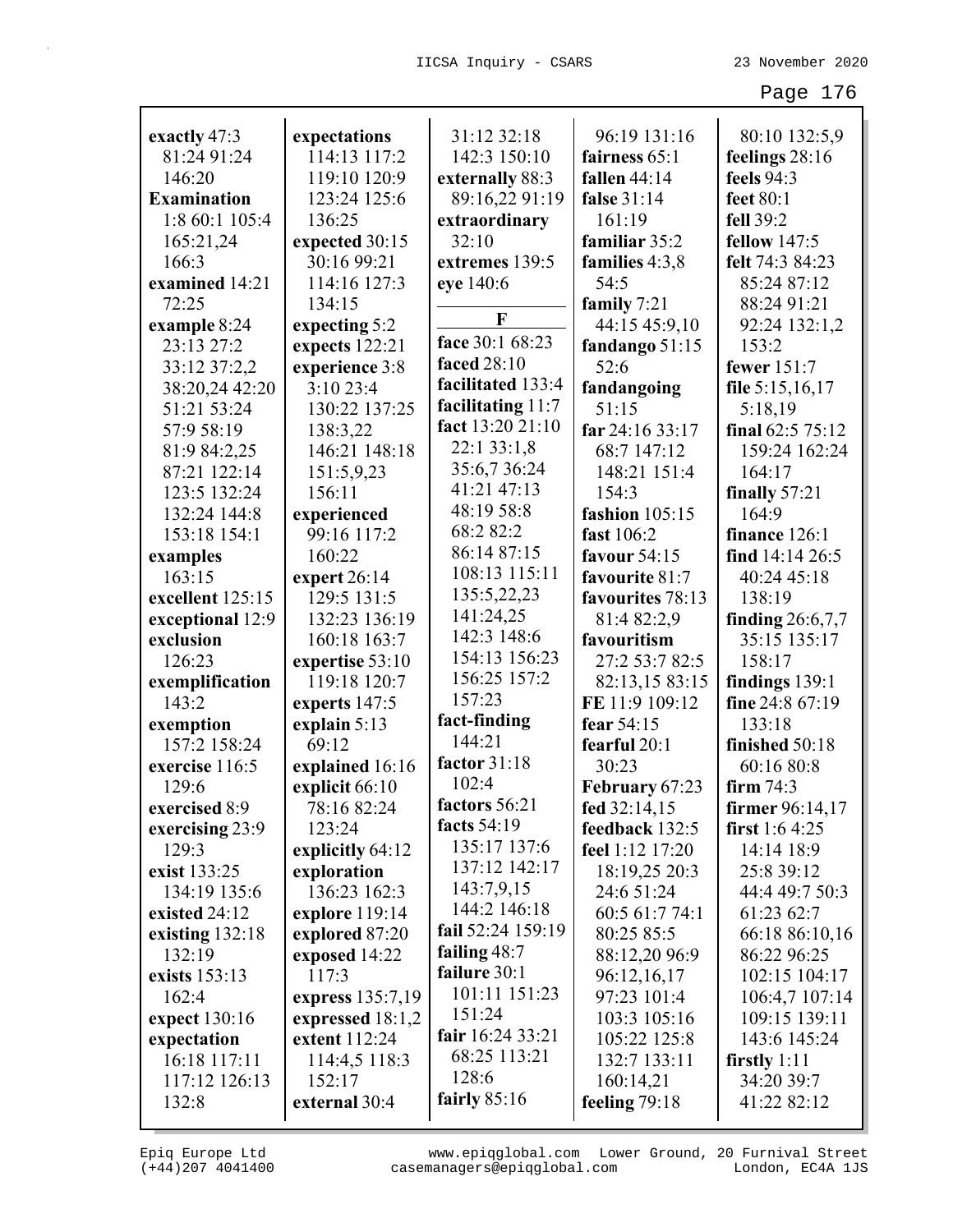| 136:2                 | form $52:19$          | 107:14 108:18     | geographical     | 102:20,24        |
|-----------------------|-----------------------|-------------------|------------------|------------------|
| five 43:6 89:5        | 109:11 117:14         | fulfil 22:20 63:7 | 134:1            | 106:13 127:5     |
| 159:23                | 157:21                | full 61:8 63:3    | getting 10:14,20 | 130:21 131:5     |
| five-minute           | formal 39:19          | 79:4 104:19       | 31:5 45:22       | 140:19 142:7     |
| 49:13,14              | 118:2,12              | 113:1 153:14      | 74:25 79:13      | 147:21 148:12    |
| fixated 122:3         | formed 25:16          | full-time 81:13   | 138:11           | 157:16 158:3     |
| <b>flavour</b> 161:20 | forms 121:18          | fullness 152:10   | gifts 15:25 53:7 | goes 11:11 15:25 |
| flaw $102:16$         | forth $6:20$          | fully 4:18,19 7:2 | girl 79:19       | 24:7 61:6 80:7   |
| flaws 69:17           | forum 132:25          | 75:23 98:3,3      | give 22:17,18    | 80:11 117:23     |
| flexibly 124:15       | forums $133:5$        | 112:15 137:10     | 34:12 44:12      | 146:8 161:5      |
| flick 146:15          | forward 71:1          | function 21:1     | 49:1 50:24       | going $10:13$    |
| flicking 146:16       | 121:8 125:25          | 134:5,10          | 76:16,21 77:25   | 21:12 24:9       |
| flow $121:19$         | 145:4                 | 137:11 144:14     | 90:15 119:5      | 30:18 31:1       |
| focus 10:24 25:1      | forwards 70:18        | functions 8:8     | 125:17 139:22    | 32:25 36:16      |
| 25:4 29:18,22         | foster 6:19 12:5      | 16:12 144:13      | 146:6 152:8      | 44:19 45:10      |
| 30:5 55:14            | <b>found</b> 14:23    | fundamental       | 159:14           | 47:17 48:11      |
| 69:4 114:14           | 32:16 34:9            | 2:10              | given 15:11 24:6 | 51:12,25 52:1    |
| 120:13 126:21         | 84:1,3 131:25         | fundamentally     | 26:21 46:7       | 60:10 64:15      |
| 132:12 154:2          | four 6:22 89:5        | 158:12            | 62:5 71:17       | 65:4,16 70:18    |
| 155:19                | fragmented            | funding $21:3$    | 77:8 87:11       | 71:1 80:18       |
| focused 64:8          | 37:8                  | 124:1 127:24      | 94:18 105:7      | 83:20 86:7       |
| 69:9 131:12           | framework             | 130:12 132:12     | 118:13 130:17    | 94:19 104:21     |
| focuses $125:16$      | 121:15 122:7,8        | 132:13 156:18     | 157:14 158:12    | 106:4 113:5      |
| focusing 24:22        | 122:10 144:25         | 162:1,4           | 162:3,12         | 114:19 119:7     |
| 74:7 133:12           | 154:1 157:18          | further 11:21     | gives 125:24     | 129:3 130:13     |
| 143:22 152:5          | frameworks            | 19:2 55:17        | giving $15:25$   | 130:19 132:5     |
| follow $12:9$         | 116:24,24             | 59:15 83:2        | 47:15 68:8       | 135:24 137:18    |
| 58:22 122:20          | 164:11,13             | 90:8,9,18         | 105:18 120:5     | 138:17 140:6     |
| 157:25                | frank 6:16 19:16      | 103:18 119:17     | glad 158:1       | 153:22 155:12    |
| followed 9:2          | 19:24 36:23           | 120:4 142:23      | 165:10           | 157:1            |
| 23:17,20 27:12        | 59:11,12              | 148:23 149:1      | glitch $48:21$   | good 1:3,5,5,9   |
| 58:25 72:25           | 103:23,24             | 149:20 155:3      | glitches 1:19    | 12:5 16:19       |
| 88:3 96:7             | 165:2,3               | 155:15 158:3      | 106:1            | 17:6 20:9 25:3   |
| 124:5                 | free $1:12\,60:5$     | 162:8,9,11        | $g_0$ 1:9 15:5,5 | 25:6 28:6        |
| following 62:2        | 102:10 105:16         | 165:6,9           | 18:10 19:1       | 31:21 33:15,16   |
| 147:18                | 125:8                 |                   | 24:12 25:22      | 33:25,25 88:10   |
| follows 42:25         | freedom 123:21        | G                 | 27:9 28:13       | 89:1 115:2       |
| 146:20                | 124:10                | gap 162:4         | 29:19 33:25      | 120:24 123:6     |
| foot 114:19           | frequency 9:12        | general 5:6 16:8  | 34:10,18 35:20   | 123:20 125:1     |
| force $8:4,14$        | frequent 68:24        | 106:20 107:9      | 36:11,16 37:17   | 125:24,24        |
| 10:16 69:6            | <b>Friday</b> 12:19   | 108:2 109:4       | 40:3 41:24       | 126:10,11,17     |
| 115:21                | 84:14                 | 113:19 130:15     | 42:15 44:19      | 127:20 128:18    |
| fore 27:1             | friend $19:8,22$      | generally 9:4     | 51:25 56:7       | 134:17,21        |
| forefront 69:17       | <b>friends</b> 139:19 | 50:21 58:9        | 64:23 73:5       | 141:9 143:3,20   |
| 74:18                 | 139:20                | 160:14            | 79:14,15 80:6    | 145:3,5 154:15   |
| foremost 143:6        | front $1:13$          | genuinely 28:23   | 86:1 94:19       | 159:2 164:24     |
| forget $41:8$         | 105:10 106:6          | 45:3 83:25        | 97:18 102:17     | good' 33:10 34:6 |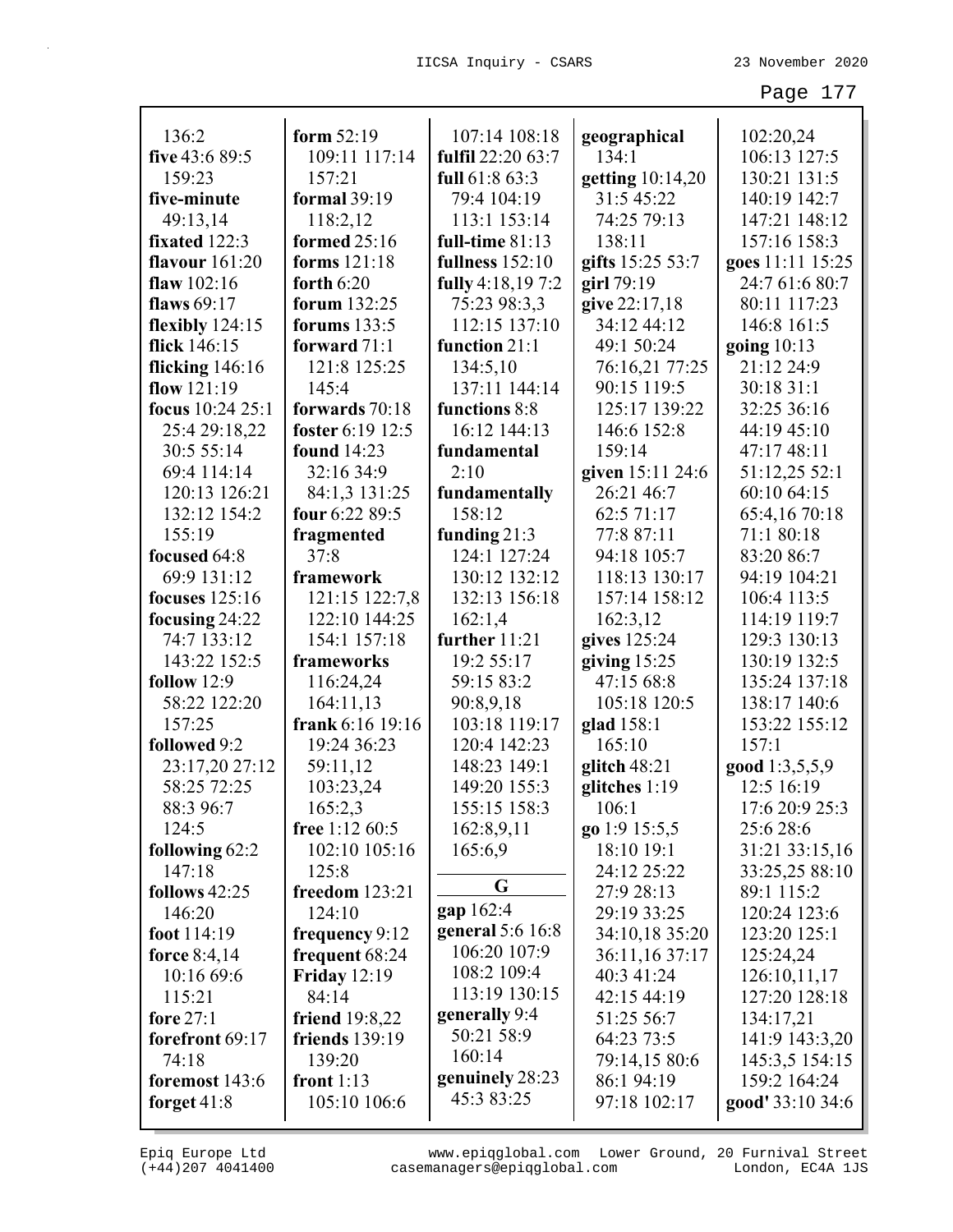| good-quality    | granted 97:11              | 76:13 77:2,8         | 134:8 138:23      | 35:2 57:22        |
|-----------------|----------------------------|----------------------|-------------------|-------------------|
| 138:18          | grateful 4:9               | 78:4,18,19           | happens $23:11$   | 58:1 109:8,10     |
| gotten $47:16$  | 109:1 162:12               | 80:15 89:16          | 43:24 71:25       | 117:8 132:21      |
| 87:3            | great $100:23$             | 91:12 95:3,8         | 97:7 138:20       | 144:15,21         |
| governance      | 114:2 118:4                | 98:2 100:1           | 150:20            | 154:23 155:2      |
| 38:23 92:8      | greater 34:11,12           | 121:21 134:13        | happy $25:10,19$  | 164:16,20         |
| 94:13,14 98:7   | 101:25 102:1               | guilty 135:16        | 32:23 84:5        | health $33:11$    |
| 122:22 126:17   | 102:15 122:9               |                      | 109:20            | 41:1 46:19        |
| 127:17 128:11   | 131:3 136:16               | H                    | <b>hard</b> 28:22 | 55:5 163:9        |
| 128:12 129:4,7  | 136:24                     | H141:22 42:8         | 47:11 85:1        | healthy 146:4     |
| governing 8:10  | greatest 44:25             | 43:19 50:7           | 89:23 91:17       | hear 32:14,15     |
| 9:22 38:6,20    | Greenhouse                 | H <sub>2</sub> 50:9  | harm $27:18$      | 41:19 49:20,21    |
| 38:20 126:18    | 40:23                      | habitual 92:2        | 141:17            | 165:11            |
| 128:13 129:13   | greet 66:18                | hair $80:4$          | head $16:10$      | heard $16:7$      |
| 129:25 130:6    | Gregor 104:8               | <b>Halford 33:12</b> | 18:24 23:22       | 26:13 29:7        |
| 148:2 154:10    | grey 100:6                 | hall 65:8            | 33:4,13 40:12     | 32:16 33:12       |
| government      | grooming 17:25             | hallmarks 125:3      | 64:8 87:16        | 39:23 44:16       |
| 3:12 16:18      | 69:18 70:9,23              | hand 54:10 80:4      | 106:21 148:3      | 45:17 64:19       |
| 112:25 113:8    | 71:18,19 82:19             | 96:8 105:15          | heading 32:24     | 79:12 131:13      |
| 113:10 116:15   | 82:22,22 97:7              | 152:5                | <b>Headlands</b>  | 162:20            |
| 116:17 117:6    | 99:4                       | handled 46:12        | 33:14             | hearing $1:449:1$ |
| 117:10 121:7    | ground $102:3$             | handler 60:8         | heads 21:5 34:3   | 49:7,11 59:21     |
| 122:3,11,20     | group 45:2 82:7            | 105:12               | 34:5 117:20       | 62:4 81:6         |
| 134:13,16       | groups 64:15,16            | handling $135:12$    | 133:4 163:18      | 124:12 160:1      |
| 145:4 152:7,9   | 70:1 147:19                | 139:12 161:24        | 163:21            | 165:15            |
| 152:10 157:13   | 149:7                      | hands 105:22         | headship 117:6    | hearings $161:24$ |
| 158:1,2,7,25    | $\frac{\text{grow}}{46:3}$ | 137:8 138:24         | 146:24            | hearsay 87:13     |
| 160:2           | guarantee 33:19            | hang 1:19 35:19      | headteacher       | heart 30:12       |
| governor 9:8,20 | 47:15                      | happen $4:16$        | 12:12,12 17:12    | 61:13             |
| 13:6,7 19:9     | guard 124:9                | 10:10 13:20          | 19:15 20:4        | heel 122:6        |
| 20:21 38:8,10   | guardianship               | 29:1 34:22           | 48:7 58:14        | held 1:25 6:21    |
| 38:24 99:9      | 129:21                     | 56:14 83:1           | 61:12,16,20       | 7:4 40:19         |
| 130:21,22       | guess 29:11                | 97:2,4,12            | 62:8 63:17        | 108:4 109:5       |
| governors 9:8   | 32:16 40:5,18              | 99:19 131:7          | 64:3,4 65:23      | 164:15            |
| 9:21 11:19      | 48:18                      | 144:18 146:2         | 66:17 67:22       | help 27:24 45:13  |
| 12:14 18:24     | guidance 11:12             | 163:22               | 73:22 75:4,11     | 45:22 66:14       |
| 19:4,5,15,19    | 12:7 14:16,18              | happened 4:15        | 84:14 92:23       | 80:16,20 84:13    |
| 20:2,3,7 21:6   | 14:20 15:1,3,4             | 9:25 10:1,9          | 93:14 94:1,6,7    | 96:1 133:13       |
| 23:22 33:3,12   | 15:4, 13, 15, 17           | 15:11 29:13          | 94:10,11 96:7     | 138:12 139:5      |
| 94:13,14 97:21  | 15:20 16:2                 | 33:1 43:5 61:5       | 96:19 97:9,17     | 159:20            |
| 104:15 128:16   | 20:7 28:16                 | 61:7 69:16,25        | 100:5,9,16        | helpful 20:13     |
| 128:19,24       | 50:25 63:15                | 75:12 80:23,24       | 153:17            | 28:9 37:12        |
| 129:8 131:2     | 68:25 69:4                 | 85:4 88:4            | headteacher's     | 40:25 50:25       |
| grade 157:23    | 71:10 74:7,8               | happening 36:5       | 93:19,23          | 51:23,23 52:21    |
| graded $16:19$  | 74:10,17,21                | 52:6,9 63:13         | headteachers      | 56:4 64:1         |
| 17:5 25:3       | 75:1,1,2,5,10              | 70:25 80:25          | 13:25 14:4        | 103:6 115:16      |
| grant 21:2      | 75:16,21 76:4              | 91:9,21 130:8        | 19:17 20:1        | 120:18 123:9      |
|                 |                            |                      |                   |                   |

(+44)207 4041400 casemanagers@epiqglobal.com London, EC4A 1JS www.epiqglobal.com Lower Ground, 20 Furnival Street

┚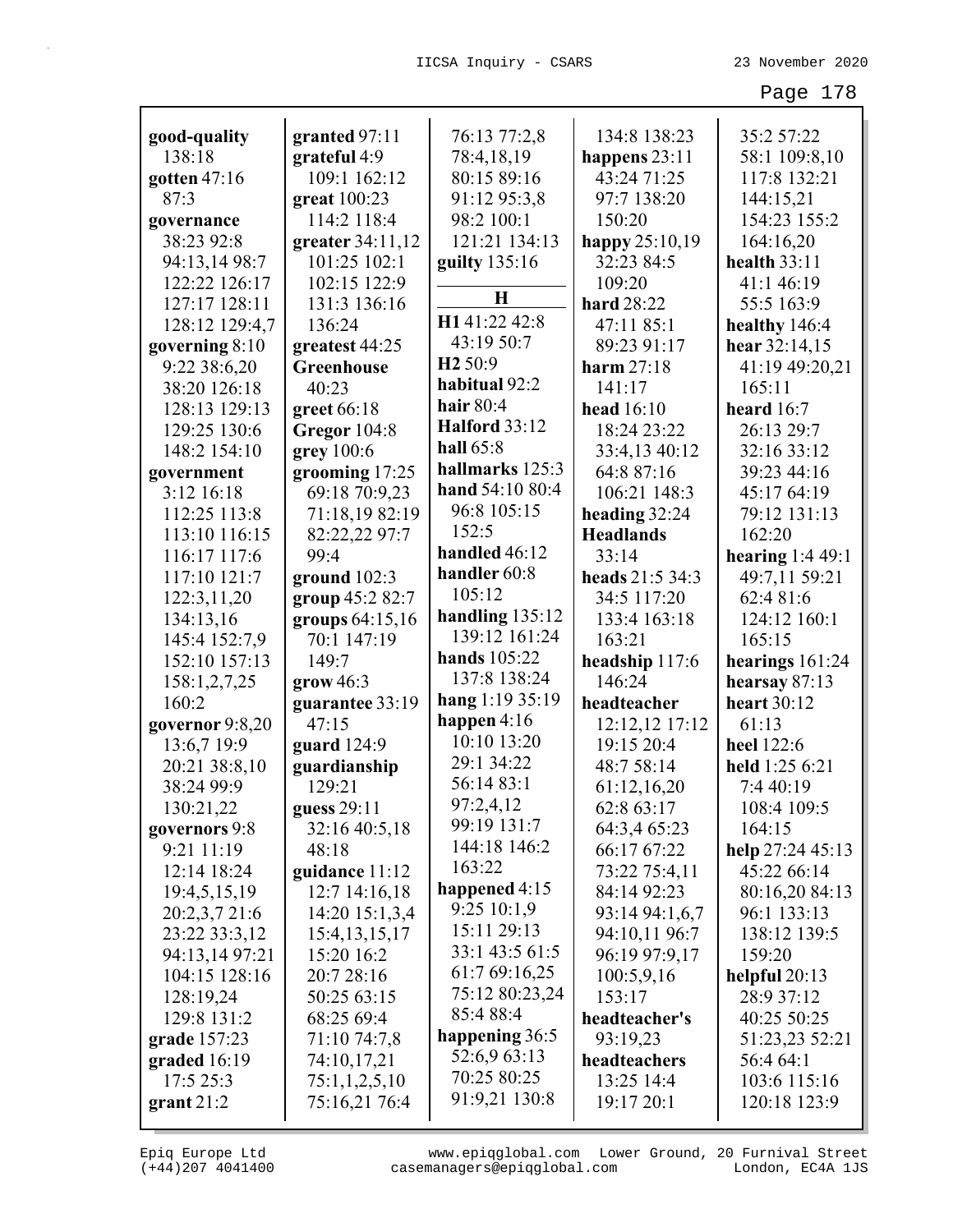| 123:24 124:13            | 65:18 66:23         | ideas 92:25,25       | 111:13 112:13     | 96:14             |
|--------------------------|---------------------|----------------------|-------------------|-------------------|
| 127:14 129:10            | 73:11,15,24         | 93:1                 | 113:10 115:5      | incidents 84:4    |
| 132:20 155:22            | 74:20,21,24         | identified 8:4       | 119:16 122:3      | 84:15,17 95:15    |
| helping 83:9             | 75:8 76:6,11        | 31:3 43:7            | 122:18 126:19     | 96:6              |
| helps 29:20              | 76:24 81:2,23       | 73:17 121:25         | 126:25 128:1      | inclined 31:15    |
| 147:7                    | 84:3,16,24          | identifies 26:21     | 129:19,20         | include 5:8       |
| hierarchy 98:24          | 85:8,11,13,16       | 35:9 51:18           | 130:1,6,17        | 112:12            |
| high $15:12$             | 86:23 87:2,12       | <b>identify</b> 7:12 | 133:22 134:4      | included 99:4     |
| high-stakes              | 88:15,16 89:1       | 12:14 16:6           | 137:8 141:7,23    | includes 73:6     |
| 159:9                    | 89:13,21 90:3       | 34:18 52:11          | 143:11 145:14     | including $11:20$ |
| higher $111:25$          | 90:12,14 91:3       | 99:1 123:12          | 157:17 158:7      | inclusion 160:15  |
| highlight 72:18          | 92:24 93:13,14      | 151:10 156:22        | 158:10 160:10     | incompatible      |
| highlighted              | 93:16,25 94:22      | identifying          | importantly       | 95:2,7,22         |
| 161:17                   | 94:25 95:19,24      | 15:21 17:25          | 15:24             | inconsistencies   |
| highly 30:4              | Hood's 5:15,22      | 69:18,19 99:3        | imposed 154:22    | 135:5             |
| <b>Hillside 2:13 4:6</b> | 40:11 92:10         | 141:12 158:18        | improve 17:4      | increasing        |
| 4:15 7:10 11:2           | 93:8                | ignored 89:21        | 159:20            | 120:23 138:11     |
| 14:21 15:6,8             | hope 6:23 28:9      | illuminate 114:6     | improved 99:2     | independent       |
| 16:14 19:5               | 107:13 108:17       | image $86:15$        | 120:10 133:19     | 11:9 25:15        |
| 24:13 28:24              | hoped 66:25         | imagine 28:2         | 133:20            | 73:1 104:12       |
| 32:15 35:15              | 67:3                | 101:23               | improvement       | 108:11 109:13     |
| 42:9,12 44:18            | hopefully 52:17     | imagined 66:2        | 3:15 17:4         | 109:21 110:3      |
| 50:19 59:22              | 67:18               | immediately          | 18:14 20:25       | 131:24 134:7      |
| 61:6,20,25               | hoping $106:6$      | 43:2 157:24          | 24:18,20 26:2     | 140:5,9,10        |
| 69:16 92:9               | horizon $118:10$    | immersed 131:6       | 40:12 101:1       | 141:6 142:7       |
| 96:21 99:17              | horrendous          | impact $63:18$       | 123:7 159:6,15    | 153:11            |
| 101:10 103:3             | 61:6                | 148:25               | improving         | indicate 47:22    |
| 104:5,17                 | horrific 4:4        | impacts 153:2        | 126:21            | 135:15            |
| hindsight 13:1           | hour $1:17$         | 162:6,6              | <b>IMR 29:24</b>  | indicated         |
| 24:20,24 42:2            | HR 5:15,16,17       | implement 36:4       | 101:10            | 109:20 133:21     |
| 42:11,21 69:15           | 5:18,186:24         | implementation       | in-depth $115:13$ | 139:10 152:13     |
| 74:5 89:18               | 38:25 39:3          | 161:3                | 159:14            | 157:9             |
| 91:15 96:15              | 144:13,14           | implemented          | in-school 50:9    | indicates 35:8    |
| 103:12,15                | huge 147:2          | 149:12,15            | 76:17             | 127:9 135:15      |
| <b>HMI</b> 56:15         | hugging $27:4$      | imply $28:1$         | inadequate 17:6   | indicator 110:10  |
| <b>hold</b> 74:25        | <b>Hughes</b> 48:25 | importance 7:2       | inappropriate     | individual 17:14  |
| 111:19 118:16            | 49:5                | 34:11,12             | 26:23 89:20       | 25:13 41:2        |
| 118:22                   | human $16:11$       | 111:15 127:19        | 90:20,21          | 50:11 67:20       |
| holding 37:22            | <b>Hyde</b> 10:19   | 129:20 136:25        | 152:18            | 78:15 130:9       |
| homes $6:16$             | I                   | 148:19 158:11        | incidences 81:1   | 143:13,18         |
| <b>honest</b> 23:15      |                     | 160:23,24            | 95:12,13          | 147:14 148:1      |
| 48:5                     | idea 28:6 51:12     | 164:10,10            | incident 73:16    | 150:4 151:3       |
| honing $146:25$          | 73:13 84:24         | important 16:16      | 73:18 80:22,24    | individuals 7:1   |
| Hood 5:4,25              | 89:1 115:2          | 31:11 42:6           | 80:25 81:3,23     | 7:19 28:2 39:9    |
| 12:12,19 48:7            | 120:24 123:23       | 51:2 54:20           | 84:20 86:10,20    | 72:3 109:17       |
| 48:19 62:8,24            | 131:12 133:6        | 70:22 72:23          | 86:22 88:20       | 139:3 150:19      |
| 63:24 64:9               | <b>ideal</b> 54:23  | 78:13 110:17         | 89:3,12 90:18     | induction 9:9     |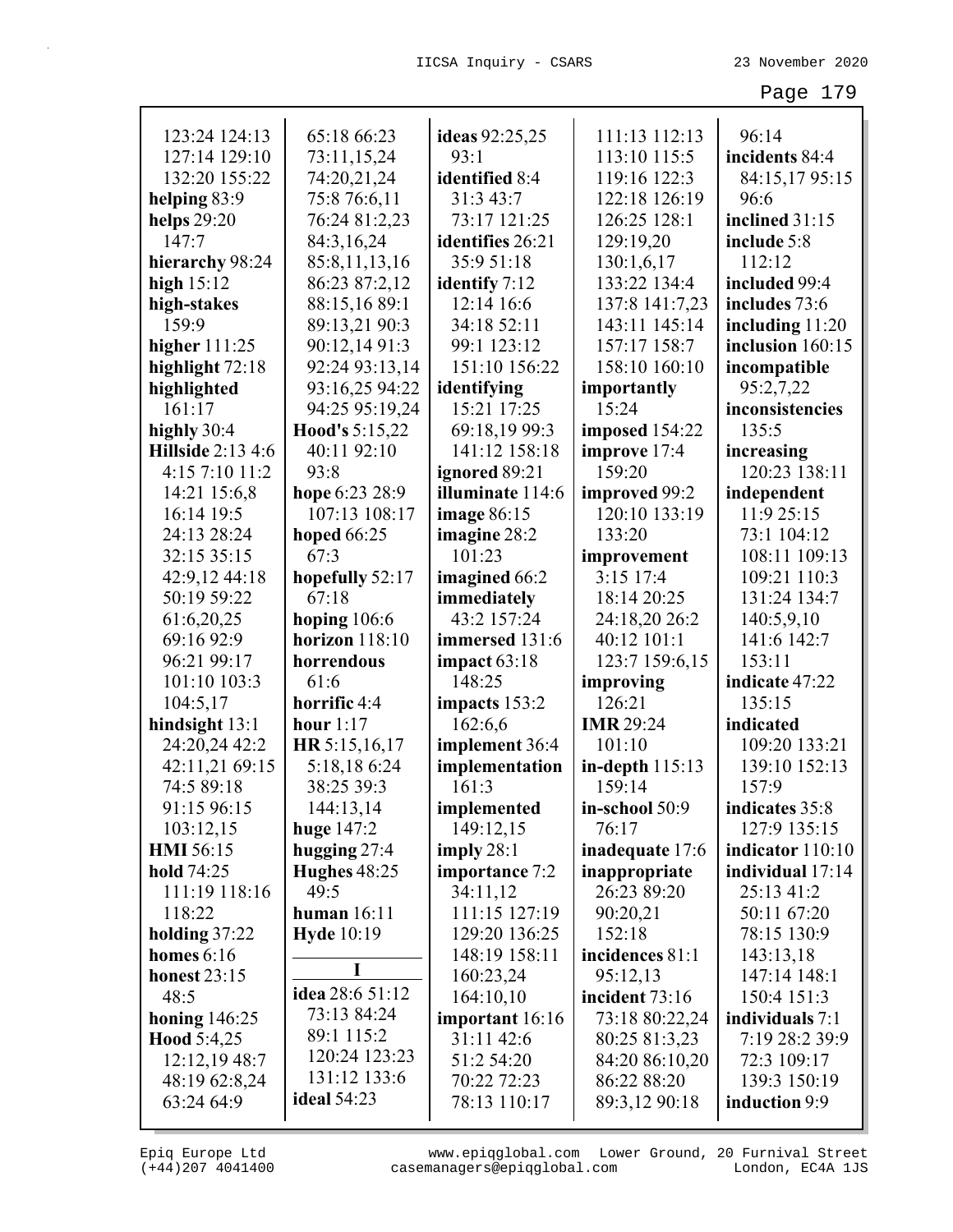| 11:18 38:4                        | 154:1,14                             | 48:20 101:17                   | 141:23 142:11               | 141:13 148:8             |
|-----------------------------------|--------------------------------------|--------------------------------|-----------------------------|--------------------------|
| 66:5                              | 155:25 156:6                         | interim 40:11                  | 143:4,6,10,12               | 148:23 151:4             |
| influence 23:5                    | 157:15,18,22                         | internal 65:2                  | 143:16,20                   | 158:4,7 163:2            |
| 37:1                              | 158:5,8,17,21                        | internally 53:20               | 144:18 147:13               | <b>issued</b> 5:6 15:20  |
| informal $63:14$                  | inspections                          | 142:7                          | 147:17,21                   | <b>issues</b> 3:4 19:4,6 |
| 88:21,24                          | 33:18 101:24                         | interrelations                 | 150:10,15                   | 23:20 26:11,15           |
| information                       | 102:3 157:3                          | 137:19                         | 153:10,21                   | 27:1 29:16               |
| 14:14,25 15:8                     | inspector 37:13                      | interrupt 52:5                 | 163:1                       | 31:5 33:7                |
| 18:8 25:17                        | inspectorate                         | intervention                   | investigations              | 44:22 56:18,19           |
| 28:11 56:9                        | 153:11 154:11                        | 16:20 17:1                     | 3:3,5 4:23                  | 92:8 100:19              |
| 67:1 68:8                         | 159:7,10                             | 138:10,12,18                   | 53:22,24 128:6              | 105:8 112:23             |
| 69:24 71:17                       | inspectorates                        | interview 79:16                | 132:3 135:8,13              | 118:11 120:16            |
| 88:8 93:15                        | 153:8 158:17                         | 96:5                           | 139:14 140:8,9              | 122:1 125:7              |
| 94:15,17 103:8                    | 160:2,6                              | interviewed                    | 141:6,9,21                  | 126:18,23                |
| 105:10                            | inspectors                           | 25:24 39:9                     | 143:1 144:8                 | 128:25 137:5             |
| informed 27:13                    | 102:11                               | 82:1                           | 145:19 152:2                | 139:15 140:20            |
| 66:14,16 73:3                     | instances 23:16                      | interviewing                   | 163:22                      | 146:19 147:3             |
| <b>initial</b> 109:18             | instilling 127:12                    | 36:2,8 37:6                    | investigative               | 147:10,17,19             |
| 111:24 112:7                      | institution 30:17                    | interviews 39:20               | 54:2 141:21                 | 152:5,13 154:2           |
| 112:17 114:2                      | 150:6 151:3                          | intimated 71:20                | 142:9 144:12                | 155:7 157:5              |
| 114:17 115:19                     | institutions 29:6                    | introduced 36:2                | investigative-t             | 158:3 160:3,9            |
| 115:23 116:11                     | 111:25 157:6                         | 36:3 152:6                     | 144:14                      | 161:9,17,23              |
| 152:11                            | insufficient                         | 156:25 157:1                   | investigator                | 162:1 163:7              |
| initially 151:6                   | 12:15 17:24                          | introduction                   | 54:19                       | <b>ITC</b> 65:6          |
| input 20:15,15                    | integrated 75:23                     | 26:25 153:12                   | <b>Investors</b> 31:8       | <b>ITT</b> 115:23        |
| <b>INQ005173</b>                  | intelligence                         | introductory                   | 32:6,7,12 33:2              | 116:11                   |
| 104:14                            | 22:11                                | 1:1060:3                       | invitation 25:2,2           | $\bf J$                  |
| <b>INQ005623</b>                  | intended 152:16                      | intrusively 38:7               | invite 19:17                | January 10:16            |
| 104:16                            | intense 47:14                        | inverse 16:21                  | invites 30:17               | 15:1 38:18               |
| INQ006348 016<br>10:19            | inter-agency                         | investigate                    | invoke 96:9                 | 46:21,23 75:24           |
|                                   | 68:18,22 69:22                       | 53:19,19 123:2                 | involved 2:12<br>40:18 54:1 | 76:2,7,10,13             |
| INQ006348 089                     | 72:13                                | 124:17 139:17                  |                             | 79:11                    |
| 74:9                              | interacted 78:25<br>interacting 79:3 | 139:24 140:14<br>140:19 141:16 | 87:15 124:3<br>143:8        | <b>Jay 55:19</b>         |
| inquiry $4:3,11$<br>4:18 7:2 14:1 | 79:7                                 | 141:19 142:6                   | involvement                 | 162:15                   |
| 45:22 139:16                      | interaction                          | 150:9                          | 40:8                        | jealously 124:11         |
| inquiry's 36:14                   | 20:24 100:22                         | investigated                   | involves 31:8               | job 31:21 97:5           |
| inside $25:18$                    | interest 134:8                       | 86:23                          | irrespective                | 112:19 113:10            |
| insight $159:2,14$                | 139:21                               | investigating                  | 131:23 133:24               | jobs 81:8                |
| insist 36:4                       | interested                           | 39:18 53:18                    | <b>issue</b> 13:10 28:6     | joint 8:11 39:16         |
| 116:15                            | 156:14                               | 74:15 140:15                   | 28:7,14 37:15               | jointly 39:21            |
| insistence 36:16                  | interesting                          | investigation                  | 45:21 47:7,22               | <b>Jones</b> 106:1       |
| 36:18 116:18                      | 56:11                                | 5:24,25 39:6,8                 | 49:6 57:13                  | journey 4:19             |
| inspected 157:7                   | interests 61:13                      | 39:11 40:6,21                  | 81:4 89:14                  | judged 100:18            |
| inspection 56:6                   | interface 53:10                      | 40:22 42:9                     | 109:15 110:12               | judgment 59:6            |
| 56:10 102:5,11                    | 135:8                                | 46:11,11 53:20                 | 110:21 114:5                | 142:16 146:17            |
| 102:12,14,18                      | interference                         | 80:23 140:10                   | 119:13 120:4                | judgments                |
|                                   |                                      |                                |                             |                          |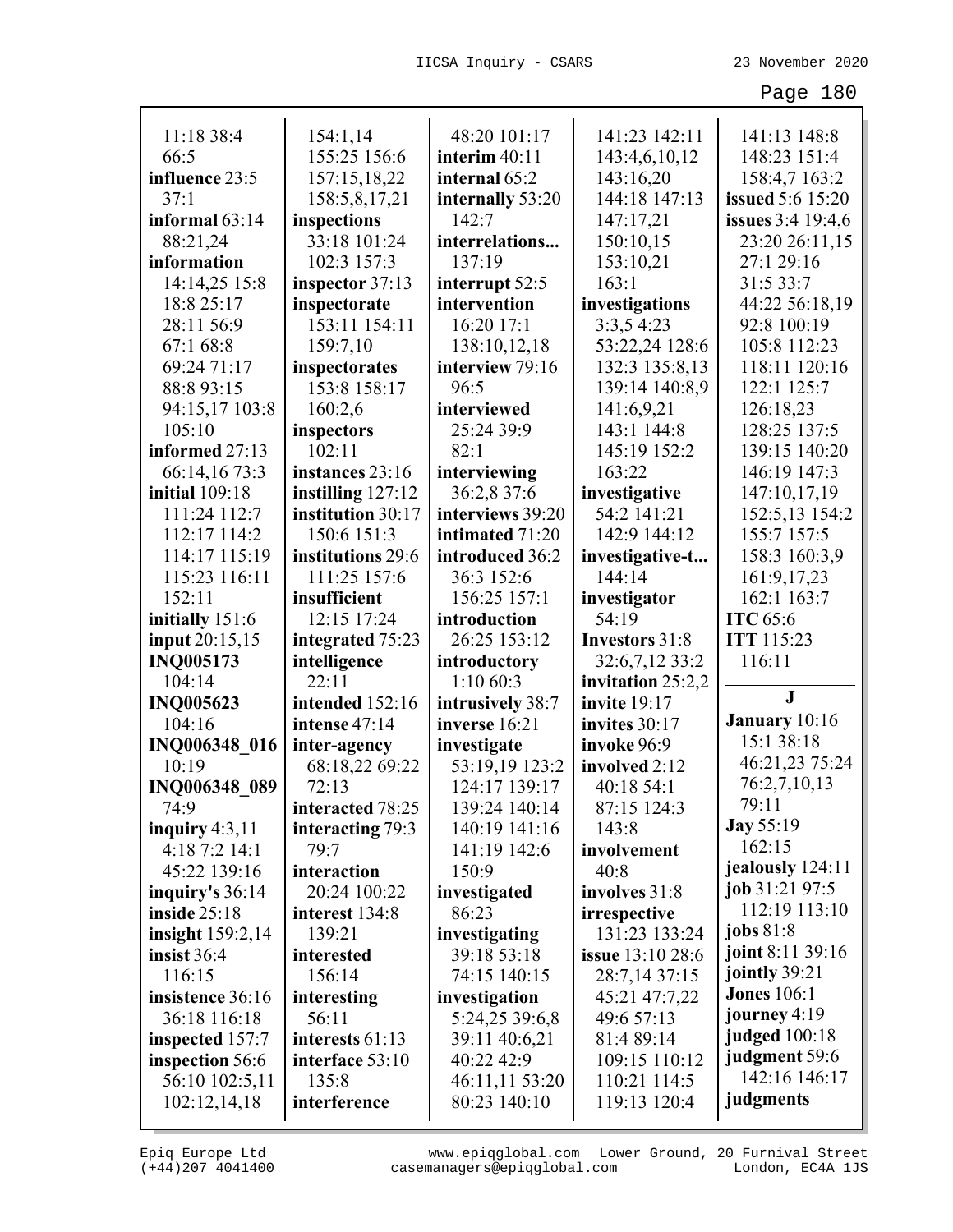| 31:11,13              | 163:24          | 101:12 102:4,6    | 54:4,12,14         | leader 25:6 79:6       |
|-----------------------|-----------------|-------------------|--------------------|------------------------|
| 156:10                | knee-jerk       | 102:12 103:11     | 56:19 73:14,23     | 101:17,21              |
| <b>July 5:7 106:7</b> | 142:21 143:17   | 103:12,14         | 87:21,24,25        | 124:18 125:4           |
| 107:15                | 152:4,4         | 105:14 120:21     | 88:5,24 91:5       | 146:9                  |
| juncture 20:12        | knew 66:22 82:9 | 127:23 128:7,7    | 95:19 97:20        | leaders 83:22          |
| junior $40:16$        | 85:6,7,7,18,19  | 128:8 129:18      | 100:4 131:22       | 116:23 117:3           |
| 44:8                  | 93:16           | 135:19 136:15     | 133:4,17           | 117:17 119:4           |
| justice 139:4         | know 1:18 5:5,6 | 139:18,18         | 134:11 135:2,7     | 121:12 123:22          |
| K                     | 7:16 10:3       | 143:9,24 145:7    | 135:9, 10, 12, 14  | 124:9 127:4            |
| <b>Keates</b> 109:2   | 15:21 18:20     | 147:11 148:9      | 135:21,25          | 138:22 139:9           |
| <b>keen</b> 34:5      | 19:7 21:6,8     | 148:14 149:10     | 136:4,17 137:7     | 139:14,16,24           |
| keep 43:25 45:4       | 25:21 28:16     | 152:12,21         | 137:16,19,20       | 140:14 141:4,8         |
| 57:19 64:10           | 29:5,7,9,12     | 154:5 161:13      | 140:5 142:8,22     | 142:6,15,19            |
| 69:3 79:23            | 30:19,23 32:3   | 161:14            | 143:25 147:24      | 143:11 144:6           |
| 151:10                | 32:11,19 33:24  | knowing 18:20     | 149:23 152:24      | 144:22 145:18          |
| keeping $63:15$       | 34:3,4 35:18    | 21:5 71:16        | 153:18             | 145:22 146:13          |
| 119:21 122:2          | 35:20,21 36:13  | 74:5 138:16       | <b>LADOs</b> 50:23 | 146:22 147:1,9         |
| 123:19 124:5          | 36:23 37:15     | 155:9             | 51:4 119:14        | 147:16 159:20          |
| 125:14,22             | 39:25 40:7,13   | knowledge 2:8     | 138:25 153:9       | 162:23 163:6           |
| 128:17 132:4          | 42:12 43:24     | 9:25 19:3 44:6    | laid 22:16 58:12   | 164:11                 |
| 141:12 142:1          | 44:12,16,18,25  | 53:10 60:24       | land 53:4          | leadership 59:4        |
| 145:23                | 45:1,2,4,7,17   | 106:10,17         | landscape 24:6     | 61:23 92:18,21         |
| <b>keeps</b> 139:7    | 45:20,21,25     | 107:18,24         | 38:18 39:1         | 116:25 118:14          |
| kept 5:3,13,22        | 47:6 50:15      | 108:23,24         | 55:13,13           | 125:2 126:11           |
| 6:23,24 43:10         | 51:12,25 53:4   | 118:8,11 129:5    | 121:22             | 126:15 146:23          |
| 84:8,12 118:15        | 53:6,13 54:5,9  | 131:4             | language 72:7      | leading $30:3$         |
| key 23:20 54:18       | 54:17 56:11     | known 3:23 62:9   | lap 79:14,24       | 117:12 146:24          |
| 68:8,12 95:13         | 58:23 60:4,12   | <b>knows</b> 89:3 | laptop $51:14$     | leads 29:3 99:20       |
| 110:21 119:13         | 61:25 68:8,9    | 124:15            | 86:15,22 87:1      | 99:21 133:1            |
| 154:8                 | 69:16 70:16,18  | L                 | laptops 86:24      | lean 21:1              |
| kicked 44:22          | 70:20 71:6,9    | LA 73:2           | large 21:1 44:19   | leant $80:1$           |
| kind 8:11 12:7        | 71:21,22 72:2   | label 110:23      | 144:9              | learn 26:6 30:21       |
| 13:18 27:3            | 72:5,9 73:7,11  | lack 117:19,25    | largely 117:17     | 35:18                  |
| 51:14,19 64:22        | 74:7 75:5       | 126:7 132:4,4     | 117:22             | learned $61:8$         |
| 67:8 69:4,5           | 76:12 77:3,4    | 132:5 136:11      | larger $120:18$    | learning $3:10$        |
| 70:2 71:20            | 81:8 82:6 83:4  | 138:2,5 139:13    | largest $108:13$   | 24:18,20 25:1          |
| 75:11 78:18           | 83:16,20 85:6   | 153:7,8,8,9,24    | lastly $104:16$    | 26:4,7,8 29:18         |
| 80:17 83:22           | 85:10 86:3,8    | 154:12 155:1,5    | layperson 19:20    | 29:23 30:14            |
| 87:11 90:23           | 87:9 88:22,23   | ladies $81:25$    | lead 12:4 35:12    | 32:23 40:10            |
| 102:16 110:23         | 89:13,23,24     | LADO $12:19$      | 40:12 51:18        | 48:14 57:23            |
| 113:16 124:3          | 90:8 91:9,9,12  | 13:11,11,13       | 52:19 53:9         | 97:8 115:4             |
| 124:14 125:16         | 91:17,21 93:9   | 18:12 22:8        | 55:4,5 58:20       | 131:9 134:21           |
| 133:3 136:5           | 93:12,15,16,17  | 29:4 35:7         | 97:16,18,20        | <b>Leat</b> 4:5 5:4,17 |
| 140:18 144:14         | 93:21 96:15,24  | 39:15 40:8        | 98:22 99:18        | 7:4,11 14:22           |
| 149:1 152:19          | 97:6,7,8,13     | 50:21,22 53:11    | 120:5,17 121:5     | 15:25 16:5             |
| kinds $140:7$         | 98:2,8,21 99:3  | 53:18,21 54:2     | 124:10,10          | 24:4 26:18             |
|                       | 100:5,7,9       |                   | 158:13             | 48:12 61:25            |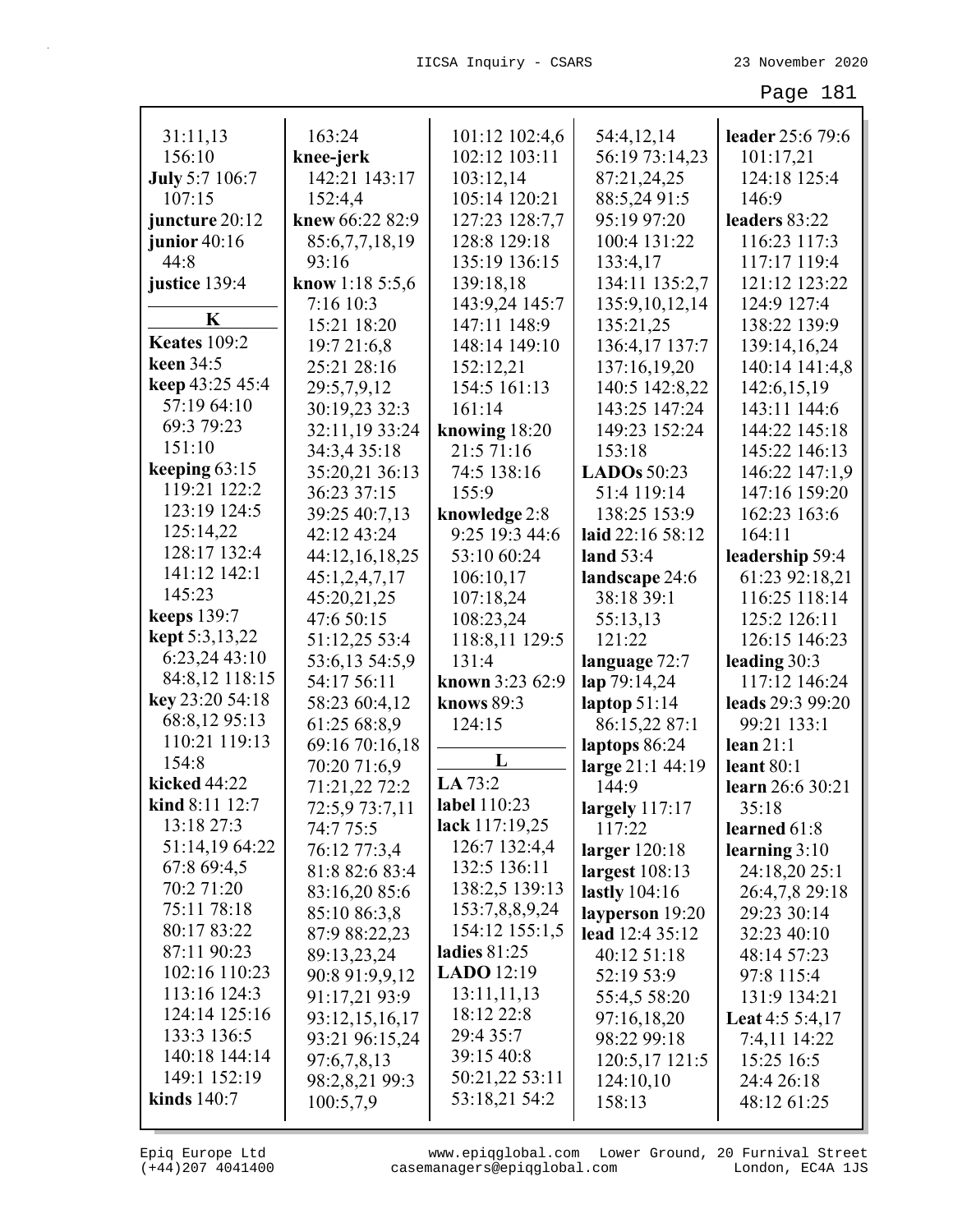| 64:21 65:14             | 154:6                    | 13:19 15:2        | 14:4              | 28:3 73:9            |
|-------------------------|--------------------------|-------------------|-------------------|----------------------|
| 73:12 78:25             | liability 8:11           | 16:6, 13, 20, 23  | look 10:12,13,21  | low-level 26:12      |
| 79:3,19,23              | 47:24                    | 17:11,16 20:11    | 11:14 15:15,18    | 26:25 27:23          |
| 80:3,11,18              | liaise 132:22            | 20:14,16 21:16    | 20:19 29:2,17     | 71:23 95:15          |
| 81:20 82:1,12           | liaison $17:14$          | 21:23 24:13       | 34:9,13 36:7      | LSA 79:10,17         |
| 82:23 83:6,11           | 119:8, 11, 15            | 27:12 36:10,16    | 57:19 60:5,7      | 90:18,23 92:4        |
| 84:21 86:18,25          | 120:14                   | 36:21 38:19       | 67:5 68:14        | LSAs 26:10           |
| 89:7,14 90:1            | lie 94:9 98:23           | 39:10 43:13       | 69:20 71:3        | 81:25                |
| 98:18                   | 150:4                    | 46:18 47:13       | 74:8 86:8         | <b>LSCB</b> 11:22,25 |
| Leat's 5:16 7:6         | lies $94:11$             | 50:22 54:22,24    | 87:10 89:17       | 13:5 14:24           |
| 8:15 40:4               | life 18:20 43:24         | 55:3,7,15 56:2    | 92:8,10 94:19     | lucky 52:17          |
| 46:16 48:8              | 107:3 111:3              | 56:20 57:1        | 96:13 99:14       | lunch 60:11          |
| 79:14 80:1,3            | 164:18                   | 58:1 67:8         | 105:9 115:22      | 77:12,20             |
| 86:14 90:7,19           | light $95:6$             | 73:20 75:1,7      | 163:14            | lunchtime 84:11      |
| 101:13 104:16           | <b>liked</b> 69:13       | 76:8 88:25        | looked 16:3       | M                    |
| leave 28:18             | 83:20                    | 94:16 97:20       | 24:21 26:15       |                      |
| 43:22 46:20             | likelihood 70:19         | 98:12,16          | 75:16 89:10       | main 12:23           |
| 51:15 62:19,21          | limited $7:15$           | 100:22,25         | looking 15:22,23  | 65:18 117:23         |
| 66:21 119:25            | 131:17                   | 117:9 118:8       | 33:14 46:2        | 126:5                |
| leaves $45:19$          | limiting $102:4$         | 119:8, 11, 13, 15 | 93:4,18 96:15     | mainstream           |
| leaving 76:6            | line 9:15 46:16          | 119:25 120:8      | 121:1 128:15      | 8:17                 |
| led 3:4 14:22           | 142:24 147:12            | 120:14 130:5      | 144:13,24         | maintain 16:10       |
| 27:4,5 138:24           | 160:20                   | 130:14,16,17      | looks 67:20,23    | 21:11 22:10          |
| left $42:1,10$          | lines 98:22              | 130:20 131:13     | 68:23 96:3        | 124:1                |
| 43:23 117:9             | 160:25                   | 131:17,22         | 123:6 143:3       | maintained 11:3      |
| $leg\,27:3$             | link $7:2$ 24:5          | 132:1 133:17      | 145:3,5 158:7     | 11:8 12:1 16:9       |
| legal $104:8$           | linked $51:3$            | 133:22 134:1,4    | 158:9 164:24      | 20:15 22:13          |
| 116:16                  | links 11:7 17:10         | 134:19,19,24      | <b>loose</b> 37:8 | 23:2 99:13           |
| legislation 8:7         | 150:7                    | 137:10,22         | lose 60:13        | 123:23 124:7         |
| 8:14 28:15              | listened 158:1           | 138:1,6 142:9     | losing $138:23$   | 131:24 134:5         |
| 156:25                  | listening 4:24           | 142:22 143:25     | loss 45:19 50:2   | majority 21:11       |
| legislative 102:6       | 42:17 44:3               | 144:4 145:7,15    | lost $87:3,7$     | making $11:4$        |
| lessons 61:8            | 72:19 127:20             | 147:6 152:23      | 150:24            | 24:5 49:1            |
| 81:15                   | literally 46:8           | 154:10 156:14     | lot 3:8 28:22     | 71:15 96:25          |
| let's 50:16 88:19       | <b>little</b> 30:6 33:25 | 161:3 162:2,21    | 39:19 40:13       | 110:25 116:18        |
| letter $6:8,10$         | 64:19 67:5,7             | 163:8,9 164:7     | 57:11 70:11       | 125:6 128:3          |
| <b>level</b> 11:17 17:7 | 69:2,2,8,12              | locally $132:15$  | 84:15 92:24       | 130:2 133:10         |
| 19:19 22:10             | 72:17 84:13              | 132:17 164:7      | 98:16,20 99:15    | 144:8 148:19         |
| 27:15,25 28:3           | 92:16 94:19,20           | located 44:18     | 122:12 138:13     | 149:17 160:10        |
| 114:16 115:10           | 98:5 139:5               | long 43:17 47:11  | 151:19 161:14     | 161:4 162:13         |
| 121:3,16                | <b>lived</b> 96:20       | 97:7 107:8        | 162:20            | Malcolm 59:13        |
| 122:23 127:11           | lives $46:4$ 115:6       | 108:3 109:4       | lots 27:3 31:9    | 59:14 103:25         |
| 133:7 139:8             | <b>Llewellyn</b>         | longer $5:23$     | 41:22 125:11      | 104:1 165:4,5        |
| 146:21 151:25           | 109:19                   | 20:25 36:25       | lottery $117:9$   | malice 6:25          |
| 164:3                   | local $3:14,218:5$       | 53:25 55:3        | 134:18            | malicious 148:9      |
| levels 9:5 119:19       | 8:6 9:20 10:21           | 147:2             | <b>loved</b> 83:8 | 161:18,19            |
| 138:22 150:22           | 11:17,25 12:18           | longstanding      | low $27:16,25$    | manage $23:1$        |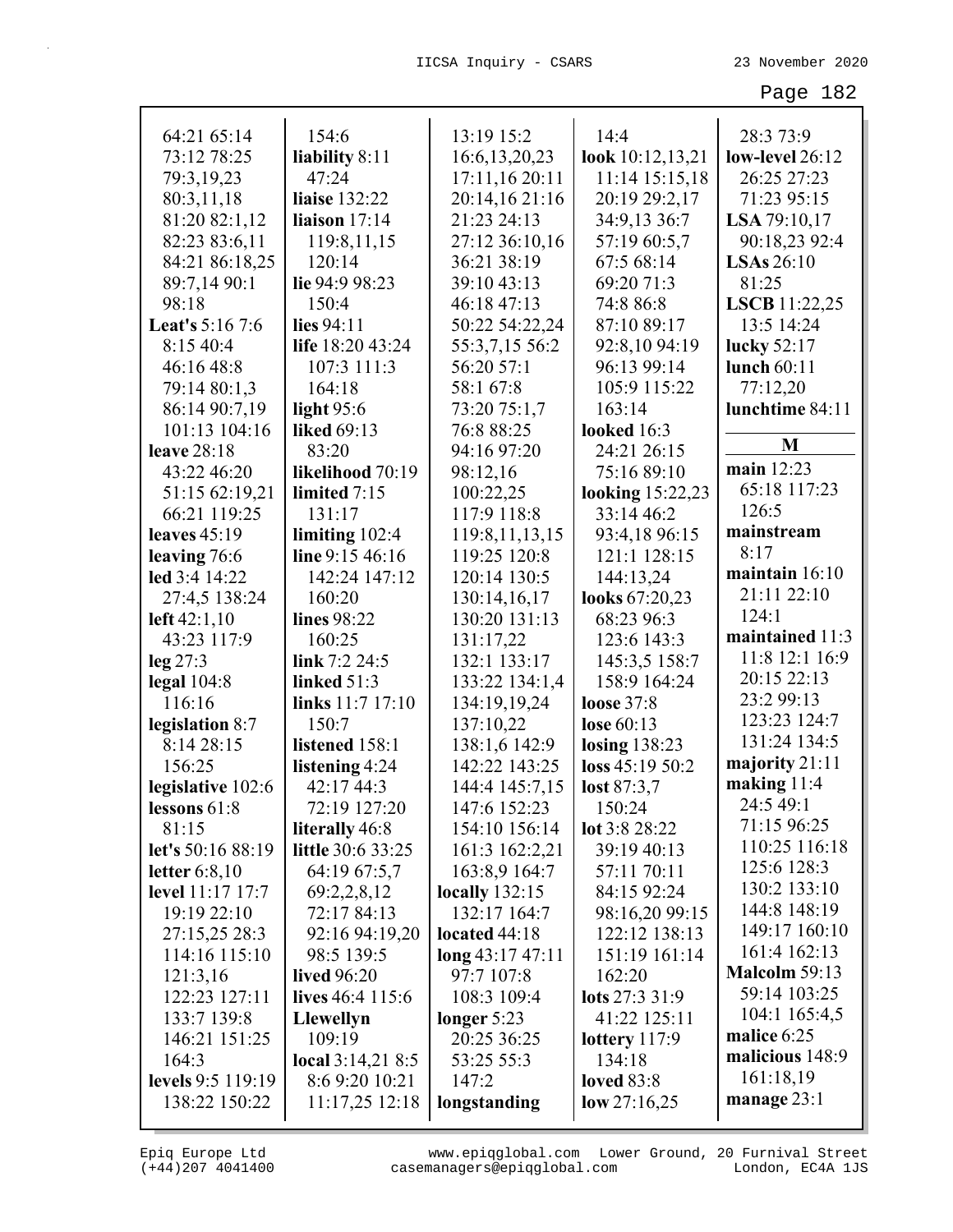| 123:2 158:13         | 62:21               | meeting 39:14  | 98:5,8            | 100:7                            |
|----------------------|---------------------|----------------|-------------------|----------------------------------|
| managed 3:5          | <b>MATs</b> 99:11   | 39:15,16,22    | messages $102:11$ | Monday 1:1                       |
| 54:12 152:2          | matter 49:8         | 40:2 48:5,6    | met 6:12          | monitor 22:6                     |
| management           | 56:25 87:24         | 66:17 92:1     | Michelle 5:17     | 90:25                            |
| 25:14 30:2           | 97:14,22 124:1      | 155:20         | 6:1 59:24         | monitored                        |
| 41:2 67:21           | 133:1 136:20        | meetings 40:7  | 165:23            | 164:7                            |
| 92:10,17             | 136:20 137:6        | 56:15          | mid-afternoon     | monitoring 11:4                  |
| 126:15 128:13        | 137:12 152:7,9      | member $70:15$ | 118:19            | 11:23,23 20:8                    |
| 128:20 142:20        | 152:11 158:2        | 71:9 80:19     | mid-morning       | 35:23 101:17                     |
| 143:20 145:1         | matters 96:8        | 81:16 82:7     | 41:7              | monitors 57:21                   |
| 161:24               | 127:10 129:4        | 83:16 85:24    | midst 32:25 51:9  | month $14:9$                     |
| manager $2:18$       | 129:19 135:10       | 86:2 99:8      | mind 10:14,20     | monthly 9:13                     |
| 49:1,7,11            | 135:18 138:3        | 148:1,11       | 31:5 73:10,11     | 133:3                            |
| managers 37:19       | 140:24 142:15       | members 18:1   | 73:11,14 74:18    | mood 85:17                       |
| 117:20 127:5         | 145:1,13 152:4      | 65:22 73:16    | 80:19 136:1       | morning $1:3,5,5$                |
| 143:11 144:7         | 160:18 161:2        | 89:5 106:24    | 142:4             | 1:6,948:4                        |
| managing             | 161:18              | 107:3,5 108:6  | minds $16:4$      | 84:10 131:14                     |
| 117:12 143:4         | maturity 154:18     | 108:11 109:7   | minimum 99:22     | mother 39:12                     |
| 143:16               | <b>McGill 104:8</b> | 114:1,10       | 125:16            | 42:13 44:3                       |
| mandate 123:23       | mean 3:22 12:7      | 125:17,18,20   | minute 49:2       | 80:13 91:13                      |
| 124:23               | 12:15 24:3          | 125:21 127:9   | 60:9 71:23        | mothers 45:16                    |
| mandating            | 26:16 38:15         | 131:21,25      | 130:20            | move 38:16 45:1                  |
| 54:21                | 47:2 52:24          | 132:7 133:16   | minutes 118:17    | 46:4 155:12                      |
| mandation            | 56:3,5 63:23        | 135:2,3,7,19   | 159:23            | moved 38:21                      |
| 36:12 123:21         | 65:1 68:5           | 137:24,25      | misplaced 25:5    | 50:9 148:16                      |
| mandatory            | 69:12 72:9          | 138:13 148:7   | missing $23:25$   | movement                         |
| 20:23 23:25          | 88:4 89:23          | 151:15,18      | 83:10             | 91:22,25                         |
| 36:16,20 53:13       | 91:6 92:16          | 161:8 162:1    | mitigated 159:1   | moves 123:25                     |
| 122:25 123:13        | 105:20 110:10       | members'       | $mix-up 50:14$    | moving $38:17$                   |
| 124:14 147:22        | 134:11 138:4        | 123:18 126:9   | model 9:19 11:5   | 44:5 48:23,24                    |
| 148:17 149:3         | 141:14 144:23       | 137:22         | 11:22 37:20       | 143:17                           |
| 149:11,22            | 149:9 151:13        | memory $1:11$  | 100:1 131:18      | multi-academy                    |
| 150:9,18 151:1       | 152:10 161:13       | 60:4 105:17    | models 134:17     | 22:2,4 38:22                     |
| 151:12,21            | means 33:23         | Mental 41:1    | 147:25            | 55:10 99:12                      |
| 152:6 153:3,16       | 43:13 116:19        | mentioned      | moment 24:10      | 144:10 158:8                     |
| manipulated          | 143:6,6 145:5       | 119:8,16       | 45:649:4          | mute 51:14                       |
| 83:7                 | 162:23              | mentioning     | 51:18 53:17       | N                                |
| manner 135:18        | meant 19:8          | 91:13          | 57:25 97:16       | N 165:19                         |
| <b>March 68:3,19</b> | 28:13 37:12         | mentions 87:5  | 105:8 108:7       |                                  |
| 68:21 96:5,12        | 39:1,4              | mentors 115:4  | 110:11 113:13     | <b>NAHT</b> 125:1<br>naked 86:15 |
| <b>Marcus</b> 71:25  | measures 53:15      | merely 122:11  | 118:18 125:13     | name 100:10                      |
| mark 70:14           | 102:18              | 144:4          | 128:15 135:25     | named 98:10                      |
| 81:15                | media $47:13,14$    | merit 121:6    | 137:20 138:14     | names 50:15                      |
| marks 84:2           | 47:16               | 136:23 162:3   | 140:8 144:6       | 88:6 100:10                      |
| matched 29:24        | meet 54:5,6,6       | merits 37:11   | 156:7,16,19       | narrative                        |
| 132:9                | 66:18 73:4          | 136:20 145:11  | 159:18            | 123:19                           |
| maternity 62:19      | 141:21              | message 97:10  | moments 1:16      |                                  |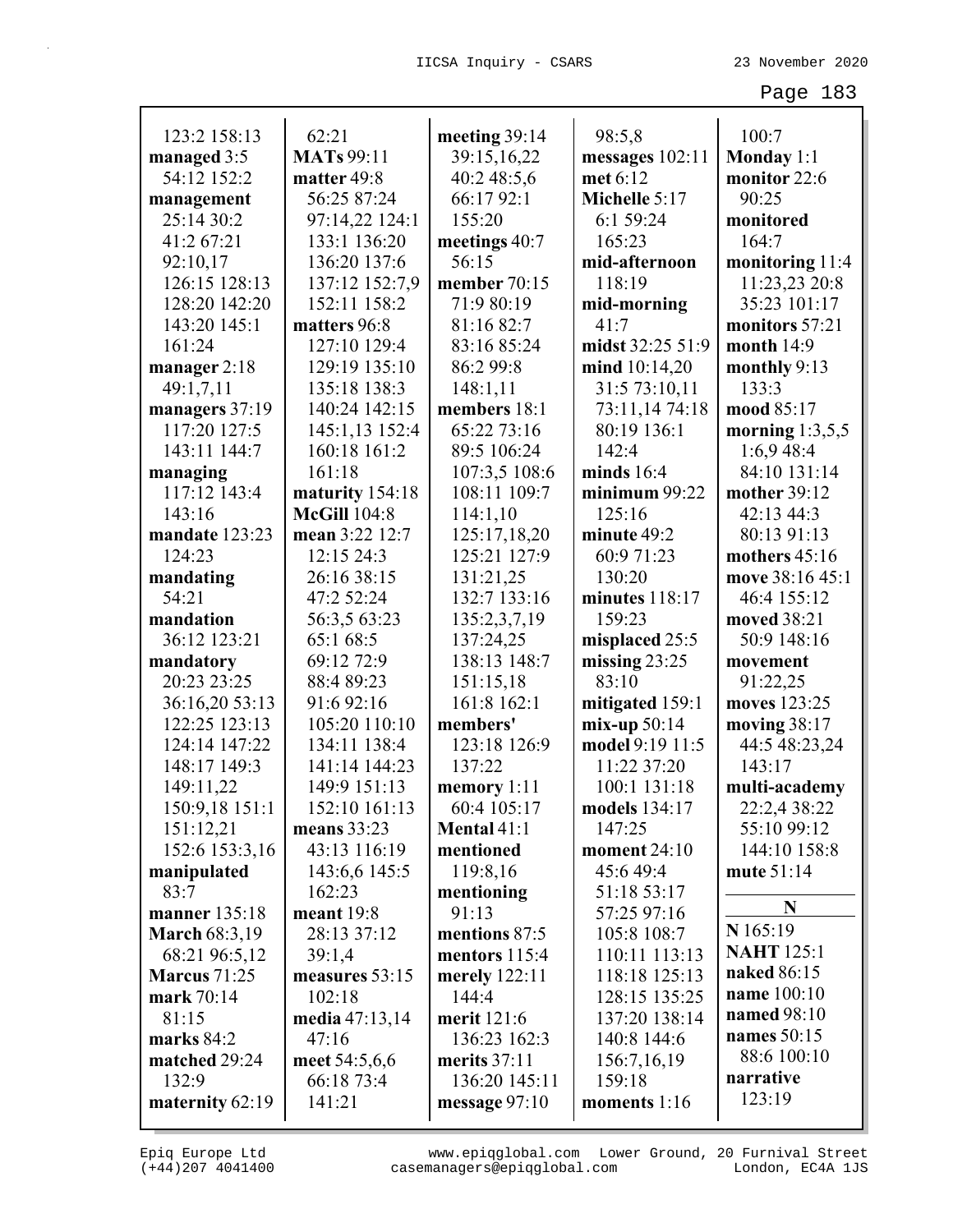| <b>NASUWT</b> 109:4             | 115:13 118:6,8    | nice 83:7,25          | 6:3,5 105:16     | 8:3 10:6 26:13      |
|---------------------------------|-------------------|-----------------------|------------------|---------------------|
| 111:17 116:3                    | 118:9,15 119:3    | 93:10 97:4            | notification     | 35:18 37:12         |
| 129:12 135:2                    | 119:7,11          | <b>Nigel 4:5 5:16</b> | 27:23 71:24      | 40:11 41:18,25      |
| 151:18 158:2                    | 123:12,13,22      | 5:17 8:15 24:4        | notified 39:13   | 42:7,9 47:22        |
| national 47:13                  | 124:22 128:12     | 40:4 46:16            | 46:23            | 50:21 67:1          |
| 50:25 51:6                      | 128:21 129:6,8    | 48:8,12 61:25         | notify $47:18$   | 69:15 80:22         |
| 67:7 68:25                      | 131:1,4,6,10      | 64:21 65:14           | notion $18:7$    | 82:6 99:11          |
| 69:4 75:1                       | 132:13 133:19     | 73:12 78:25           | 150:5            | 109:21,23           |
| 106:21 108:3                    | 137:15 138:19     | 79:3,14,23            | notwithstandi    | 110:1 117:16        |
| 112:6 113:7,16                  | 143:22 150:6      | 81:20 82:12,23        | 23:13            | 118:19 127:23       |
| 114:15 117:1,5                  | 153:4 163:14      | 83:6,11,16            | November 1:1     | 133:9 139:15        |
| 117:24 118:3,6                  | needed 9:17       | 84:9,21 86:14         | 14:15 71:10      | 139:18 141:14       |
| 118:7 119:3,9                   | 17:1,2 35:10      | 86:18 89:7            | 75:22 165:16     | 144:7 149:10        |
| 119:10,10                       | 40:13 74:1,19     | 90:1,7,19             | NSO000041 0      | 156:5 161:13        |
| 121:14,15,24                    | 76:8 87:14        | 98:18 101:13          | 7:13             | occasions 32:12     |
| 122:18 123:13                   | 96:9,13           | 104:16                | nuanced 120:12   | 84:1 131:5          |
| 129:20 133:7                    | needs 17:15 21:7  | Nigel's 65:5          | number $31:1,2$  | 141:5 142:2         |
| 136:5 144:25                    | 33:10,16 51:21    | nine 82:3             | 32:12 36:11      | occurred 80:18      |
| 156:16 157:9                    | 99:5 112:3        | no-names 88:6         | 43:1 45:4,10     | occurs 78:15        |
| 161:3 164:6,10                  | 113:6 116:18      | 100:4                 | 62:17 64:14      | October 68:15       |
|                                 | 121:13,18         |                       | 89:4 95:14       |                     |
| nationally 9:25<br>132:16 133:9 | 123:22 124:7      | no-one 77:25          |                  | 106:14 108:18       |
|                                 |                   | $no$ -win $34:8$      | 101:23 150:24    | offence 141:15      |
| nationally-acc                  | 136:20,24         | noise 49:21,25        | 153:7 161:16     | 141:20              |
| 114:24                          | 149:1 155:19      | 51:11                 | numbers 43:25    | offended 24:4       |
| natural 139:4                   | 158:3             | non-recent            | 105:11 151:4     | offending 42:1      |
| nature 41:25                    | neglect 70:14     | 53:25                 | 152:25           | offer 38:2 100:4    |
| 64:24 78:17                     | neither 94:25     | non-withdrawal        | $\mathbf 0$      | <b>office</b> 16:11 |
| necessarily 7:16                | nervous 20:4      | 11:23                 | objective 140:6  | 66:17 129:15        |
| 12:24 18:19                     | networks 18:22    | noncontact 63:6       | objectively      | 144:11 157:9        |
| 28:14 37:16                     | 29:4 99:18,19     | normal 84:9           | 72:25            | officer 9:1 13:14   |
| 40:25 43:2                      | 99:22             | 92:5                  |                  | 14:5 23:18          |
| 87:14 100:12                    | <b>NEU 108:6</b>  | North 1:25 2:16       | objectives 4:20  | 27:13 39:18         |
| 111:6 116:10                    | neutral 42:4      | 2:19,20 4:4,14        | objectivity 54:8 | 42:19 57:9          |
| 140:13 141:3                    | 71:24             | 5:3 6:14 7:10         | obligation       | 62:10 73:2          |
| 143:23 150:25                   | never 47:25 64:6  | 8:13 9:21 10:1        | 150:19           | 99:20,24            |
| necessary 57:22                 | 64:6 75:7         | $11:1$ $13:2,16$      | obligations      | 131:18 134:20       |
| 58:2 111:4                      | 82:12 149:15      | 14:4 18:13            | 155:21           | officers 39:21      |
| 128:24                          | 163:4             | 20:13 21:15           | observation      | 66:10               |
| necessity 52:4                  | nevertheless      | 22:3 24:18            | 12:25 54:14      | OFS011782 0         |
| 163:1                           | 32:1 34:11        | 36:1 76:15,16         | observations     | 67:17               |
| need 1:17 18:3,8                | 130:7             | 76:20 98:12           | 79:6 101:17      | <b>Ofsted</b> 16:19 |
| 18:8 19:16,16                   | new 6:22 85:24    | 99:7,11,14            | 111:14 162:8     | 30:25 31:1,2,6      |
| 19:19 28:2                      | 100:1 112:4,14    | 104:12                | observe $31:15$  | 31:20,24 32:3       |
| 31:21 35:18,21                  | 113:11 117:8      | note 41:5 77:11       | obvious $26:16$  | 32:5 33:7,9,13      |
| 38:1,1,6 44:13                  | 146:23            | 123:11 159:22         | 26:17 27:5       | 33:15, 18, 21, 22   |
|                                 |                   |                       |                  |                     |
| 60:7,11 78:17                   | newly $67:11$     | noted 153:6           | 163:12           | 33:23 34:6,7,8      |
| 93:2,3 100:10                   | <b>NHS</b> 153:14 | notes $1:12\,5:23$    | obviously 5:4    | 34:21 55:23,24      |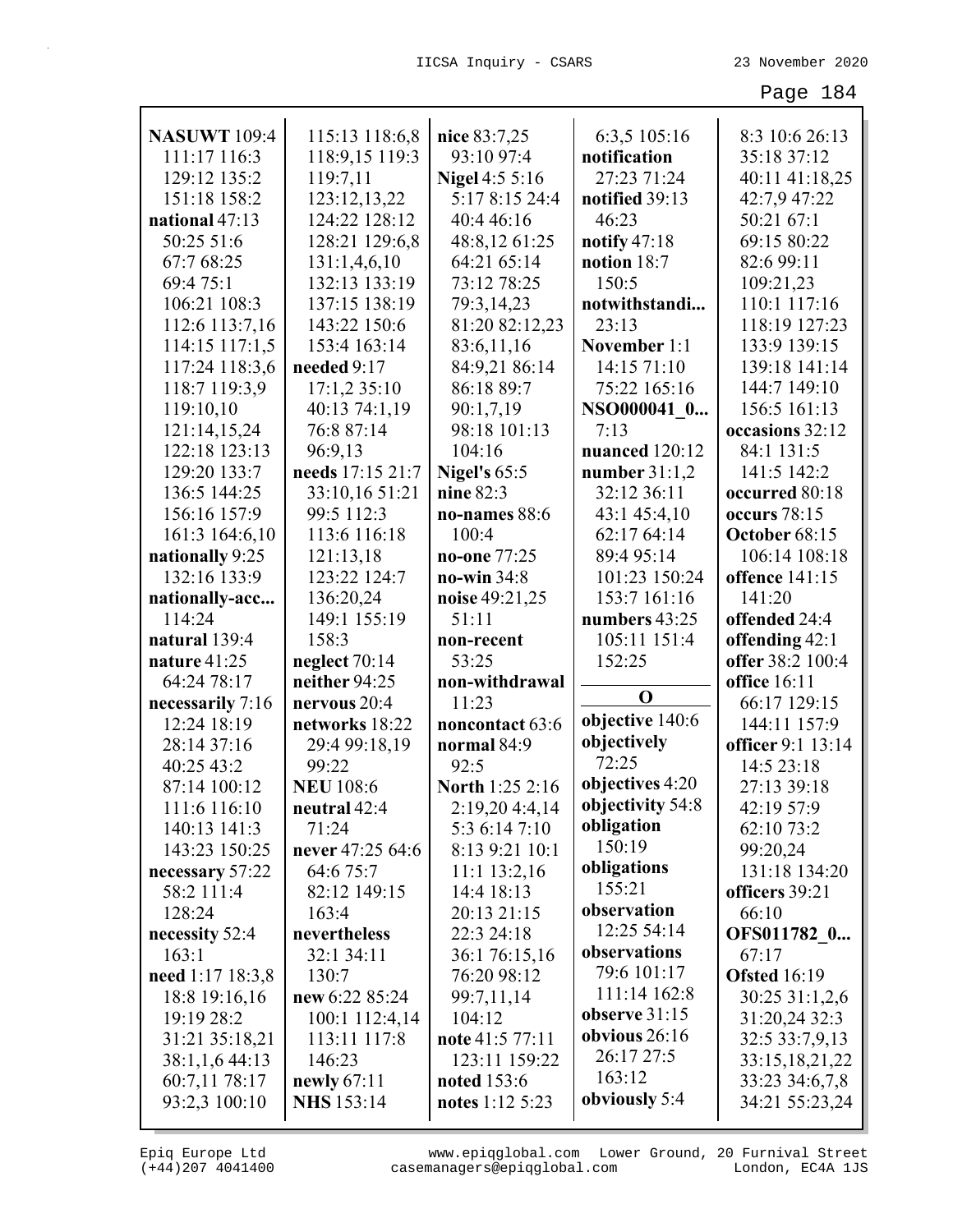| 56:15 101:8,22          | 70:2 110:23                     | 17:18 20:8                  | 32:2 33:9,11                 | 55:10 113:2                |
|-------------------------|---------------------------------|-----------------------------|------------------------------|----------------------------|
| 101:24 102:3            | 133:14                          | 21:17,20 22:25              | 34:6 39:25                   | 128:25 129:9               |
| 102:11 156:5            | order 5:7 22:20                 | 25:11,12 63:13              | 40:2,15 41:20                | 133:23 139:25              |
| 156:16,19               | 50:6 52:10                      | 100:20 113:1                | 42:7 43:1                    | 141:13                     |
| 158:5,8                 | 121:8 129:6                     | 114:15 119:10               | 44:12 46:5,22                | partner 101:1              |
| Oh 28:1 45:8            | 140:19 148:10                   | 128:12,20                   | 47:4 83:21                   | partners 55:8              |
| 97:4                    | 153:14                          | 130:3,8 131:15              | 102:9,10                     | 124:5                      |
| okay 11:15              | organisation                    | 131:22 133:24               | 130:15                       | partnership                |
| 30:15 31:21             | 57:16 73:1                      | 157:4                       | part 6:14 9:8                | 134:24 145:14              |
| 41:10 48:23             | 109:23 117:16                   | overspeaking                | 18:6 22:1                    | 162:21                     |
| 50:4 53:3,9             | 124:3 126:3                     | 37:14,25 69:7               | 25:14 26:14                  | partnerships               |
| 77:693:1                | organisations                   | overtactility               | 36:14 38:16,22               | 55:2 131:16                |
| 148:7 149:21            | 124:6 147:2                     | 26:22                       | 41:1 47:12                   | parts 151:5                |
| 159:13                  | ought 114:15                    | overwhelmed                 | 55:10 78:4                   | pass 1:21 59:19            |
| Okeydoke 68:2           | 115:9                           | 152:24                      | 82:20 83:12,13               | 104:21 159:19              |
| old 3:13 65:2,3         | outcome 128:9                   | overwhelmingly              | 87:6 90:11                   | 162:14                     |
| <b>Oliver</b> 104:11    | 150:16                          | 81:24                       | 93:10 116:6                  | pass-or-fail               |
| on-the-ground           | outcomes                        | ownership                   | 126:14 131:16                | 159:8                      |
| 71:2                    | 100:24                          | 37:23                       | 132:5,10                     | passed 137:7               |
| once 1:21 48:15         | outlined 13:3                   |                             | 136:11,12                    | passing 137:21             |
| 80:8 118:13             | outside 69:25                   | $\mathbf{P}$                | 143:9 153:5                  | pastoral 127:21            |
| 159:3                   | 70:20,25 126:4                  | page 10:20                  | participating                | 128:1 160:16               |
| one-off 116:5           | 156:20                          | 37:17 79:14                 | 132:8 133:11                 | path 163:12                |
|                         |                                 |                             |                              |                            |
| ones 5:14               | outstanding                     | paid 30:6 127:22            | participation                | paths 84:10                |
| ongoing 9:9             | 16:19 32:24                     | panel 1:5,22                | 4:11                         | <b>PATRICK</b>             |
| 119:12                  | 156:23 157:22                   | 4:22 6:9 23:8               | particular 4:10              | 105:3 166:2                |
| onwards 10:3,7          | 157:24 159:3                    | 55:19,21 60:16              | 7:1 8:14 11:12               | pattern 27:4               |
| 70:8                    | outstanding'                    | 103:20 162:15               | 13:10,17 14:10               | Paul 104:15                |
| open 19:17              | 34:7                            | 162:19 165:22               | 16:8 17:13                   | 105:2 166:1                |
| 20:10 32:8              | outward-facing                  | 166:3                       | 18:4 23:24                   | pause 49:3,7,10            |
| 33:5 93:24,24           | 53:4                            | panic 106:2                 | 37:14 43:12                  | peer 31:10                 |
| 97:24 98:1              | outwards 28:13                  | paper 1:13 14:3             | 50:6 51:9                    | 132:17                     |
| openness 152:21         | overall 24:11                   | 51:3                        | 53:10 56:19                  | peer-to-peer               |
| operate 116:25          | 148:25 158:20                   | paragraph $7:12$            | 57:16 64:21                  | 120:10                     |
| 151:21 164:12           | overarching                     | 10:19,21 11:11              | 67:24 77:8,22                | penalising                 |
| 164:12                  | 3:19 112:3                      | 29:20 31:6                  | 84:20 87:10                  | 155:10                     |
| operated 5:11           | overcome 70:10                  | 37:20 72:18                 | 89:8 110:23                  | people 16:1 18:3           |
| 7:24 21:16              | overemphasis                    | 73:5 76:19                  | 115:13 121:8                 | 18:12,14,15                |
| operational             | 100:17                          | 79:15 80:6                  | 131:3 132:3                  | 19:1 22:24                 |
| 10:23                   | overlay 124:21                  | 83:6                        | 133:12,23                    | 26:2,17 27:14              |
| opinion 59:2            | overlooked                      | parallel 8:10               | 134:10 140:18                | 28:8,16 29:9               |
| opportunity             | 153:1                           | parcel 26:14<br>116:7 153:5 | 154:4 157:5                  | 30:22 31:8,10              |
| 41:19 63:16             | overseeing 89:9                 |                             | 158:2 161:9                  | 32:6,7,12 33:2             |
| 64:3 82:16              | oversight 3:20                  | parent $42:15$<br>50:787:15 | 162:3 163:24                 | 34:12 39:23                |
| 92:22 119:17            | 7:10,158:16                     |                             | particularly                 | 40:16,24 43:14             |
| 132:12<br>opposed 68:15 | 16:7,8,8,13,15<br>16:22 17:8,16 | parents 25:18<br>29:9 31:14 | 10:24 18:24<br>19:14 29:8,18 | 44:13 45:4<br>46:3 47:7,17 |

L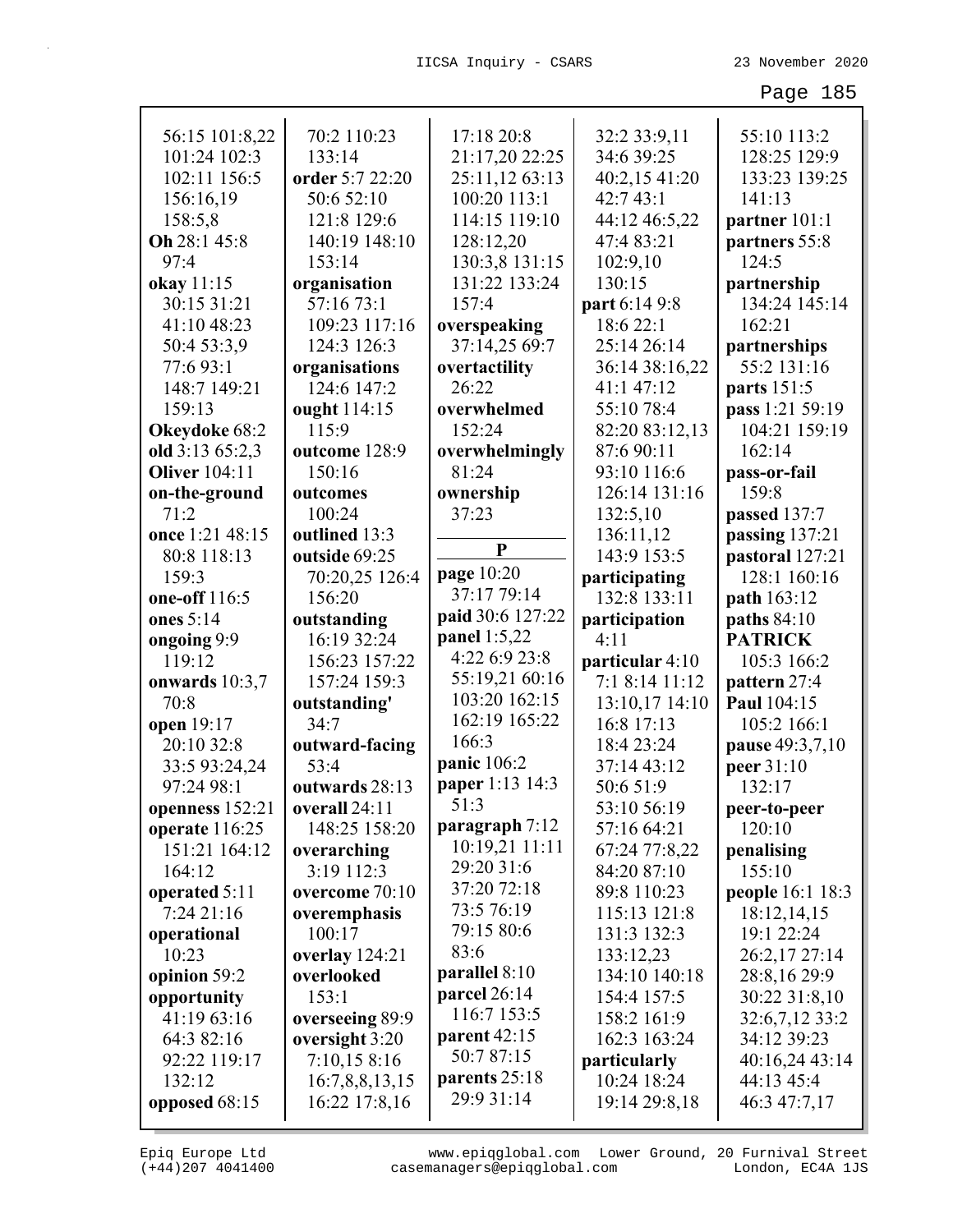| 47:20 48:9       | 43:20 50:6       | 53:8,16,20       | 46:5 48:9,10    | 114:25           |
|------------------|------------------|------------------|-----------------|------------------|
| 52:24 53:2       | 54:13 66:6       | 57:3 117:8       | 60:11 62:10     | positive 26:9    |
| 54:17 64:23      | 74:13 83:24,25   | 140:25 141:9     | 65:13 66:4,21   | 31:4,13 133:8    |
| 65:3,18 66:13    | 94:12 98:10,10   | 144:18 154:4,6   | 66:23 67:1      | 154:22 160:17    |
| 72:1,2 75:5,18   | 103:9 120:19     | 154:19 156:19    | 74:23 82:7      | positively 83:23 |
| 78:12 85:6,22    | 142:8 143:7      | 164:4,18         | 83:2 88:9,12    | positives 54:4   |
| 89:5 97:4        | 148:19           | placed 139:17    | 89:15,20,25     | possibility 93:8 |
| 111:6 112:22     | persona 32:23    | 139:24 140:4     | 91:20 102:16    | possible 37:18   |
| 114:25 115:4,8   | personal 15:23   | 152:14           | 102:19 110:17   | 49:6 64:6        |
| 118:10 120:12    | 37:22 103:2      | placement 98:11  | 114:6 115:21    | 88:21 106:2      |
| 128:2,7,21       | 147:9 151:14     | places 15:9 19:1 | 121:17 124:9    | 136:6            |
| 133:10 140:14    | perspective 3:7  | 34:4 64:23       | 124:21 127:17   | possibly 26:18   |
| 140:19 141:4     | 3:1457:19        | 122:12           | 127:18 138:2    | 89:5 129:1       |
| 146:3 153:15     | 63:25 82:16      | planning 81:11   | 138:16 142:23   | post 2:21 8:23   |
| 153:21 161:5     | 85:17 95:11,12   | play 39:10 115:5 | 147:8 149:17    | 25:20 35:3       |
| people's 43:25   | 99:14 100:2      | 130:5,7 134:16   | 154:17 155:5,6  | 46:9,11 61:20    |
| 69:17 97:13      | 102:7 110:4      | 135:9 143:1      | 156:3,3,13,17   | 62:2 99:24       |
| perceive 54:23   | 126:9 154:21     | 144:3,22,23      | pointers 159:14 | 108:12 109:5     |
| perception       | perspectives     | 145:12,19        | pointing 143:21 | 110:24           |
| 33:24            | 101:19           | played 83:11     | points $11:18$  | posters 66:9     |
| percolate 27:22  | pertains 136:14  | players 124:4    | 48:14 126:5     | potential 29:14  |
| perfectly 19:24  | phase 109:3,18   | playground       | police 39:8,12  | 57:14 72:3       |
| performance      | 146:10 153:9     | 64:17 65:7       | 39:16,19,21     | 121:1,4 141:15   |
| 11:4 31:16       | 153:10           | playing 27:3     | 40:7 42:19      | 149:4            |
| 100:18,21        | phases $107:6$   | 114:20           | 46:19 47:3      | potentially 11:9 |
| performing       | 153:21           | please 1:11,18   | 53:19 54:1      | 53:2 70:5        |
| 51:14            | phone 43:25      | 1:19 5:13        | 55:5 79:16      | 120:24           |
| period $10:10$   | 88:5 90:2        | 10:19 15:17      | 80:20 82:1      | power 22:22,25   |
| 13:12 81:19      | 100:9,10         | 37:17 55:17      | 141:16 163:10   | 23:4,6,9 32:9    |
| 97:7             | physical 57:13   | 56:25 60:5,12    | policies 9:19   | 33:23 36:7       |
| periodically     | 57:14 78:14,14   | 61:4 79:15       | 11:5,22 17:10   | powers 130:18    |
| 101:2            | physically 64:20 | 80:7 105:14,16   | 29:2 38:7 67:8  | 131:20 134:9     |
| periods 62:17,19 | piano $27:3$     | 106:2 118:20     | 67:8 72:6       | PPA 81:10,10     |
| 62:21 66:21      | pick 28:22 100:9 | pleased 158:23   | 100:1 101:6     | 81:22            |
| permission 41:7  | 119:7 138:2,19   | 158:25           | 131:19 146:2    | practice 18:16   |
| 104:6,18         | 149:6            | plethora 18:14   | policy $5:12$   | 75:17 77:1       |
| 118:19           | picked $14:12$   | pm 49:19 52:14   | 16:18 23:24     | 78:3 80:15       |
| perpetrated 4:5  | 90:2 138:24      | 52:16 77:14,15   | 26:12 27:1      | 82:25 116:8      |
| 48:12            | picture 91:10    | 77:17 118:17     | 73:21 149:2,21  | 121:16 123:6     |
| perpetrator      | 92:3 145:22      | 118:20,24        | 163:4           | 126:14,15,16     |
| 17:23 54:7       | 153:14           | 119:1 159:23     | portrayed 83:12 | 127:7,13         |
| 70:5 90:1        | piece $8:14$     | 165:14           | position 10:8   | 132:22 134:17    |
| perpetrators     | pieces $93:15$   | point $3:12,15$  | 61:23 88:22     | 134:22 143:3     |
| 69:10,20 97:6    | place 9:3 12:2   | 5:20 11:13       | 96:20 118:2,14  | 143:12 145:3,5   |
| 99:3             | 13:2,5 26:12     | 14:10 15:7       | 149:2,22 150:2  | 154:15,16        |
| person $25:15$   | 35:17 38:4       | 30:22 34:10      | 163:4           | 160:12 162:6     |
| 32:7,18 42:13    | 41:24 42:14      | 42:25 45:14,25   | positions 59:4  | 162:21 164:24    |
|                  |                  |                  |                 |                  |

(+44)207 4041400 casemanagers@epiqglobal.com London, EC4A 1JS www.epiqglobal.com Lower Ground, 20 Furnival Street

┚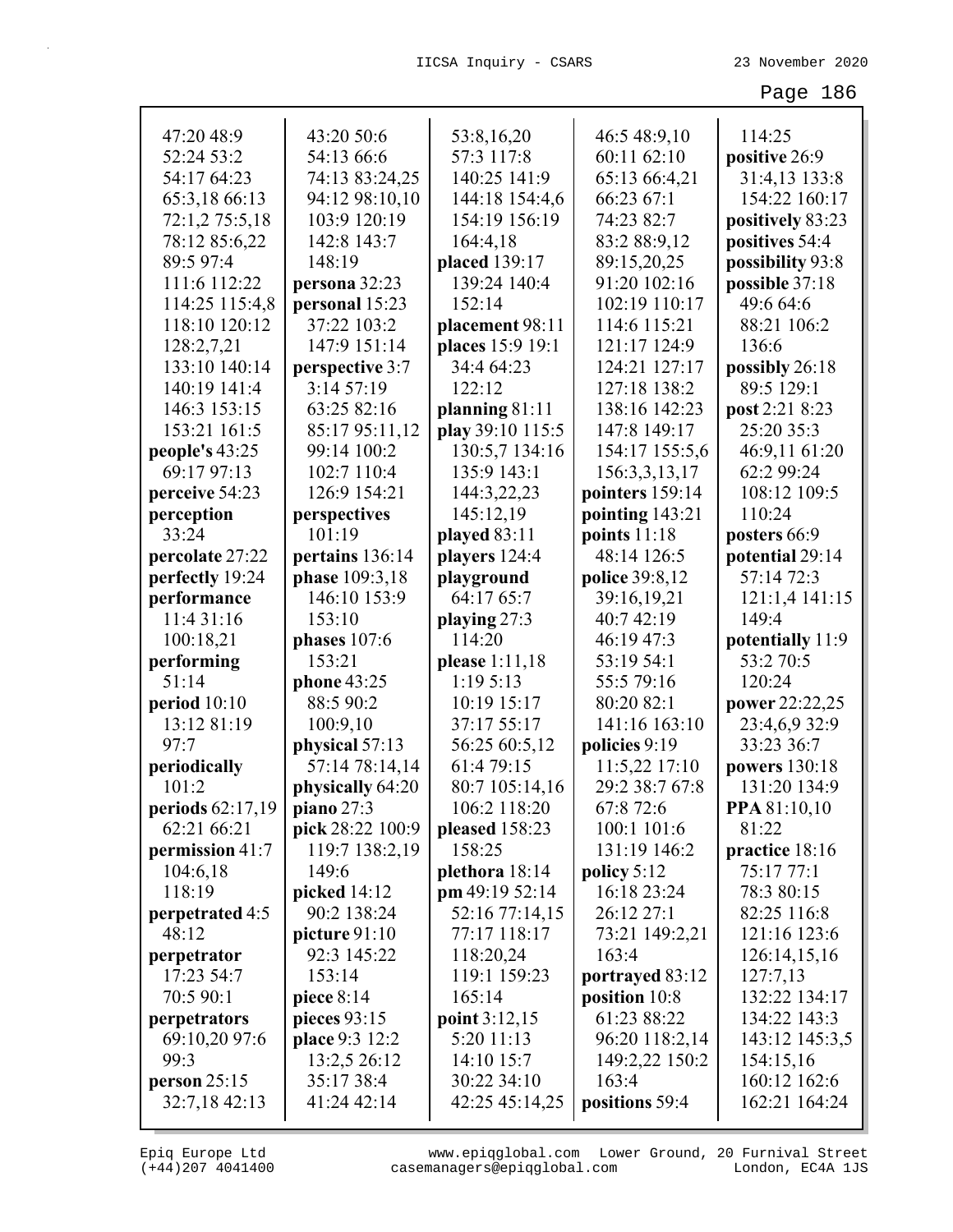| practices 14:16            | previous 5:5,18             | 153:20 155:17                | 147:5 155:8                    | 126:24 128:5                     |
|----------------------------|-----------------------------|------------------------------|--------------------------------|----------------------------------|
| 95:2,7,21                  | 6:9 14:5,20                 | 155:17 158:18                | 159:1                          | 128:21 129:18                    |
| 119:11 152:23              | 15:3,13 50:23               | 160:22 163:13                | Professor 55:19                | 133:18 142:21                    |
| pre 102:12                 | 150:8 153:10                | procedural                   | 162:15                         | 157:5 160:3                      |
| precise 44:22              | previously                  | 143:20 145:9                 | programme 9:3                  | 161:2,10                         |
| precursor 82:22            | 121:14 129:17               | procedurally                 | 9:8 114:17                     | provide 11:22                    |
| predecessor                | primarily                   | 152:2                        | progressed                     | 12:1 21:8                        |
| 10:17 109:2                | 100:18                      | procedures 9:18              | 135:18                         | 43:11 54:16                      |
| predominantly              | primary $2:13$              | 11:6,22 12:1                 | project $45:18$                | 57:5 110:18                      |
| 107:6                      | 7:11 61:16                  | 69:25 71:7,13                | promote 156:21                 | 121:23 131:18                    |
| prefabricated              | 108:11 109:11               | 71:16 72:7                   | promoting                      | provided 9:5,19                  |
| 64:16 65:7,10              | principles $51:1$           | 96:8,10 111:4                | 134:17                         | 9:22 11:21                       |
| preface 105:19             | 51:6 124:14                 | 114:12 146:2                 | proof 14:23,24                 | 13:16 39:6                       |
| preferably                 | prior 2:23 7:7              | process 33:2                 | 15:11                          | 41:17,23 42:5                    |
| 137:10                     | 13:13,23 15:12              | 55:23 88:9                   | properly 46:2                  | 55:25 57:6,17                    |
| preferred 28:4             | 47:25 76:6                  | 97:7 140:23                  | 141:2 155:17                   | 129:13 135:11                    |
| prefers 119:25             | priority 4:13               | 143:10                       | 161:4                          | providers 112:7                  |
| preliminary                | 122:18                      | processes 35:24              | proportion                     | provides 121:22                  |
| 105:8                      | privilege 158:13            | 80:23 101:6                  | 16:21                          | providing $11:5,6$               |
| premature                  | proactive 11:1              | 140:18                       | proportionality                | 116:19                           |
| 137:4                      | 12:20 43:12                 | <b>PROF 59:14</b>            | 157:17                         | provision 3:16                   |
| premise 143:24             | 98:16 134:8                 | 104:1 165:5                  | proposals 121:7                | 20:17 38:4                       |
| preparation                | proactively 7:25            | profession                   | 145:4                          | 117:10 129:22                    |
| 13:25 81:12                | 113:11                      | 106:24 111:24                | proposed 157:1                 | provisional                      |
| 112:13 113:3               | probable 34:7               | 112:1,3,5,24                 | propriety 15:23                | 116:13                           |
| 113:12 116:3               | probably 9:14               | 113:2 115:22                 | prospective                    | <b>PSHE 86:24</b>                |
| 116:23 117:8               | 12:25 18:19                 | professional                 | 153:19                         | psychologist                     |
| 117:20                     | 19:21 23:7                  | 17:23 27:17                  | protection 3:1,4               | 92:1                             |
| prepare 81:14              |                             |                              |                                |                                  |
|                            | 27:24 33:22                 | 51:20 52:20                  | 3:7 7:4 12:5                   | psychologists                    |
| 113:5,7                    | 36:9,11 40:5                | 69:19 82:18                  | 17:13 19:10                    | 40:1,15 42:20                    |
| prepared                   | 42:12 52:25                 | 92:1 99:3                    | 20:8,18 21:19                  | 44:10                            |
| 164:12                     | 54:13 55:9,14               | 112:11 115:24                | 23:1 24:21                     | <b>public</b> 1:4 6:4            |
| preparedness               | 56:15 66:10                 | 115:25 116:7                 | 25:7 35:22,24                  | 48:4 129:15                      |
| 112:4                      | 70:19 71:22                 | 116:14 117:5                 | 37:2 62:9,10                   | 130:15                           |
| present $125:21$           | 75:25 88:2                  | 117:14,25                    | 62:14,24 63:3                  | publication                      |
| 130:11 137:5               | 90:5 91:12                  | 121:2,10                     | 63:8 64:11                     | 34:21                            |
| 142:23                     | 95:3 96:19                  | 122:14 126:2                 | 65:17,19,25                    | publish 46:20,22                 |
|                            | 99:23 164:18                | 126:13 139:20                | 68:12,13 69:22                 | published 46:13                  |
| presenting 70:5<br>70:14   | problem $1:20$              | 147:16,17                    | 70:2,3 74:13                   | 104:13                           |
|                            | 52:11 115:15                | 148:4 149:25                 | 76:188:12                      |                                  |
| presently<br>141:18        | 117:23 150:21               | 152:21 154:8                 | 109:17 110:5                   | pupil 83:23                      |
|                            | 155:14                      |                              | 111:16 112:21                  | 100:23,24                        |
| press 94:20                |                             | professionalis<br>120:23     | 113:4,25                       | pupils 29:25                     |
| pressing 49:23<br>49:25    | problems 26:18<br>33:4 43:2 | professionalism              | 114:12,23                      | 81:7,8                           |
|                            | 50:16 60:13                 | 147:7 154:18                 | 115:9 116:4                    | purpose 4:20<br>put 8:11,19 23:7 |
| pressure 114:1             | 133:12,14                   |                              |                                | 25:7 28:24                       |
| prevent $133:14$<br>155:18 | 147:20 149:4                | professionals<br>18:15 31:15 | 117:4,21 119:4<br>122:17 125:2 | 38:4,12 40:10                    |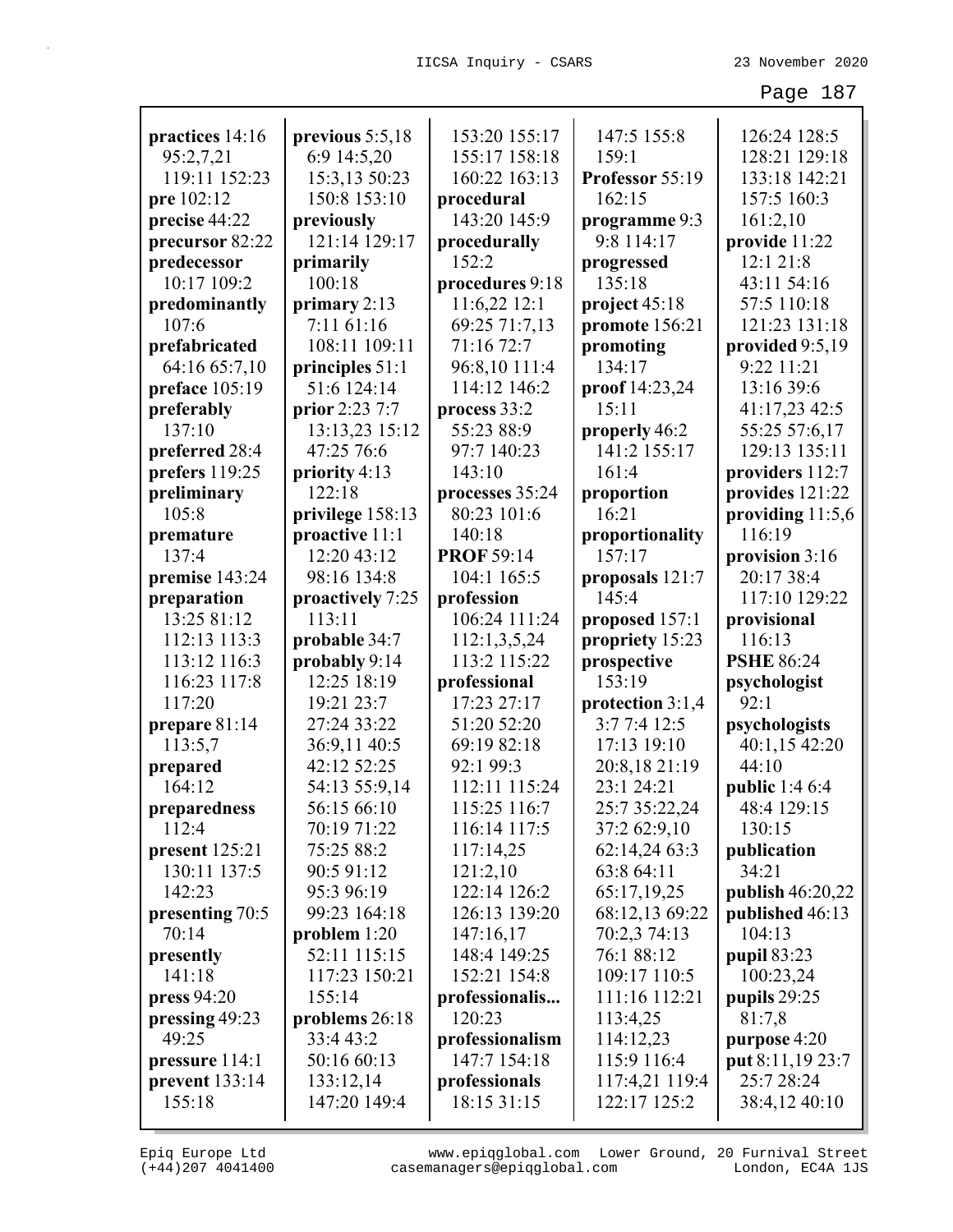| 41:21 53:15     | 156:18 159:22   | 113:18,19        | realise 43:4                     | recognise 4:7     |
|-----------------|-----------------|------------------|----------------------------------|-------------------|
| 75:22 78:19     | 159:24 162:18   | 116:15 124:11    | 92:15                            | 17:22 149:3,4     |
| 80:3 85:22      | 163:5,13        | 138:13 153:16    | realised 57:10                   | recognised 30:5   |
| 86:25 87:2      | 164:19,19,20    | 162:20 163:5     | realistic 59:6                   | 57:14 96:17       |
| 102:22 105:22   | questionable    | 164:19           | reality 20:5 45:6                | recognises 43:4   |
| 114:18 140:25   | 97:25           |                  | 110:15 142:13                    | recognition 55:7  |
| 152:10 153:14   | questionnaire   | $\bf R$          | really 12:16,19                  | recollect 68:7    |
| 163:5           | 13:21 102:8     | raft 144:10      | 19:6 21:21                       | recollection      |
| putting 1:14    | questions 1:21  | raise 8:2 28:16  | 28:22 45:24                      | 64:24 68:16,17    |
| 105:15          | 1:22 7:9 19:7   | 37:14 78:16      | 51:2,2,7 54:18                   | 75:6 78:3,6,24    |
|                 | 19:10 31:1,11   | 83:2 128:8       | 64:1 70:11,22                    | 88:23 91:11       |
| Q               | 41:6 50:18,20   | 135:20 146:3     | 70:22,22,23                      | recommend         |
| QTS 111:15      | 52:1 55:17,19   | 147:19 154:14    | 71:2 82:25                       | 36:1,6 57:17      |
| qualification   | 55:21 58:10     | 160:5 161:23     | 89:18 91:18                      | recommendat       |
| 51:20,23,25     | 59:9,15 60:3    | raised 5:14 7:19 | 101:12 110:10                    | 35:8 71:21        |
| 52:20 53:13     | 60:15,17 61:1   | 7:19 16:4        | 110:21 119:13                    | recommendat       |
| 117:5 120:20    | 77:778:16       | 26:11,22 29:16   | 119:20 120:25                    | 4:21 34:13,15     |
| 121:4           | 83:2 99:25      | 45:14 56:23      | 128:1,4 129:4                    | 38:14 71:2        |
| qualified 1:23  | 101:14,16       | 84:14,18         | 132:5,9,13                       | record 68:23      |
| 3:2 61:18       | 102:25 103:18   | 102:13 120:16    | 133:11 140:24                    | 95:9,15 101:2     |
| 67:11 109:25    | 103:20,21       | 128:7,12         | 143:21 144:13                    | recorded 81:2     |
| 110:2,7,9       | 104:22 135:20   | 135:22 137:13    | 146:10,14                        | 85:9 86:4,4       |
| 111:19          | 153:4 159:25    | 145:13 160:7     | 148:8 160:24                     | records $5:1,4,8$ |
| qualities 118:7 | 160:5 162:12    | 161:12           | reason 52:2 59:3                 | 5:11,13 6:12      |
| quality 37:10   | 162:16,19       | raises 31:4,11   | 83:13 95:23                      | 6:18 7:4 10:4,9   |
| 57:8,16 113:23  | 165:6,22 166:3  | range 15:9 41:3  | 102:19 141:22                    | 24:16 86:10       |
| 118:4 138:5     | quick 29:17     | 56:20            | reasonable                       | Recruitment       |
| 139:8 145:8     | 159:12          | rarely 79:3      | 147:23 149:23                    | 10:15 27:10       |
| quantity 37:10  | quicker 49:8    | rate 14:9        | reasonably                       | 70:8 74:11        |
| 144:16          | quickly 81:11   | rationalise 72:1 | 68:24                            | 102:7             |
| quarter 157:21  | 128:9 138:18    | reach 53:23      | reasons 12:9                     | Redding 12:13     |
| quarterly 56:14 | 146:14,16       | reaching 138:25  | 97:5 153:3                       | 12:15 104:15      |
| question 5:12   | quite 3:5,8 8:4 | react 71:4 94:15 | reassure 61:11                   | reduced 20:25     |
| 16:14 19:7      | 20:1 21:22      | 94:17            | recall $64:13$                   | 21:2,3 38:14      |
| 20:20 23:6      | 22:5 27:16      | reactively 7:24  | 78:18 79:5                       | refer 1:12 27:9   |
| 24:5,9 27:22    | 31:25 32:10,22  | read 25:13 29:8  | 80:24 81:3                       | 43:14 67:12       |
| 30:10 31:10,16  | 34:5,15 35:6    | 32:3,6 33:9      | 87:12,16,22                      | 77:7 105:11,16    |
| 51:9 83:12      | 35:16 36:11,23  | 61:3 128:17      | 89:11 90:17                      | 116:22 124:16     |
| 84:2 90:6       | 40:22 41:4      | reading 84:22    | 92:7                             | 135:10 136:8      |
| 102:22 103:1,5  | 43:22 44:6,14   | ready $46:13$    | recalled 81:1                    | 136:13 137:2,3    |
| 105:19 117:24   | 44:23 45:19     | reaffirmed       |                                  | 138:16            |
| 121:18 135:4    | 47:11,14 63:12  | 116:6            | recalling 79:17<br>receive 47:12 | reference 39:23   |
| 136:12 138:14   | 63:18 71:22     | real 50:15 54:16 | 128:16                           | 140:2             |
| 140:22,22,23    | 73:9 79:18      | 71:1 101:11      | received 6:10                    | referenced        |
| 141:11 142:4    |                 | 111:3 124:7      | 7:20 46:6                        | 21:22             |
| 143:23 150:8    | 81:5 82:7,24    | 152:21 164:19    |                                  |                   |
| 150:12 151:20   | 85:17 92:4      | 164:19           | 67:14 92:20                      | referral 18:12    |
|                 | 93:13,13 95:20  |                  | 131:9                            | 22:9 44:21        |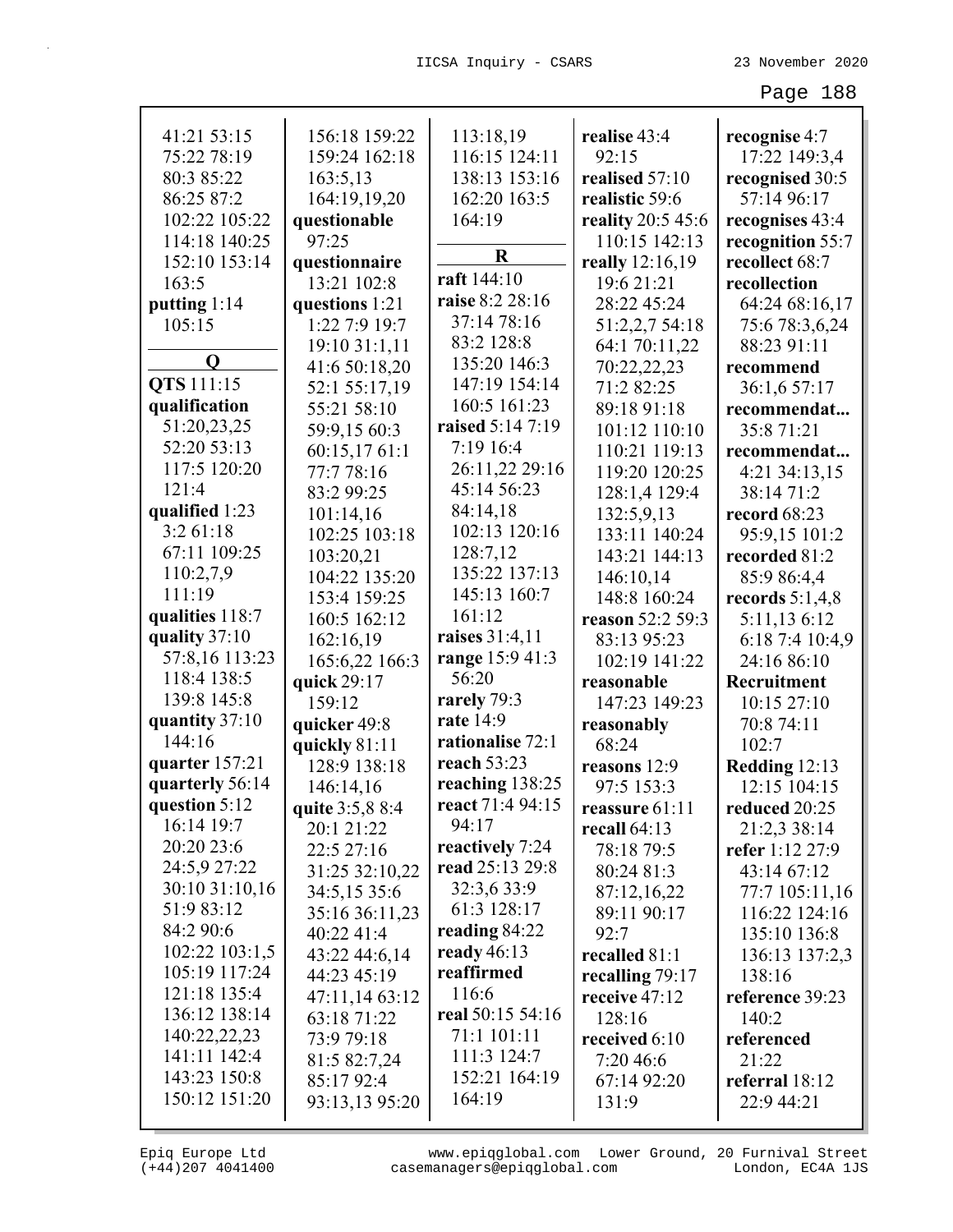| 75:13 135:14      | regret $103:13$  | relevant $5:8,11$    | reporting 38:11  | resourcing 46:2  |
|-------------------|------------------|----------------------|------------------|------------------|
| 136:18,21         | regular $40:7$   | 15:17 74:15          | 71:24 125:9      | respect 11:2     |
| 137:4 138:13      | 53:14 118:9,9    | 75:5 105:10          | 139:4 147:22     | 15:24 17:25      |
| 138:15,21         | regularly 78:15  | 113:15 114:12        | 148:17 149:3     | 19:4 44:25       |
| 142:21 143:24     | 99:9 110:20      | 121:23,24            | 149:11,22        | 50:12,19 54:24   |
| 152:4 153:9       | regulated        | 128:19 160:2         | 150:9,9,14,19    | 93:25 111:21     |
| referrals 7:20    | 110:11,20        | relies 21:4          | 151:1,12,21      | 112:20 113:24    |
| 17:13 22:8        | 111:2,8          | rely 128:10          | 152:6,18 153:4   | 116:24 117:8     |
| 56:18 70:1        | regulation       | 139:9                | 153:17           | 117:19 118:1     |
| 74:14 152:25      | 109:24 110:13    | remain 90:7          | reports 30:25    | 125:2 130:4      |
| referred 61:15    | regulator 33:23  | remains 4:13         | 31:3 86:16       | 134:2 139:25     |
| 92:2 136:4        | regulatory       | remarks 1:10         | 114:10 138:10    | 140:2,3 145:1    |
| referring 3:6     | 111:7 112:25     | 60:3                 | 150:22 154:14    | 156:1 157:4      |
| 74:14 89:16       | 122:4,5 160:18   | remember             | represent        | 158:8 161:9      |
| reflect $61:10$   | reinvite 49:11   | 12:16 39:14          | 106:25 108:7     | 162:25           |
| reflecting 135:5  | relating 6:18    | 76:5 79:18,24        | 125:1            | respectful 92:20 |
| reflection 28:9   | 160:3            | 86:20 95:3           | representative   | respond 15:6     |
| 28:10             | relation 3:9     | 118:6 125:17         | 145:17           | 120:6 147:3      |
| refresh 118:9     | 21:20 23:25      | 157:12               | representatives  | 152:8            |
| refreshed         | 73:12 78:14      | remind 118:10        | 17:12 103:1      | responded 7:18   |
| 118:15            | 100:20 104:22    | reminds 101:9        | 160:1            | responding       |
| refresher 9:6     | 121:15 122:21    | remit 156:6,8        | required 16:22   | 20:19 151:20     |
| 11:20 58:4,21     | 123:5 142:19     | removal 158:24       | 58:5,15,21       | response 12:21   |
| 58:24             | 151:20 152:1     | <b>remove</b> 136:15 | 65:22 77:9       | 13:9 18:4,23     |
| refute 12:23      | 152:22 154:16    | 145:21 146:9         | 112:8 125:12     | 47:10 48:12      |
| 13:10             | 154:18 156:4     | 147:12               | 134:15           | responses 17:13  |
| regard 3:8 6:1,5  | 157:18           | removed 54:7         | requirement      | 163:16           |
| 6:67:189:11       | relationship     | 54:16                | 8:23 111:19      | responsibilities |
| 12:8 17:9 40:6    | 12:6 19:14       | renowned 45:20       | 128:15           | 10:23 11:4       |
| 57:12,13          | 20:10 21:18      | rep 94:24 96:4       | requirements     | 22:15,21 39:2    |
| 113:11 116:25     | 22:12,14 24:12   | repeat 58:4          | 58:11,11,18      | 55:14 116:16     |
| 121:8 123:11      | 26:19 36:9       | replacing 55:2       | 109:16 117:7     | 116:20 127:3     |
| 134:11 158:4      | 51:5 89:7,10     | report 23:19         | 122:4,6,25       | 137:9 145:16     |
| regarded 30:4     | 89:20 92:14      | 26:14 32:3           | 123:13           | responsibility   |
| regarding 57:1    | 93:7 123:4       | 33:9,15 46:24        | research 149:8   | 3:20 8:10 12:4   |
| regardless 56:17  | 138:1 139:20     | 47:19 65:23          | 149:13,14,14     | 16:523:10        |
| 90:2 98:24        | 159:6,19         | 73:22,23 84:24       | 149:18           | 24:7,11 35:3     |
| 112:2 115:20      | relationships    | 114:1 125:25         | residential 6:19 | 37:22 52:25      |
| regime $110:18$   | 22:11 23:5       | 137:25 138:22        | resign $48:11$   | 53:8 55:4 61:9   |
| 155:24            | 26:9 72:4        | 150:6,15             | resolve 49:6     | 74:12 94:1,6,9   |
| regional 55:11    | 132:17 146:5,5   | 151:24 157:9         | resource 45:20   | 94:11 98:9,23    |
| register $109:22$ | 147:9,15         | reported 30:3        | 145:9 153:2      | 98:25 99:1       |
| 110:1             | relative 115:21  | 34:22 73:16,19       | resources 16:11  | 103:2 112:15     |
| registered 110:6  | relatively 7:15  | 81:23 84:3,6         | 45:3,7,11,12     | 113:9 129:15     |
| 110:7 111:7       | relax 53:3       | 84:15,25 85:9        | 45:15 126:8      | 129:16 131:3     |
| registration      | relaxation 122:4 | 87:20,23             | 129:21 130:12    | 134:2 137:15     |
| 109:16            | release 47:19    | 147:24 148:13        | 130:18 159:11    | 142:19 145:24    |

(+44)207 4041400 casemanagers@epiqglobal.com London, EC4A 1JS www.epiqglobal.com Lower Ground, 20 Furnival Street

л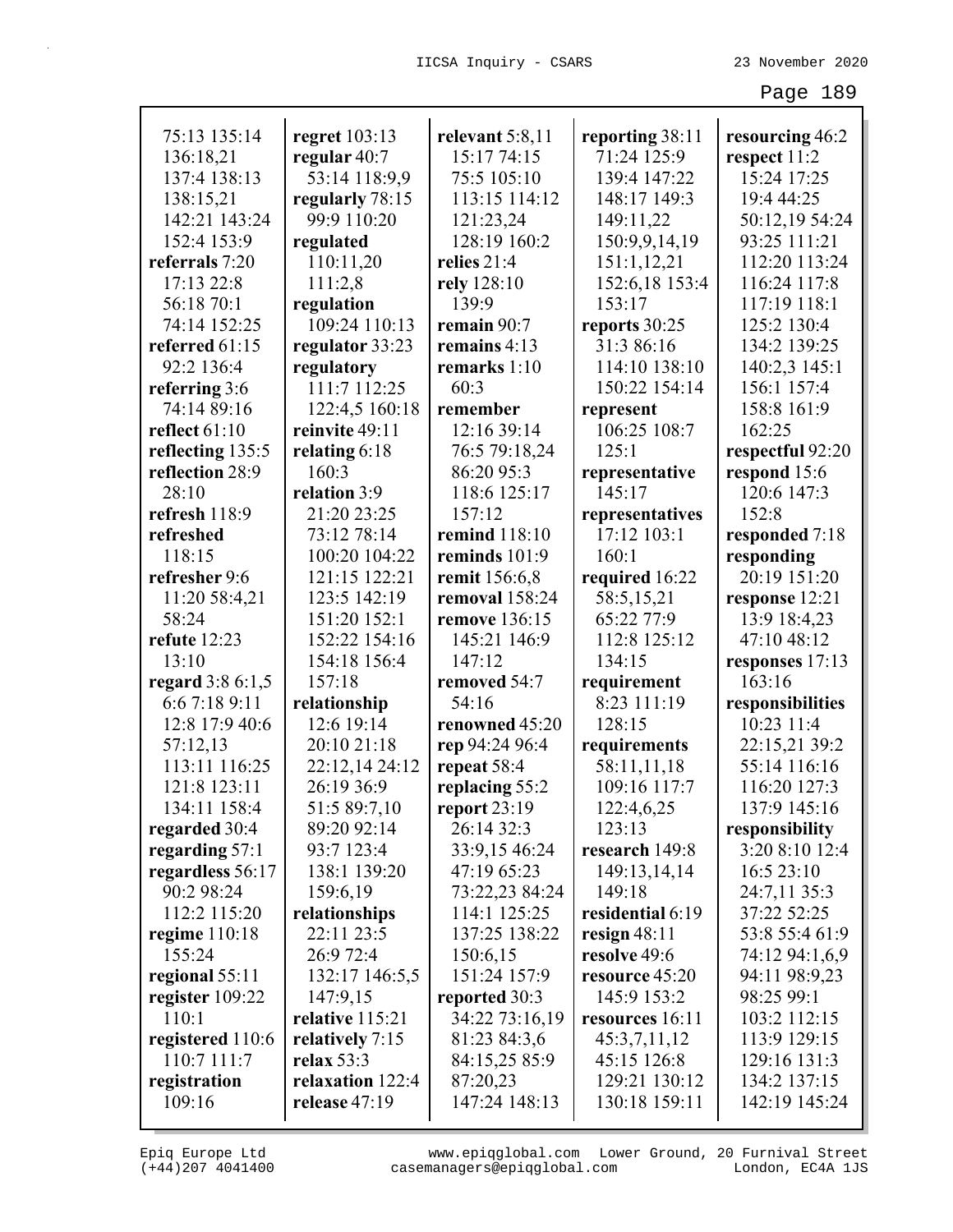| 145:24 146:10          | 7:3 10:10,11        | 115:17,19             | 130:14,19,20       | 146:15 159:23    |
|------------------------|---------------------|-----------------------|--------------------|------------------|
| 146:11,12              | 14:7 15:22          | 117:18,22             | 131:1, 12, 15, 17  | running $2:25$   |
| 148:2,3 150:3          | 26:5 28:8           | 120:15 121:1          | 133:17,22          | 3:8 45:8 77:22   |
| 150:5 160:25           | 35:21 39:18         | 122:1 123:9,11        | 134:11,16          | 147:2            |
| responsible            | 40:4 42:17,21       | 124:13 126:9          | 135:2,7,9,20       |                  |
| 16:12 20:7             | 48:8 61:16,19       | 126:12 128:11         | 135:25 136:5       | S                |
| 22:23 50:22            | 62:2,6,11,15        | 129:11,12             | 137:19,22          | saddened 44:6    |
| 65:18 74:25            | 62:20,25 64:17      | 130:20,23             | 142:9,25 144:3     | 44:14            |
| 128:22,25              | 65:20 67:15         | 131:12 133:16         | 144:4,22,23        | safe 25:19 30:21 |
| 129:10                 | 69:10 75:13         | 133:21 136:1,9        | 145:12,18          | 32:23 37:16      |
| restraint 57:12        | 76:22 77:6          | 136:10,11             | 158:7 160:6        | 53:5 96:22       |
| restricted 126:7       | 78:1,5,9,22         | 137:20 141:11         | 164:6              | 101:4 119:21     |
| result 35:15           | 80:4,9 81:22        | 142:12,13             | roles 92:23        | 122:2 123:19     |
| 129:15 153:1           | 84:4 85:18,19       | 144:20 146:14         | 101:24 115:12      | 124:5 125:14     |
| 153:25                 | 88:3 91:1 92:9      | 151:11,13,16          | 115:14 117:15      | 125:22 128:17    |
| resulting 138:25       | 92:11 93:22         | 153:23,24             | 121:3 144:12       | 141:12 142:1     |
| <b>retain</b> 5:16 6:3 | 95:20 98:9,10       | 154:25 156:22         | 164:14             | 145:23 159:16    |
| 54:20                  | 98:13,18 100:8      | 157:11,13             | roll 133:6         | 159:17           |
| retained 5:15,15       | 100:24 108:6        | 161:8, 13, 22, 23     | rolling $133:9$    | safeguarded      |
| 6:5,12,20              | 108:14,15           | 162:7 164:8,9         | room $18:10$       | 30:8             |
| retention 5:12         | 113:20 116:15       | 166:2                 | 54:17 90:10,13     | safeguarding     |
| retired 107:3          | 126:8 127:23        | <b>Roach's 127:17</b> | 123:6              | 3:21 4:13 5:9    |
| retrospect 91:15       | 140:14 141:4        | road 36:12            | <b>route</b> 112:2 | 7:15,18 8:9,16   |
| return 14:9,10         | 145:25 148:7        | robust $37:20$        | 155:25 156:1       | 9:1 10:14        |
| 41:11 52:2             | 156:8,19            | 38:5 128:5            | routes 111:23      | 11:20 12:17      |
| 77:13                  | 157:16,19           | 140:25 141:7          | 112:1,20,24        | 13:18,19 14:5    |
| returned 8:25          | 158:6,13            | rocking 91:22         | 113:2,5            | 15:2 17:9,11     |
| returns 23:14          | 164:23,23           | 91:24                 | routine 157:3      | 20:9 21:19,21    |
| revealed 95:1          | rightly $31:25$     | role 1:25 2:23        | RS-A299 64:21      | 21:24 22:6,14    |
| review 25:14,15        | 34:6 47:18          | 3:177:9,14,17         | RS-A300 90:19      | 22:20,23 23:1    |
| 26:20 29:17            | rigorous $61:12$    | 10:12 19:20           | <b>RS-A300's</b>   | 23:18 24:15,15   |
| 30:9 31:4,10           | rigorously 38:6     | 35:1,3,11             | 91:13              | 24:17 27:9       |
| 34:14 35:1,9           | rigour 116:11       | 36:21 37:23           | RS-A320 79:12      | 29:3,24 33:16    |
| 35:22 37:21            | ring $82:17$        | 39:9 43:13            | 79:20 80:10        | 35:12 36:10      |
| 38:2,3,8 41:2          | ringing $82:10$     | 50:21 54:2,2          | 81:21 89:8         | 37:24 38:10      |
| 46:6,13 57:20          | rise 139:22         | 54:15,21,23           | 90:7               | 46:17 51:18      |
| 67:21 98:19            | 151:6               | 62:13,18,24           | <b>RS-H4</b> 86:12 | 52:19,24 53:9    |
| 104:17 118:9           | risk 31:13          | 63:7,11,19            | 87:4               | 54:24 55:2,3     |
| reviewed 118:15        | 141:17,24           | 64:2,4 65:17          | rubbing 90:22      | 55:16 57:1,9     |
| 149:1                  | 153:1 163:2         | 66:1,4 68:11          | rubric 121:10      | 58:20 65:19      |
| reviewing 36:24        | <b>Roach 104:25</b> | 83:11 88:4            | 121:11             | 67:22 68:19,20   |
| 37:23 38:9             | 105:3 108:16        | 93:20,23 98:21        | ruin $30:19$       | 68:22 71:11      |
| reviews 41:3           | 108:21,24           | 108:4 114:21          | rumour $87:13$     | 73:12 74:10      |
| rewards 16:1           | 109:6,8,10          | 115:5,10              | 87:18              | 76:15,20 82:19   |
| richer $154:3$         | 111:14,17           | 119:13 120:21         | rumours 87:17      | 93:22 95:2,8     |
| rid $157:1$            | 112:22,23           | 120:22 129:23         | 87:23              | 95:17 97:16,18   |
| right $2:13,186:2$     | 113:20,21           | 129:24 130:6,7        | run $25:2531:13$   | 97:19 98:2,5,9   |
|                        |                     |                       |                    |                  |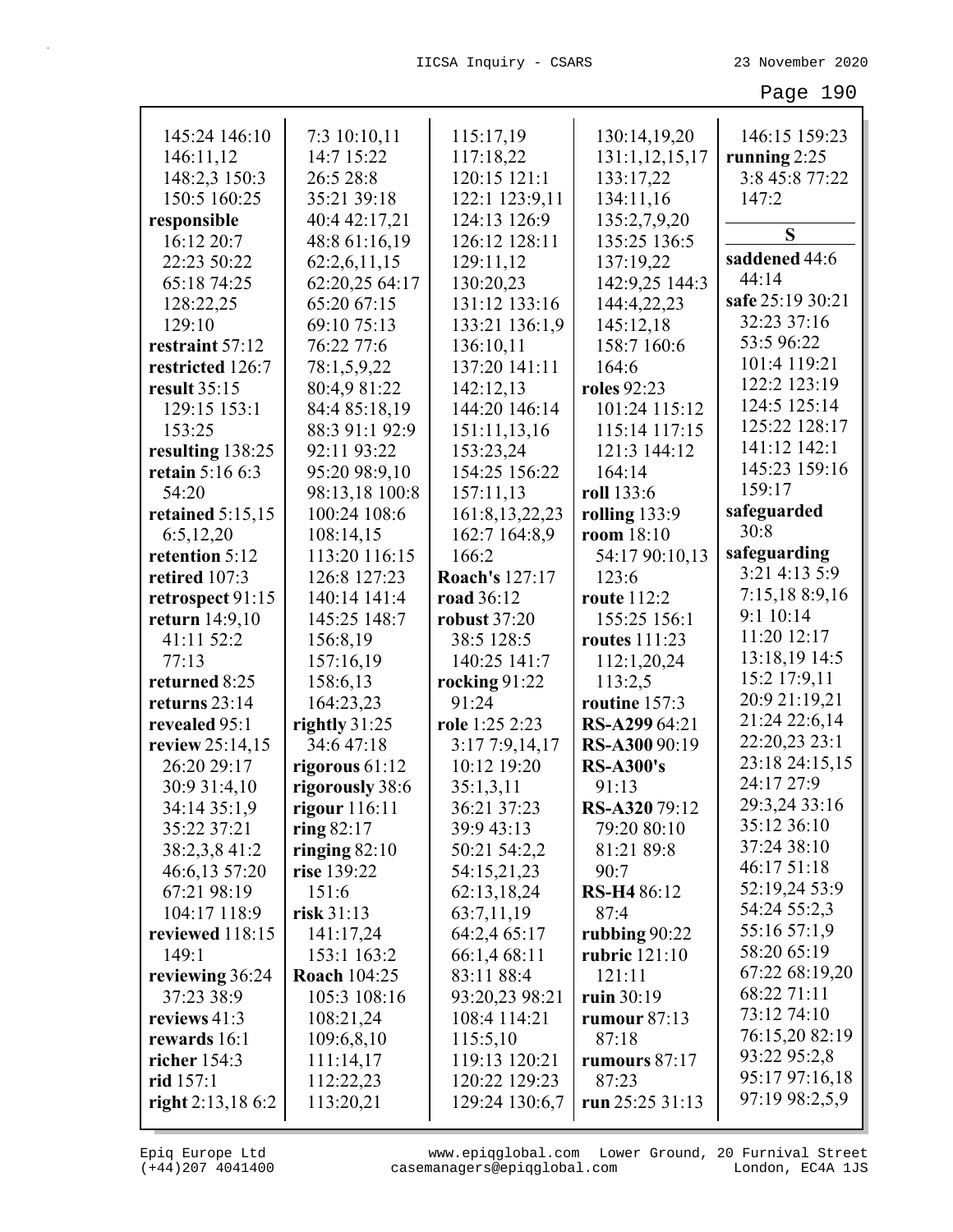| 98:22,25 99:7                     | 95:10 100:18               | 40:12,16,16,20             | 147:1,8,16                     | 127:25 129:22                 |
|-----------------------------------|----------------------------|----------------------------|--------------------------------|-------------------------------|
| 99:18,20,21,24                    | saying 7:17 33:3           | 41:23,25 42:1              | 150:5 151:25                   | 130:4,9,9                     |
| 100:6,25 101:6                    | 34:8 44:4                  | 42:7,8 44:5,8,8            | 152:19 153:15                  | 131:23 132:8                  |
| 101:23,25                         | 45:17 48:18                | 44:17,22 48:5              | 153:23 154:14                  | 132:21 133:13                 |
| 102:4,17                          | 52:3 54:10                 | 48:6,20 50:8               | 158:23 159:6                   | 133:25 134:14                 |
| 104:13 110:5                      | 57:24 72:2                 | 50:12 53:4,5               | 159:12,16,17                   | 134:20,24                     |
| 112:12,21                         | 84:4 89:10                 | 53:25 56:1,20              | 159:20 162:23                  | 135:10,10,12                  |
| 113:4 114:4                       | 92:9 113:6                 | 58:23 59:22                | 162:25 163:6                   | 136:16 137:5,9                |
| 116:4 117:4,21                    | 119:25 137:7               | 61:16,25 62:7              | 164:11,18                      | 137:14 139:9                  |
| 120:17,20                         | 145:12 146:8               | 63:14 64:5,20              | school's 31:7                  | 139:23 140:16                 |
| 121:5,16,23                       | 148:7 164:16               | 65:19 66:6,8               | 102:16                         | 142:13,25                     |
| 122:17 125:15                     | says 8:7 11:8              | 66:13 67:7,21              | school-based                   | 143:21 144:3                  |
| 126:10,24                         | 12:15,17 13:21             | 69:3,25 70:4               | 112:1                          | 145:12,14                     |
| 127:8,10,16                       | 17:20 20:7                 | 70:16 71:1                 | schools 2:25 3:1               | 146:24 152:15                 |
| 128:16,20,25                      | 22:14 26:16                | 75:3,14 76:6               | 3:9 6:19 7:19                  | 152:18 153:11                 |
| 129:18 130:5                      | 30:13,15 31:12             | 76:13 77:21                | 7:20 8:17,25                   | 154:2,7,10,16                 |
| 131:16 133:1,5                    | 32:21 33:10                | 78:8,20 79:1               | 9:2,15,16,19                   | 155:8,16,20                   |
| 135:9 142:20                      | 35:19 45:8                 | 79:10 80:16                | 11:3,8,9 12:2                  | 156:4, 15, 23                 |
| 145:1 148:6                       | 53:5 56:6 68:3             | 81:16,25 85:15             | 13:6,7,12,14                   | 157:6, 15, 21, 24             |
| 152:23 154:3,7                    | 68:20 76:19                | 93:2,20 96:22              | 15:5,14 16:19                  | 158:4,14 159:2                |
| 154:15,16,20                      | 78:13 79:11,21             | 97:10 99:10                | 17:5 20:14,20                  | 159:7 160:12                  |
| 156:1,5,6,8                       | 85:16 86:14,17             | 101:1,6,18                 | 20:21 21:10,12                 | 162:2 163:20                  |
| 157:5 158:12                      | 119:21 141:13              | 102:17 104:17              | 21:14,17,23                    | 164:11                        |
| 158:18,19,21                      | 142:1                      | 107:2 108:11               | 22:4,12,13                     | schools' 99:13                |
|                                   |                            |                            |                                |                               |
|                                   |                            |                            |                                |                               |
| 159:15 160:4,6                    | scale 145:8                | 116:23,25                  | 23:2,15,21                     | Scolding $1:4,5,8$            |
| 161:10 162:6                      | scapegoat 93:9             | 117:2 119:17               | 29:4,5 34:3,20                 | 1:941:5,12,16                 |
| 162:24                            | scapegoated                | 121:3,6,12,16              | 35:14,21,24                    | 48:21 49:3,9                  |
| safeguards                        | 93:17                      | 122:23 123:4               | 36:1,4,6,10,17                 | 49:11,14,16,20                |
| 29:14                             | scenario 70:14             | 123:22 124:9               | 37:10 38:16,17                 | 52:5,13,17                    |
| <b>Safer 10:15</b>                | scenarios 70:13            | 124:10,11,17               | 38:19,21 44:20                 | 55:17 59:19                   |
| 14:15 27:10                       | school 2:13 3:4            | 124:18 125:2,4             | 51:5 54:25                     | 104:21,24                     |
| 70:8 74:11                        | 3:15 4:6 7:6,11            | 125:6,8 126:4              | 55:10,11 56:16                 | 105:4,5 106:10                |
| 75:16 77:1                        | 7:22 9:11 15:8             | 126:10,22                  | 57:6,7,11,18                   | 106:13,17,20                  |
| 78:3 80:15                        | 16:9, 14, 22               | 127:4,11,24                | 58:12 59:4                     | 106:24 107:4,8                |
| 82:24 102:7                       | 17:4 18:14                 | 128:14,23                  | 66:9 70:11                     | 107:11,18,21                  |
| safety $33:19$                    | 20:25 21:3                 | 133:2 134:6,7              | 71:13 75:23                    | 107:24 108:2,6                |
| 61:13                             | 24:17 25:3,6               | 137:20 138:22              | 97:2,3 99:8                    | 108:9,13,16,22                |
| sanction 149:25                   | 25:18,19,20,21             | 138:23 139:2,9             | 100:17 110:2,3                 | 109:1,7,9,14                  |
| 150:1,4                           | 25:25 26:2,8               | 139:13,14,16               | 110:15 111:3                   | 110:16 111:6                  |
| sanctions 148:4                   | 28:11 29:1,22              | 139:23 140:14              | 111:20,22                      | 111:14 112:16                 |
| 148:5 151:2                       | 29:24 30:2,2,3             | 141:4,8,18                 | 117:12,13                      | 113:13,22                     |
| sat 17:12 80:3                    | 30:4,7,20                  | 142:6,15,18                | 120:18,19                      | 114:7,18                      |
| satisfactory                      | 31:17 32:4,10              | 143:11,11                  | 122:10,11,13                   | 115:17 117:16                 |
| 17:5                              | 32:21,24 33:14             | 144:6,7,22                 | 122:25 123:1,2                 | 118:16,22                     |
| satisfies 113:14                  | 33:19 34:4,10              | 145:9,17,22                | 123:2,3 126:5                  | 119:2,21                      |
| saw 26:3,4 79:3<br>82:12,24 84:21 | 35:19 37:19<br>38:5,739:23 | 146:1,9,12,13<br>146:22,23 | 126:16,17,20<br>127:4,16,19,21 | 120:15 121:21<br>123:9 124:12 |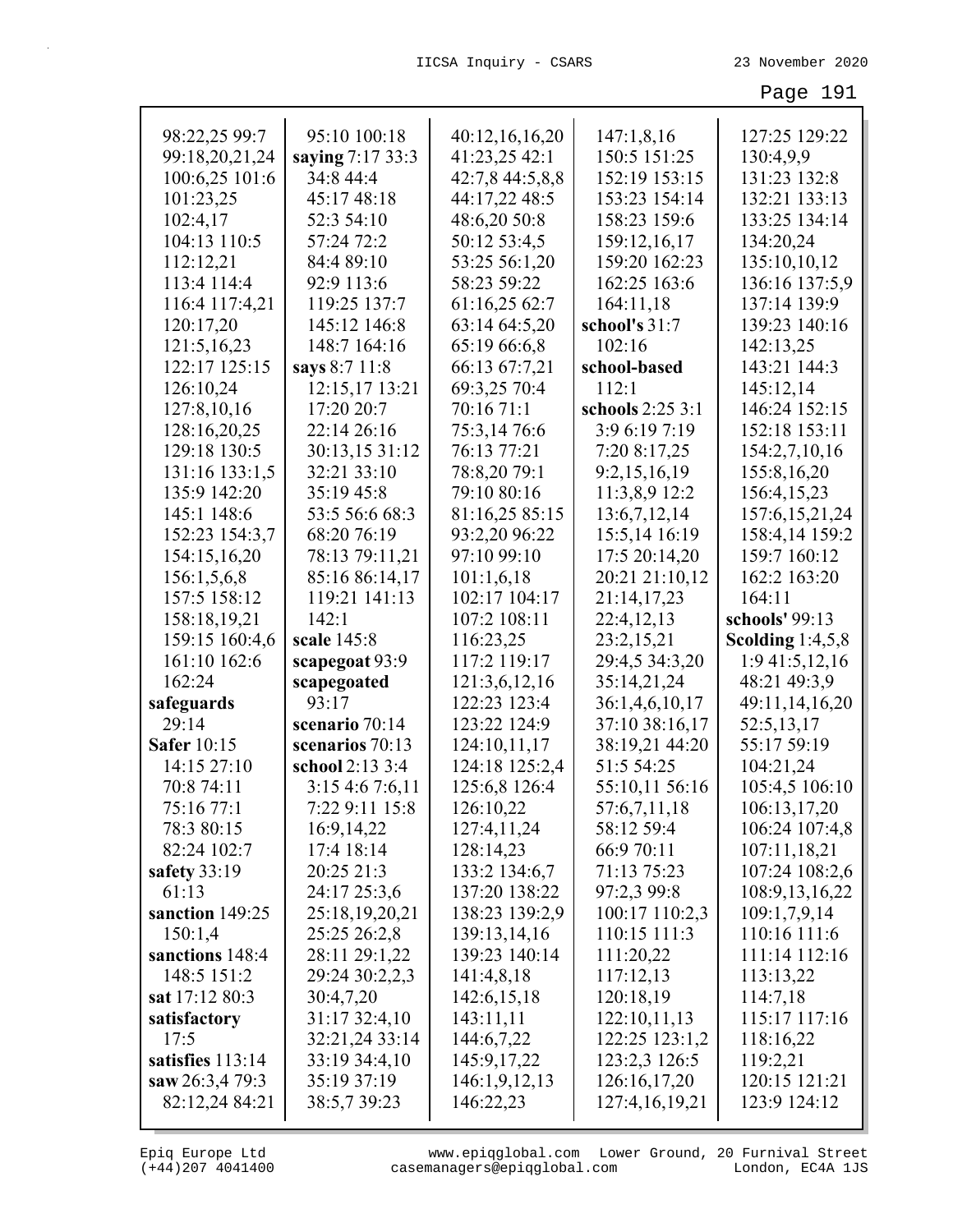| 124:25 125:13     | 107:7 109:12        | senior 2:17 12:2 | 38:24,25 41:1         | 71:20 94:17        |
|-------------------|---------------------|------------------|-----------------------|--------------------|
| 125:20 126:9      | 109:13,21           | 13:13 39:17      | 41:3 53:18            | 165:20             |
| 127:14 128:11     | 158:11              | 44:19,22 56:15   | 104:8 131:14          | shock 28:12        |
| 129:11 130:19     | sectors 107:4,6     | 61:23 74:13      | 134:25 141:18         | 29:10              |
| 131:11 132:24     | 108:9,10            | 101:21 114:25    | 163:9,9               | shocked 48:17      |
| 133:16 135:22     | security 31:14      | 117:17,20        | session 18:11         | shoes $64:4$       |
| 136:10 137:18     | see 10:21 11:14     | sense 15:10      | 80:8 129:17           | short 41:14        |
| 139:10 140:12     | 15:19 19:5          | 25:24 31:14      | 152:13                | 49:18 52:15        |
| 141:11 144:5      | 24:16 36:3          | 32:17 52:2       | set 11:18 21:6        | 54:3 61:2          |
| 145:17 147:18     | 48:24 49:20         | 82:9 121:9       | 27:15 51:6            | 77:16 118:25       |
| 149:6,21 151:4    | 52:24 55:9          | 129:5 152:21     | 71:13 113:18          | 159:9              |
| 151:14 153:6      | 66:9 67:19,23       | 163:19           | 114:19 116:16         | show $57:10$       |
| 154:21 155:4      | 71:4 84:8           | sensible 35:16   | 117:1 120:3           | 82:13 154:15       |
| 155:23 156:22     | 105:13 115:15       | sent 6:8 13:21   | 124:14 159:18         | shown $4:10$       |
| 157:12 158:15     | 118:17 119:20       | 14:25 32:4       | sets 163:23           | side 28:24 80:3    |
| 159:21 161:8      | 120:3,21,23         | 33:3 45:18       | setting 70:4,4,21     | 147:12             |
| 161:22 162:7      | 121:7 122:8,21      | 75:3             | 70:24 125:3,5         | sign 106:15        |
| 162:11,17         | 122:24 134:13       | separate 160:7   | 125:5 126:12          | 107:22             |
| 165:9, 12, 13, 21 | 134:23 145:3        | 161:10           | 128:22                | signal $158:11$    |
| 166:3             | 147:25 153:19       | September        | settings 17:17        | signed 2:5 23:21   |
| scope 123:7       | 155:13 157:24       | 62:13 76:2       | 69:9                  | 60:22 106:8        |
| 136:15            | 160:19 161:15       | 77:21 78:21      | settled 48:3          | 107:16 108:19      |
| SCR 67:21 81:6    | seeing 152:20       | 79:2 107:10,22   | 163:4                 | significant 4:7    |
| 84:17 102:7       | seek 104:6 126:6    | serious 25:14    | sexual $26:19$        | 23:17 26:18        |
| 104:13            | 135:11              | 26:20 27:11      | 90:1 139:25           | 31:18 40:22        |
| screen 1:15 60:7  | seeking 19:18       | 29:16 30:9       | 140:17 145:20         | 41:4 63:12         |
| 60:8 105:13,14    | 23:5 136:19         | 31:4 34:13       | 147:23 149:24         | 162:4              |
| scrutinised 16:3  | 138:9 164:2,2       | 35:9 41:2 46:6   | shadowed 62:10        | significantly      |
| scrutiny 30:4     | seen 27:11 72:24    | 46:13 72:24      | shadowing             | 21:2               |
| 47:14             | 75:18 76:9          | 73:10,13 98:19   | 88:15                 | signposts 100:1    |
| second 86:17      | 79:7 82:18          | 104:17 111:18    | share 74:24 85:7      | signs $68:12$      |
| 87:6 107:21       | 86:15 95:11,12      | 146:19           | 85:11,13 86:1         | 69:23              |
| 155:24            | 100:7 122:18        | seriously 14:25  | 94:3 97:15,18         | similar $3:5$ 10:1 |
| secondary         | 135:13 148:21       | 129:17 137:14    | 97:19,20              | 10:18 140:20       |
| 108:12 109:11     | 160:13              | 145:25 148:20    | 122:16                | 153:12 160:23      |
| 120:19            | self 56:13          | seriousness      | shared 66:25          | simple 49:8        |
| Secondly 105:16   | self-assessment     | 148:11 150:22    | 74:21 76:12           | 93:10 136:8        |
| secondment        | 156:15              | serve 159:19     | 97:22                 | simplest 96:24     |
| 62:19,22 76:7     | self-evaluation     | service 17:4     | sharing 85:22         | simply $23:857:2$  |
| 78:9,21           | 31:7 55:23,25       | 38:9 73:23       | 85:23                 | 118:14 146:8       |
| secretary         | 56:5                | 102:10 121:11    | <b>Sharpling 59:9</b> | 159:12             |
| 106:20 107:9      | semi-academic       | 122:19 160:15    | 59:10 103:21          | sincerely 29:7     |
| 108:2 109:4       | 148:22              | services 1:24    | 103:22 164:25         | singing $79:22$    |
| section $8:3,24$  | <b>SENCO</b> 120:21 | 2:15, 17, 22, 24 | 165:1                 | single $101:2$     |
| 13:18 20:16       | 120:21              | 3:13,19,23       | she'd 41:25           | 164:17             |
| 57:23             | send 102:10         | 6:11,179:8       | 42:14                 | Sir 59:13,14       |
| sector 6:24       | 158:10              | 13:6,7 20:22     | Sheila $1:6,7$        | 103:25 104:1       |
|                   |                     |                  |                       |                    |

L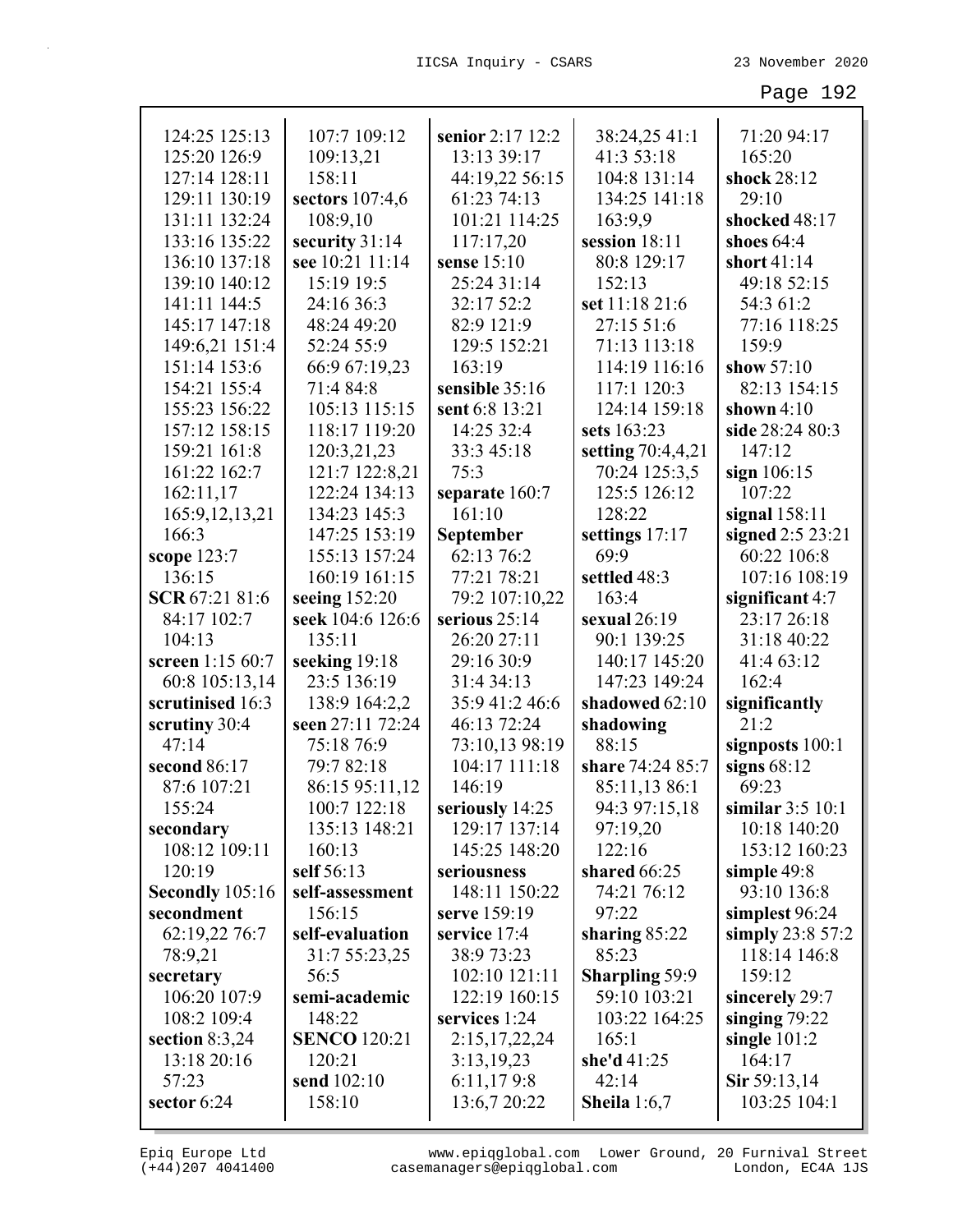| 165:4,5                 | 43:23 53:18,23   | 36:16 37:4,7,8     | 121:19            | 148:12 162:25    |
|-------------------------|------------------|--------------------|-------------------|------------------|
| sit 79:13,24,25         | 70:1 91:6,6      | 42:3 43:6 45:1     | specialists       | staff's $80:19$  |
| 80:2 98:24              | 100:4 141:18     | 45:5,7 50:13       | 100:13            | staff-related    |
| sitting 84:22           | 163:9            | 51:10 53:22        | specific 11:13    | 19:6             |
| situation 50:19         | society's 33:24  | 60:14 63:13,21     | 22:19 163:14      | stage 4:19 17:3  |
| 88:7 100:11             | soft $22:10$     | 64:20 65:18,22     | specifically 3:9  | 17:1527:6        |
| 136:13,14               | software 86:24   | 66:12 67:6         | 5:14 21:20        | stand 147:9      |
| situations 34:8         | solely 94:9      | 70:7 71:7,13       | 50:20 58:16       | stand-alone      |
| 100:15 140:16           | solid 141:7      | 74:25 77:8         | 68:11 71:18,19    | 116:9            |
| 141:15,17               | solving $153:19$ | 79:11 80:1         | 163:14            | standardisation  |
| 163:15                  | somebody 31:9    | 82:8 83:2          | specifies 58:19   | 123:15           |
| $\sin 23:2043:6$        | 33:5 49:23,24    | 84:10 85:21,25     | specify $9:12$    | standardising    |
| 82:8 157:7              | 51:13 81:18      | 88:3,16 89:11      | 64:15             | 37:9             |
| $six-year 5:11$         | 85:1 86:12,13    | 90:20,21 91:19     | spectrum 51:4     | standards 51:7   |
| sixth 109:11            | 97:22 98:11      | 92:8,11 93:9       | speculative       | 57:3 112:6,11    |
| size $22:5$             | 124:18 140:5     | 93:18 95:14        | 148:9             | 112:11 113:15    |
| skill 146:21            | 142:9            | 98:2 100:19        | spite 30:1        | 113:18 114:16    |
| skilled 82:21           | somebody's       | 114:23 120:20      | spoke 13:17       | 118:7 121:10     |
| skills 118:11           | 15:20            | 120:22 128:14      | 73:18 80:9        | 121:15,24        |
| 144:15                  | Somerset 1:25    | 131:18 132:25      | 83:23             | 124:2 126:1,21   |
| slight 48:21 50:2       | 2:16,19,204:4    | 133:2,5,5          | spoken 139:1      | 128:23 146:6     |
| slightly 24:8           | 4:14 5:3 6:14    | 136:2 141:23       | sponsors $158:10$ | standing $95:16$ |
| 25:5 50:5 83:8          | 7:10 8:13 9:21   | 144:12 153:13      | spontaneously     | stands 89:8      |
| 90:6 138:7              | 10:1 11:1 13:2   | 153:16 154:23      | 47:25             | start 3:25 61:1  |
| 156:20                  | 13:16 14:4       | sorted 1:20        | staff $6:79:4$    | 118:13,13        |
| small 32:10 64:5        | 18:13 20:13      | sorts 6:18 10:22   | 11:19,24 12:2     | 125:1 163:3      |
| 82:7 87:24              | 21:15 22:3       | 71:3 136:7         | 12:3 17:24,25     | started 120:22   |
| 97:14,22                | 24:18 36:1       | 139:21 140:16      | 25:19 28:11       | 143:23 147:8     |
| 146:24                  | 76:15,16,20      | sought 8:19 9:16   | 29:5 32:17        | starting 30:21   |
| <b>Smith 1:6,7,23</b>   | 98:12 99:7,11    | 87:25 143:13       | 40:13 44:12,25    | 56:8 115:21      |
| 4:25 8:2 11:15          | 99:14 104:12     | 143:14             | 46:23 47:2,5      | 124:9            |
| 29:20 30:12             | something's      | sound 125:24       | 58:15,24 65:22    | starts $102:5$   |
| 41:6,8,16               | 95:25            | sounds $101:15$    | 65:24 67:2,6,9    | state $12:14$    |
| 48:22,24 49:20          | sooner $1:17$    | 133:8              | 70:15,22 71:9     | 104:6 107:7      |
| 50:1 51:8               | sophistication   | source 74:16       | 71:12,14 72:8     | 108:10           |
| 52:17,18 55:18          | 125:11           | space 15:23 42:4   | 73:17 76:8,24     | state-funded     |
| 59:16 131:13            | sorry 28:9 29:15 | 49:23              | 77:9 80:19        | 109:12 111:22    |
| 165:20                  | 34:4 36:22       | speak $26:2$       | 81:16,24 82:7     | 157:14,20        |
| <b>Smith's 72:20</b>    | 37:25 48:17      | 66:19,20 87:16     | 83:16 85:6,24     | statement 1:10   |
| 73:7                    | 56:7 58:9        | 89:14 144:11       | 86:2 89:6         | 2:3,6,114:2      |
| snapshot 32:1           | 79:12 84:18      | 162:14             | 97:23 98:23       | 7:13 8:19        |
| 159:12                  | 93:19 103:15     | speaking $2:12$    | 99:9 101:5,5      | 16:17 17:20      |
| sneaky 97:6             | 124:20 136:11    | 58:9 70:19         | 115:3,4 119:17    | 27:24 38:13      |
| <b>social</b> 1:23 2:17 | sort 5:6 16:12   | special $17:15$    | 119:22 139:13     | 60:4,20,22       |
| 3:2,13,23               | 17:7 24:13       | 51:21 102:18       | 139:18,25         | 61:2 64:14       |
| 39:16,20,25             | 26:12 28:12      | specialist $45:15$ | 142:6 144:11      | 67:10 68:18      |
| 40:6 42:18              | 31:10 33:7,17    | 119:23 121:4       | 147:10 148:1      | 69:8 76:19       |
|                         |                  |                    |                   |                  |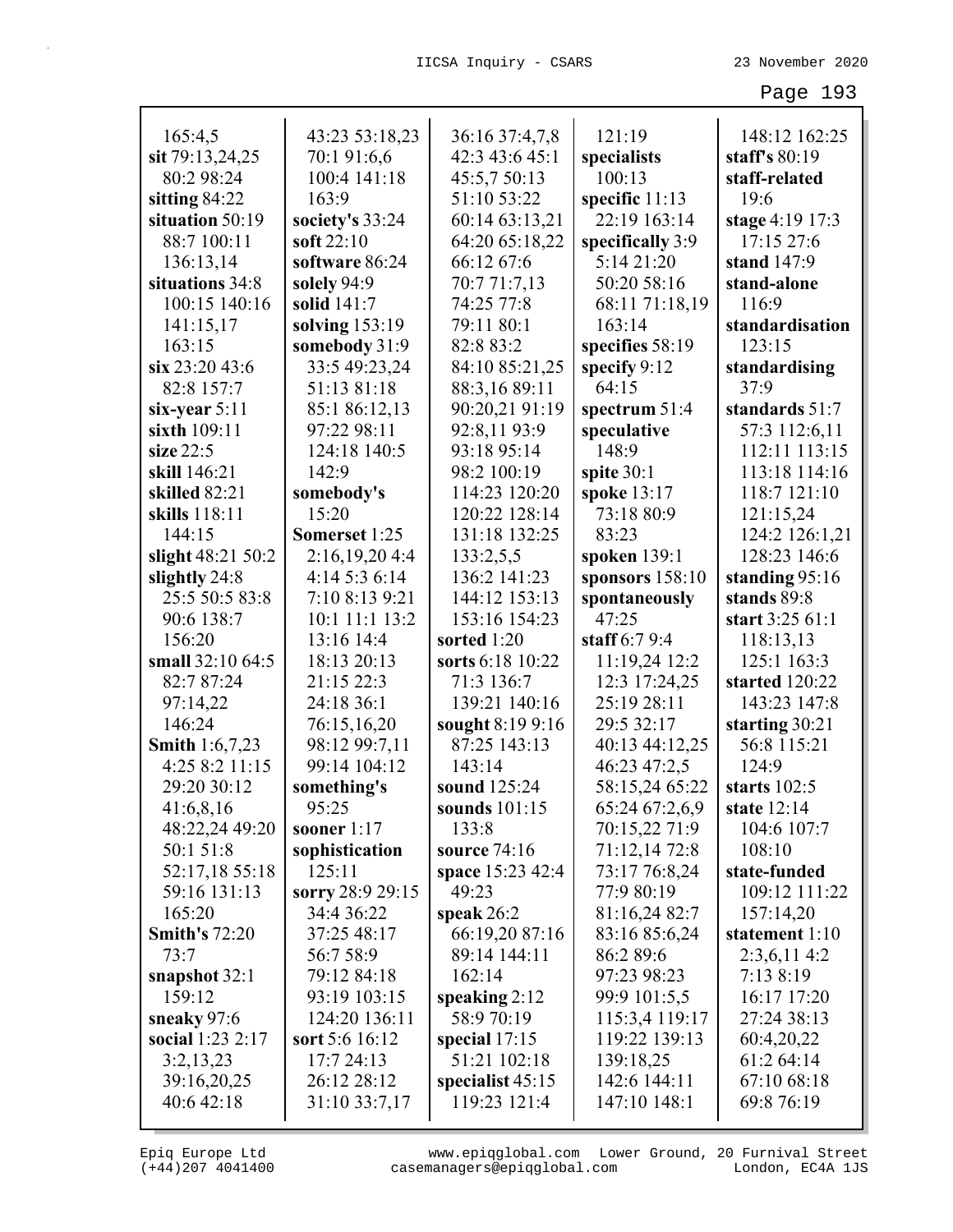| 79:9 83:5,18          | strengthened    | successful 16:21         | suppose $5:128:2$ | 159:10           |
|-----------------------|-----------------|--------------------------|-------------------|------------------|
| 85:16 88:1            | 122:9 137:23    | sufficient 8:15          | 30:10 42:25       | symptoms $68:12$ |
| 91:23 92:13           | strengthening   | 17:18,19 22:22           | 48:1 89:17        | 69:23            |
| 95:5 98:15            | 122:24 134:13   | 22:25 23:7               | 96:11 142:4       | system 37:8      |
| 102:22,24             | 134:23          | 59:5,7 131:2             | 144:5,8           | 118:9 123:14     |
| 103:4 104:7,9         | strengths       | 144:16 163:6             | supposed 66:23    | 128:5,6 132:10   |
| 104:11,14             | 115:21          | sufficiently             | sure 6:20 11:21   | 134:22 137:2     |
| 106:7,8,14,15         | stress 164:10   | 17:21 131:1              | 35:19,21 44:7     | 150:15 152:16    |
| 107:14,16,21          | striking 84:20  | 156:7                    | 58:25 67:14       | 156:16,21        |
| 108:16,20             | stroking 27:3   | suggest 13:23            | 74:21 90:13       | 157:20 160:21    |
| 109:2 123:12          | strong 36:5     | 75:10 153:24             | 93:23 96:2,21     | 160:24 163:19    |
| 139:11 155:24         | 52:22 122:22    | suggested 69:5           | 96:23,25 97:21    | 163:23           |
| 157:8                 | 127:15          | suggesting 24:3          | 98:3,4 100:8      | systems 38:5     |
| statements 82:3       | stronger 98:20  | 25:23                    | 110:9 111:1,3     | 127:20,25        |
| 83:21 93:5            | 99:6,16 100:3   | suggestion               | 113:14 116:9      | 128:3 132:19     |
| 105:9 106:5           | 100:25          | 114:18 115:18            | 119:11 125:6      | 132:19 133:13    |
| 107:12                | strongest 83:19 | suggestions              | 128:3 133:10      | 140:25 141:9     |
| states 149:9          | strongly 51:24  | 153:11                   | 133:21 143:22     | 155:11,18        |
| 151:9                 | structure       | suitability 78:11        | 148:10 155:2      | 156:15 161:3,3   |
| statistically         | 163:25 164:6    | suite 53:15 65:6         | 155:16 156:24     | 161:4,6          |
| 70:18                 | structures      | summarily 5:19           | 160:10 161:4      |                  |
| status 110:8,10       | 160:25          | summer 156:24            | 163:3             | T                |
| 111:15,20             | students 17:14  | supplemented             | surely 155:7      | tab 2:3 10:13    |
| statutory 3:20        | 34:5            | 118:8                    | surface 146:18    | 15:18 29:21      |
| 12:7 116:24           | style 20:2      | support $10:23$          | surfaced 32:19    | 60:18 105:11     |
| 134:2 145:15          | subject 43:8    | 10:24 11:6               | survivor 147:19   | 106:13 108:17    |
| stay 90:9 103:19      | 52:19 62:4      | 12:1,3 17:2,2            | 149:7             | tabs 106:5       |
| stayed 40:2           | 70:20 79:6      | 19:3,18 21:7,9           | survivors 39:7    | 107:13           |
| step 54:16 64:3       | 83:22 111:9     | 38:9 39:3,6              | 41:18 48:1        | tactile 86:18    |
| <b>Stephen</b> 104:10 | 112:10 157:2    | 40:9,20 41:17            | suspect $14:18$   | 87:4             |
| steps 8:15 32:18      | 157:15,21       | 41:23 42:4               | 50:15             | take 1:16,16     |
| 55:24 80:12           | subjects 114:2  | 43:11 44:17              | suspected 74:14   | 2:21 22:18       |
| stimulating           | submission      | 46:4 48:22               | 139:2             | 28:23 43:17      |
| 90:22                 | 127:8 161:16    | 50:9 74:16               | suspended 62:1    | 46:1 49:12       |
| stood 84:22           | submissions     | 114:21 115:4             | suspension        | 55:24 60:9       |
|                       | 161:21          | 115:12 126:3             | 40:11 143:17      | 61:8 73:24       |
| stop $102:18$         |                 |                          |                   | 76:7 79:8 85:8   |
| stopping $91:19$      | subsequent      | 132:14,17<br>139:5 140:9 | 152:4             | 97:11 137:14     |
| stops $72:2$          | 44:21           |                          | suspicion         | 145:25 151:24    |
| straight $102:17$     | subsequently    | 141:8 147:6              | 147:23            | 154:5 158:3      |
| 118:23                | 3:18            | 155:8,15 163:7           | suspicions        | 164:21           |
| strand $40:19$        | substantive 4:1 | 164:2                    | 149:24            | taken 15:9,10    |
| strands 28:23         | 67:2 123:20     | supported 127:2          | switch 146:15     | 57:3 81:2        |
| 40:5                  | subtle 72:5     | 137:10                   | 146:17            |                  |
| strategic 10:23       | succeeding      | supporting               | sworn 59:24       | 89:21 90:8,11    |
| 130:3,8 133:24        | 31:19           | 132:20                   | 165:23            | 103:9 111:18     |
| strategy 39:14        | success 25:5    | supportive 4:20          | syllabus $113:17$ | 117:7 126:20     |
| 40:8                  | 126:22          | supports 31:7            | sympathy          | 129:16 148:20    |
|                       |                 |                          |                   |                  |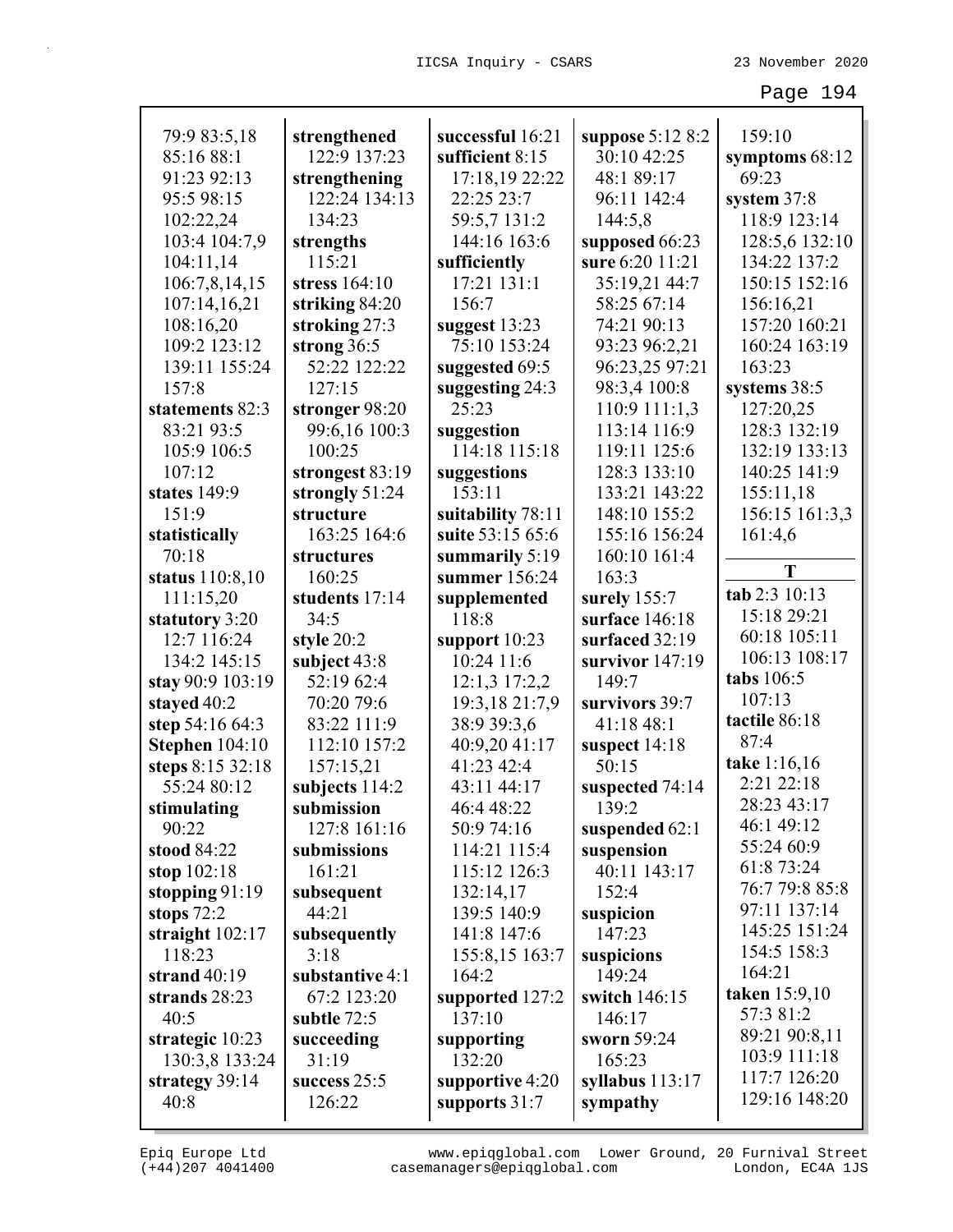| takes 53:20       | 111:20,24         | 47:3 65:23          | 4:25 38:2 41:5   | 29:1 30:24       |
|-------------------|-------------------|---------------------|------------------|------------------|
| 81:17 152:3       | 112:7,10,17,17    | 67:10 69:8          | 41:10,11,12      | 34:2 36:11,13    |
| 154:4 164:17      | 112:25 113:12     | 81:11 92:15         | 49:9,15,16,16    | 36:15,19 37:6    |
| talk 21:10 32:2   | 113:15,18,23      | 125:18,20,23        | 50:16 51:8,8     | 37:16 38:12      |
| 40:3 46:8,16      | 114:2,10,17       | 154:23              | 52:13 55:18,20   | 41:20,21 44:7    |
| 56:16,18 71:23    | 115:19,23         | telling $69:13$     | 59:8,10,12,14    | 53:22 55:6       |
| 82:3 85:18,19     | 116:11 135:15     | 80:19 100:12        | 59:15,17,19,20   | 68:12 70:25      |
| 91:5 101:3,3,5    | teachers 9:4,7    | ten 89:23           | 59:21 61:14      | 72:2 82:4 85:7   |
| 101:11 109:15     | 26:10 71:12       | <b>tended</b> 11:13 | 67:5 77:13,14    | 85:9,20 125:25   |
| 119:3 145:22      | 81:25 82:8        | tentative 32:17     | 77:19 79:16      | 128:7 134:12     |
| 145:23 146:7      | 85:23 101:19      | term 27:25 28:1     | 103:17,22,24     | 136:1 144:24     |
| 147:4             | 106:21 109:8      | 28:4 76:1,17        | 104:1,2,22       | 146:15 159:3     |
| talked 33:8       | 109:10,17,20      | 76:21 77:21         | 105:5,5 107:8    | think $7:148:13$ |
| 54:21 69:2        | 112:10,12,14      | 79:5                | 107:11 109:14    | 11:11,12 12:8    |
| 71:25 82:2        | 112:22 115:24     | terms 20:15,19      | 109:14 114:7     | 12:23 14:11,20   |
| 90:24 91:3,23     | 115:25 116:3      | 21:17,21 25:24      | 118:16,21,22     | 15:15,19 16:16   |
| talking $21:15$   | 116:14,16,19      | 28:16 36:9,23       | 118:23 142:13    | 16:16,24 17:18   |
| 24:10 28:3        | 121:12 125:7      | 38:9,19 45:22       | 156:22 158:15    | 17:19,23 18:3    |
| 31:9 41:17        | 152:15 154:9      | 50:14 56:2          | 159:21,24        | 18:4 19:9,12     |
| 43:6 46:17        | teachers' 116:7   | 63:15 68:5,24       | 161:8,22 162:7   | 19:12 20:12      |
| 52:18 57:5        | 143:15            | 69:18,19 70:3       | 162:10,11,17     | 21:14 22:22,25   |
| 66:23 72:8,12     | teaches 113:15    | 71:8,23 72:7        | 163:16 164:8     | 23:3,7,20        |
| 77:21 85:25       | teaching $3:96:3$ | 74:14 75:12         | 164:25 165:1,3   | 24:19 25:4,11    |
| 86:9 89:4         | 7:1125:1          | 93:15,22 95:8       | 165:5,6,7,9,12   | 25:12,25 26:3    |
| 93:22 94:16       | 26:10 63:3        | 98:16 100:22        | 165:13           | 26:16,20,25      |
| 140:1 150:11      | 65:13 82:6        | 102:2 103:7         | thankful 105:6   | 27:8,17,23,24    |
| 163:1             | 84:9 94:22,24     | 111:16 113:2        | thanks $151:16$  | 28:4,20,21       |
| talks 72:21       | 96:3 108:14       | 113:19 114:21       | theme $52:2$     | 31:18,20,23      |
| 74:13 78:11       | 109:16,24         | 117:3,13,18         | therapy $40:23$  | 32:20 33:3,8     |
| 86:12             | 110:7,9 111:7     | 121:11 122:10       | 43:15            | 33:10,16,21,21   |
| tangent 24:8      | 111:8,23 112:2    | 122:24 126:13       | they'd 32:16     | 33:22 34:2,2     |
| tan 126:6         | 113:3 114:20      | 127:2 130:2,8       | 157:22           | 36:7,9,12,18     |
| tapers 151:7      | 115:3             | 133:17 134:17       | thing 4:25 20:12 | 36:19,20 37:5    |
| tasks $111:8$     | team 18:13 22:9   | 134:18 135:6        | 23:24 28:8       | 37:6,10 39:8     |
| 127:2             | 77:25 92:17,18    | 138:3,20 140:2      | 44:2,17 45:5     | 42:2,6,10,15     |
| taught $64:14,21$ | 92:18,19,21       | 144:20 146:4,5      | 45:13 50:3       | 43:7,9,18,19     |
| teach 98:12       | teams 159:20      | 148:4 158:12        | 53:17 69:15      | 43:21,21 44:2    |
| teacher 44:5      | technical 1:19    | 159:10 160:14       | 72:5 78:19       | 44:24 45:12,13   |
| 61:18 62:8,14     | 48:22 52:5        | 160:23 163:5        | 80:17 82:18,19   | 45:13,21,25      |
| 62:23 63:2,24     | 60:13             | terrible 61:7       | 86:16,17 88:10   | 46:1 47:10       |
| 64:10 65:16,25    | technology        | test 1:11 60:4      | 90:23 91:18      | 48:9,22 49:9     |
| 74:23 76:1        | 105:25            | 101:7 102:5         | 92:2 96:4,16     | 49:13,23,24      |
| 81:13 83:18,19    | technophobe       | 105:17 136:8        | 96:25 103:15     | 50:1,13,13,24    |
| 88:11,14,19       | 83:8              | testing $102:2$     | 119:16 133:6     | 51:2,2,13,17     |
| 89:10 95:1        | telephone         | tests 138:12        | 141:7 144:5      | 52:5,9,23,25     |
| 101:21 109:18     | 138:19            | text 102:10,10      | things $10:18$   | 53:2,3,14 54:1   |
| 109:25 110:2      | tell 29:6 32:18   | thank $2:23$ 4:23   | 23:16,17 24:1    | 54:3,13,18,20    |
|                   |                   |                     |                  |                  |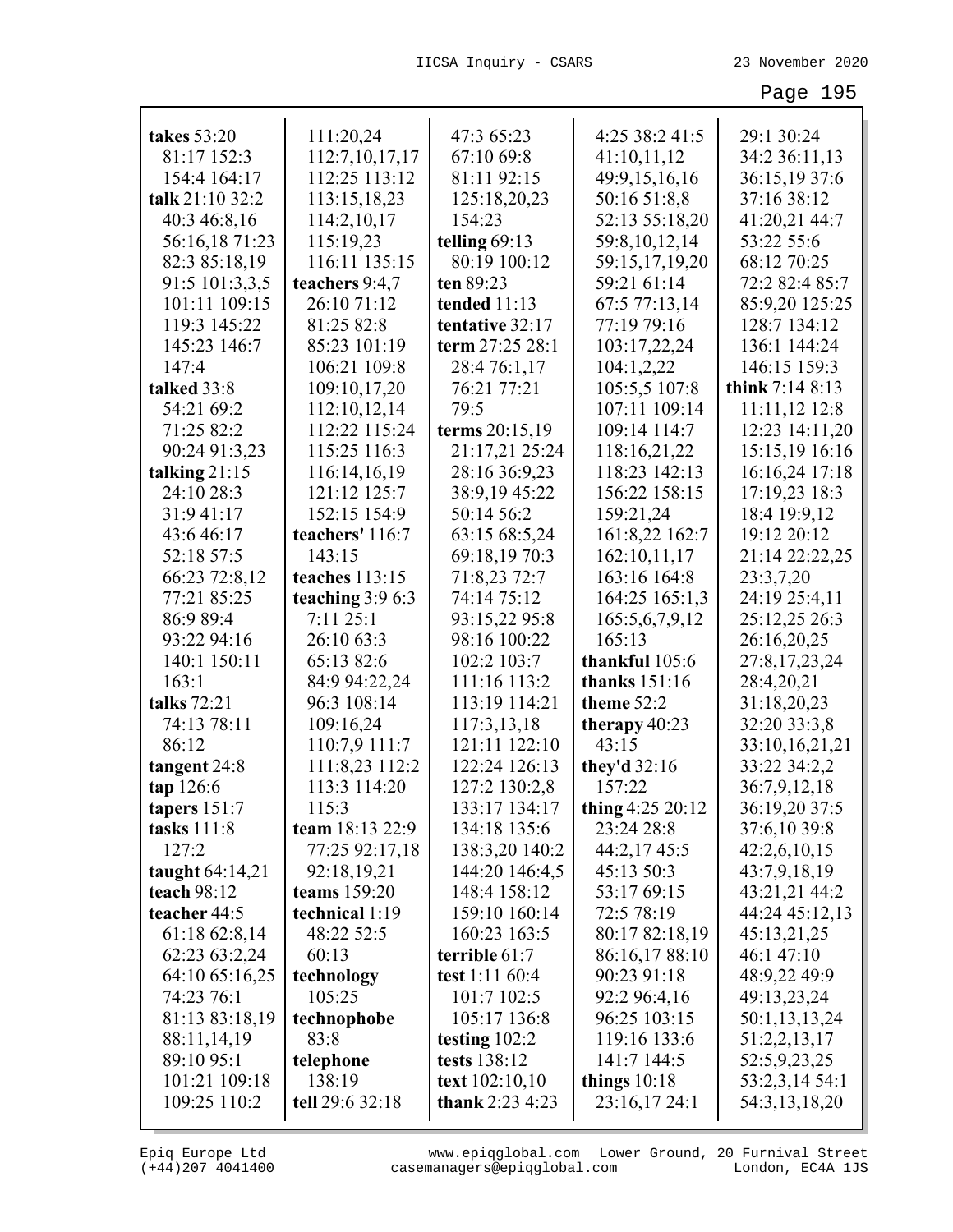| 55:1,5,6,9,12     | 123:18,18             | 99:19 105:5     | 152:3,10           | training $8:19:2$ |
|-------------------|-----------------------|-----------------|--------------------|-------------------|
| 55:13 59:6        | 124:1 125:11          | 119:19 135:22   | 158:24 159:23      | 9:5,6,9,16,20     |
| 61:18,21 62:9     | 125:13,14,16          | three-year      | 161:14 162:13      | 9:22 11:5,19      |
| 62:13,18,25       | 126:12,18             | 58:24           | 162:14 164:23      | 11:20,21,21       |
| 63:3,10,17        | 127:8,18              | threshold 53:23 | time-honoured      | 12:15, 16, 17, 18 |
| 64:8,16 66:12     | 128:18,18             | 72:17,21 136:6  | 105:14             | 12:24 13:5,7      |
| 66:16 67:13,19    | 129:10 130:15         | 138:11          | timeous $43:15$    | 17:19,21,24       |
| 70:7,21 71:10     | 133:8 136:4,6         | thresholds      | times 9:14 79:6    | 18:4,7,15,18      |
| 71:20,20,25       | 136:7,22 138:4        | 136:7           | 99:19              | 18:22 19:9        |
| 72:10,11,19       | 139:15,23             | throw 5:6       | tips 19:25         | 20:18,22 21:24    |
| 74:17 75:2,19     | 140:3,4,7,13          | tick-box 116:5  | title 110:23       | 22:6,18,19        |
| 75:21 76:2,15     | 140:22 141:3          | time 2:13 5:20  | today 3:6 14:7     | 35:22 37:2,3      |
| 76:25 77:2,10     | 142:13,18             | 7:11 10:10      | 47:22 48:1         | 37:10,21 38:3     |
| 78:21 79:10       | 143:10,23             | 11:13 12:13     | 106:1 130:12       | 38:4,8,10 39:3    |
| 80:18 81:4,6      | 144:5, 15, 15, 17     | 14:11 16:14     | 159:13 160:7       | 51:19 53:14       |
| 82:3,4,8,10,20    | 144:19,20,21          | 17:25 21:2      | 161:15,20          | 57:2,4,5,6,11     |
| 83:1,3,7,13       | 145:21 146:10         | 24:22,25 26:13  | told 64:21 65:24   | 57:15,22,23       |
| 84:1,16,17,17     | 147:10 148:23         | 31:3 32:1       | 65:24 66:5         | 58:2,4,11,15      |
| 85:13,15,16       | 149:17 150:6,7        | 34:10 41:5,20   | 67:4 74:20         | 58:21,24 59:1     |
| 86:5,20,22        | 151:4,5 154:25        | 41:23 42:1,9    | 77:24 86:13        | 59:5,7 67:6,11    |
| 87:6,9,10,12      | 155:7,14              | 43:17 44:11,23  | 90:19              | 67:14,22,25       |
| 88:1,11 89:5,9    | 156:24 157:6          | 45:9,9 46:25    | tomorrow 31:2      | 68:1,6,10,14      |
| 89:15,20,23,25    | 157:10,15             | 48:2 49:4       | 165:11             | 68:19,22 69:9     |
| 90:5,10,24        | 158:6,6,10,20         | 52:17 56:14,14  | <b>Tony 104:11</b> | 69:21 70:12       |
| 91:3,9,13,22      | 160:9,9,17            | 61:10 63:3,6,6  | tool 158:17        | 72:13 76:17,21    |
| 91:23 92:4,5,9    | 161:1 162:9           | 63:13,16,19,21  | tools 130:17       | 76:25 77:2,3,5    |
| 93:1,6,8,11,12    | 163:13,14,17          | 63:23 64:2,12   | top 42:23 64:10    | 77:23,25 78:4     |
| 93:17 94:8,21     | thinking 15:20        | 65:14 68:10     | 79:15 124:21       | 78:8,1198:17      |
| 94:24 95:10,14    | 47:8 85:2             | 69:2 70:12      | topic 154:8        | 98:20 99:2,4,7    |
| 95:15,16,20       | 113:20 133:6          | 73:21,24 77:11  | total 21:14 43:6   | 99:8,15,15,20     |
| 96:5,13 97:2      | 144:9 148:16          | 77:12 79:4      | touch 45:5 132:4   | 109:18 111:24     |
| 98:12,15 99:5     | third 52:17           | 80:17,21 81:4   | touched 72:20      | 112:8, 17, 17, 22 |
| 99:11 100:16      | 108:16                | 81:10,10,12,13  | toxic 159:8,19     | 113:24 114:2      |
| 100:17,22,23      | <b>Thirdly</b> 105:18 | 81:14,19,22     | <b>TRA</b> 110:1   | 114:11,11,16      |
| 100:24 102:9      | thoroughfare          | 82:11 83:22     | 113:8              | 114:17 115:9      |
| 102:23 103:3      | 64:22                 | 84:7,16 85:3    | trade 104:22       | 115:13,20,23      |
| 110:13,13         | thought 25:21         | 85:18,19 87:12  | traditional        | 116:11 118:4      |
| 111:12 112:1,5    | 33:15 40:17           | 89:2 90:5,16    | 111:24             | 118:12 119:3      |
| 112:16,20,23      | 42:17,22 63:21        | 91:3 92:9,11    | trail $102:13$     | 119:18,22,23      |
| 113:21 114:14     | 89:19 92:11,13        | 92:13 95:18,24  | train $18:18$      | 120:3,10,11       |
| 115:2,7,7,14      | 95:17,24              | 96:3,6 97:8     | trained 17:21      | 122:15 124:3      |
| 115:15,17,20      | 118:17,22             | 98:5 99:10      | 18:25 76:9         | 126:2 128:16      |
| 116:10 118:18     | thoughts 16:4         | 101:10,21       | 98:3 131:1         | 129:1,13          |
| 119:9, 13, 15, 19 | 88:8 119:5            | 103:8,8,9       | 143:12 164:14      | 130:21,22         |
| 120:2,4,14,24     | three 9:7 10:22       | 104:15 105:7    | trainee 89:10      | 131:7,9,19        |
| 121:14,21         | 13:9 41:21            | 114:3 126:1     | trainer $18:10$    | 137:1 144:6       |
| 122:6 123:6,15    | 55:8,14 62:19         | 128:4 130:11    | 76:16,20           | transcript 50:4   |
|                   |                       |                 |                    |                   |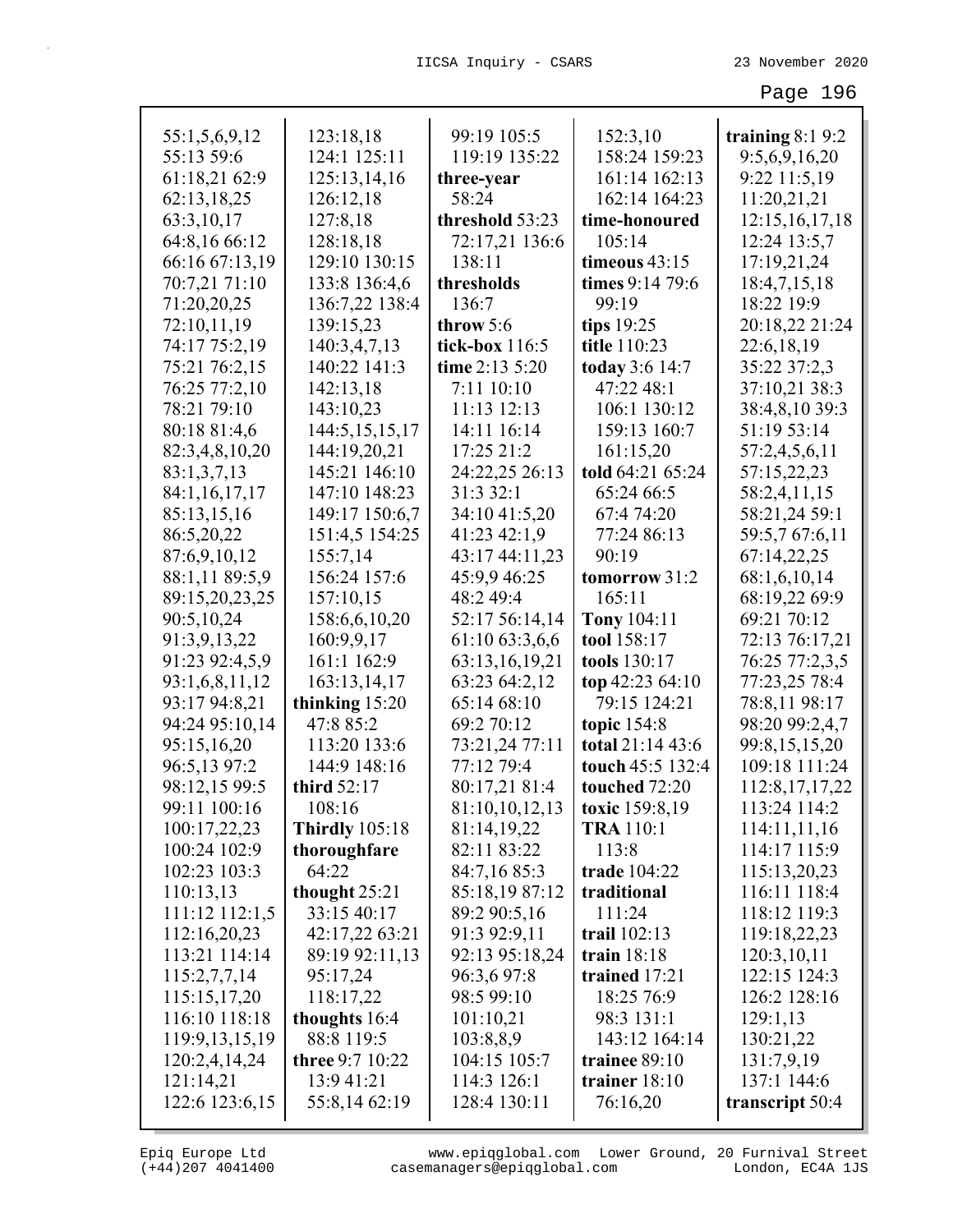Page 197

| 50:7                  | turn 60:18      | 39:7 43:4       | union's 149:21    | various 16:11     |
|-----------------------|-----------------|-----------------|-------------------|-------------------|
| transparency          | 120:15 141:11   | 70:23 85:1,10   | unions 104:22     | 47:23             |
| 152:22                | turned 86:23    | 85:12 91:10     | 139:11            | vast 21:11        |
| transparent           | turning $5:14$  | 98:15 108:13    | unique 94:6       | verbal 89:14      |
| 20:10 32:8            | 33:7 107:11     | 150:5 155:8     | 96:20             | verify 55:25      |
| 33:5 98:1             | 155:23          | 161:5           | university        | version 143:15    |
| treated 15:13         | tutor 89:9      | understanding   | 112:18            | versus $72:1$     |
| treating 89:7         | TV 48:11        | 21:5,18 45:23   | unnecessary       | vested 55:6       |
| tremendously          | two 9:6 40:5    | 69:18 82:21     | 144:1             | victim 147:19     |
| 145:25                | 41:20 47:5      | 85:14 87:19     | unpack 135:25     | 148:18 149:7      |
| trial 40:4 48:9       | 50:23 60:9      | 102:9 131:2,4   | unpredictability  | victims 39:6      |
| triangulate           | 62:21 65:2      | 140:16 146:4    | 85:22             | 41:18 48:1        |
| 55:25 56:9,12         | 72:12 86:3,10   | 146:25          | unpredictable     | 61:4 103:16       |
| tricky 21:4           | 95:13 106:4     | understands     | 85:17             | victims/surviv    |
| 43:22                 | 107:12 108:5    | 141:1           | unsuitability     | 45:24 102:23      |
| tried 44:15           | 139:5 153:20    | understood      | 73:8              | 103:2             |
| 79:24                 | two-day $68:17$ | 164:3           | unsuitable        | Victorian 65:2,3  |
| trigger $136:22$      | 68:18,21        | undertake 53:21 | 27:14,17 70:5     | view 3:15 8:9     |
| 138:15                | two-way 88:9    | 54:11 57:7      | 73:6              | 13:1,1,15 15:7    |
| triggers $150:10$     | 92:18 100:13    | 64:2,3 114:22   | unvarnished       | 18:17,21 25:16    |
| tripartite 55:4       | type $133:2$    | 117:14 129:23   | 154:23            | 27:16,17,25       |
| troubled 90:23        | typos $2:9$     | 142:8 164:14    | updates $68:8,24$ | 31:24 51:1,22     |
| true 2:8 6:1          |                 | undertaken 3:3  | upset 79:13       | 52:21,22 74:18    |
| 12:24 19:24           | U               | 5:24,25 14:6,8  | upwards 28:13     | 75:10 78:24       |
| 31:23 60:24           | ultimately 20:6 | 114:24 144:2    | use 15:23 36:1    | 80:17,21 81:17    |
| 106:10,17             | 22:23 50:22     | undertaking     | 56:8 72:8         | 82:15,17 97:17    |
| 107:18,24             | 128:22 148:3    | 79:5 113:11     | useful 37:7       | 110:17 116:2,2    |
| 108:22,24             | 152:7           | 121:3 137:9     | 45:18 51:7        | 116:17 121:18     |
| 109:23                | unapproacha     | undertook       | 119:19            | 122:16 131:20     |
| trust 93:24           | 85:21 93:5      | 25:15 39:21     | usefulness        | 131:21 135:1      |
| 122:12 147:6          | unbelievability | 67:11,22 68:17  | 131:20,21         | 137:24 143:13     |
| 147:11 158:9          | 29:12           | 68:18 83:22     | usual 12:8 32:7   | 145:18 151:11     |
| trustees $128:14$     | unbelievable    | Unduly $31:13$  | usually 68:8      | 151:14,18,19      |
| trusts $22:2,4$       | 32:22           | unease $28:17$  | 75:481:16         | 154:22 156:2      |
| 38:22 55:11           | uncertainty     | unfortunately   |                   | views 53:21       |
| 99:12 144:10          | 142:14          | 43:16 64:4      | V                 | 90:15,15          |
| 153:14 158:5,9        | uncomfortable   | 85:25           | vagina 90:22      | 117:18 123:10     |
| truth $153:22$        | 74:2 79:18      | unhappy 18:9    | valuable 115:5    | 133:16 137:22     |
| 154:23,24             | underlines      | 26:5            | value 30:1        | 142:11 148:14     |
| try 1:20 20:11        | 146:11 148:19   | unhealthy 146:5 | values-based      | 151:15 155:4      |
| 49:7 52:10            | underpinned     | uniform $138:3$ | 36:2,8 37:6       | vigilant $97:12$  |
| 97:23 105:19          | 112:6 121:13    | unintended      | variable 146:22   | vigour 49:24,25   |
| trying $7:14$         | underpins 93:21 | 151:22          | variation 136:3   | visibility 30:2   |
| 49:11 78:19           | understand 2:11 | union 94:24     | variations        | visible $13:12$   |
| 79:24 124:21          | 2:15 21:19      | 96:4 108:3,14   | 149:11            | visit 101:1 159:9 |
| 132:22 135:4          | 26:22 29:10     | 148:14 151:14   | variety $111:25$  | visiting $99:10$  |
| <b>Tuesday</b> 165:16 | 30:11 31:8      | 160:4           | 154:6             | visitors 67:3     |

(+44)207 4041400 casemanagers@epiqglobal.com London, EC4A 1JS www.epiqglobal.com Lower Ground, 20 Furnival Street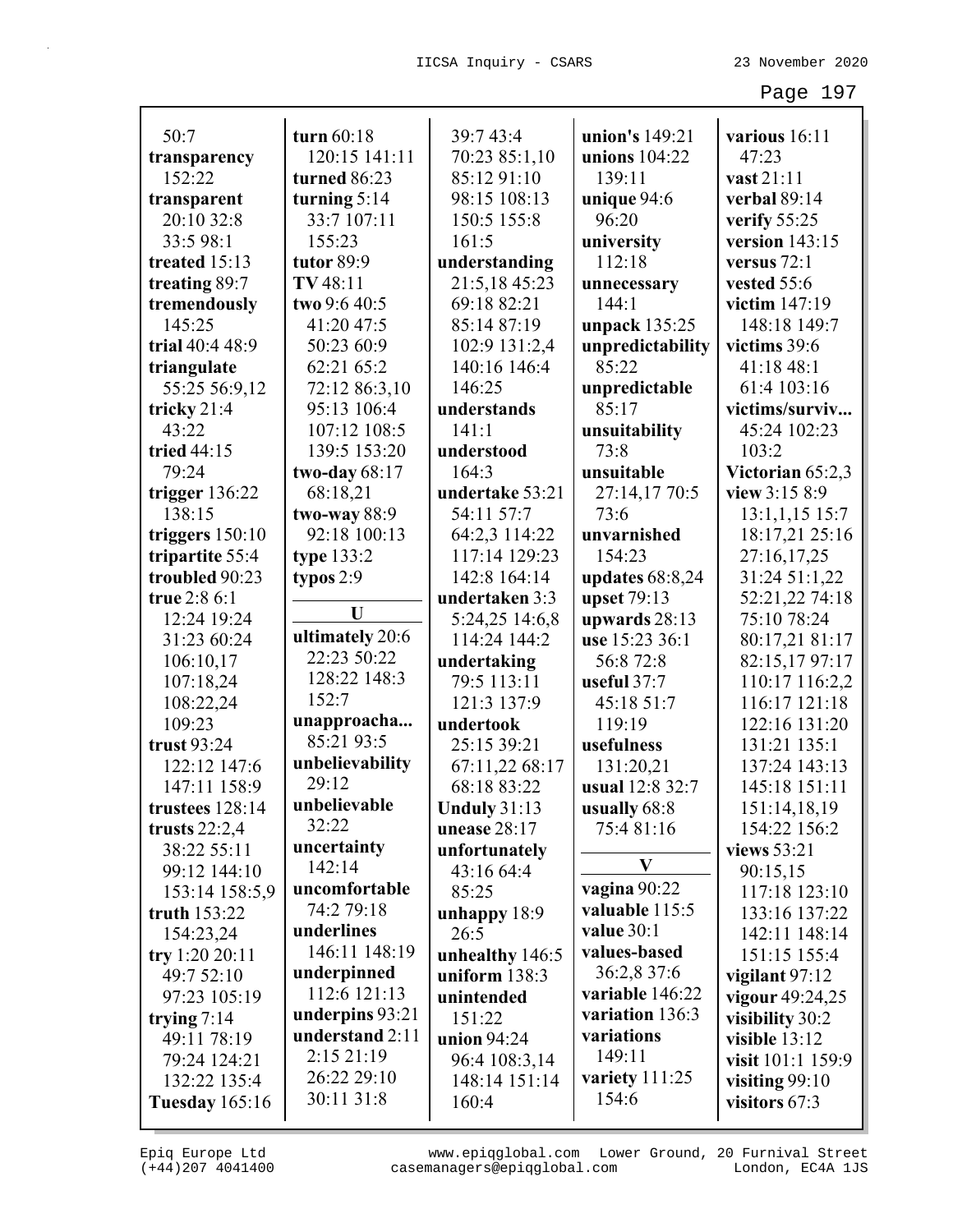Page 198

| visits 24:16,18             | 53:17 61:5                     | websites $66:7,8$            | 124:20,25                     | wonderful 69:15              |
|-----------------------------|--------------------------------|------------------------------|-------------------------------|------------------------------|
| 25:2 26:3                   | 75:23 91:9,21                  | week 33:13                   | 125:5, 17, 21                 | 96:16 103:15                 |
| 39:21 101:7                 | 92:3 156:20                    | 39:23 90:25                  | 130:21,22,25                  | wondering 52:6               |
| vitally 112:13              | warning $33:11$                | weekly 9:13                  | 131:11 135:24                 | 148:15                       |
| 113:10 129:20               | 46:7 62:5                      | 81:19 98:7                   | 137:21,25                     | woodpecker/                  |
| 130:17 137:8                | 89:14                          | weeks 40:12                  | 145:17,21                     | 51:11                        |
| 143:10 145:13               | warnings 33:25                 | weight 129:14                | 147:18 148:17                 | word 29:11,12                |
| 157:16 158:6                | wasn't 13:3                    | welcome 1:3                  | 149:17 154:21                 | 71:19,21 72:6                |
| voice 94:4                  | 24:14 33:4                     | 4:21 50:1 51:6               | 154:25 158:15                 | words 3:25 12:9              |
| voluntarily                 | 35:14,15 42:8                  | welfare 13:14                | 158:20 159:21                 | 16:21 89:22                  |
| 66:13                       | 66:10 67:2                     | 25:7 73:23                   | 162:7,9 163:3                 | 94:7 106:1                   |
| voluntary 84:21             | 71:774:18                      | 134:3                        | 166:1                         | 164:13                       |
| 98:11 120:22                | 76:21 78:4                     | well-being                   | wider 156:3,13                | work 11:19                   |
| volunteers                  | 79:13 80:9,22                  | 100:24 126:23                | 160:16                        | 14:16 27:15,18               |
| 11:24 67:3                  | 81:21 82:10                    | well-known                   | window $34:1$                 | 40:13 54:11                  |
| 71:15 129:14                | 83:19 84:5                     | 45:20                        | wise 106:1                    | 64:11 73:6,8                 |
| 129:24                      | 85:19 86:25                    | well-respected               | wish $3:25$ 22:18             | 75:17 106:2                  |
| vulnerable                  | 87:11 88:14                    | 45:20                        | 74:5 105:20,22                | 110:15,20,22                 |
| 82:13 111:12                | 92:4,15 95:20                  | went 9:1 24:8                | 105:23 114:8                  | 111:1,11 115:8               |
| W                           | watching 88:16                 | 25:21,23 26:2                | 127:15                        | 127:5 137:16                 |
| wait 55:17                  | way 8:12 12:20                 | 31:21 40:17                  | wishing $36:4$                | 160:12                       |
| <b>Wales</b> 109:21         | 15:13 19:12,13                 | 56:9 76:13                   | withdrew 59:18                | worked 2:15,19               |
|                             | 25:8 28:8,18                   | 78:8 92:24                   | 104:3 165:8                   | 44:23 151:19                 |
| 160:2,4,6,8,11<br>160:13,19 | 28:20,21 30:18                 | 93:14                        | witness $1:6,10$              | worker 1:23                  |
| 161:6,10,25                 | 39:18,22 46:10                 | weren't $5:13$               | 2:3,5,117:12                  | 2:17 3:3 42:18               |
| 162:4                       | 51:20 63:14                    | 19:6 29:14                   | 17:20 38:13                   | workers 39:20                |
| walk 80:12                  | 70:16 73:25                    | 35:19 38:23,25               | 49:12 59:18,20                | 39:25 40:6                   |
| want 8:2 10:24              | 74:4 75:25                     | 42:12 50:12                  | 60:19,22 88:1                 | 43:23 123:5                  |
| 12:21 15:18                 | 83:12 85:24                    | 56:22,24 62:23               | 91:23 93:4                    | workforce                    |
| 23:12 26:1                  | 92:21 101:8                    | 66:7 76:2                    | 94:21 104:3,7                 | 109:19 122:15                |
| 27:8 30:20                  | 111:20 112:18                  | 82:20 86:5                   | 104:9,11,14                   | 122:21 127:1                 |
| 36:15 42:15                 | 120:6 123:15                   | 89:15 95:8                   | 105:9 106:5,7                 | 142:20 154:9                 |
| 43:8 47:6 50:9              | 127:10 136:18                  | whilst $14:2$                | 106:8,14,15                   | working 10:6                 |
| 52:25 54:18                 | 137:24 144:19                  | 15:10 26:1                   | 107:12,14,16                  | 14:15 20:10                  |
| 87:16 94:21                 | 148:6 153:19                   | 39:19 42:17                  | 108:16,19                     | 69:22 72:10,15               |
| 97:9 102:24                 | 155:21 157:16<br>159:18 161:23 | 65:15 109:18<br>113:13 117:5 | 109:1 123:12<br>139:11 155:24 | 72:16 75:17                  |
| 109:15 119:20               | 164:23                         |                              | 157:8                         | 77:1 78:3,12<br>80:15 82:25  |
| 130:21 132:12               | ways 43:13                     | whistleblowing               | witnessed 79:12               | 83:9 92:14                   |
| 134:12,23                   | we're 21:1 43:5                | 29:3 96:10<br>Whiteman       |                               |                              |
| 145:3,4 152:20              | 83:10 93:21                    | 104:25 105:2                 | witnesses<br>104:24 130:11    | 93:7 109:10<br>110:19 114:21 |
| 158:16 160:19               | 97:4,5 98:1,4                  | 106:4,9,12,16                | 152:12 159:22                 | 115:11 117:13                |
| 162:22                      | 150:25                         |                              |                               | 123:3 124:18                 |
| wanted $4:2,3,7$            | we've 29:2,2,3,4               | 106:19,20,23<br>107:1,6,10   | 165:7,8<br>woman 44:21        | 130:6 134:24                 |
| 4:25 7:9 39:5               | 29:4                           | 113:22 114:1                 | women $43:1,6$                | 145:5,14                     |
| 41:24 46:5                  | website 33:22                  | 117:16,22                    | wonder 55:22                  | 152:22 162:21                |
| 47:22 50:18,20              | 75:22                          | 123:9,16,18                  | 68:21 83:5,10                 | works 19:23                  |
|                             |                                |                              |                               |                              |

(+44)207 4041400 casemanagers@epiqglobal.com London, EC4A 1JS www.epiqglobal.com Lower Ground, 20 Furnival Street

л